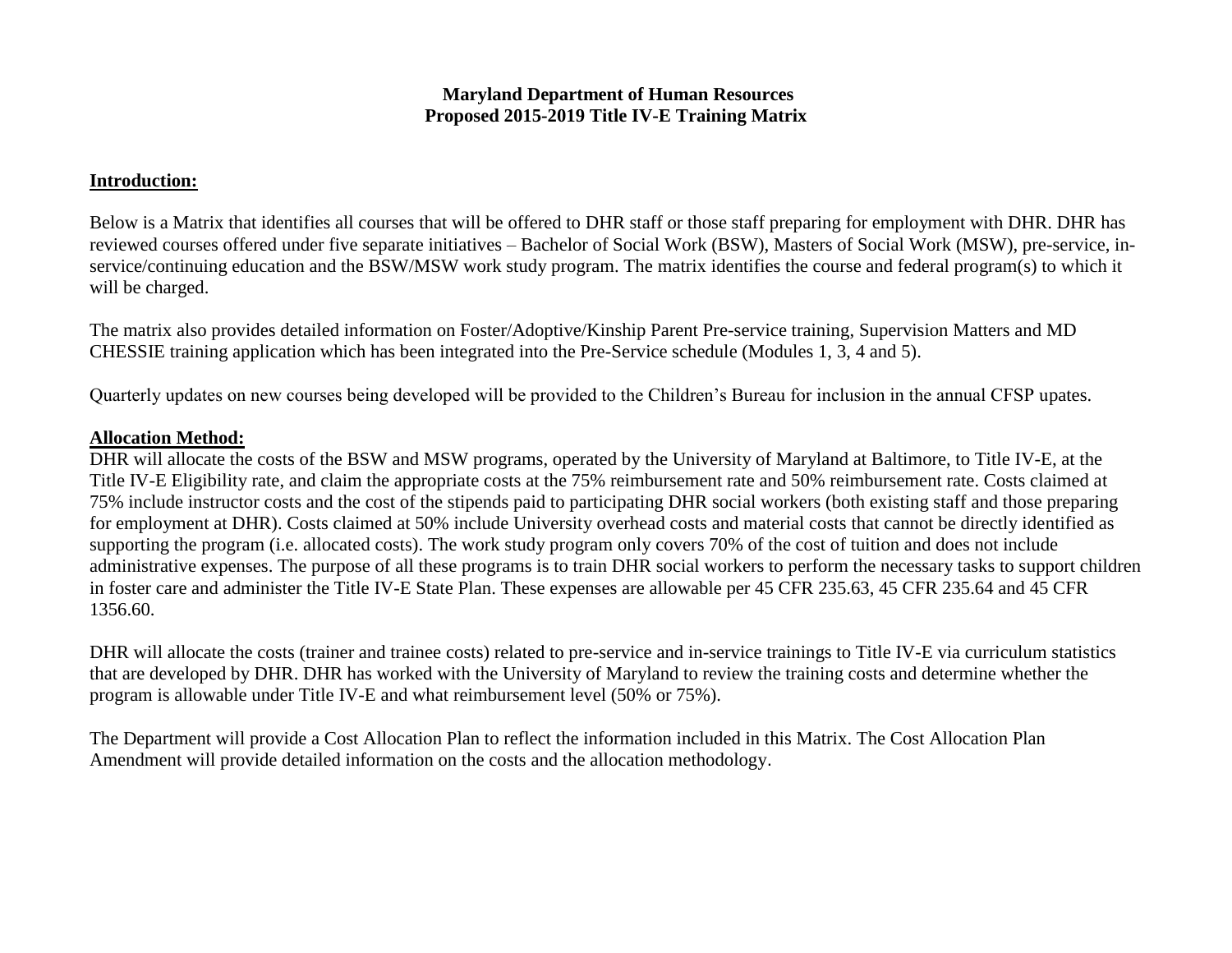| <b>Training Activity</b>                                                  | <b>Course</b>                                                                                                                                                                                                                                                                                                                                                                                                                                                                                                                                                                                                                                                                                                                                                                                                        | <b>Duration</b>                                                            | <b>Provider/Venue</b>                                                                | <b>Audience</b>                                                         | <b>Cost Allocation</b>                                                             |
|---------------------------------------------------------------------------|----------------------------------------------------------------------------------------------------------------------------------------------------------------------------------------------------------------------------------------------------------------------------------------------------------------------------------------------------------------------------------------------------------------------------------------------------------------------------------------------------------------------------------------------------------------------------------------------------------------------------------------------------------------------------------------------------------------------------------------------------------------------------------------------------------------------|----------------------------------------------------------------------------|--------------------------------------------------------------------------------------|-------------------------------------------------------------------------|------------------------------------------------------------------------------------|
| <b>Pre-Service Training</b>                                               |                                                                                                                                                                                                                                                                                                                                                                                                                                                                                                                                                                                                                                                                                                                                                                                                                      |                                                                            |                                                                                      |                                                                         |                                                                                    |
| <b>Pre-Service</b><br><b>Training for Child</b><br><b>Welfare Workers</b> | <b>I: Foundations of Practice</b><br><b>Classroom</b><br>1) Introduce participants to child welfare<br>and child welfare history with an<br>Overview of Child Welfare<br>What is a Child Welfare System?<br>Historical and Legal Context of Child<br>$\bullet$<br>Welfare<br>Values and Principles of Child<br>$\bullet$<br>Welfare<br>Overview of DHR-LDSS and the<br><b>Federal Context for Maryland</b><br>Practice<br>2) Introduction, understanding, and<br>knowledge of Strengths based Approach<br>to Practice<br>3) Understand Culturally Competent<br>Practice & Application to Case Planning<br>4) Introduction to COMAR<br>5) MD CHESSIE application (Day 1)<br><b>Title IV-E Activities:</b><br>Placement of the child, case management,<br>supervision, social work practice and<br>permanency planning | 12 hours<br>classroom<br>$+6$ hours<br>MD<br><b>CHESSIE</b><br>application | University of<br>Maryland,<br>Baltimore/Child<br>Welfare Academy<br>Venue always CWA | All New Child<br>Welfare,<br>Caseworkers,<br>Supervisors<br>(Mandatory) | Title IV-E Training at<br>75% FFP after applying<br>Title IV-E penetration<br>rate |

 1 Pre-Service Training is held at the UM, School of Social Work.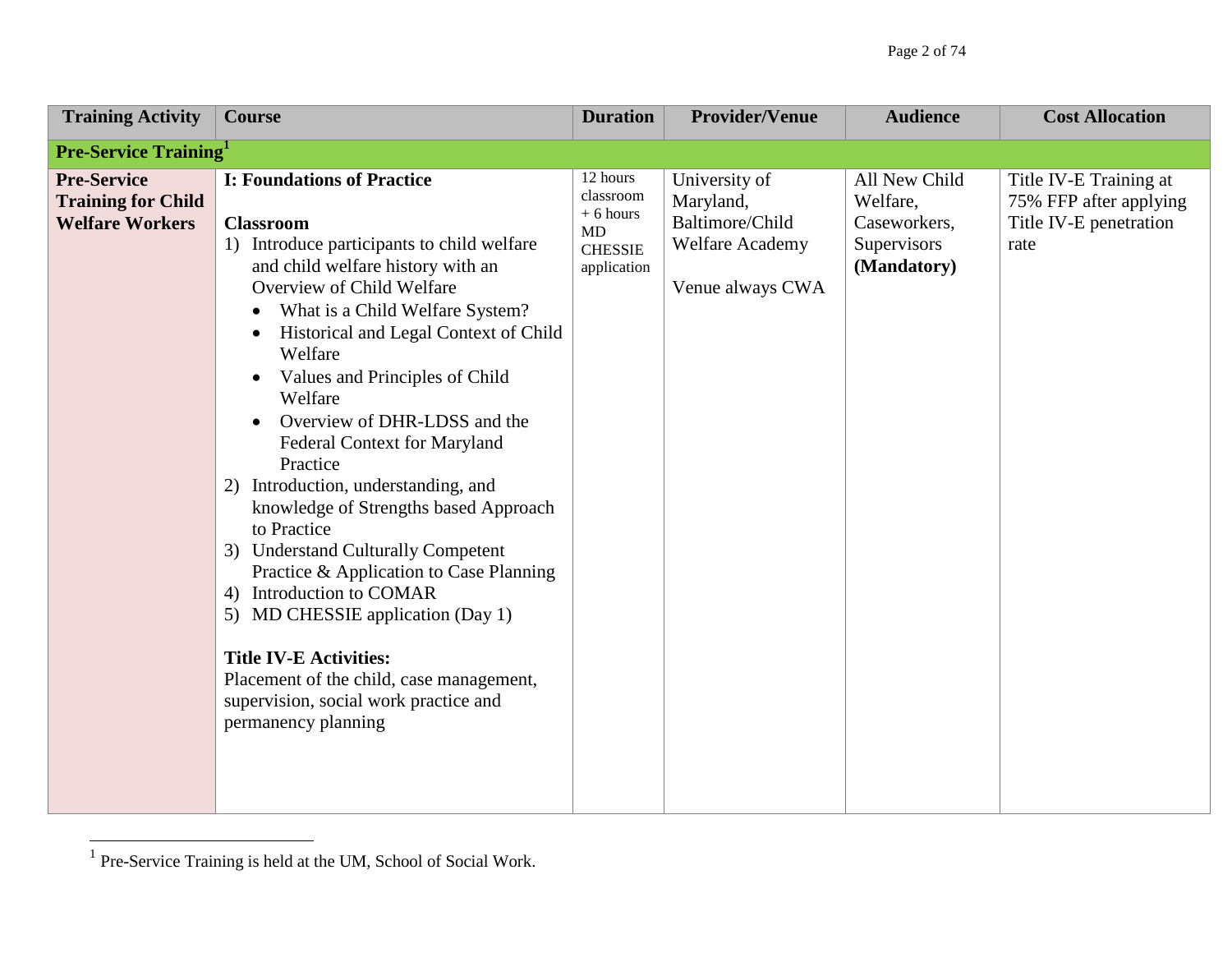| <b>Training Activity</b>                                                  | <b>Course</b>                                                                                                                                                                                                                                                                                                                                                                                                                                                                                                                                                                                                                                                                                                                                                                                                                                                                                | <b>Duration</b>                                  | <b>Provider/Venue</b>                                                                | <b>Audience</b>                                                         | <b>Cost Allocation</b>                                                             |
|---------------------------------------------------------------------------|----------------------------------------------------------------------------------------------------------------------------------------------------------------------------------------------------------------------------------------------------------------------------------------------------------------------------------------------------------------------------------------------------------------------------------------------------------------------------------------------------------------------------------------------------------------------------------------------------------------------------------------------------------------------------------------------------------------------------------------------------------------------------------------------------------------------------------------------------------------------------------------------|--------------------------------------------------|--------------------------------------------------------------------------------------|-------------------------------------------------------------------------|------------------------------------------------------------------------------------|
|                                                                           |                                                                                                                                                                                                                                                                                                                                                                                                                                                                                                                                                                                                                                                                                                                                                                                                                                                                                              |                                                  |                                                                                      |                                                                         |                                                                                    |
| <b>Pre-Service</b><br><b>Training for Child</b><br><b>Welfare Workers</b> | <b>Module 2: Indicators and Dynamics of</b><br><b>Abuse and Neglect</b><br><b>Online Assignments</b><br>1) Review Professionals' Legal and Ethical<br><b>Duties Worker Roles</b><br>2) Understand Key Maryland Legal<br>Definitions for Child Welfare<br>3) Gain knowledge about the Types,<br>Indicators, and Dynamics of Child<br>Maltreatment<br>4) Develop and understanding of the Effects<br>of Trauma on Children<br>5) Understand Substance Abuse<br>6) Understand Commonly Used Drugs<br><b>Classroom</b><br>1) Learn the Legal Definitions of Child<br>Abuse and Neglect and Disposition of<br>Reports<br>Understand the Dynamics and Indicators<br>2)<br>of Child Maltreatment<br>Meaning of Terms<br>$\bullet$<br><b>Trauma Effects</b><br>Neglect<br><b>Physical Abuse</b><br>Mental Injury<br><b>Sexual Abuse</b><br>$\bullet$<br>Gain an understanding of Child Welfare<br>3) | 6 hours on-<br>$line + 18$<br>hours<br>classroom | University of<br>Maryland,<br>Baltimore/Child<br>Welfare Academy<br>Venue always CWA | All New Child<br>Welfare,<br>Caseworkers,<br>Supervisors<br>(Mandatory) | Title IV-E Training at<br>75% FFP after applying<br>Title IV-E penetration<br>rate |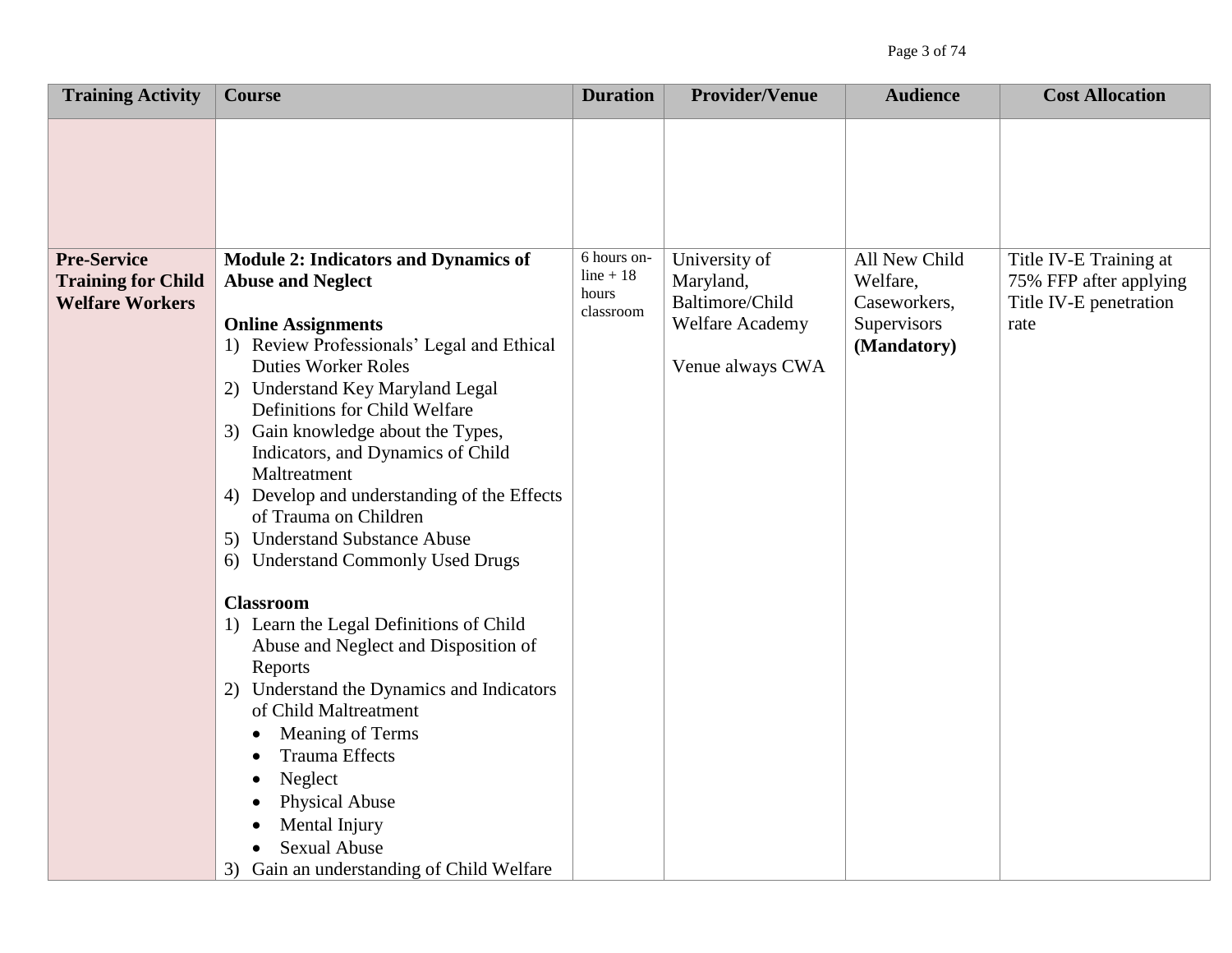| <b>Training Activity</b>                                                  | <b>Course</b>                                                                                                                                                                                                                                                                                                                                                                                                     | <b>Duration</b>                                                                                                | <b>Provider/Venue</b>                                                                       | <b>Audience</b>                                                         | <b>Cost Allocation</b>                                                             |
|---------------------------------------------------------------------------|-------------------------------------------------------------------------------------------------------------------------------------------------------------------------------------------------------------------------------------------------------------------------------------------------------------------------------------------------------------------------------------------------------------------|----------------------------------------------------------------------------------------------------------------|---------------------------------------------------------------------------------------------|-------------------------------------------------------------------------|------------------------------------------------------------------------------------|
|                                                                           | <b>Key Practice Areas</b><br><b>Substance Abuse</b><br>Mental Health<br><b>Domestic Violence</b><br><b>Title IV-E Activities:</b><br>Case management and supervision,<br>placement of the child, effects of<br>separation, grief and loss, child<br>development and visitation, referral to<br>service, development of the case plan                                                                              |                                                                                                                |                                                                                             |                                                                         |                                                                                    |
| <b>Pre-Service</b><br><b>Training for Child</b><br><b>Welfare Workers</b> | Module 3: Engaging Children and<br><b>Families in the Process of Change</b><br><b>Online Assignments</b><br><b>Review Engagement Skills</b><br>1)<br>2)<br><b>Understand Family Systems</b><br>Learn and practice Eco-mapping<br>3)<br>Learn about Confirmation Bias and<br>4)<br>Stereotype Threat: Understanding the<br><b>Effects of Assumptions</b>                                                           | 2 hours<br>$on$ -line $+$<br>12 hours<br>classroom<br>$+6$ hours<br><b>MD</b><br><b>CHESSIE</b><br>application | University of<br>Maryland,<br>Baltimore/Child<br><b>Welfare Academy</b><br>Venue always CWA | All New Child<br>Welfare,<br>Caseworkers,<br>Supervisors<br>(Mandatory) | Title IV-E Training at<br>75% FFP after applying<br>Title IV-E penetration<br>rate |
|                                                                           | <b>Classroom</b><br>1) Learn Approaches to Interviewing<br>During Assessment<br>2) Understand Assumptions and Inferences<br>3) Apply and practice Interviewing Skills<br>4) Review and Critique of Interviewing<br><b>Skills</b><br>5) Learn how to Interview Children and<br>Adolescents<br>6) Learn Engagement Skills<br>Understand the Process of Change<br>7)<br>Gain knowledge and understanding about<br>8) |                                                                                                                |                                                                                             |                                                                         |                                                                                    |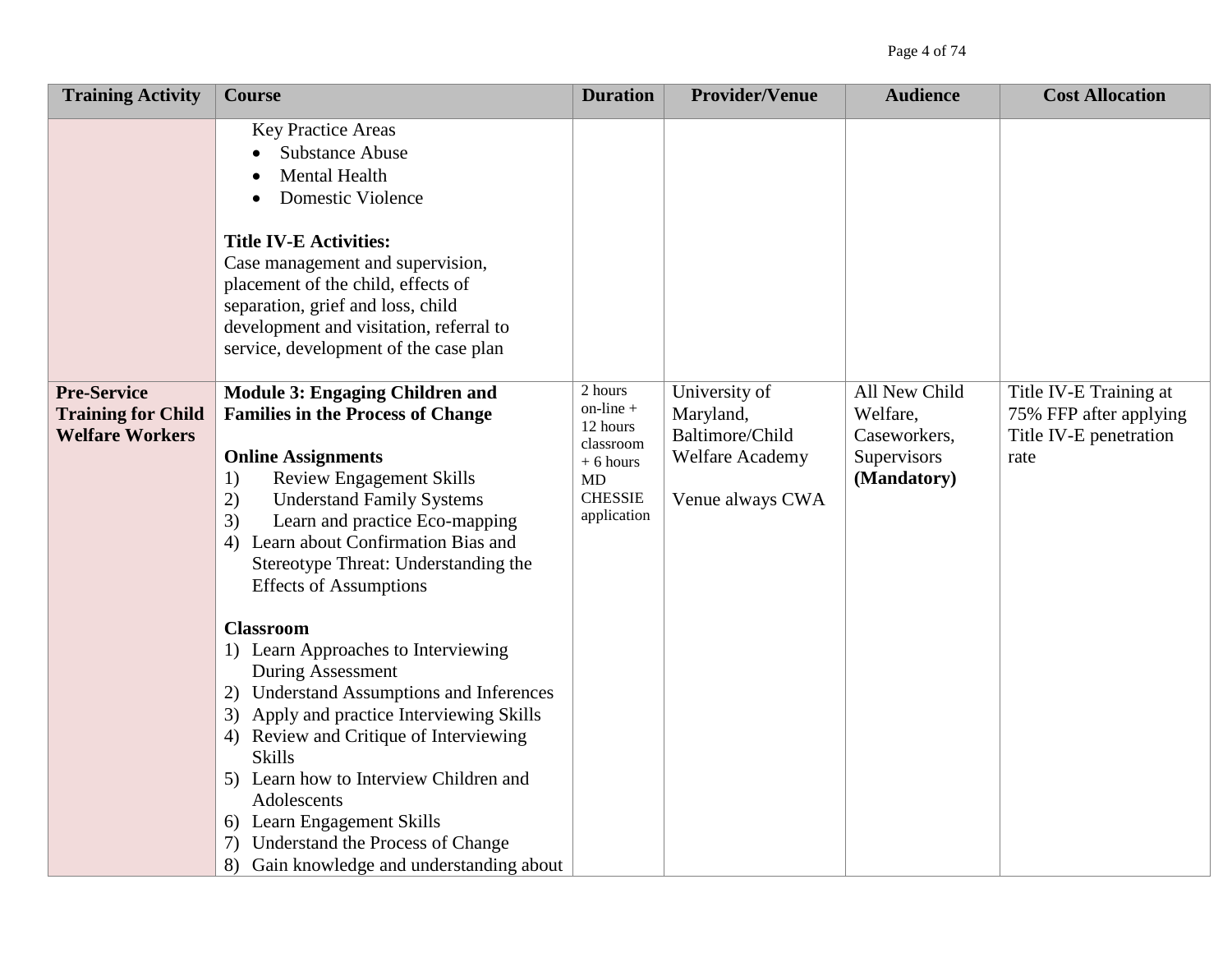| <b>Training Activity</b>                                                  | <b>Course</b>                                                                                                                                                                                                                                                                                                                                                                                                                                                                                                                                                                                                                                                                                                                                                                                                | <b>Duration</b>                                                                                         | <b>Provider/Venue</b>                                                                       | <b>Audience</b>                                                         | <b>Cost Allocation</b>                                                             |
|---------------------------------------------------------------------------|--------------------------------------------------------------------------------------------------------------------------------------------------------------------------------------------------------------------------------------------------------------------------------------------------------------------------------------------------------------------------------------------------------------------------------------------------------------------------------------------------------------------------------------------------------------------------------------------------------------------------------------------------------------------------------------------------------------------------------------------------------------------------------------------------------------|---------------------------------------------------------------------------------------------------------|---------------------------------------------------------------------------------------------|-------------------------------------------------------------------------|------------------------------------------------------------------------------------|
|                                                                           | <b>Working Through Resistance</b><br>9) MD CHESSIE application (Day 2)<br><b>Title IV-E Activities:</b><br>Case management, supervision, social work<br>practice, communication skills required to<br>work with children and families                                                                                                                                                                                                                                                                                                                                                                                                                                                                                                                                                                        |                                                                                                         |                                                                                             |                                                                         |                                                                                    |
| <b>Pre-Service</b><br><b>Training for Child</b><br><b>Welfare Workers</b> | <b>Module 4: Conducting Family Centered</b><br><b>Assessments</b><br><b>Online Assignments</b><br>1) Understand how to Differentiate Safety<br><b>Concerns</b> from Risk<br>2) Become familiar with the SAFE-C<br>3) Become familiar with the MFRA<br>4) Review and understand an overview of<br>the Assessment Process<br><b>Classroom</b><br>1) Gain a knowledge and understanding of<br>Assessment in Child Welfare<br>2) Understand the elements of Safety and<br><b>Risk</b><br>3) Understand and practice Safety Planning<br>with the application of SAFE-C, Group<br>SAFE-C and MFRA<br>4) Understand and be able to discuss Safety<br>and Risk, Assessment and Reassessment<br><b>Triggers</b><br>5) Learn about Worker Safety<br>6) MD CHESSIE application (Day 3)<br><b>Title IV-E Activities:</b> | 3 hours<br>$on$ -line $+$<br>12 hours<br>classroom<br>$+6$ hours<br>MD<br><b>CHESSIE</b><br>application | University of<br>Maryland,<br>Baltimore/Child<br><b>Welfare Academy</b><br>Venue always CWA | All New Child<br>Welfare,<br>Caseworkers,<br>Supervisors<br>(Mandatory) | Title IV-E Training at<br>75% FFP after applying<br>Title IV-E penetration<br>rate |
|                                                                           | Case management, supervision, social work                                                                                                                                                                                                                                                                                                                                                                                                                                                                                                                                                                                                                                                                                                                                                                    |                                                                                                         |                                                                                             |                                                                         |                                                                                    |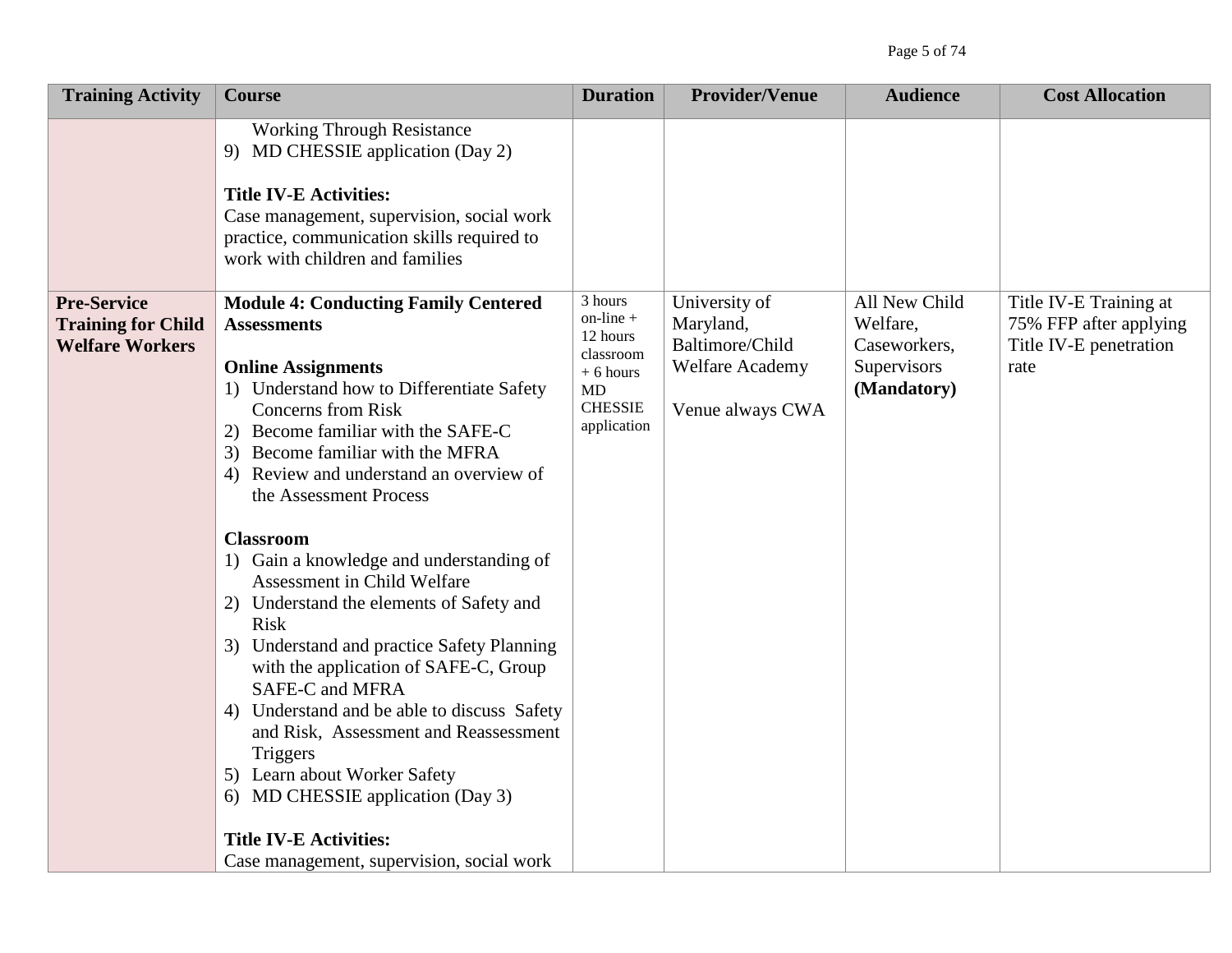| <b>Training Activity</b>                                                  | <b>Course</b>                                                                                                                                                                                                                                                                                                                                                                                                                                                                                                                                                                                                                                                                                                                                                                                                                                                                                                                                                                     | <b>Duration</b>                                                                          | <b>Provider/Venue</b>                                                                       | <b>Audience</b>                                                         | <b>Cost Allocation</b>                                                             |
|---------------------------------------------------------------------------|-----------------------------------------------------------------------------------------------------------------------------------------------------------------------------------------------------------------------------------------------------------------------------------------------------------------------------------------------------------------------------------------------------------------------------------------------------------------------------------------------------------------------------------------------------------------------------------------------------------------------------------------------------------------------------------------------------------------------------------------------------------------------------------------------------------------------------------------------------------------------------------------------------------------------------------------------------------------------------------|------------------------------------------------------------------------------------------|---------------------------------------------------------------------------------------------|-------------------------------------------------------------------------|------------------------------------------------------------------------------------|
|                                                                           | practice, communication skills required to<br>work with children and families, referral to<br>services, assessments to determine whether a<br>situation requires a child's removal                                                                                                                                                                                                                                                                                                                                                                                                                                                                                                                                                                                                                                                                                                                                                                                                |                                                                                          |                                                                                             |                                                                         |                                                                                    |
| <b>Pre-Service</b><br><b>Training for Child</b><br><b>Welfare Workers</b> | <b>Module 5: Planning with the Family</b><br><b>Online Assignments</b><br>1) Learn and practice Documenting a<br>Contact with a Client<br><b>Classroom</b><br>1) Learn and understand Loss and Grieving<br>in Children and Parents<br>2) Gain knowledge and understanding of<br>Case Planning<br>Principles, Purposes and Types of<br>Plans<br>Planning with (not for) Families<br>$\bullet$<br>The Family's Team<br>$\bullet$<br>Interventions and How They Support<br>$\bullet$<br><b>Assessment and Planning</b><br><b>Underlying Conditions and Needs</b><br>$\bullet$<br>Components of a Case Plan and<br>$\bullet$<br>Service Agreement<br>Goals and Objectives<br>$\bullet$<br>Services that Meet Needs and<br><b>Address Conditions, Safety Factors</b><br>and Risks<br>Developing Effective Tasks,<br>Determining Services and Setting<br>Timelines<br>3) Gain knowledge and understanding of<br><b>Substitute Care</b><br>Planning and Implementing Family<br>$\bullet$ | 6 hours on-<br>$line + 18$<br>hours<br>$+6$ hours<br>MD<br><b>CHESSIE</b><br>application | University of<br>Maryland,<br>Baltimore/Child<br><b>Welfare Academy</b><br>Venue always CWA | All New Child<br>Welfare,<br>Caseworkers,<br>Supervisors<br>(Mandatory) | Title IV-E Training at<br>75% FFP after applying<br>Title IV-E penetration<br>rate |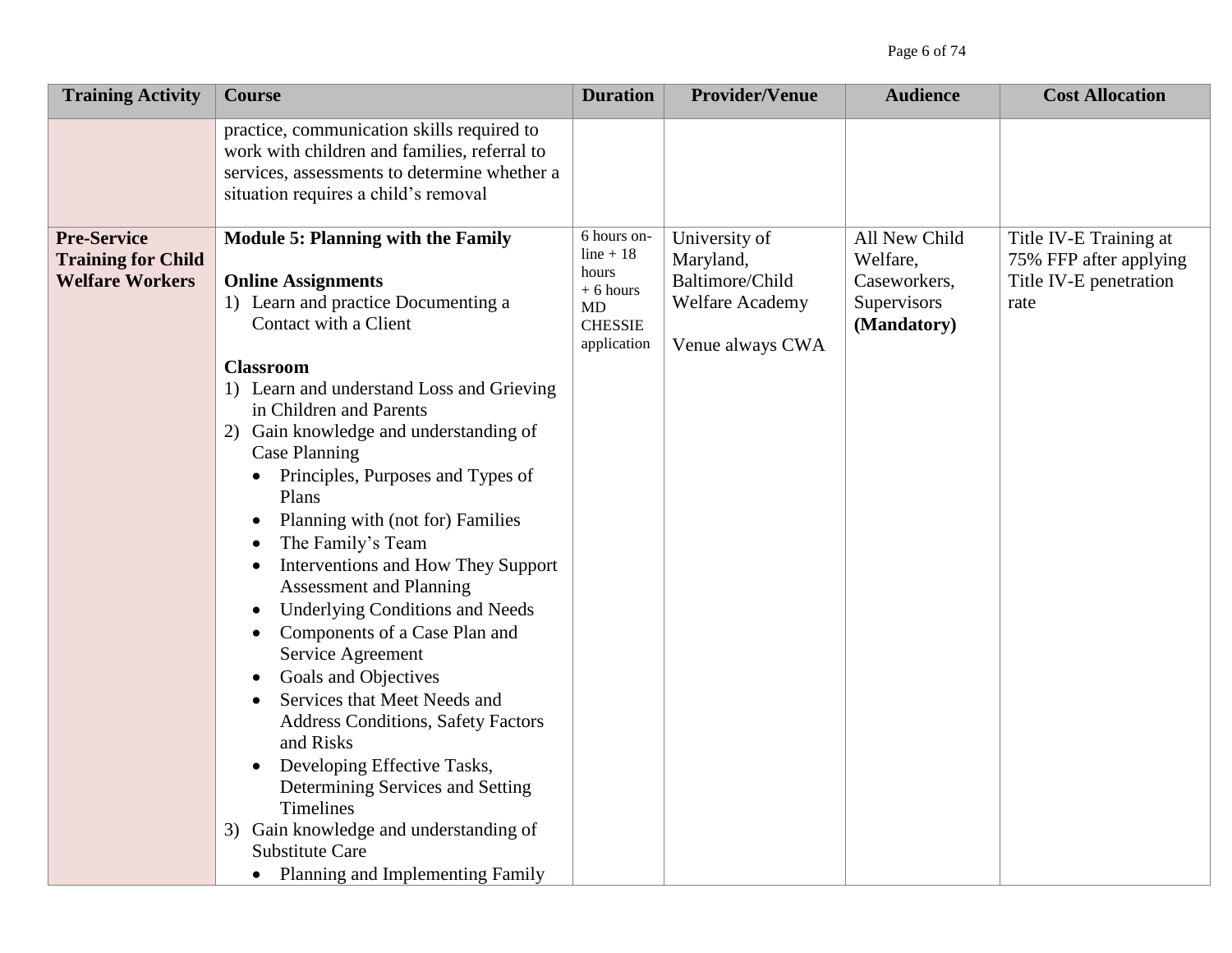| <b>Training Activity</b>                             | <b>Course</b>                                                                                                                                                                                                                                                                                                                                                                                                                                                                                                                                                                                                                             | <b>Duration</b> | <b>Provider/Venue</b>                                                                                         | <b>Audience</b>                                                        | <b>Cost Allocation</b>                                                             |
|------------------------------------------------------|-------------------------------------------------------------------------------------------------------------------------------------------------------------------------------------------------------------------------------------------------------------------------------------------------------------------------------------------------------------------------------------------------------------------------------------------------------------------------------------------------------------------------------------------------------------------------------------------------------------------------------------------|-----------------|---------------------------------------------------------------------------------------------------------------|------------------------------------------------------------------------|------------------------------------------------------------------------------------|
|                                                      | <b>Visits</b><br><b>Preventing Placement Disruptions</b><br>Making the Most of Worker-<br>Family/Child Visits<br>4) Know the importance and aspects of<br><b>Effective Documentation</b><br>5) Gain an understanding of how to Make<br>the Decision to Close the Case and<br>Terminate the Relationship with a family<br>6) MD CHESSIE application (Day 4)<br><b>Title IV-E Activities:</b><br>Case management, supervision, case<br>documentation, preparation for and<br>participation in judicial determinations,<br>permanency planning, communication skills,<br>required to work with children and families,<br>referral to service |                 |                                                                                                               |                                                                        |                                                                                    |
| <b>In-Service – Introductory Courses<sup>2</sup></b> |                                                                                                                                                                                                                                                                                                                                                                                                                                                                                                                                                                                                                                           |                 |                                                                                                               |                                                                        |                                                                                    |
| In-Service-<br><b>Introductory</b><br><b>Courses</b> | <b>Assessing and Planning for Risk and</b><br><b>Safety</b><br>This training is an introduction to the Signs<br>of Safety (SoS) framework, a strengths<br>based, family centered approach to assessing<br>and planning for risk and safety with<br>children and families. The framework aligns<br>with the Maryland Family Centered Practice<br>Model in a way that uses SoS to consider<br>risk and safety factors in planning with<br>families.                                                                                                                                                                                         | 12 hours        | University of<br>Maryland, School of<br>Social Work<br>(UMB/SSW) Child<br>Welfare Academy<br>Venue always CWA | All New Child<br>Welfare<br>Caseworkers/<br>Supervisors<br>(Mandatory) | Title IV-E Training at<br>75% FFP after applying<br>Title IV-E penetration<br>rate |

<sup>&</sup>lt;sup>2</sup> In-service Introductory courses are those required post the successful completion of Pre-Service.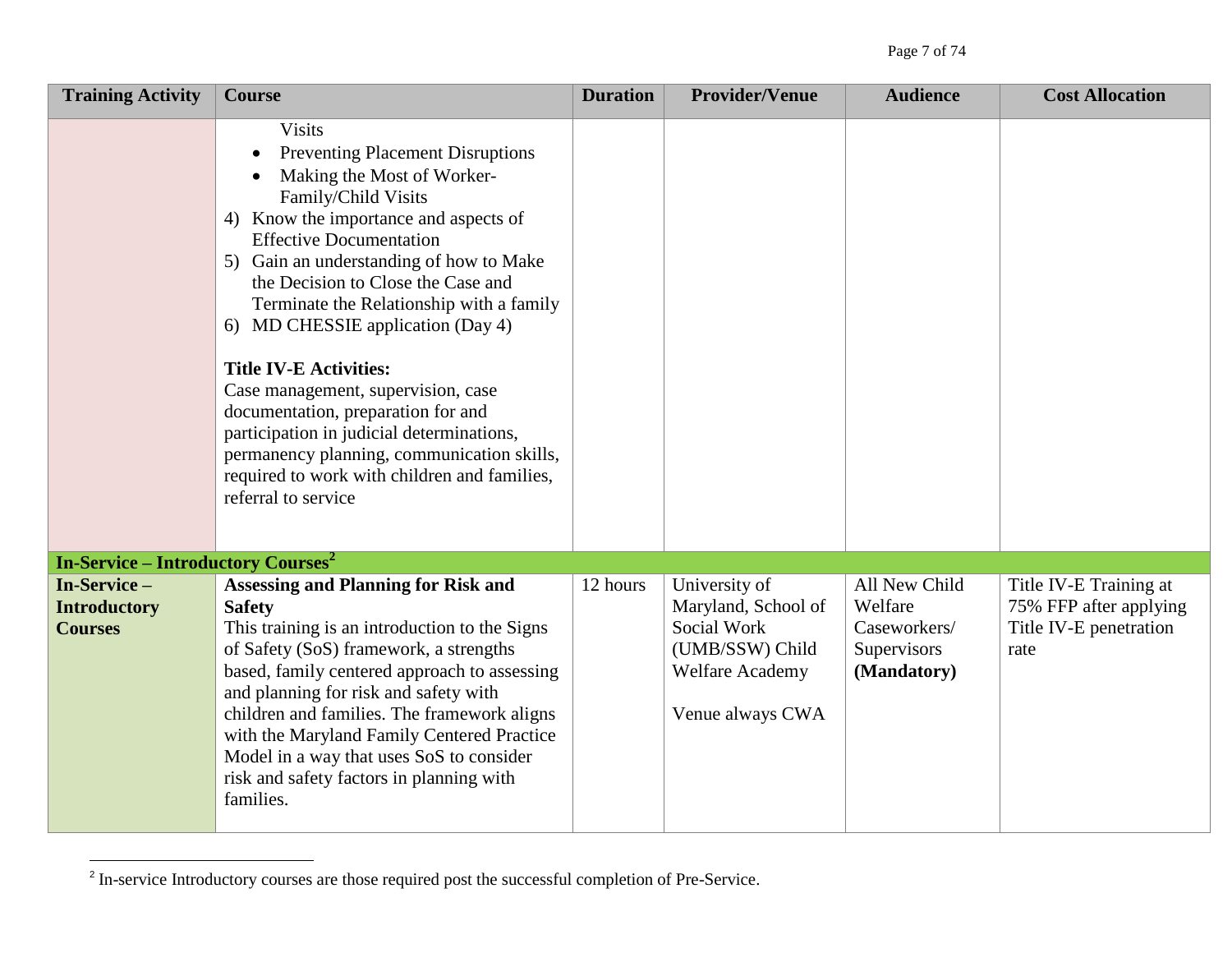| <b>Training Activity</b>                              | <b>Course</b>                                                                                                                                                                                                                                                                                                                                                                                                 | <b>Duration</b>                                               | <b>Provider/Venue</b>                                                                                                | <b>Audience</b>                                                                            | <b>Cost Allocation</b>                                                              |
|-------------------------------------------------------|---------------------------------------------------------------------------------------------------------------------------------------------------------------------------------------------------------------------------------------------------------------------------------------------------------------------------------------------------------------------------------------------------------------|---------------------------------------------------------------|----------------------------------------------------------------------------------------------------------------------|--------------------------------------------------------------------------------------------|-------------------------------------------------------------------------------------|
|                                                       | Participants will continue to learn about and<br>apply engagement, teaming and assessment<br>skills, learn solution-focused and other<br>interviewing techniques, and gain a better<br>understanding of protective factors/capacity<br>in families.                                                                                                                                                           |                                                               |                                                                                                                      |                                                                                            |                                                                                     |
|                                                       | <b>Title IV-E Activities:</b><br>Case management, supervision, social work<br>practice, communication skills required to<br>work with children and families, assessment<br>to determine whether a situation requires a<br>child's removal                                                                                                                                                                     |                                                               |                                                                                                                      |                                                                                            |                                                                                     |
| In-Service -<br><b>Introductory</b><br><b>Courses</b> | <b>Introduction to Child Protective Services -</b><br>Focuses on definitions of child maltreatment<br>in Maryland, assessment of risk and safety<br>factors, development of safety plans and<br>service plans that target safety and risk<br>factors. Identifies legal and social work<br>interventions that are designed to keep<br>children safe from maltreatment.<br><b>Title IV-E Activities:</b>        | 18 hours                                                      | University of<br>Maryland, School of<br>Social Work<br>(UMB/SSW) Child<br><b>Welfare Academy</b><br>Venue always CWA | New Child<br>Welfare<br>caseworkers/<br>Supervisors<br>(Mandatory for<br><b>CPS</b> staff) | Title IV-E Training at<br>75% FFP after applying<br>Title IV-E penetration<br>rate. |
|                                                       | Child abuse and neglect issues and general<br>overview of the issues involved.                                                                                                                                                                                                                                                                                                                                |                                                               |                                                                                                                      |                                                                                            |                                                                                     |
| In-Service-<br><b>Introductory</b><br><b>Courses</b>  | <b>Introduction to Out of Home Placement -</b><br>Focuses on understanding the needs of<br>children in out of home care, as well as their<br>caretakers, including knowledge of<br>permanency timeframes, concurrent<br>planning, sibling visits, and grief and loss<br>issues for children and parents associated<br>with out of home placement. Starting in<br>January 2014, participants also received Day | 12 hours<br>$+6$ hours<br>MD<br><b>CHESSIE</b><br>application | University of<br>Maryland, School of<br>Social Work<br>(UMB/SSW) Child<br><b>Welfare Academy</b><br>Venue always CWA | New Child<br>Welfare<br>Caseworkers/<br>$supervisors -$<br>(Mandatory<br>OHP staff)        | Title IV-E Training at<br>75% FFP after applying<br>Title IV-E penetration<br>rate. |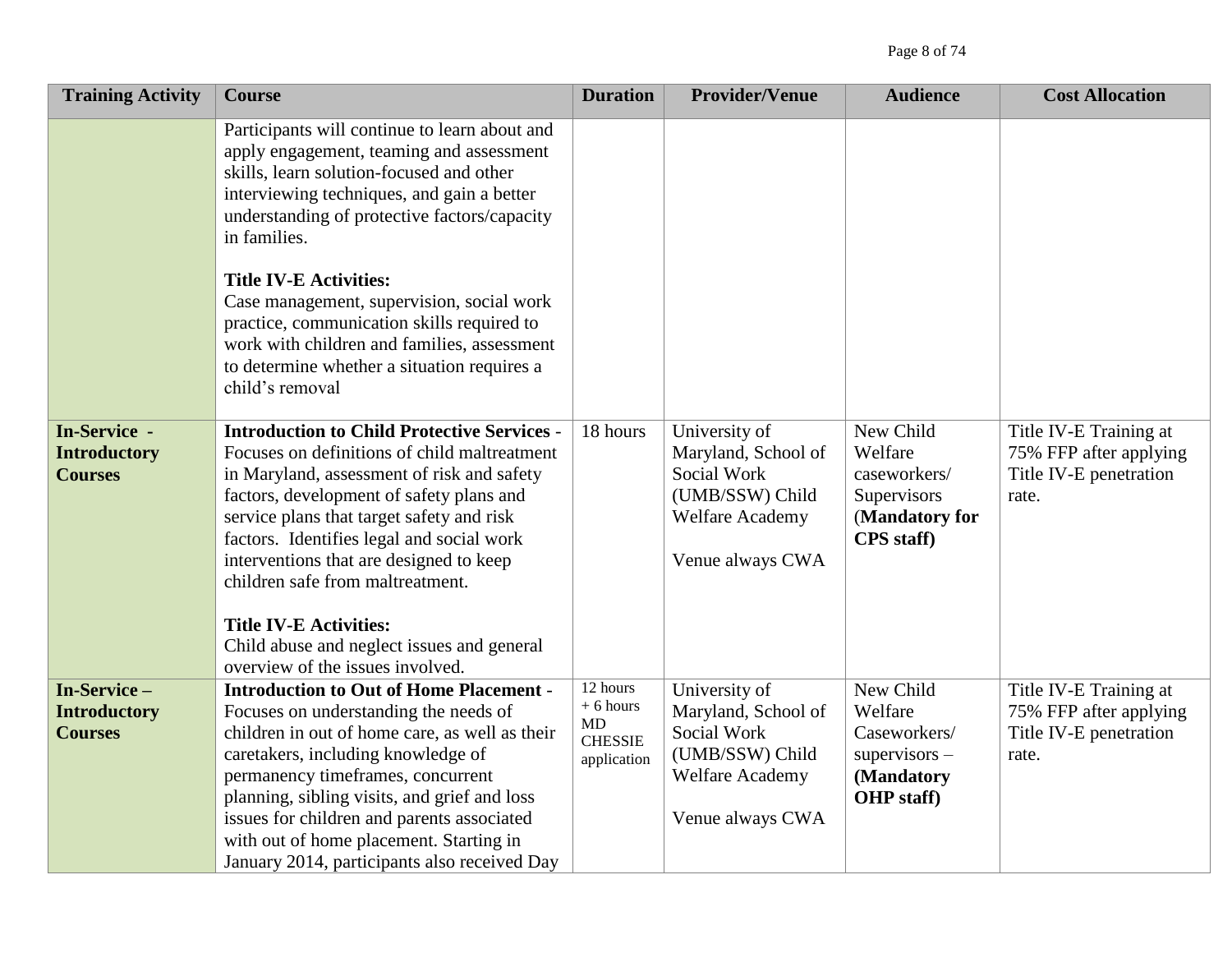| <b>Training Activity</b>                                | <b>Course</b>                                                                                                                                                                                                                                                                                                                                                                         | <b>Duration</b> | <b>Provider/Venue</b>                                                                                                | <b>Audience</b>                                                                 | <b>Cost Allocation</b>                                                                   |
|---------------------------------------------------------|---------------------------------------------------------------------------------------------------------------------------------------------------------------------------------------------------------------------------------------------------------------------------------------------------------------------------------------------------------------------------------------|-----------------|----------------------------------------------------------------------------------------------------------------------|---------------------------------------------------------------------------------|------------------------------------------------------------------------------------------|
|                                                         | of MD CHESSIE training.<br><b>Title IV-E Activities:</b><br>Permanency planning, independent living,<br>communication skills, placement of child,<br>development of the case plan, case<br>management, referral to services, activities<br>designed to preserve, strengthen and reunify<br>family                                                                                     |                 |                                                                                                                      |                                                                                 |                                                                                          |
| <b>Foundation Track Courses<sup>3</sup></b>             |                                                                                                                                                                                                                                                                                                                                                                                       |                 |                                                                                                                      |                                                                                 |                                                                                          |
| <b>Foundation Track</b><br><b>Courses</b>               | <b>Enhancing Your Credibility in Court-</b><br>Assists the new worker enhance his or her<br>professional image and performance in court.                                                                                                                                                                                                                                              | 6 hours         | <b>University of</b><br>Maryland, School of<br><b>Social Work</b>                                                    | <b>Child Welfare</b><br>caseworkers and<br><b>Supervisors</b>                   | <b>Title IV-E Training at</b><br>75% FFP after applying<br><b>Title IV-E penetration</b> |
| <b>NEW</b>                                              | Topics will include: (1) preparing for a<br>successful outcome in court, (2) presenting a<br>professional image, (3) testifying as an<br>expert witness, and (4) frustrating the<br>adversarial attorney through effective<br>testimony under cross-examination.<br><b>Title IV-E Activities</b><br>Preparation for and participation in judicial<br>determinations                   |                 | (UMB/SSW) Child<br><b>Welfare Academy</b><br>Venue always CWA                                                        | <b>(Mandatory for</b><br>new staff)                                             | rate.                                                                                    |
| <b>Foundation Track</b><br><b>Courses</b><br><b>NEW</b> | <b>Family Centered Planning- Recipes for</b><br><b>Success-</b><br>Explores the skills necessary to implement<br>overall strengths-based planning utilizing<br>Maryland's Family Centered Practice model<br>while connecting with families and<br>community partners along the continuum of<br>the decision-making process. Participants<br>will experience peer to peer learning and | 6 hours         | University of<br>Maryland, School of<br>Social Work<br>(UMB/SSW) Child<br><b>Welfare Academy</b><br>Venue always CWA | Child Welfare<br>Caseworkers and<br>Supervisors<br>(Mandatory for<br>new staff) | Title IV-E Training at<br>75% FFP after applying<br>Title IV-E penetration<br>rate.      |

 $3$  Effective January 2014, Foundation Track courses are mandatory for all child welfare staff to be completed within the first 2 years of employment. Staff with more than 2 years of employment may register for the classes as an in-service elective through the CWA website.

 $\overline{a}$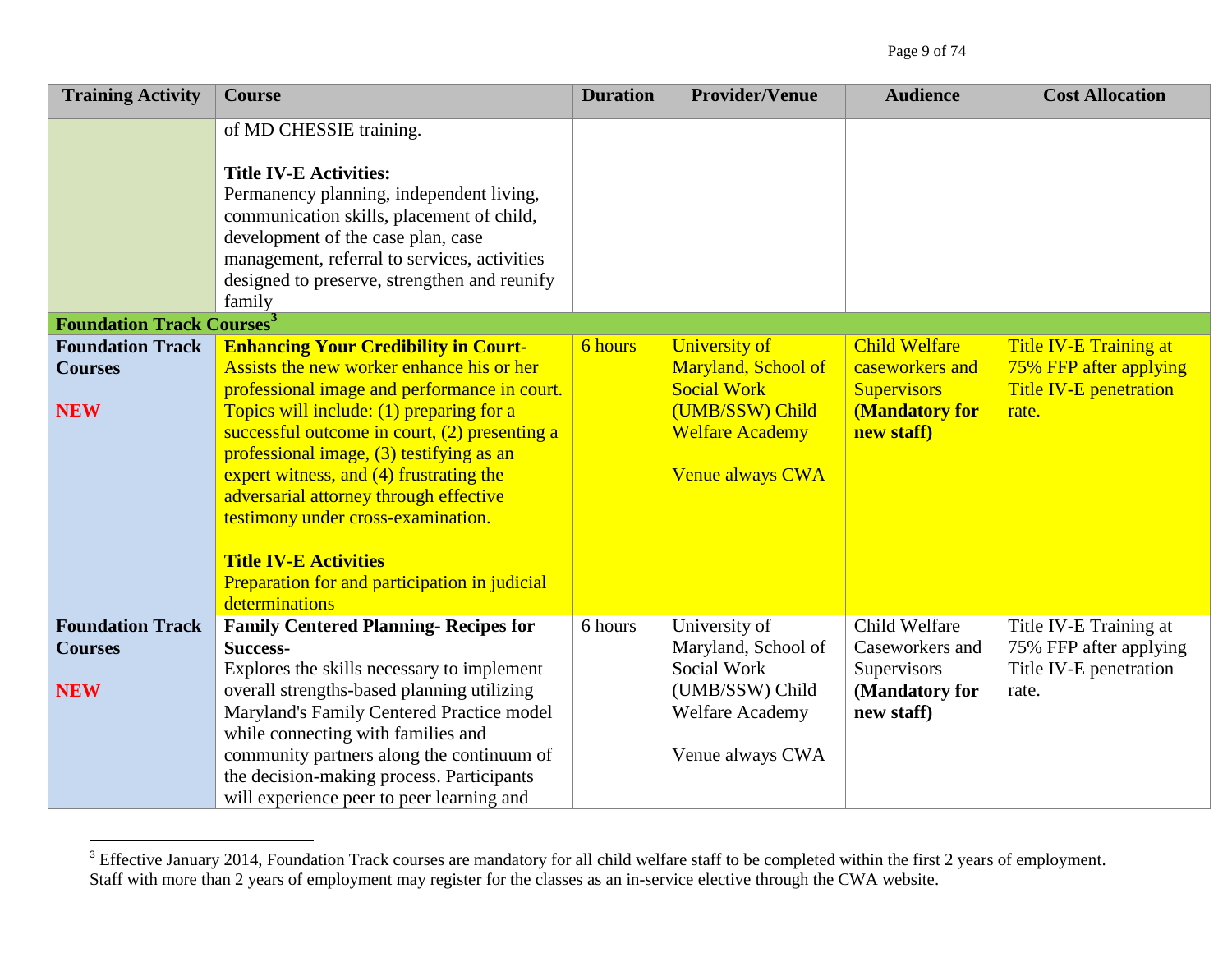| <b>Training Activity</b>                                | <b>Course</b>                                                                                                                                                                                                                                                                                                                                                                                                                                                                                                                                                                                                                           | <b>Duration</b> | <b>Provider/Venue</b>                                                                                                              | <b>Audience</b>                                                                                      | <b>Cost Allocation</b>                                                              |
|---------------------------------------------------------|-----------------------------------------------------------------------------------------------------------------------------------------------------------------------------------------------------------------------------------------------------------------------------------------------------------------------------------------------------------------------------------------------------------------------------------------------------------------------------------------------------------------------------------------------------------------------------------------------------------------------------------------|-----------------|------------------------------------------------------------------------------------------------------------------------------------|------------------------------------------------------------------------------------------------------|-------------------------------------------------------------------------------------|
|                                                         | practice strategies to apply information<br>gleaned from various assessment tools.<br><b>Title IV-E Activities</b><br>Family centered practice, permanency<br>planning                                                                                                                                                                                                                                                                                                                                                                                                                                                                  |                 |                                                                                                                                    |                                                                                                      |                                                                                     |
| <b>Foundation Track</b><br><b>Course</b><br><b>NEW</b>  | <b>Impact of Child Maltreatment on Child</b><br><b>Development-</b><br>Provides an overview to help caseworkers<br>make the connection between traumatic<br>events and a child's ability to meet different<br>developmental milestones. Participants<br>develop an understanding of normal physical<br>and psychological development and how it<br>can be affected by childhood maltreatment<br>and other forms of trauma. In addition,<br>workers will be provided with ways to<br>advocate and develop case plans goals for<br>children and their families.<br><b>Title IV-E Activities</b><br>General child abuse and neglect issues | 6 hours         | <b>University of</b><br>Maryland, School of<br><b>Social Work</b><br>(UMB/SSW) Child<br><b>Welfare Academy</b><br>Venue always CWA | <b>Child Welfare</b><br><b>Caseworkers and</b><br><b>Supervisors</b><br>(Mandatory for<br>new staff) | Title IV-E Training at<br>75% FFP after applying<br>Title IV-E penetration<br>rate. |
| <b>Foundation Track</b><br><b>Courses</b><br><b>NEW</b> | <b>Intimate Partner Violence: Dynamics,</b><br><b>Assessment and Intervention</b><br>Participants will learn: (1) what constitutes<br>domestic violence, and how children are<br>affected by it; (2) how to identify the three<br>different types of batterers, and the<br>appropriate interventions for each type; (3)<br>how to understand and work with the non-<br>offending parent to enhance child safety; (4)<br>what legal remedies are available; and (5)<br>when it is appropriate to remove a child from<br>a home due to the presence of domestic<br>violence.                                                              | 6 hours         | University of<br>Maryland, School of<br>Social Work<br>(UMB/SSW) Child<br><b>Welfare Academy</b><br>Venue always CWA               | All Child Welfare<br>caseworkers/<br>supervisors<br>(Mandatory for<br>new staff)                     | Title IV-E Training at<br>75% FFP after applying<br>Title IV-E penetration<br>rate. |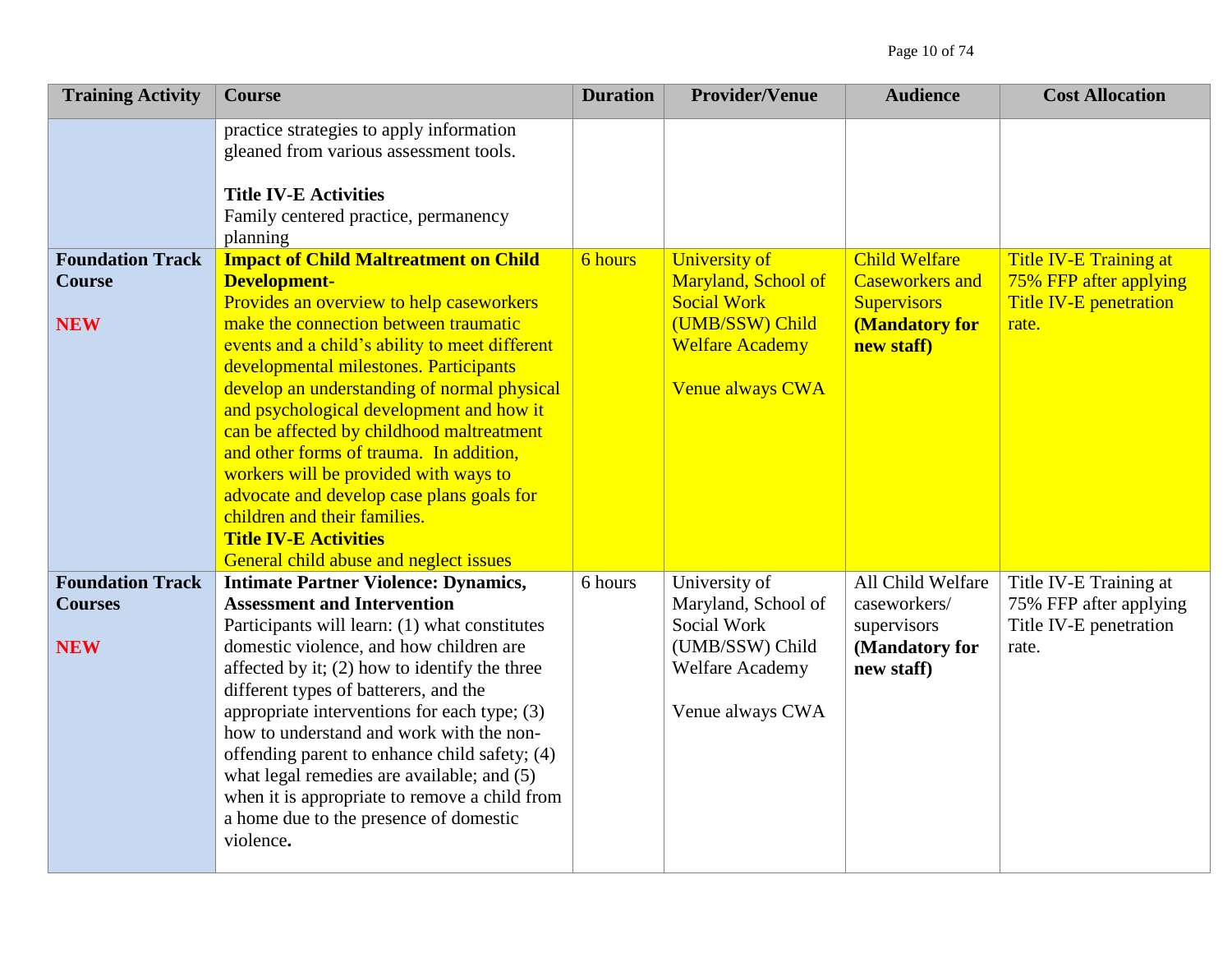|                                                                                                |                                                                                                                                                                                                                                                                                                                                                                                                                                                                                                            | <b>Duration</b> | <b>Provider/Venue</b>                                                                                                              | <b>Audience</b>                                                                                                    | <b>Cost Allocation</b>                                                               |
|------------------------------------------------------------------------------------------------|------------------------------------------------------------------------------------------------------------------------------------------------------------------------------------------------------------------------------------------------------------------------------------------------------------------------------------------------------------------------------------------------------------------------------------------------------------------------------------------------------------|-----------------|------------------------------------------------------------------------------------------------------------------------------------|--------------------------------------------------------------------------------------------------------------------|--------------------------------------------------------------------------------------|
|                                                                                                | <b>Title IV-E Activities</b><br>Domestic violence, assessment and referrals<br>to services                                                                                                                                                                                                                                                                                                                                                                                                                 |                 |                                                                                                                                    |                                                                                                                    |                                                                                      |
| <b>Foundation Track</b><br><b>Courses</b><br><b>NEW</b>                                        | <b>Secondary Traumatic Stress (STS)-</b><br>This training will help child welfare workers<br>and supervisors to understand STS and its<br>effects so that they can concentrate on<br>building coping mechanisms and supports in<br>order to be effective in all areas of their lives.<br><b>Title IV-E Activities</b><br>Job performance and stress management                                                                                                                                             | 6 hours         | <b>University of</b><br>Maryland, School of<br><b>Social Work</b><br>(UMB/SSW) Child<br><b>Welfare Academy</b><br>Venue always CWA | <b>All Child Welfare</b><br>caseworkers/<br>supervisors<br>(Mandatory for<br>new staff)                            | Title IV-E Training at<br>50 % FFP after applying<br>Title IV-E penetration<br>rate. |
| <b>Foundation Track</b><br><b>Courses</b><br><b>In-service Instruction Courses<sup>4</sup></b> | <b>Trauma Informed Casework -</b><br>This workshop will explore the origins of<br>trauma and the impact of trauma on the<br>neurological system and the subsequent<br>cognitive distortions and behavioral<br>manifestations. Participants will also gain<br>knowledge regarding appropriate trauma<br>informed screening, assessment and<br>developing case plans for families and foster<br>care providers.<br><b>Title IV-E Activities:</b><br>Assessment and trauma and mental health<br><i>issues</i> | 6 hours         | <b>University of</b><br>Maryland, School of<br><b>Social Work</b><br>(UMB/SSW) Child<br><b>Welfare Academy</b><br>Venue always CWA | <b>Child Welfare</b><br><b>Caseworkers and</b><br><b>Supervisors</b><br>(elective)<br>(Mandatory for<br>new staff) | Title IV-E Training at<br>75% FFP after applying<br>Title IV-E penetration<br>rate.  |

<sup>&</sup>lt;sup>4</sup> In-Service offerings change each quarter depending on the needs of employees. In-service trainings for both staff and foster/adoptive parents are held  $\frac{1}{2}$ either at the UM, SSW or in regionally at Local Social Service Offices.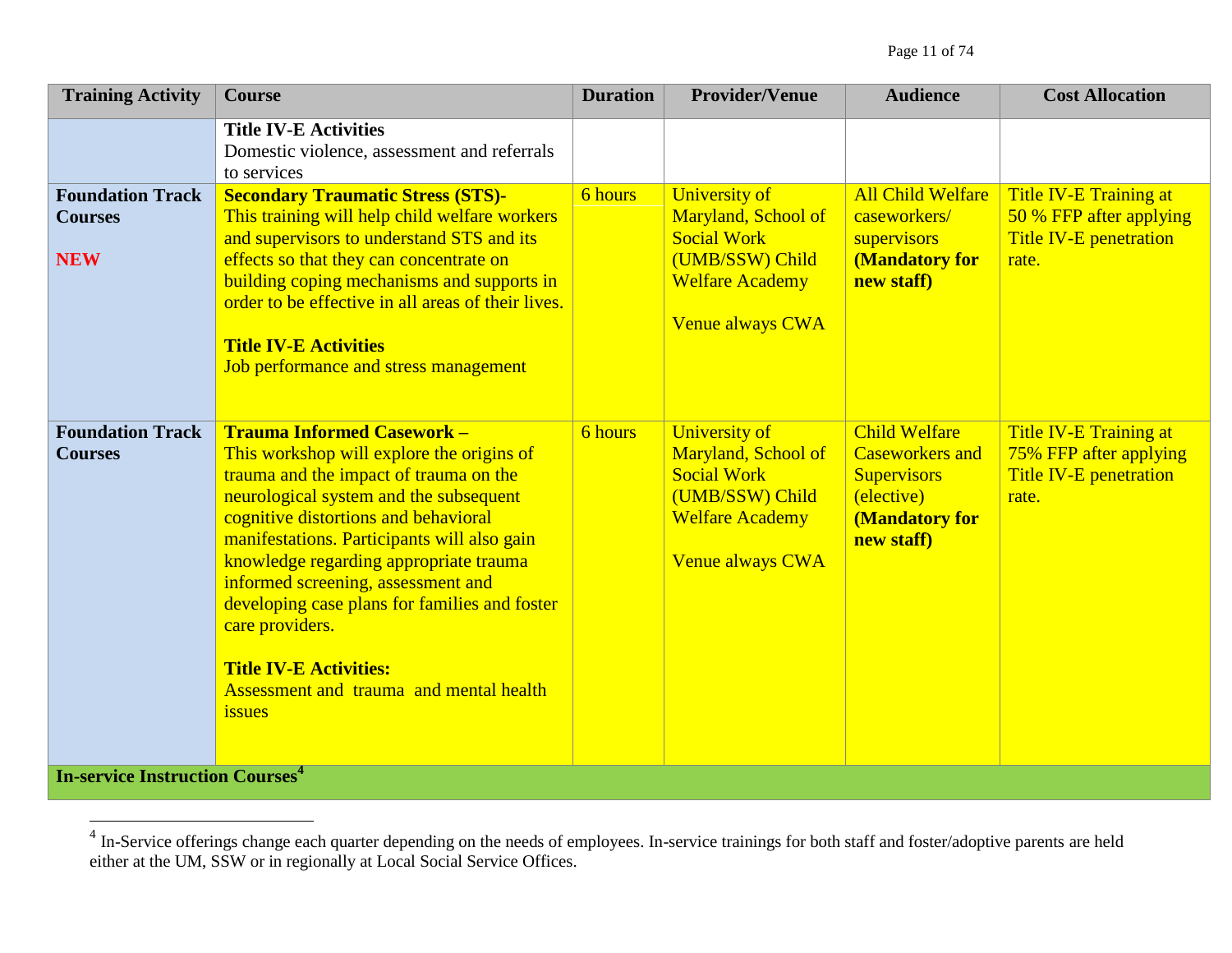| <b>Training Activity</b>                | <b>Course</b>                                                                                                                                                                                                                                                                                                                                                                                                                                                                                                                                                                                                                                                      | <b>Duration</b> | <b>Provider/Venue</b>                                                                                                                       | <b>Audience</b>                                                                    | <b>Cost Allocation</b>                                                                     |
|-----------------------------------------|--------------------------------------------------------------------------------------------------------------------------------------------------------------------------------------------------------------------------------------------------------------------------------------------------------------------------------------------------------------------------------------------------------------------------------------------------------------------------------------------------------------------------------------------------------------------------------------------------------------------------------------------------------------------|-----------------|---------------------------------------------------------------------------------------------------------------------------------------------|------------------------------------------------------------------------------------|--------------------------------------------------------------------------------------------|
| <b>In-Service Courses</b>               | <b>Addressing Families' Trauma: What a</b><br><b>Child Welfare Worker Needs to Know -</b><br>Family and trauma informed approaches to<br>child welfare services strengthen workers'<br>ability to identify to address the whole<br>family's needs and support their recovery<br>from trauma and impacts on the whole<br>family. Participants will learn to assess<br>trauma on the whole family and develop<br>case plans to refer families with appropriate<br>services.<br><b>Title IV-E Activities:</b><br>Social work practice                                                                                                                                 | 6 hours         | <b>University of</b><br>Maryland, School of<br><b>Social Work</b><br>(UMB/SSW) Child<br><b>Welfare Academy</b><br><b>Venue SSW/Regional</b> | <b>Child Welfare</b><br><b>Caseworkers and</b><br><b>Supervisors</b><br>(elective) | <b>Title IV-E Training at</b><br>75% FFP after applying<br>Title IV-E penetration<br>rate. |
| <b>In-Service Courses</b><br><b>NEW</b> | <b>Advanced FIM Facilitation: Strategies</b><br><b>for Managing Challenging Behaviors</b><br>This training session will address a wide<br>range of challenging behaviors that<br>facilitators encounter during FIMS that<br>compromise the process of engaging<br>families in the child welfare decision<br>making process. Attendees will be<br>introduced to skills for assessing and<br>communicating risk and safety concerns<br>with youth and families while giving them<br>an opportunity to be share their input in the<br>case planning decisions<br><b>Title IV-E Activities:</b><br>Communication skills required to work with<br>children and families | 6 hours         | <b>University of</b><br>Maryland, School of<br><b>Social Work</b><br>(UMB/SSW) Child<br><b>Welfare Academy</b><br><b>Venue SSW/Regional</b> | <b>Child Welfare</b><br><b>Caseworkers and</b><br><b>Supervisors</b><br>(elective) | Title IV-E Training at<br>75% FFP after applying<br><b>Title IV-E penetration</b><br>rate. |
| <b>In-Service Courses</b><br><b>NEW</b> | <b>Advanced FIM Facilitation: Techniques</b><br><b>for Reframing Strengths and Concerns-</b><br>Drawing on core concepts from the Signs of<br><b>Safety Model, attendees will explore</b>                                                                                                                                                                                                                                                                                                                                                                                                                                                                          | 6 hours         | <b>University of</b><br>Maryland, School of<br><b>Social Work</b><br>(UMB/SSW) Child                                                        | <b>Child Welfare</b><br><b>Caseworkers and</b><br><b>Supervisors</b><br>(elective) | Title IV-E Training at<br>75% FFP after applying<br><b>Title IV-E penetration</b><br>rate. |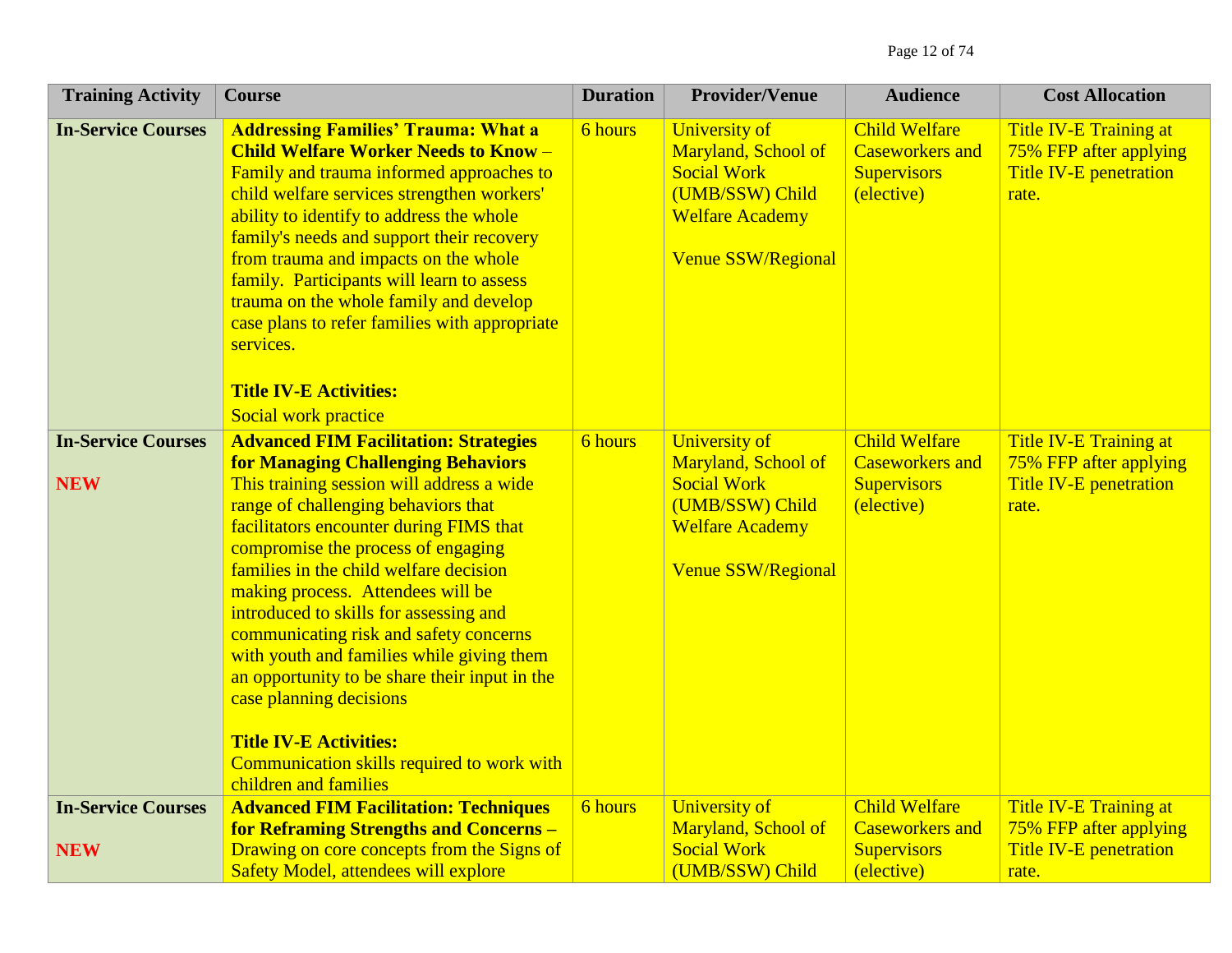| <b>Training Activity</b>  | <b>Course</b>                                                                                                                                                                                                                                                                                                                                                                                                                                                                                                                                                                                                                                                                                                                                                                                                                                    | <b>Duration</b> | <b>Provider/Venue</b>                                                                                               | <b>Audience</b>                                            | <b>Cost Allocation</b>                           |
|---------------------------|--------------------------------------------------------------------------------------------------------------------------------------------------------------------------------------------------------------------------------------------------------------------------------------------------------------------------------------------------------------------------------------------------------------------------------------------------------------------------------------------------------------------------------------------------------------------------------------------------------------------------------------------------------------------------------------------------------------------------------------------------------------------------------------------------------------------------------------------------|-----------------|---------------------------------------------------------------------------------------------------------------------|------------------------------------------------------------|--------------------------------------------------|
| <b>In-Service Courses</b> | strategies for reframing concerns in a<br>concise and meaningful way that directly<br>relates to safety and welfare. Attendees will<br>learn techniques to engage youth and<br>families to inform case planning decisions<br>to identify appropriate referrals to address<br>the safety and risk concerns.<br><b>Title IV-E Activities:</b><br>Communication skills required to work with<br>children and families<br><b>Advocating for Mental Health Services</b>                                                                                                                                                                                                                                                                                                                                                                               | 3 hours         | <b>Welfare Academy</b><br><b>University of</b>                                                                      | <b>Child Welfare</b>                                       | Title IV-E Training at                           |
| <b>NEW</b>                | for Children and Youth in Care<br><b>(Formerly Trauma &amp; Medication</b><br><b>Management</b> )<br>Child Welfare workers need to understand<br>the mental health issues experienced by<br>children and youth in foster care and to how<br>refer for appropriate service, This workshop<br>will provide information to child welfare<br>workers on screening for trauma related<br>symptoms as a potential cause of<br>behavior/mood problems, trauma informed<br>service planning, including evidence based,<br>non-medication treatments (e.g.<br>psychotherapy. Additionally, the workshop<br>will provide resource information for<br>working with traumatized youth who have<br>significant mental health concerns and<br>require antipsychotic medication.<br><b>Title IV-E Activities:</b><br><b>Assessment and mental health issues</b> |                 | Maryland, School of<br><b>Social Work</b><br>(UMB/SSW) Child<br><b>Welfare Academy</b><br><b>Venue SSW/Regional</b> | <b>Caseworkers and</b><br><b>Supervisors</b><br>(elective) | 75% IV-E penetration<br>rate                     |
| <b>In-Service Courses</b> | <b>Alternative Response: Skills and</b><br><b>Practice-</b> This one day session will                                                                                                                                                                                                                                                                                                                                                                                                                                                                                                                                                                                                                                                                                                                                                            | 6 hours         | <b>University of</b><br>Maryland, School of                                                                         | <b>Child Welfare</b><br><b>Caseworkers and</b>             | Title IV-E Training at<br>75% FFP after applying |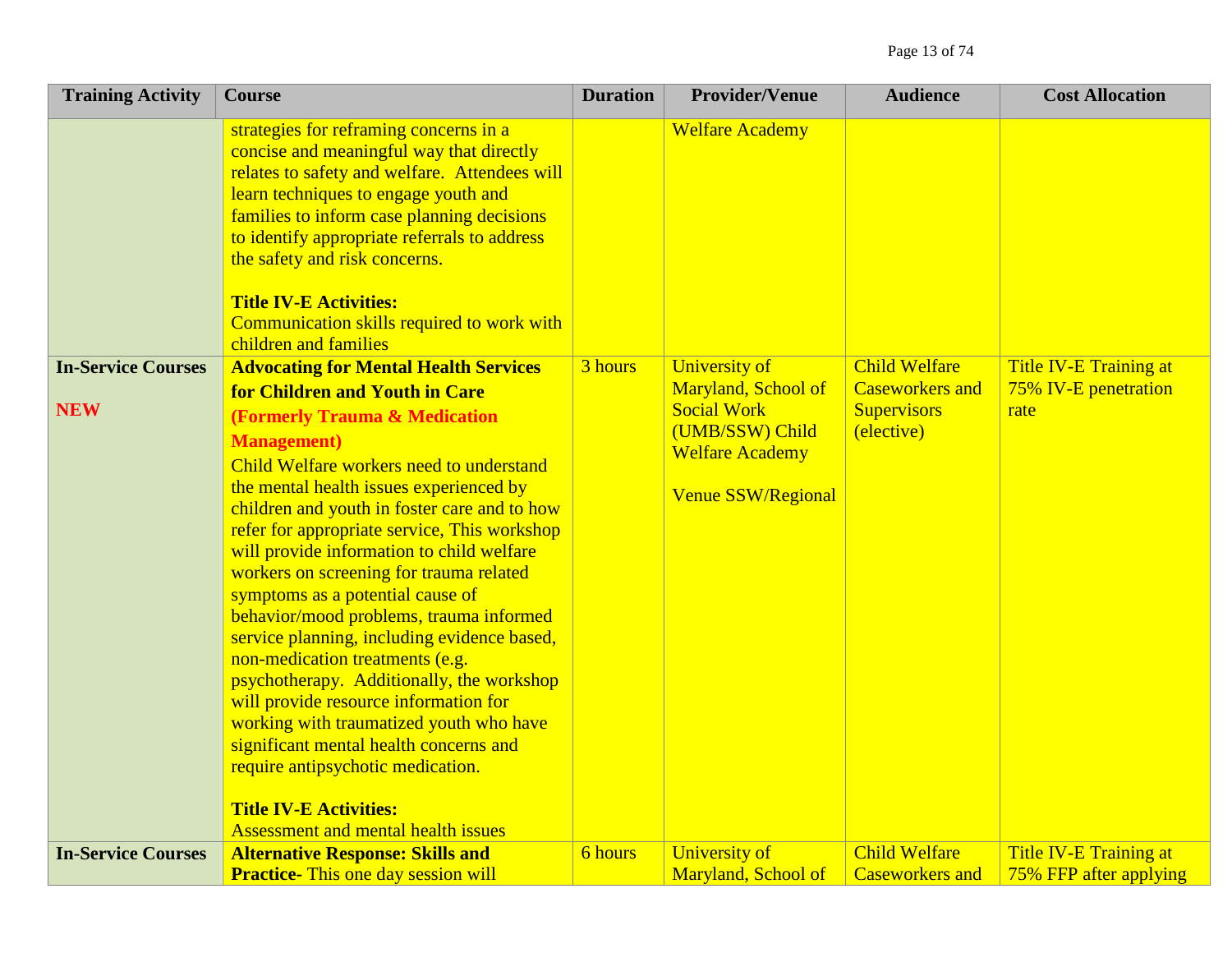| <b>Training Activity</b>                | <b>Course</b>                                                                                                                                                                                                                                                                                                                                                                                                                                                                                                                                                                                                                                                                                                                | <b>Duration</b> | <b>Provider/Venue</b>                                                                                                  | <b>Audience</b>                                                      | <b>Cost Allocation</b>                                                              |
|-----------------------------------------|------------------------------------------------------------------------------------------------------------------------------------------------------------------------------------------------------------------------------------------------------------------------------------------------------------------------------------------------------------------------------------------------------------------------------------------------------------------------------------------------------------------------------------------------------------------------------------------------------------------------------------------------------------------------------------------------------------------------------|-----------------|------------------------------------------------------------------------------------------------------------------------|----------------------------------------------------------------------|-------------------------------------------------------------------------------------|
|                                         | reinforce the philosophy of Family Centered<br>Practice with a focus on the skills needed<br>and new procedures required for successful<br>delivery of an Alternative Response with<br>families. Knowledge and skill development<br>areas will include: Engagement and<br><b>Communication, Assessment, Cultural</b><br>Competence, Partnering, Advocacy,<br><b>Community Collaboration and Resource</b><br>utilization. Participants will also receive<br>instruction on new processes and<br>procedures for MD CHESSIE and<br>Alternative Response documentation.<br><b>Title IV-E Activities:</b><br>Family-centered practice cultural<br>competency, communication skills required<br>to work with children and families |                 | <b>Social Work</b><br>(UMB/SSW) Child<br><b>Welfare Academy</b><br>Venue SSW/Regional                                  | <b>Supervisors</b><br>(elective)                                     | Title IV-E penetration<br>rate                                                      |
| <b>In-Service Courses</b><br><b>NEW</b> | <b>Beyond Mindfulness in the Workplace-</b><br>Participants will understand how integrating<br>mindfulness practices into the workplace<br>can help them become more focused,<br>productive, and calm under pressure.<br>Through experiential activities, scenarios,<br>discussion and group exercises, participants<br>will leave with specific techniques for<br>practicing mindfulness at work, and living a<br>more mindful, stress-free life.<br><b>Title IV-E Activities:</b><br>Job performance and stress management                                                                                                                                                                                                 | 6 hours         | University of<br>Maryland, School of<br>Social Work<br>(UMB/SSW) Child<br><b>Welfare Academy</b><br>Venue SSW/Regional | Child Welfare<br>Caseworkers and<br>Supervisors<br>(elective)        | Title IV-E Training at<br>50 % FFP after applying<br>Title IV-E penetration<br>rate |
| <b>In-Service Courses</b><br><b>NEW</b> | <b>Bullying Awareness and Prevention</b><br>Review the specifics of bullying as it relates<br>to children and older youth, the effects of                                                                                                                                                                                                                                                                                                                                                                                                                                                                                                                                                                                    | 3 hours         | <b>University of</b><br>Maryland, School of<br><b>Social Work</b>                                                      | <b>Child Welfare</b><br><b>Caseworkers and</b><br><b>Supervisors</b> | Title IV-E Training at<br>75% FFP after applying<br><b>Title IV-E penetration</b>   |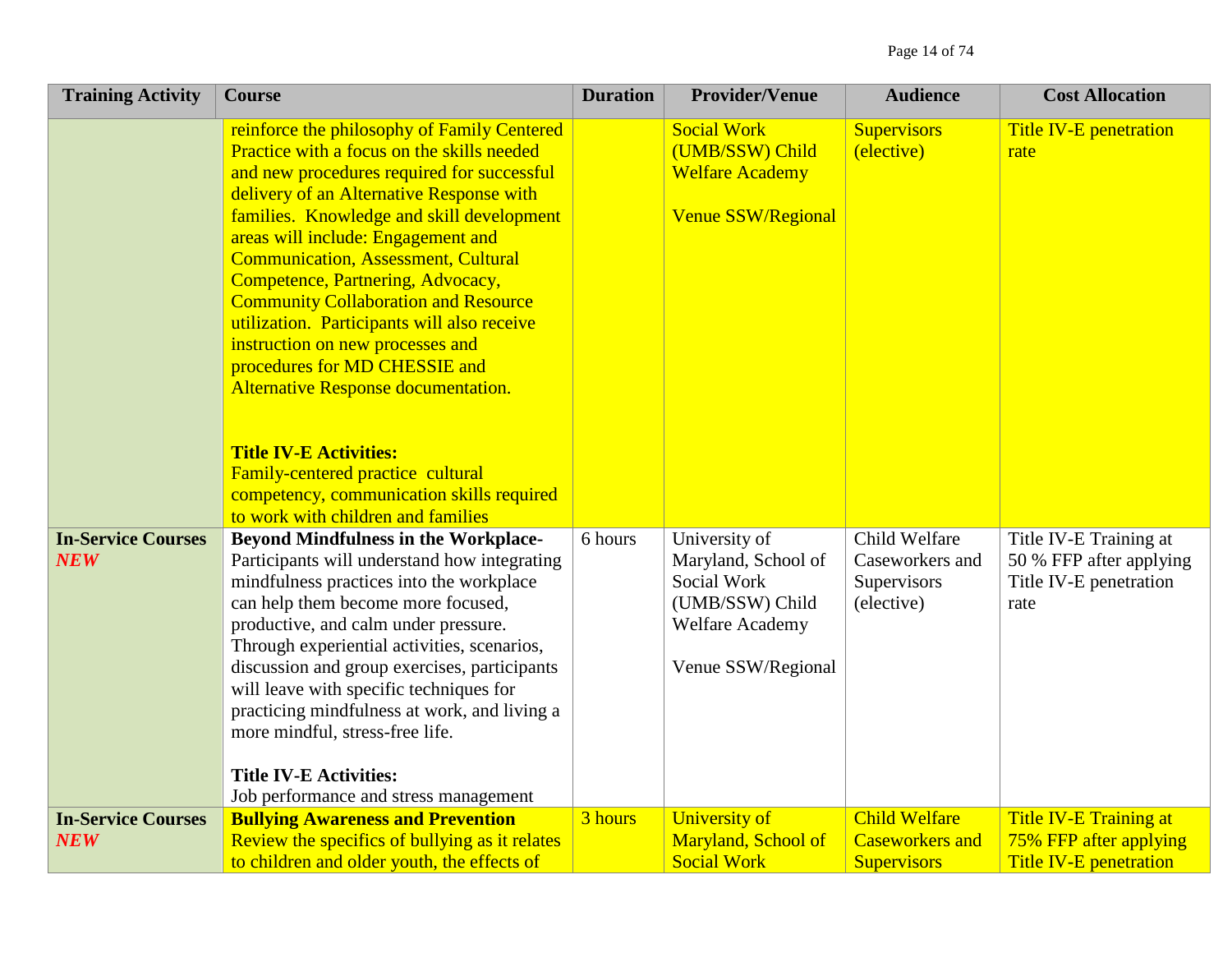| <b>Training Activity</b>  | <b>Course</b>                                                                                                                                                                                                                                                                                                                                                                                                                                                                                                                                                                                                                                                                                                                                                                                                                          | <b>Duration</b> | <b>Provider/Venue</b>                                                                                                                       | <b>Audience</b>                                                      | <b>Cost Allocation</b>                                                              |
|---------------------------|----------------------------------------------------------------------------------------------------------------------------------------------------------------------------------------------------------------------------------------------------------------------------------------------------------------------------------------------------------------------------------------------------------------------------------------------------------------------------------------------------------------------------------------------------------------------------------------------------------------------------------------------------------------------------------------------------------------------------------------------------------------------------------------------------------------------------------------|-----------------|---------------------------------------------------------------------------------------------------------------------------------------------|----------------------------------------------------------------------|-------------------------------------------------------------------------------------|
|                           | bullying and the dynamics of cyber<br>bullying. Develop assessment skills to<br>determine if a child/youth is being bullied<br>and the role social workers play in<br>preventing a child/youth from being bullied<br>or being the bully and the case planning<br>referrals for services to address the trauma<br>experienced by the bullying victim.<br><b>Title IV-E Activities:</b><br>Social work practice                                                                                                                                                                                                                                                                                                                                                                                                                          |                 | (UMB/SSW) Child<br><b>Welfare Academy</b><br><b>Venue SSW/Regional</b>                                                                      | (elective)                                                           | rate                                                                                |
| <b>In-Service Courses</b> | <b>Coaching</b><br>This training is designed for administrators<br>and experienced supervisors who will be<br>coaching supervisors that have recently<br>attended the Supervision Matters<br><b>Supervisory Courses. The course will</b><br>reinforce practice expectations and skills<br>related to effective and quality supervision.<br>The coaching program will provide a model<br>of peer support and constructive feedback<br>exchange to enhance supervisory skills<br>through a partnership for learning and<br>change. Participants will learn about the<br>coaching process and elements of the<br>coaching relationship; gain an<br>understanding of the structure and<br>guidelines used in coaching and the<br>coach/coachee roles and responsibilities.<br><b>Title IV-E Activities:</b><br>General supervisory skills, | 12 hours        | <b>University of</b><br>Maryland, School of<br><b>Social Work</b><br>(UMB/SSW) Child<br><b>Welfare Academy</b><br><b>Venue SSW/Regional</b> | <b>Child Welfare</b><br><b>Supervisors</b><br>(elective)             | Title IV-E Training at<br>50 % FFP after applying<br>Title IV-E penetration<br>rate |
| <b>In-Service Courses</b> | <b>Concurrent Planning: Promoting</b><br><b>Permanency for Children -</b><br>This workshop will look at possible                                                                                                                                                                                                                                                                                                                                                                                                                                                                                                                                                                                                                                                                                                                       | 3 hours         | <b>University of</b><br>Maryland, School of<br><b>Social Work</b>                                                                           | <b>Child Welfare</b><br><b>Caseworkers and</b><br><b>Supervisors</b> | Title IV-E Training at<br>75% FFP after applying<br><b>Title IV-E penetration</b>   |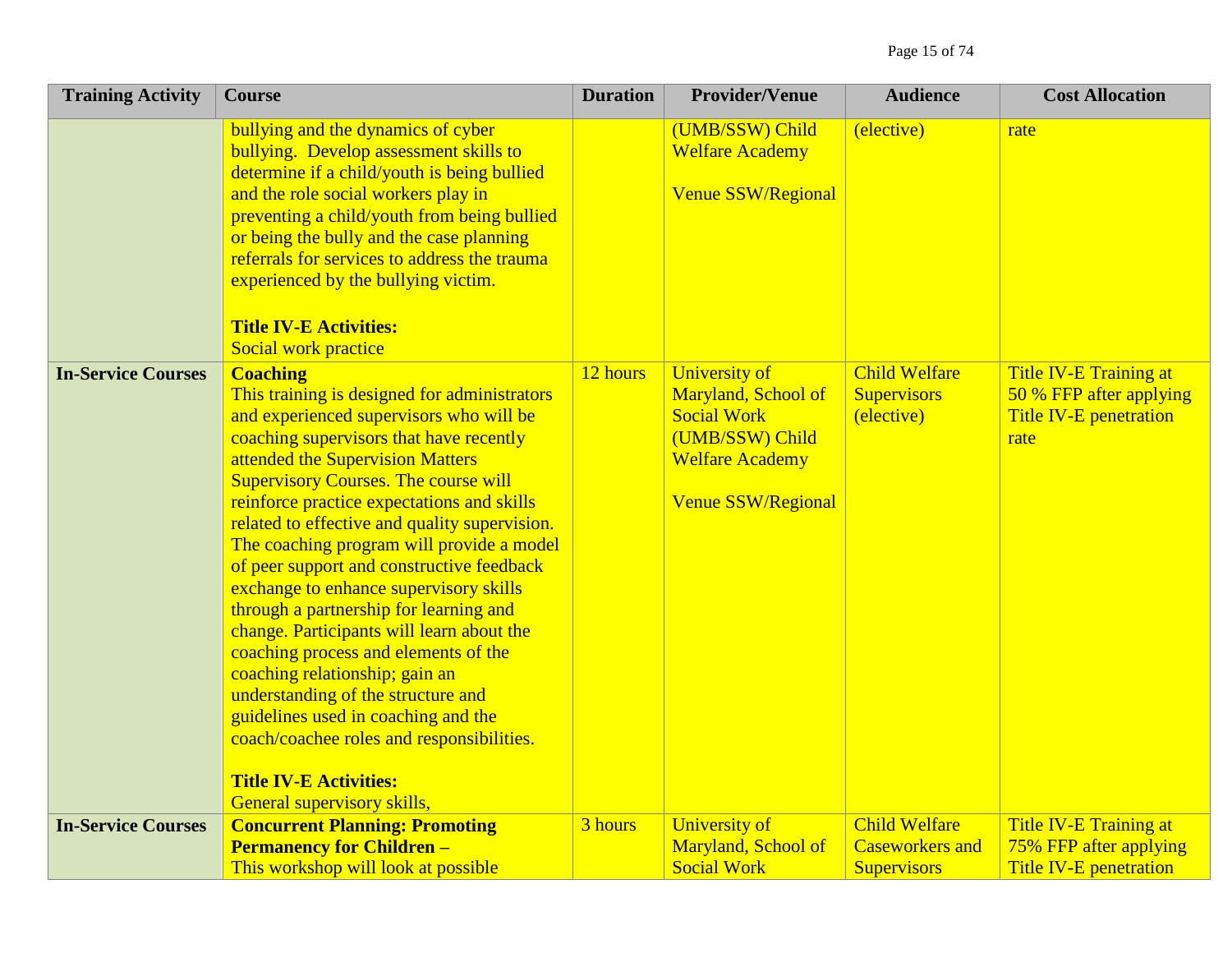| <b>Training Activity</b>                | <b>Course</b>                                                                                                                                                                                                                                                                                                                                                                                                                                                                        | <b>Duration</b> | <b>Provider/Venue</b>                                                                                                                       | <b>Audience</b>                                                                    | <b>Cost Allocation</b>                                                             |
|-----------------------------------------|--------------------------------------------------------------------------------------------------------------------------------------------------------------------------------------------------------------------------------------------------------------------------------------------------------------------------------------------------------------------------------------------------------------------------------------------------------------------------------------|-----------------|---------------------------------------------------------------------------------------------------------------------------------------------|------------------------------------------------------------------------------------|------------------------------------------------------------------------------------|
|                                         | tendencies for child welfare workers to<br>favor one permanency option over the other<br>and how that impacts work with birth,<br>kinship and resource families. Additionally,<br>participants will practice creating effective<br>prognostic assessments and case plans and<br>learn how to use full disclosure as a<br>foundation for concurrent planning.<br><b>Title IV-E Activities:</b><br>Permanency planning, assessment;<br>development of the case plan                    |                 | (UMB/SSW) Child<br><b>Welfare Academy</b><br><b>Venue SSW/Regional</b>                                                                      | (elective)                                                                         | rate                                                                               |
| <b>In-Service Courses</b><br><b>NEW</b> | <b>Creating Delight Between Parent and</b><br>Child -<br>The focus of the workshop is on providing<br>techniques to help increase self-regulation<br>for both parents and children, strengthen<br>parent-child bonds, increase body<br>awareness, and reduce overall stress.<br>Participants will learn techniques for<br>building and supporting healthy<br>relationships both with the families they<br>work with, and within families that are<br>struggling to bond and connect. | 6 hours         | University of<br>Maryland, School of<br><b>Social Work</b><br>(UMB/SSW) Child<br><b>Welfare Academy</b><br><b>Venue SSW/Regional</b>        | <b>Child Welfare</b><br><b>Caseworkers and</b><br><b>Supervisors</b><br>(elective) | <b>State General Funds</b>                                                         |
| <b>In-Service Courses</b><br><b>NEW</b> | <b>Dental Abuse and Neglect Awareness and</b><br><b>Education</b><br><b>(Formerly Trauma &amp; Medication</b><br><b>Management</b> )<br>This webinar discusses the basics of oral<br>health, the impact of untreated decay and<br>the reasons for action in dental neglect<br>cases, and the role child welfare workers                                                                                                                                                              | 2 hours         | <b>University of</b><br>Maryland, School of<br><b>Social Work</b><br>(UMB/SSW) Child<br><b>Welfare Academy</b><br><b>Venue SSW/Regional</b> | <b>Child Welfare</b><br><b>Caseworkers and</b><br><b>Supervisors</b><br>(elective) | Title IV-E Training at<br>75% FFP after applying<br>Title IV-E penetration<br>rate |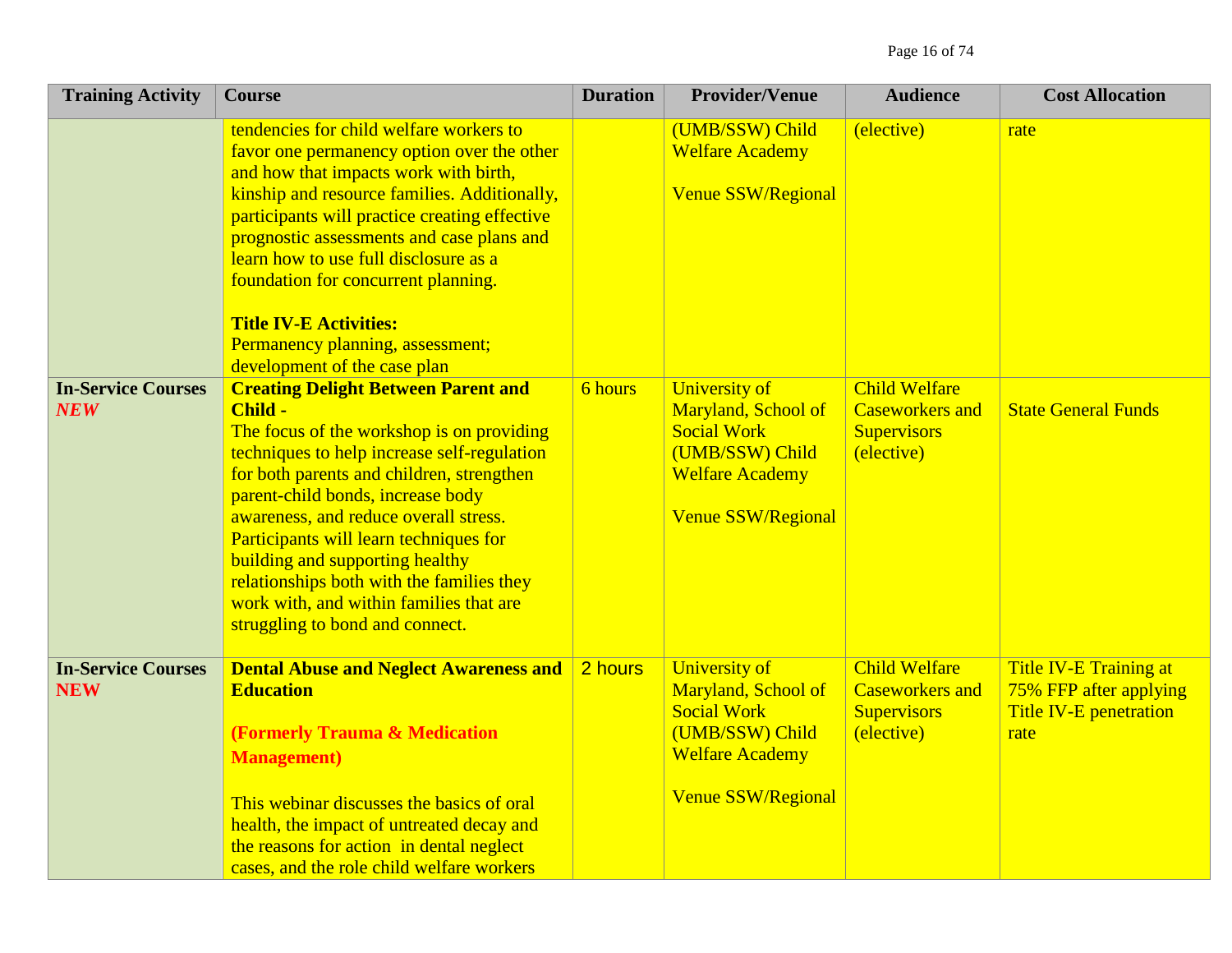| <b>Training Activity</b>  | <b>Course</b>                                                                                                                                                                                                                                                                                                                                                                                                                                                                                                                                                                                      | <b>Duration</b> | <b>Provider/Venue</b>                                                                                                                       | <b>Audience</b>                                                             | <b>Cost Allocation</b>                                                                    |
|---------------------------|----------------------------------------------------------------------------------------------------------------------------------------------------------------------------------------------------------------------------------------------------------------------------------------------------------------------------------------------------------------------------------------------------------------------------------------------------------------------------------------------------------------------------------------------------------------------------------------------------|-----------------|---------------------------------------------------------------------------------------------------------------------------------------------|-----------------------------------------------------------------------------|-------------------------------------------------------------------------------------------|
|                           | play assessing oral health as a potential<br>factor in safety and risk issues of children.<br><b>Title IV-E Activities:</b><br>Child abuse and neglect issues                                                                                                                                                                                                                                                                                                                                                                                                                                      |                 |                                                                                                                                             |                                                                             |                                                                                           |
| <b>In-Service Courses</b> | <b>DSM-V: Use of the New Mental Health</b><br>Diagnostic Criteria in Child Welfare -<br>This training will present what DSS staff<br>members need to know to ethically<br>transition to the DSM-5 system, review how<br>diagnoses are recorded and discuss changes<br>in the organization and content of specific<br><b>DSM-5</b> disorders. The training covers<br>changes in the DSM-5; new criteria for the<br>most used and most severe disorders; and<br>the new approach to culture related to<br>diagnosis.<br><b>Title IV-E Activities:</b><br>General Mental health, social work practice | 6 hours         | <b>University of</b><br>Maryland, School of<br><b>Social Work</b><br>(UMB/SSW) Child<br><b>Welfare Academy</b><br><b>Venue SSW/Regional</b> | <b>Child Welfare</b><br>caseworkers and<br><b>Supervisors</b><br>(elective) | Title IV-E Training at<br>75% FFP after applying<br><b>Title IV-E penetration</b><br>rate |
| <b>In-Service Courses</b> | <b>Engaging Fathers and Paternal Kin -</b><br>This workshop explores ways to engage and<br>involve fathers and paternal family<br>members, to create greater opportunities for<br>them to be connected in a number of<br>important ways that benefit their children.<br>Participants will explore the myths and<br>barriers surrounding working with this<br>special group, discuss strengths based<br>approaches to working with fathers and<br>develop practical strategies for working<br>more effectively with fathers and paternal<br>relatives.                                              | 6 hours         | University of<br>Maryland, School of<br>Social Work<br>(UMB/SSW) Child<br><b>Welfare Academy</b><br>Venue SSW/Regional                      | Child Welfare<br>caseworkers and<br>Supervisors<br>(elective)               | Title IV-E Training at<br>75% FFP after applying<br>Title IV-E penetration<br>rate        |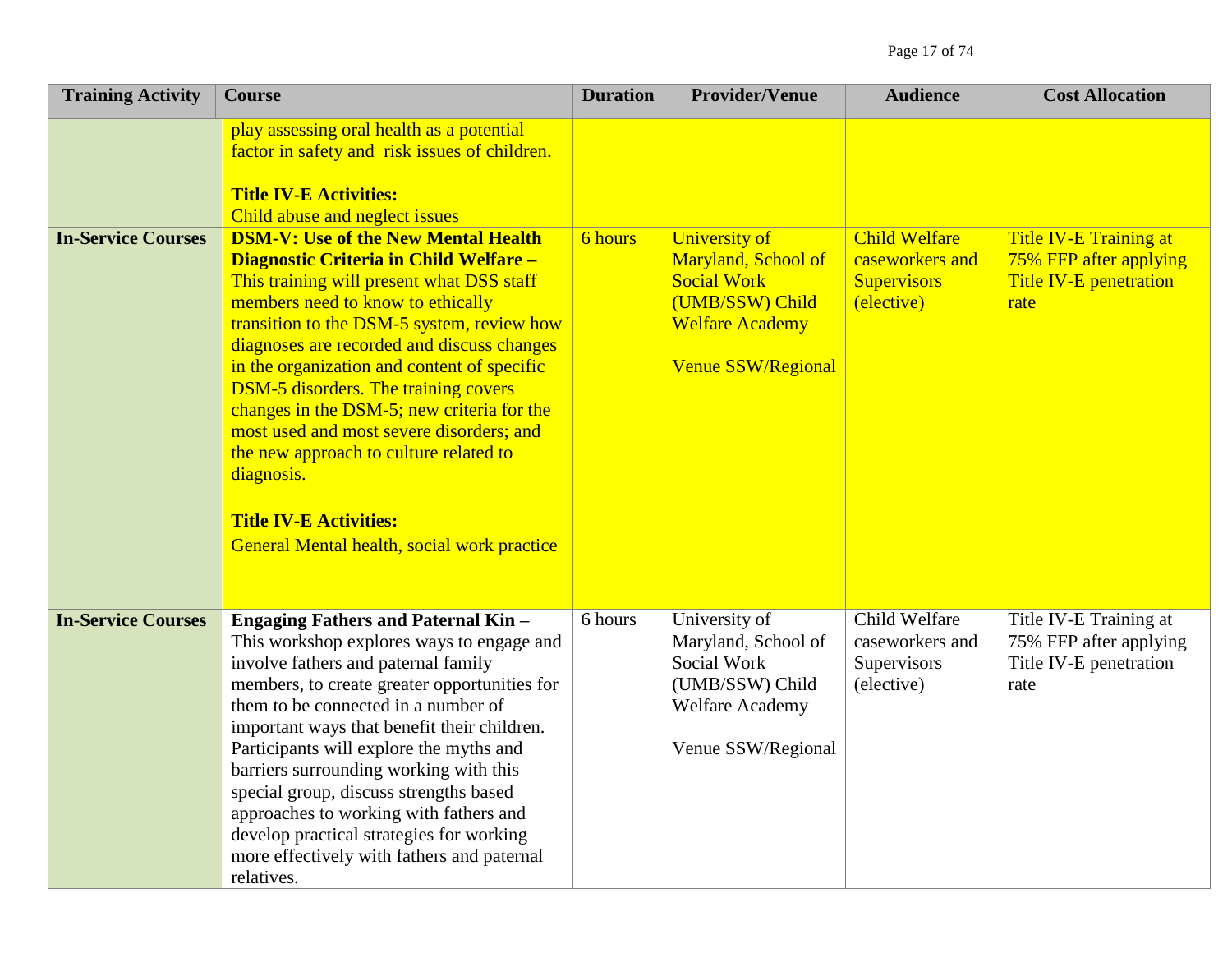| <b>Training Activity</b>                | <b>Course</b>                                                                                                                                                                                                                                                                                                                                                                                                                                                                                                                                                                | <b>Duration</b> | <b>Provider/Venue</b>                                                                                                                       | <b>Audience</b>                                                              | <b>Cost Allocation</b>                                                                    |
|-----------------------------------------|------------------------------------------------------------------------------------------------------------------------------------------------------------------------------------------------------------------------------------------------------------------------------------------------------------------------------------------------------------------------------------------------------------------------------------------------------------------------------------------------------------------------------------------------------------------------------|-----------------|---------------------------------------------------------------------------------------------------------------------------------------------|------------------------------------------------------------------------------|-------------------------------------------------------------------------------------------|
|                                         | <b>Title IV-E Activities:</b><br>Social work practice, communication skills<br>required to work with children and families,<br>service referral                                                                                                                                                                                                                                                                                                                                                                                                                              |                 |                                                                                                                                             |                                                                              |                                                                                           |
| <b>In-Service Courses</b><br><b>NEW</b> | <b>Enhancing Your Credibility in Court-</b><br>(See description under Foundational Track)<br><b>Title IV-E Activities</b><br>Preparation for and participation in judicial<br>determinations,                                                                                                                                                                                                                                                                                                                                                                                | 6 hours         | <b>University of</b><br>Maryland, School of<br><b>Social Work</b><br>(UMB/SSW) Child<br><b>Welfare Academy</b><br><b>Venue SSW/Regional</b> | <b>Child Welfare</b><br>caseworkers and<br><b>Supervisors</b><br>(elective)  | Title IV-E Training at<br>75% FFP after applying<br>Title IV-E penetration<br>rate        |
| <b>In-Service Courses</b>               | <b>Ethics: Boundaries and Dual</b><br><b>Relationship Issues - This workshop will</b><br>provide participants with an awareness of<br>boundary issues and dual relationship<br>challenges in the human services.<br>Participants will also develop an<br>understanding of the difference between<br>ethical and non-ethical relationships.<br>Additionally, guidelines will be presented to<br>help workers manage boundary issues and<br>dual relationships that may occur when<br>working with individuals and families.<br><b>Title IV-E Activities:</b><br><b>Ethics</b> | 3 hours         | <b>University of</b><br>Maryland, School of<br><b>Social Work</b><br>(UMB/SSW) Child<br><b>Welfare Academy</b><br><b>Venue SSW/Regional</b> | <b>Child Welfare</b><br>caseworkers and<br><b>Supervisors</b><br>(elective)  | Title IV-E Training at<br>50% FFP after applying<br><b>Title IV-E penetration</b><br>rate |
| <b>In-Service Courses</b><br><b>NEW</b> | <b>Ethics: Competency of the Child Welfare</b><br><b>Professional -</b><br>Participants will learn how professional<br>development ties into the NASW Code of<br>Ethics' Value: Competency. Participants<br>will discuss strategies to give and receive<br>feedback in a way that supports our ethical                                                                                                                                                                                                                                                                       | 3 hours         | University of<br>Maryland, School of<br>Social Work<br>(UMB/SSW) Child<br><b>Welfare Academy</b><br>Venue SSW/Regional                      | Child Welfare<br>Supervisors<br>(mandatory) and<br>Caseworkers<br>(elective) | Title IV-E Training at<br>50% FFP after applying<br>Title IV-E penetration<br>rate        |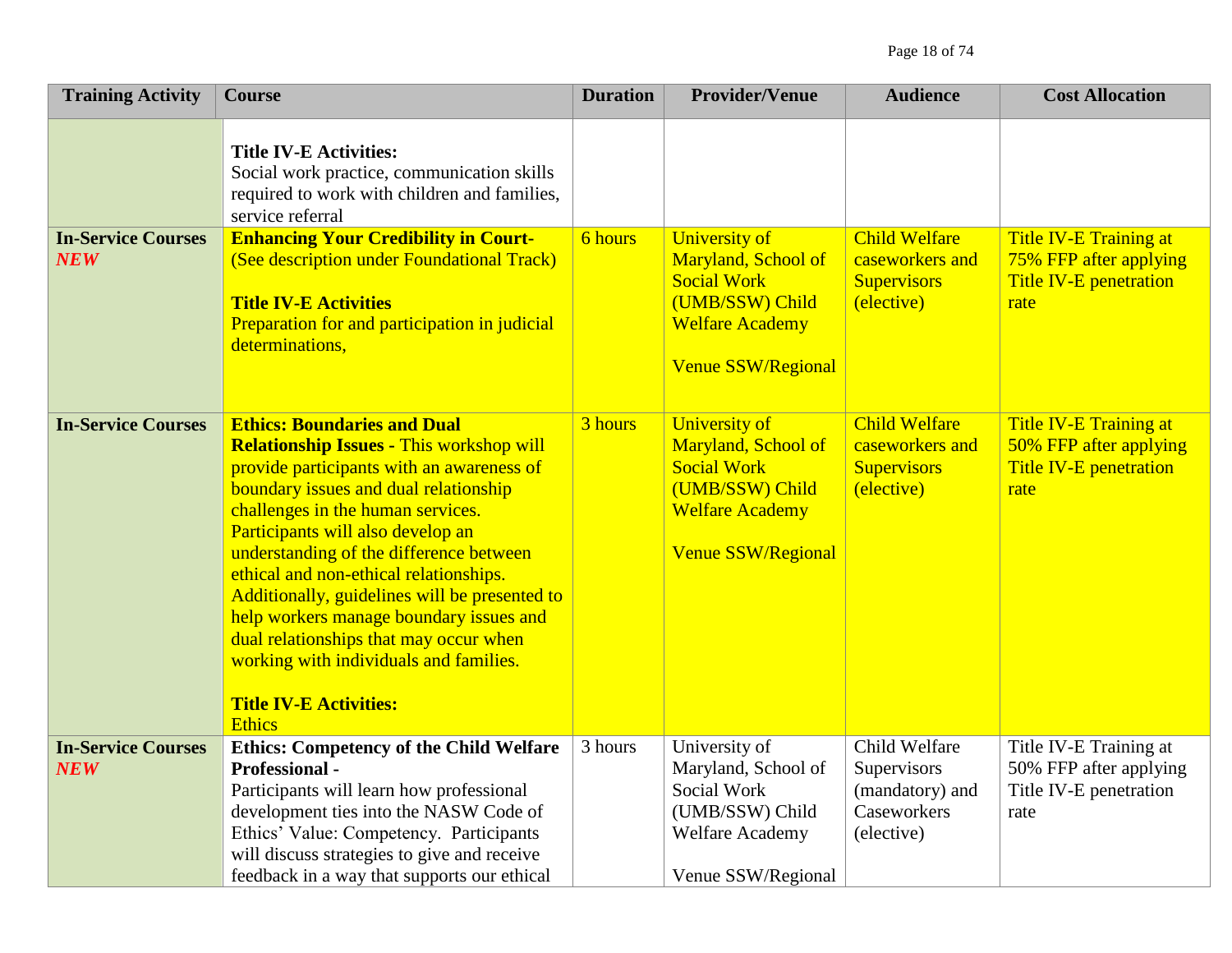| <b>Training Activity</b>                | <b>Course</b>                                                                                                                                                                                                                                                                                                                                                                                                                                                                                                                                                                       | <b>Duration</b> | <b>Provider/Venue</b>                                                                                                                       | <b>Audience</b>                                                                                   | <b>Cost Allocation</b>                                                                    |
|-----------------------------------------|-------------------------------------------------------------------------------------------------------------------------------------------------------------------------------------------------------------------------------------------------------------------------------------------------------------------------------------------------------------------------------------------------------------------------------------------------------------------------------------------------------------------------------------------------------------------------------------|-----------------|---------------------------------------------------------------------------------------------------------------------------------------------|---------------------------------------------------------------------------------------------------|-------------------------------------------------------------------------------------------|
|                                         | obligations. In addition, participants will<br>explore concrete tips to make the most out<br>of learning opportunities that present<br>themselves along the way.<br><b>Title IV-E Activities:</b><br>Ethics, general supervision, job<br>performance                                                                                                                                                                                                                                                                                                                                |                 |                                                                                                                                             |                                                                                                   |                                                                                           |
| <b>In-Service Courses</b><br><b>NEW</b> | <b>Ethics: Dignity and Worth of a Person-</b><br>This course addresses the difficult task<br>workers are faced when they are challenged<br>to work with individuals or populations<br>which may produce a negative internal<br>reaction. Participants will discuss way to<br>evaluate their ability to treat all people with<br>Dignity and Worth. Participants will also<br>be provided with techniques to enhance<br>their ability to demonstrate this value when<br>working in the field or back in the office.<br><b>Title IV-E Activities:</b><br>Ethics, social work practice | 3 hours         | <b>University of</b><br>Maryland, School of<br><b>Social Work</b><br>(UMB/SSW) Child<br><b>Welfare Academy</b><br><b>Venue SSW/Regional</b> | <b>Child Welfare</b><br><b>Supervisors</b><br>(mandatory) and<br><b>Caseworkers</b><br>(elective) | Title IV-E Training at<br>50% FFP after applying<br><b>Title IV-E penetration</b><br>rate |
| <b>In-Service Courses</b><br><b>NEW</b> | <b>Finding Your "True North": The</b><br><b>Essence of Ethical, Authentic</b><br>Leadership-<br>Through self -reflection, experiential<br>activities, discussion and case studies,<br>participants will examine the principals of<br>authentic leadership, and how an ethical,<br>values-driven leader can inspire others and<br>engender success at all levels. Participants<br>will better understand how to develop<br>leadership potential in themselves,<br>colleagues and team.                                                                                               | 6 hours         | University of<br>Maryland, School of<br>Social Work<br>(UMB/SSW) Child<br>Welfare Academy<br>Venue SSW/Regional                             | Child Welfare<br>Supervisors<br>(elective)                                                        | Title IV-E Training at<br>50% FFP after applying<br>Title IV-E penetration<br>rate        |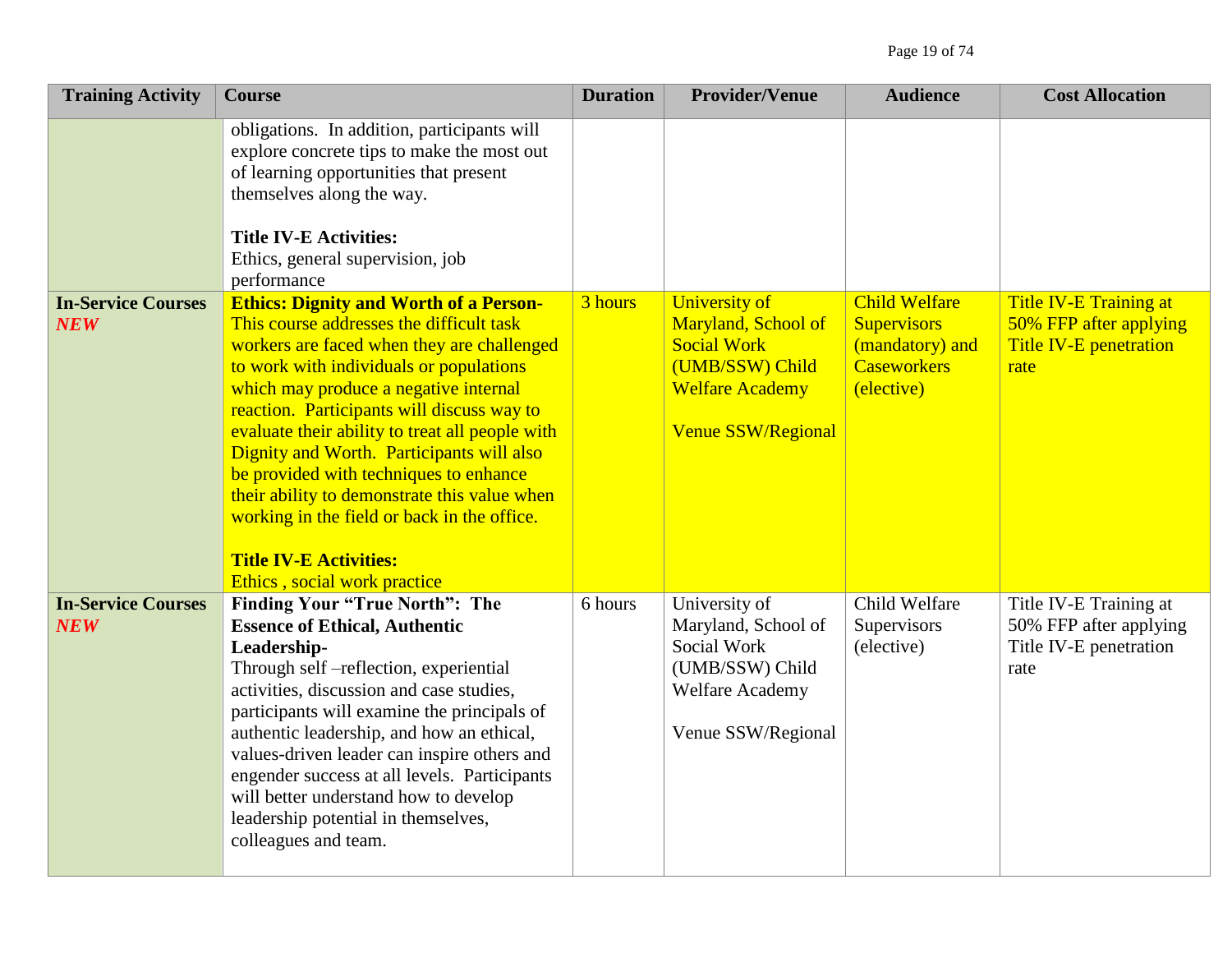| <b>Training Activity</b>                | <b>Course</b>                                                                                                                                                                                                                                                                                                                                                                                                                                                                                                                                                                                                                                                                                                                                                                                                                                                                                                                                                                 | <b>Duration</b> | <b>Provider/Venue</b>                                                                                                                | <b>Audience</b>                                                                                   | <b>Cost Allocation</b>                                                                           |
|-----------------------------------------|-------------------------------------------------------------------------------------------------------------------------------------------------------------------------------------------------------------------------------------------------------------------------------------------------------------------------------------------------------------------------------------------------------------------------------------------------------------------------------------------------------------------------------------------------------------------------------------------------------------------------------------------------------------------------------------------------------------------------------------------------------------------------------------------------------------------------------------------------------------------------------------------------------------------------------------------------------------------------------|-----------------|--------------------------------------------------------------------------------------------------------------------------------------|---------------------------------------------------------------------------------------------------|--------------------------------------------------------------------------------------------------|
|                                         | <b>Title IV-E</b><br>Ethics, general supervisory skills,                                                                                                                                                                                                                                                                                                                                                                                                                                                                                                                                                                                                                                                                                                                                                                                                                                                                                                                      |                 |                                                                                                                                      |                                                                                                   |                                                                                                  |
| <b>In-Service Courses</b><br><b>NEW</b> | <b>Ethics- Maintaining Integrity in the</b><br><b>Workplace</b><br>Participants discuss what causes people<br>make choices that are unethical even though<br>logically they understand the "right" thing<br>to do. Safeguards to implement on an<br>individual and agency level will also be<br>explored.<br><b>Title IV-E Activities:</b><br><b>Ethics</b>                                                                                                                                                                                                                                                                                                                                                                                                                                                                                                                                                                                                                   | 3 hours         | University of<br>Maryland, School of<br><b>Social Work</b><br>(UMB/SSW) Child<br><b>Welfare Academy</b><br><b>Venue SSW/Regional</b> | <b>Child Welfare</b><br><b>Supervisors</b><br>(mandatory) and<br><b>Caseworkers</b><br>(elective) | Title IV-E Training at<br>50% FFP after applying<br><b>Title IV-E penetration</b><br>rate        |
| <b>In-Service Courses</b>               | <b>Facilitating Family Involvement</b><br><b>Meetings</b><br>Participants will gain an understanding of<br>the MD Family Centered Practice model<br>(FCP) principles, outcomes and goals and<br>how a FIM reflects them. Attendees will be<br>introduced to skills for assessing and<br>communicating safety and risk issues at all<br>FIMs so that decisions regarding whether or<br>not a child requires removal or permanency<br>planning are grounded in safety and<br>protection for the child and that youth and<br>families have an opportunity to share their<br>input in the case planning decisions<br>Special emphasis is placed on engaging<br>youth participants and addressing youth<br>preparedness for independence at the FIM<br>table. Participants will also develop skills,<br>to manage group dynamics and deal with<br>participants who exhibit difficult group<br>behaviors related to mental health illness,<br>substance abuse or domestic violence. | 18 hours        | University of<br>Maryland, School of<br><b>Social Work</b><br>(UMB/SSW) Child<br><b>Welfare Academy</b><br><b>Venue SSW/Regional</b> | <b>Child Welfare</b><br><b>Supervisors</b><br>(mandatory) and<br><b>Caseworkers</b><br>(elective) | <b>Title IV-E Training at</b><br>75% FFP after applying<br><b>Title IV-E penetration</b><br>rate |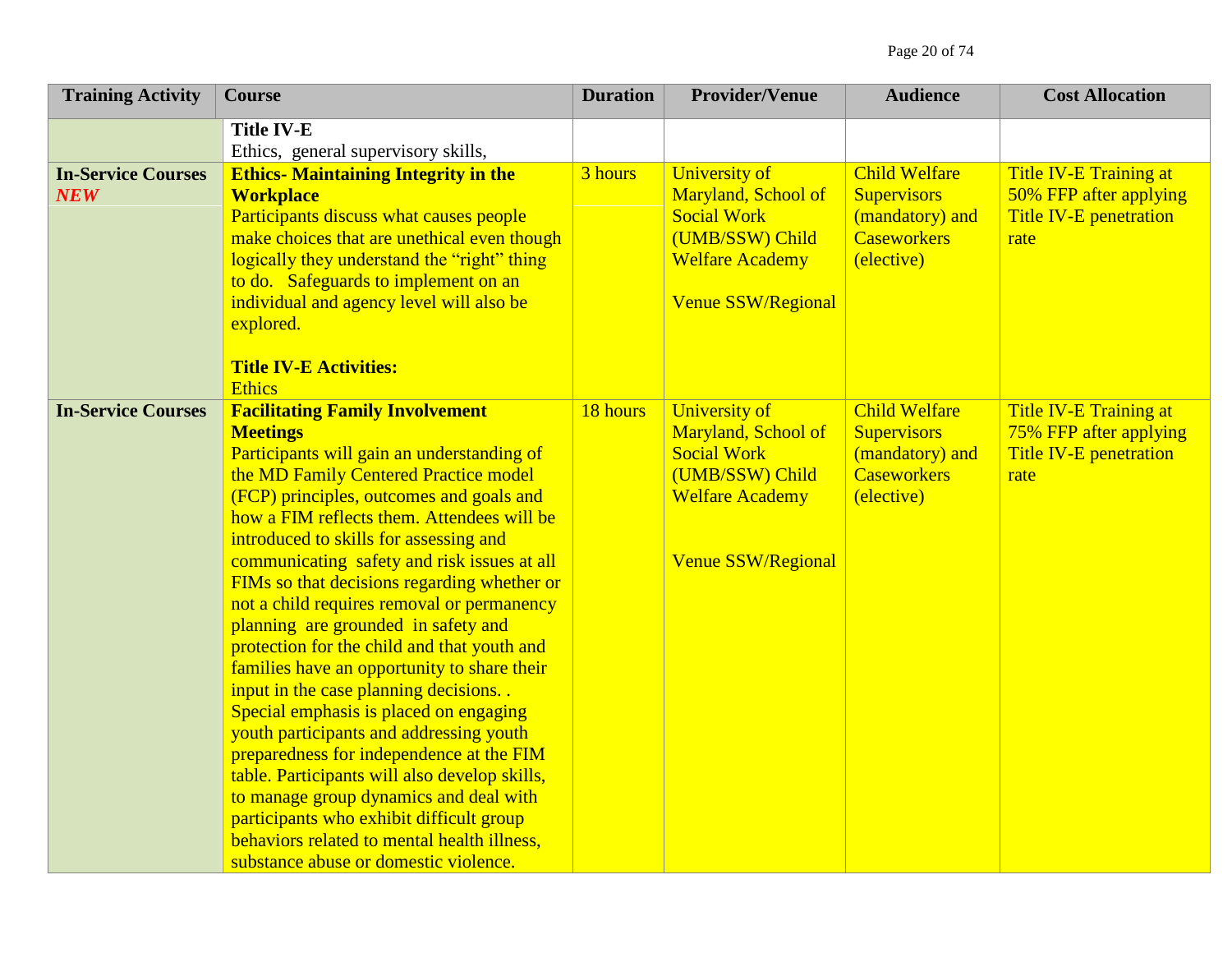| <b>Training Activity</b>                | <b>Course</b>                                                                                                                                                                                                                                                                                                                                                                                                                                                                                      | <b>Duration</b> | <b>Provider/Venue</b>                                                                                                                       | <b>Audience</b>                                                                                   | <b>Cost Allocation</b>                                                                    |
|-----------------------------------------|----------------------------------------------------------------------------------------------------------------------------------------------------------------------------------------------------------------------------------------------------------------------------------------------------------------------------------------------------------------------------------------------------------------------------------------------------------------------------------------------------|-----------------|---------------------------------------------------------------------------------------------------------------------------------------------|---------------------------------------------------------------------------------------------------|-------------------------------------------------------------------------------------------|
|                                         | <b>Title IV-E Activities:</b><br><b>Family centered practice</b>                                                                                                                                                                                                                                                                                                                                                                                                                                   |                 |                                                                                                                                             |                                                                                                   |                                                                                           |
| <b>In-Service Courses</b><br><b>NEW</b> | <b>Family Centered Planning- Recipes for</b><br><b>Success-</b><br>(See description under Foundational Track)<br><b>Title IV-E Activities:</b><br><b>Family centered practice</b>                                                                                                                                                                                                                                                                                                                  | 6 hours         | <b>University of</b><br>Maryland, School of<br><b>Social Work</b><br>(UMB/SSW) Child<br><b>Welfare Academy</b><br>Venue SSW/Regional        | <b>Child Welfare</b><br><b>Caseworkers and</b><br><b>Supervisors</b><br>(elective)                | Title IV-E Training at<br>75% FFP after applying<br><b>Title IV-E penetration</b><br>rate |
| <b>In-Service Courses</b><br><b>NEW</b> | <b>Gangs Awareness II-</b><br>This workshop reviews current trends in the<br>criminal subculture. This course explores<br>how gangs exploit human needs for<br>existence and explore how gangs affect the<br>human rights concern of sex trafficking.<br><b>Title IV-E Activities:</b><br>Social work practice,                                                                                                                                                                                    | 6 hours         | <b>University of</b><br>Maryland, School of<br><b>Social Work</b><br>(UMB/SSW) Child<br><b>Welfare Academy</b><br><b>Venue SSW/Regional</b> | <b>Child Welfare</b><br><b>Supervisors</b><br>(mandatory) and<br><b>Caseworkers</b><br>(elective) | Title IV-E Training at<br>75% FFP after applying<br>Title IV-E penetration<br>rate        |
| <b>In-Service Courses</b>               | <b>Holding it Together When Your World is</b><br><b>Falling Apart: Stress Management for</b><br><b>CW Supervisors</b><br>This training explores the multiple facets of<br>stress experienced from the demands of<br>service delivery. Supervisors will learn<br>how to maximize their leadership skills by<br>effectively managing stress and explore<br>additional strategies to deal with immediate<br>and acute stress as well as long term chronic<br>stress.<br><b>Title IV-E Activities:</b> | 6 hours         | University of<br>Maryland, School of<br>Social Work<br>(UMB/SSW) Child<br>Welfare Academy<br>Venue SSW/Regional                             | Child Welfare<br>Supervisors<br>(elective)                                                        | Title IV-E Training at<br>50% FFP after applying<br>Title IV-E penetration<br>rate        |
|                                         | Job performance and stress management                                                                                                                                                                                                                                                                                                                                                                                                                                                              |                 |                                                                                                                                             |                                                                                                   |                                                                                           |
| <b>In-Service Courses</b>               | <b>How Culture &amp; Spiritual Traditions</b>                                                                                                                                                                                                                                                                                                                                                                                                                                                      | 6 hours         | University of                                                                                                                               | <b>Child Welfare</b>                                                                              | <b>Title IV-E Training at</b>                                                             |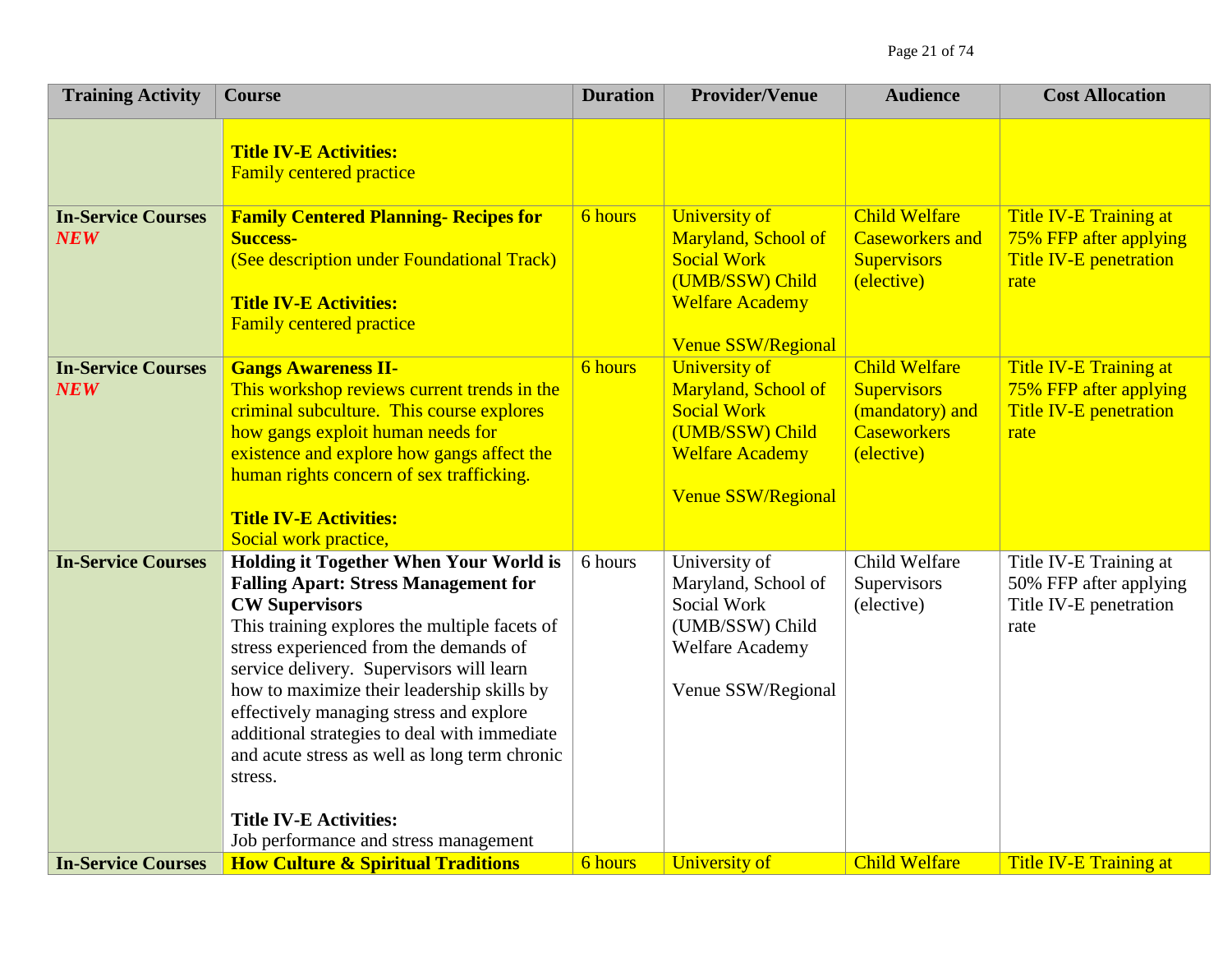| <b>Training Activity</b>                | <b>Course</b>                                                                                                                                                                                                                                                                                                                                                                                                                                                       | <b>Duration</b> | <b>Provider/Venue</b>                                                                                                                       | <b>Audience</b>                                                                                                                 | <b>Cost Allocation</b>                                                                           |
|-----------------------------------------|---------------------------------------------------------------------------------------------------------------------------------------------------------------------------------------------------------------------------------------------------------------------------------------------------------------------------------------------------------------------------------------------------------------------------------------------------------------------|-----------------|---------------------------------------------------------------------------------------------------------------------------------------------|---------------------------------------------------------------------------------------------------------------------------------|--------------------------------------------------------------------------------------------------|
| <b>NEW</b>                              | <b>Impact Child Maltreatment-</b><br>This training focuses on how culture and<br>spiritual traditions influence perceptions of<br>child rearing among families. It also looks<br>at how families respond to abuse and<br>neglect based on their culture and offers<br>strategies that child welfare workers can use<br>to respond to child maltreatment with<br>cultural sensitivity and competence.<br><b>Title IV-E Activities:</b><br><b>Cultural competency</b> |                 | Maryland, School of<br><b>Social Work</b><br>(UMB/SSW) Child<br><b>Welfare Academy</b><br><b>Venue SSW/Regional</b>                         | <b>Supervisors</b><br>(mandatory) and<br><b>Caseworkers</b><br>(elective)                                                       | 50% FFP after applying<br><b>Title IV-E penetration</b><br>rate                                  |
| <b>In-Service Courses</b><br><b>NEW</b> | <b>Impact of Child Maltreatment on Child</b><br><b>Development-</b><br>(See description under Foundational Track)<br><b>Title IV-E Activities</b><br>General child abuse and neglect issues                                                                                                                                                                                                                                                                         | 6 hours         | <b>University of</b><br>Maryland, School of<br><b>Social Work</b><br>(UMB/SSW) Child<br><b>Welfare Academy</b><br><b>Venue SSW/Regional</b> | <b>Child Welfare</b><br><b>Caseworkers and</b><br><b>Supervisors</b><br>(elective)                                              | <b>Title IV-E Training at</b><br>75% FFP after applying<br><b>Title IV-E penetration</b><br>rate |
| <b>In-Service Courses</b><br><b>NEW</b> | <b>Intimate Partner Violence: Dynamics,</b><br><b>Assessment and Intervention</b><br>(See description under Foundational Track)<br><b>Title IV-E Activities</b><br>Domestic violence, assessment and<br>referrals to services                                                                                                                                                                                                                                       | 6 hours         | University of<br>Maryland, School of<br>Social Work<br>(UMB/SSW) Child<br>Welfare Academy<br>Venue SSW/Regional                             | All Child Welfare<br>caseworkers/<br>supervisors                                                                                | Title IV-E Training at<br>75% FFP after applying<br>Title IV-E penetration<br>rate               |
| <b>In-Service Course</b>                | <b>Investigative Interviewing</b><br>This workshop is designed to help<br>participants gather information from parties<br>involved in CPS investigations. in a<br>forensically sound, client-sensitive manner.<br>The training will focus on the following: the<br>stages of the interview process and question<br>selection to effectively gather pertinent<br>information. Additionally, other options of                                                         | <b>6</b> hours  | <b>University of</b><br>Maryland, School of<br><b>Social Work</b><br>(UMB/SSW) Child<br><b>Welfare Academy</b><br><b>Venue SSW/Regional</b> | <b>Child Protective</b><br><b>Service Child</b><br>Welfare<br>caseworkers and<br><b>Supervisors</b><br><i><b>(elective)</b></i> | <b>State General Funds</b>                                                                       |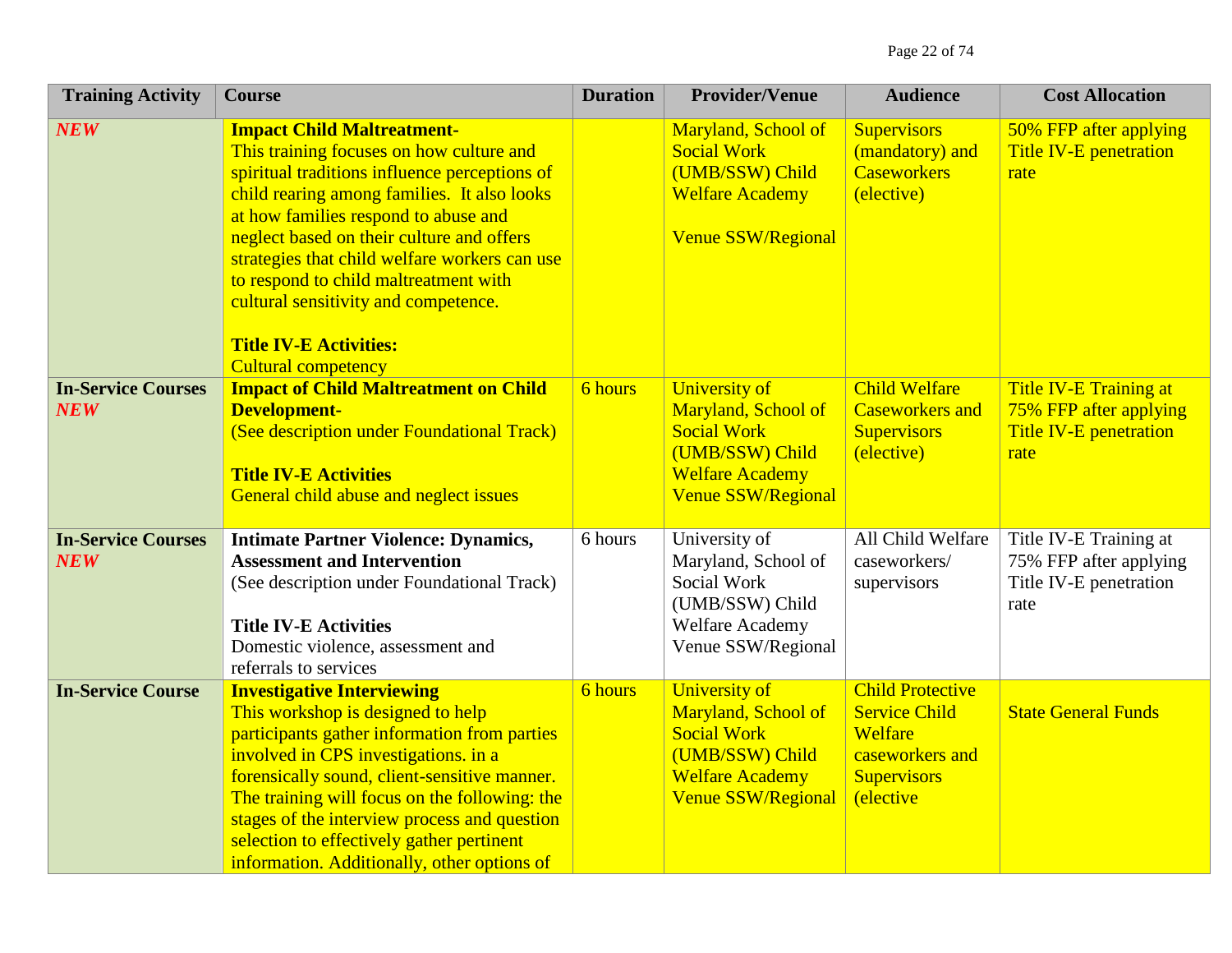| <b>Training Activity</b>                | <b>Course</b>                                                                                                                                                                                                                                                                                                                                                                                                                                                                                                                                                                                                                                                                                                                                                                                                                                                       | <b>Duration</b> | <b>Provider/Venue</b>                                                                                                                       | <b>Audience</b>                                                                    | <b>Cost Allocation</b>                                                             |
|-----------------------------------------|---------------------------------------------------------------------------------------------------------------------------------------------------------------------------------------------------------------------------------------------------------------------------------------------------------------------------------------------------------------------------------------------------------------------------------------------------------------------------------------------------------------------------------------------------------------------------------------------------------------------------------------------------------------------------------------------------------------------------------------------------------------------------------------------------------------------------------------------------------------------|-----------------|---------------------------------------------------------------------------------------------------------------------------------------------|------------------------------------------------------------------------------------|------------------------------------------------------------------------------------|
|                                         | gathering information and standard hurdles<br>that present themselves in an investigative<br>interview are explored.                                                                                                                                                                                                                                                                                                                                                                                                                                                                                                                                                                                                                                                                                                                                                |                 |                                                                                                                                             |                                                                                    |                                                                                    |
| <b>In-Service Courses</b><br><b>NEW</b> | <b>Medicaid: Understanding the Facts to</b><br><b>Best Serve Your Children and Families</b><br>(Webinar)<br>This webinar will discuss the legal rights of<br>all Medicaid recipients with an emphasis on<br>how to access Medicaid services for<br>individuals with disabilities.<br><b>Title IV-E Activities:</b><br>Referrals to services                                                                                                                                                                                                                                                                                                                                                                                                                                                                                                                         | 2 hours         | University of<br>Maryland, School of<br>Social Work<br>(UMB/SSW) Child<br><b>Welfare Academy</b><br>Venue SSW/Regional                      | Child Welfare<br>Caseworkers and<br>Supervisors<br>(elective)                      | Title IV-E Training at<br>75% FFP after applying<br>Title IV-E penetration<br>rate |
| <b>In-Service Courses</b>               | <b>Medical Aspects of Child Abuse and</b><br><b>Neglect Series: Advanced I</b><br>Expands the basic understanding to address<br>more challenging topics in child abuse and<br>neglect. Specific topics will include:<br><b>Advanced Topics in Physical Abuse (burns,</b><br>head trauma, and fractures), Failure to<br>Thrive, Sexually Transmitted Infections,<br>and Medical Child Abuse (Munchausen's<br><b>Syndrome by Proxy, Factitious Disorder by</b><br>Proxy). Participants will gain an<br>understanding of how specific factors<br>involving physical abuse, sexual abuse and<br>other mental health issues may impact child<br>abuse and They will also learn warning<br>signs that poor growth may be the result of<br>maltreatment, and warning signs that the<br>medical care sought by a parent for his/her<br>child may be unnecessary or harmful. | 6 hours         | <b>University of</b><br>Maryland, School of<br><b>Social Work</b><br>(UMB/SSW) Child<br><b>Welfare Academy</b><br><b>Venue SSW/Regional</b> | <b>Child Welfare</b><br><b>Caseworkers</b> and<br><b>Supervisors</b><br>(elective) | Title IV-E Training at<br>75% FFP after applying<br>Title IV-E penetration<br>rate |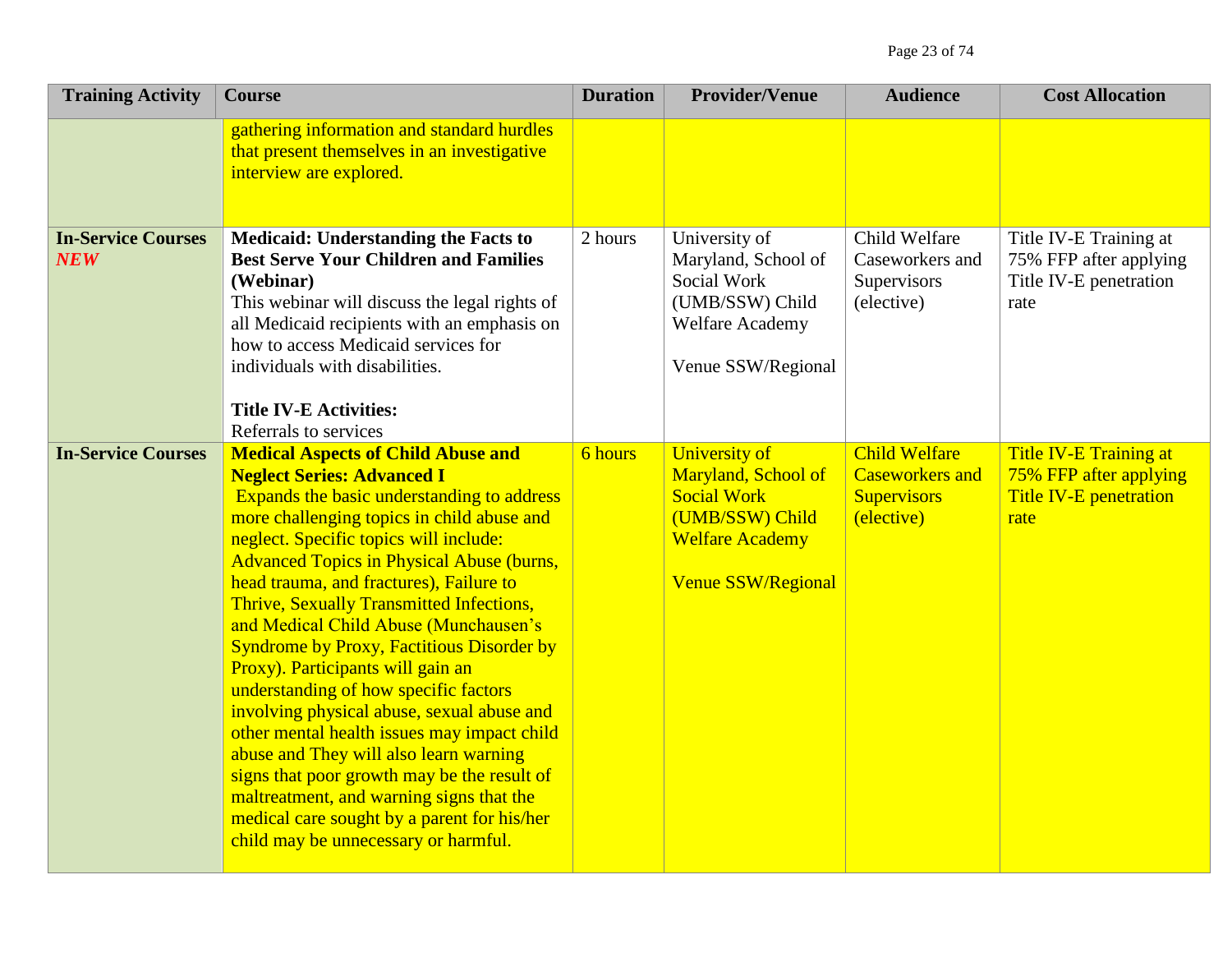| <b>Training Activity</b>                | <b>Course</b>                                                                                                                                                                                                                                                                                                                                                                                                                                                                                                                                                                                                                                                                                                                                                                                                                                              | <b>Duration</b> | <b>Provider/Venue</b>                                                                                                                | <b>Audience</b>                                                                    | <b>Cost Allocation</b>                                                             |
|-----------------------------------------|------------------------------------------------------------------------------------------------------------------------------------------------------------------------------------------------------------------------------------------------------------------------------------------------------------------------------------------------------------------------------------------------------------------------------------------------------------------------------------------------------------------------------------------------------------------------------------------------------------------------------------------------------------------------------------------------------------------------------------------------------------------------------------------------------------------------------------------------------------|-----------------|--------------------------------------------------------------------------------------------------------------------------------------|------------------------------------------------------------------------------------|------------------------------------------------------------------------------------|
|                                         | <b>Title IV-E Activities:</b><br>Assessment to determine whether or not a<br>situation requires removal from the home                                                                                                                                                                                                                                                                                                                                                                                                                                                                                                                                                                                                                                                                                                                                      |                 |                                                                                                                                      |                                                                                    |                                                                                    |
| <b>In-Service Courses</b>               | <b>Medical Aspects of Child Abuse and</b><br><b>Neglect Series: Advanced Topics II -</b><br>This session will go beyond the basics to<br>address more challenging topics in child<br>abuse and neglect. Specific topics will<br>include: Healthcare Needs of Foster Youth<br>and the Medical Home, Drug Exposed<br><b>Newborns and Children, Understanding</b><br><b>Child Development and Behavior, and</b><br><b>Prevention of Child Maltreatment.</b><br>Participants will enhance their assessment<br>skills to determine when concern regarding<br>a child's behavior may reflect exposure to<br>abuse or neglect. The session will end with<br>a discussion of effective programs to<br>prevent maltreatment, and referral to<br>services to help prevent maltreatment.<br><b>Title IV-E Activities:</b><br>Assessment to determine whether or not a | <b>6</b> hours  | University of<br>Maryland, School of<br><b>Social Work</b><br>(UMB/SSW) Child<br><b>Welfare Academy</b><br><b>Venue SSW/Regional</b> | <b>Child Welfare</b><br><b>Caseworkers and</b><br><b>Supervisors</b><br>(elective) | Title IV-E Training at<br>75% FFP after applying<br>Title IV-E penetration<br>rate |
| <b>In-Service Courses</b><br><b>NEW</b> | situation requires removal from the home<br><b>Rethinking Injury Prevention and</b><br><b>Sudden Infant Death-</b><br>This training covers strategies to reduce<br><b>Sudden Infant Death (SIDS) and current</b><br>research findings. In addition to safe<br>sleeping topics, general child safety issues<br>will be covered as well as strategies for<br>supporting parents in bereavement.                                                                                                                                                                                                                                                                                                                                                                                                                                                              | 3 hours         | <b>University of</b><br>Maryland, School of<br><b>Social Work</b><br>(UMB/SSW) Child<br><b>Welfare Academy</b><br>Venue SSW/Regional | <b>Child Welfare</b><br><b>Caseworkers and</b><br><b>Supervisors</b><br>(elective) | <b>State General Funds</b>                                                         |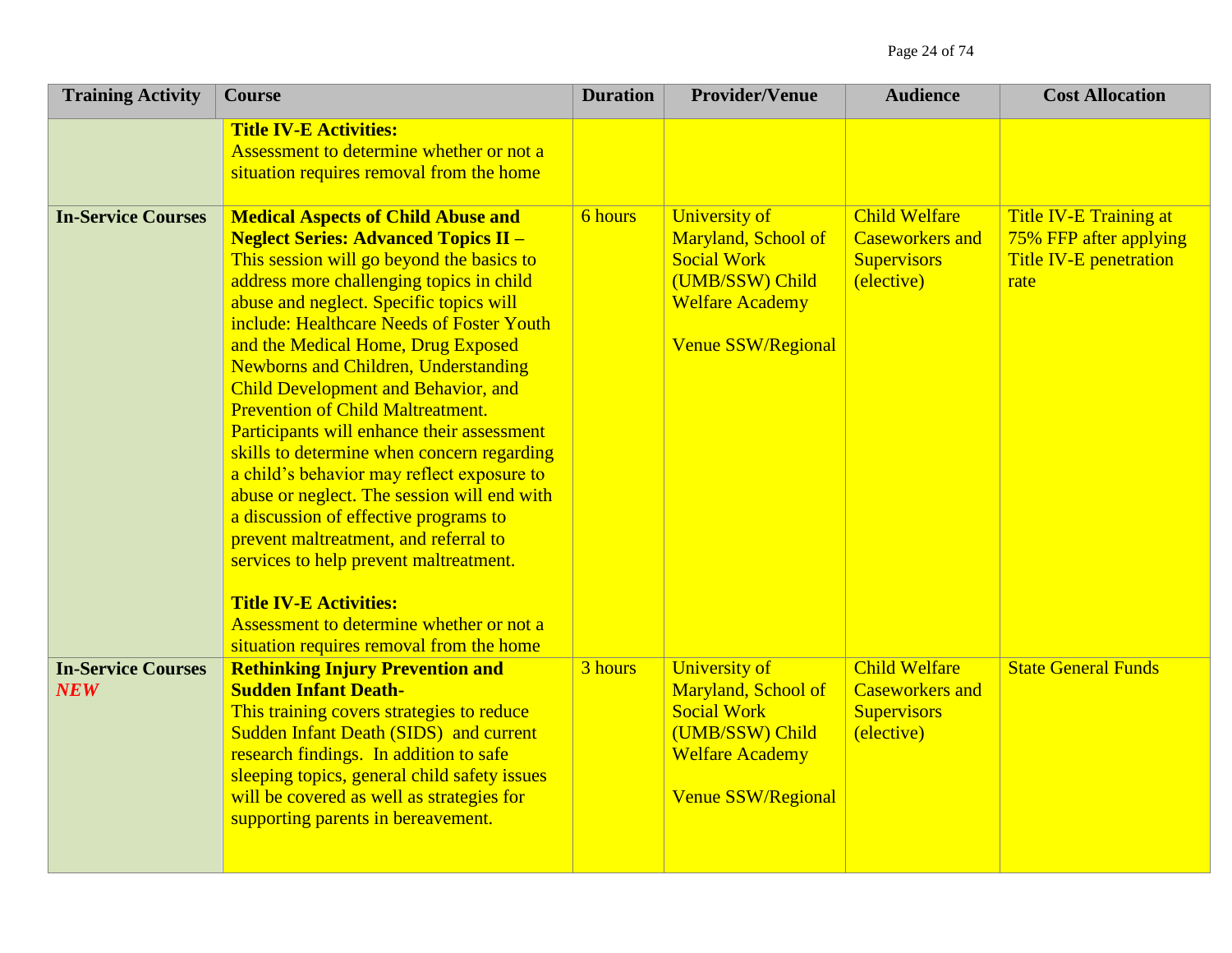| <b>Training Activity</b>                | <b>Course</b>                                                                                                                                                                                                                                                                                                                                                                                                                                                                                                                                                                                                                                                                                                                                                                                                                                                                                                                                                                                                                                                 | <b>Duration</b> | <b>Provider/Venue</b>                                                                                                  | <b>Audience</b>                                               | <b>Cost Allocation</b>                                                             |
|-----------------------------------------|---------------------------------------------------------------------------------------------------------------------------------------------------------------------------------------------------------------------------------------------------------------------------------------------------------------------------------------------------------------------------------------------------------------------------------------------------------------------------------------------------------------------------------------------------------------------------------------------------------------------------------------------------------------------------------------------------------------------------------------------------------------------------------------------------------------------------------------------------------------------------------------------------------------------------------------------------------------------------------------------------------------------------------------------------------------|-----------------|------------------------------------------------------------------------------------------------------------------------|---------------------------------------------------------------|------------------------------------------------------------------------------------|
| <b>In-Service Courses</b>               | <b>Safety Awareness for Child Welfare</b><br>Professionals-<br>This safety awareness training for child<br>welfare staff is designed to equip<br>participants with the tools, discipline and<br>self-confidence to handle themselves in<br>situations which may arise during the course<br>of work. The training will cover several<br>different areas including risk assessment,<br>safety planning, pre-assault indicators,<br>verbal escalation and report taking<br>essentials. The workshop will enhance a<br>participant's ability to determine a client's<br>potential for violence, plan appropriately to<br>ensure safe client care when transporting<br>clients, recognize indicators that an assault<br>may be imminent, learn techniques to<br>diffuse a potentially explosive situation with<br>clinical interventions and discuss items to<br>keep in mind when reporting an assault to<br>law enforcement personnel.<br><b>Title IV-E Activities:</b><br>Worker safety and communication skills<br>required to work with children and families | 6 hours         | University of<br>Maryland, School of<br>Social Work<br>(UMB/SSW) Child<br><b>Welfare Academy</b><br>Venue SSW/Regional | Child Welfare<br>Caseworkers and<br>Supervisors<br>(elective) | Title IV-E Training at<br>50% FFP after applying<br>Title IV-E penetration<br>rate |
| <b>In-Service Courses</b><br><b>NEW</b> | <b>Secondary Traumatic Stress (STS)-</b><br>(See description under Foundational Track)<br><b>Title IV-E Activities</b><br>Job performance, stress management                                                                                                                                                                                                                                                                                                                                                                                                                                                                                                                                                                                                                                                                                                                                                                                                                                                                                                  | 6 hours         | University of<br>Maryland, School of<br>Social Work<br>(UMB/SSW) Child<br>Welfare Academy<br>Venue SSW/Regional        | All Child Welfare<br>caseworkers/<br>supervisors              | Title IV-E Training at<br>50% FFP after applying<br>Title IV-E penetration<br>rate |
| <b>In-Service Courses</b>               | <b>Signs of Safety: Assessing and Planning</b><br>using the Signs of Safety Framework:<br><b>Experienced Worker Training</b>                                                                                                                                                                                                                                                                                                                                                                                                                                                                                                                                                                                                                                                                                                                                                                                                                                                                                                                                  | <b>6</b> hours  | <b>University of</b><br><b>Maryland, School of</b><br><b>Social Work</b>                                               | <b>All Child Welfare</b><br>caseworkers/<br>supervisors       | Title IV-E Training at<br>75% FFP after applying<br><b>Title IV-E penetration</b>  |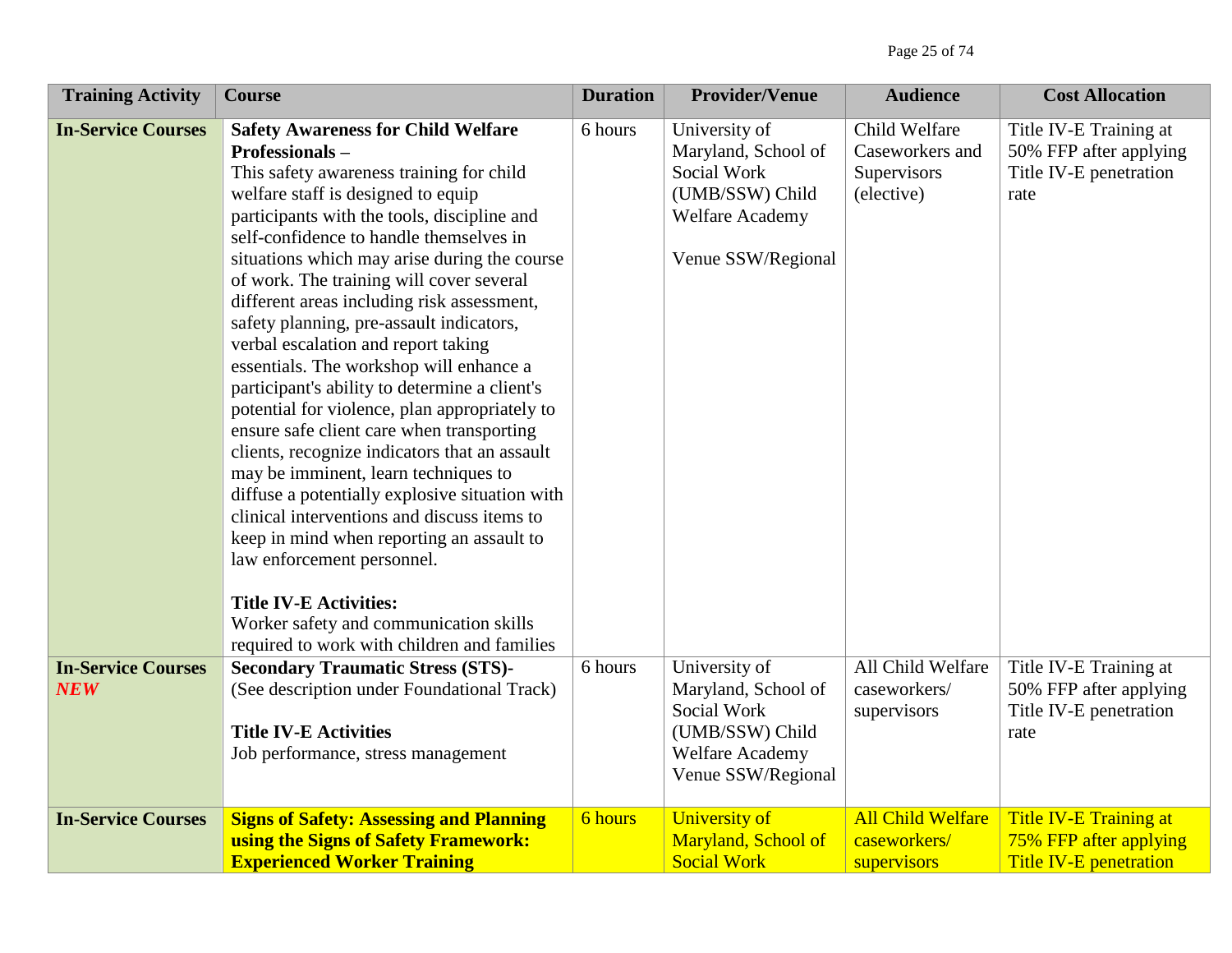Page 26 of 74

| <b>Training Activity</b>                | <b>Course</b>                                                                                                                                                                                                                                                                                                                                                                                                                                                                                                                                                                                                                                                                                                                                                                                                                                                                                     | <b>Duration</b> | <b>Provider/Venue</b>                                                                                                                       | <b>Audience</b>                                                  | <b>Cost Allocation</b>                                                                    |
|-----------------------------------------|---------------------------------------------------------------------------------------------------------------------------------------------------------------------------------------------------------------------------------------------------------------------------------------------------------------------------------------------------------------------------------------------------------------------------------------------------------------------------------------------------------------------------------------------------------------------------------------------------------------------------------------------------------------------------------------------------------------------------------------------------------------------------------------------------------------------------------------------------------------------------------------------------|-----------------|---------------------------------------------------------------------------------------------------------------------------------------------|------------------------------------------------------------------|-------------------------------------------------------------------------------------------|
|                                         | This training is designed for <i>experienced</i><br>case workers from all service areas. It<br>provides an introduction to the Signs of<br>Safety (SoS) framework, a strengths based,<br>family centered approach to assessing and<br>planning for risk and safety with children<br>and families. SoS is a way of thinking about<br>risk and safety which acknowledges that all<br>families have at some point acted to protect<br>their children and are capable of using these<br>protective factors to keep their children safe<br>in the future. Attendees will learn<br>questioning techniques and practice<br>assessment strategies to differentiate safety<br>threats from complicating factors.<br><b>Title IV-E Activities:</b><br>Assessment to determine whether a<br>situation requires a child's removal, social<br>work practice, family centered practice,<br>social work practice |                 | (UMB/SSW) Child<br><b>Welfare Academy</b><br>Venue SSW/Regional                                                                             |                                                                  | rate                                                                                      |
| <b>In-Service Courses</b><br><b>NEW</b> | <b>Signs of Safety: Booster Training</b><br>The expanded content includes a review of<br>Harm & Danger Statements, Mapping, and<br>Three Houses emphasizing sustainability<br>and transfer of learning from the classroom<br>to the field. Participants will have an<br>opportunity to ask questions about using the<br>practice and supporting the practice<br>techniques beyond training.<br><b>Title IV-E Activities:</b><br>Family centered practice, assessment                                                                                                                                                                                                                                                                                                                                                                                                                              | 3 hours         | <b>University of</b><br>Maryland, School of<br><b>Social Work</b><br>(UMB/SSW) Child<br><b>Welfare Academy</b><br><b>Venue SSW/Regional</b> | <b>Child Welfare</b><br><b>Workers</b> and<br><b>Supervisors</b> | Title IV-E Training at<br>75% FFP after applying<br><b>Title IV-E penetration</b><br>rate |
| <b>In-Service Courses</b>               | <b>Signs of Safety Workshop: Growing our</b>                                                                                                                                                                                                                                                                                                                                                                                                                                                                                                                                                                                                                                                                                                                                                                                                                                                      | 3 hours         | University of                                                                                                                               | <b>Child Welfare</b>                                             | <b>Title IV-E Training at</b>                                                             |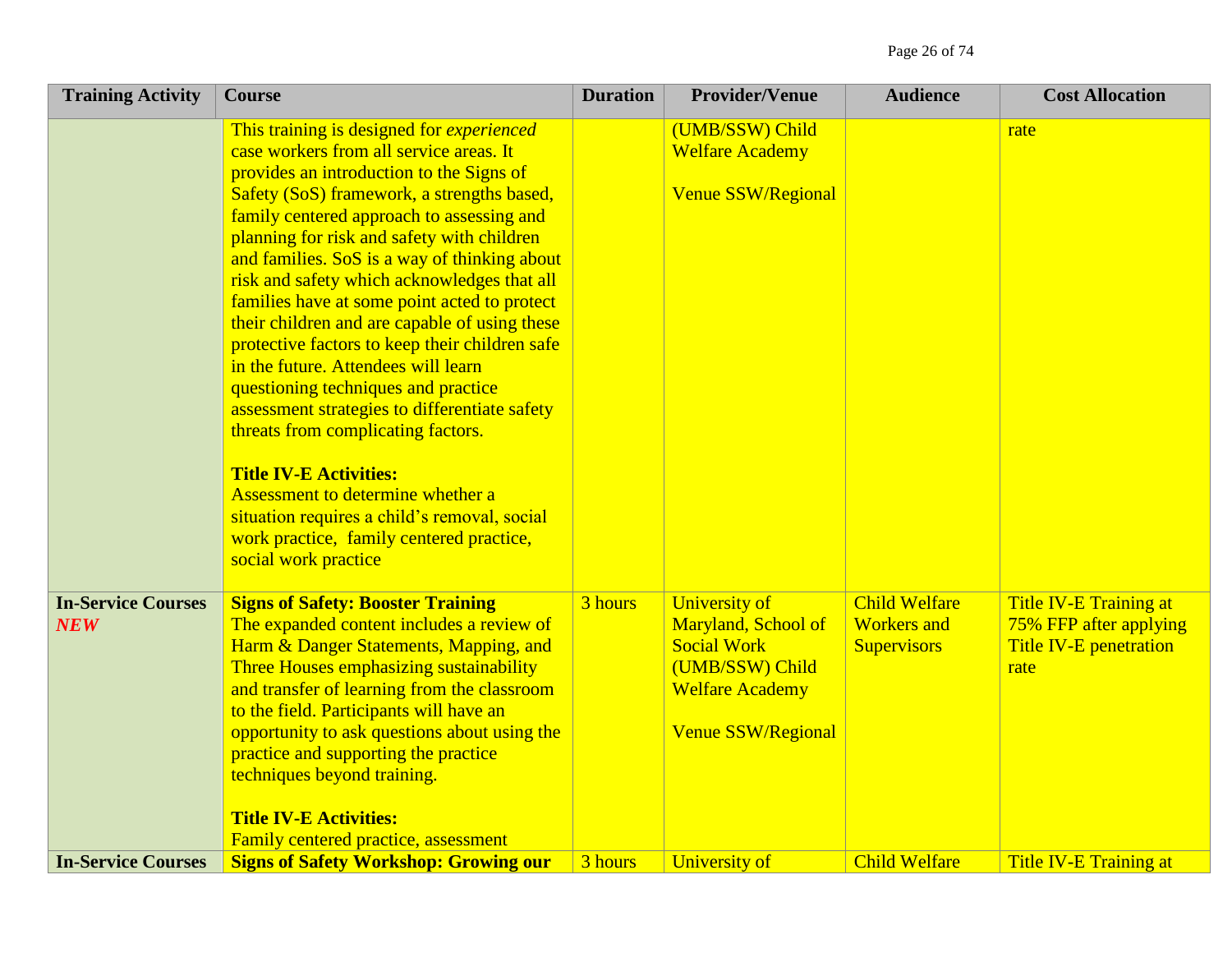| <b>Training Activity</b>                 | <b>Course</b>                                                                                                                                                                                                                                                                                                                                                                                                                                                                       | <b>Duration</b> | <b>Provider/Venue</b>                                                                                                                | <b>Audience</b>                                                                                                                     | <b>Cost Allocation</b>                                                                    |
|------------------------------------------|-------------------------------------------------------------------------------------------------------------------------------------------------------------------------------------------------------------------------------------------------------------------------------------------------------------------------------------------------------------------------------------------------------------------------------------------------------------------------------------|-----------------|--------------------------------------------------------------------------------------------------------------------------------------|-------------------------------------------------------------------------------------------------------------------------------------|-------------------------------------------------------------------------------------------|
| <b>NEW</b>                               | <b>Practice</b><br>The expanded content in this workshop<br>provides participants with an opportunity to<br>share examples and get feedback and<br>support on how they are putting the<br>philosophy and tools of Signs of Safety<br>(harm and danger statements, mapping, 3<br>houses) in to practice.<br><b>Title IV-E Activities:</b><br><b>Assessment</b>                                                                                                                       |                 | Maryland, School of<br><b>Social Work</b><br>(UMB/SSW) Child<br><b>Welfare Academy</b><br><b>Venue SSW/Regional</b>                  | <b>Workers</b> and<br><b>Supervisors</b>                                                                                            | 75% FFP after applying<br><b>Title IV-E penetration</b><br>rate                           |
| <b>In-Service Courses</b>                | <b>Dynamics of Sexual Abuse Investigations</b><br>This workshop is designed to help<br>participants assess risk and safety factors<br>involved in child sexual abuse<br>investigations. The training will focus on<br>understanding the dynamics of child sexual<br>abuse on children and the impact of the<br>entire family system in the process of<br>keeping children safe.<br><b>Title IV-E Activities:</b><br>Social work practice, child abuse and<br>neglect issues,        | 12 hours        | University of<br>Maryland, School of<br><b>Social Work</b><br>(UMB/SSW) Child<br><b>Welfare Academy</b><br><b>Venue SSW/Regional</b> | <b>Child Welfare</b><br><b>Workers</b> and<br><b>Supervisors</b><br>(Priority given to<br><b>CPS</b> Sexual<br><b>Abuse Units</b> ) | Title IV-E Training at<br>75% FFP after applying<br><b>Title IV-E penetration</b><br>rate |
| <b>In-Services Courses</b><br><b>NEW</b> | <b>Supporting LGBTQ Youth in Care-</b><br>This workshop will provide factual<br>information to help child welfare workers<br>gain a deeper understanding of human<br>diversity with respect to sexual orientation,<br>gender identity, and gender expression.<br>Through informal presentation, discussion,<br>and experiential workshop activities,<br>participants will separate myths from facts,<br>examine specific challenges faced by<br>LGBTQ youth in the system, practice | 6 hours         | University of<br>Maryland, School of<br>Social Work<br>(UMB/SSW) Child<br>Welfare Academy<br>Venue SSW/Regional                      | Child Welfare<br>Workers and<br>Supervisors                                                                                         | Title IV-E Training at<br>75% FFP after applying<br>Title IV-E penetration<br>rate        |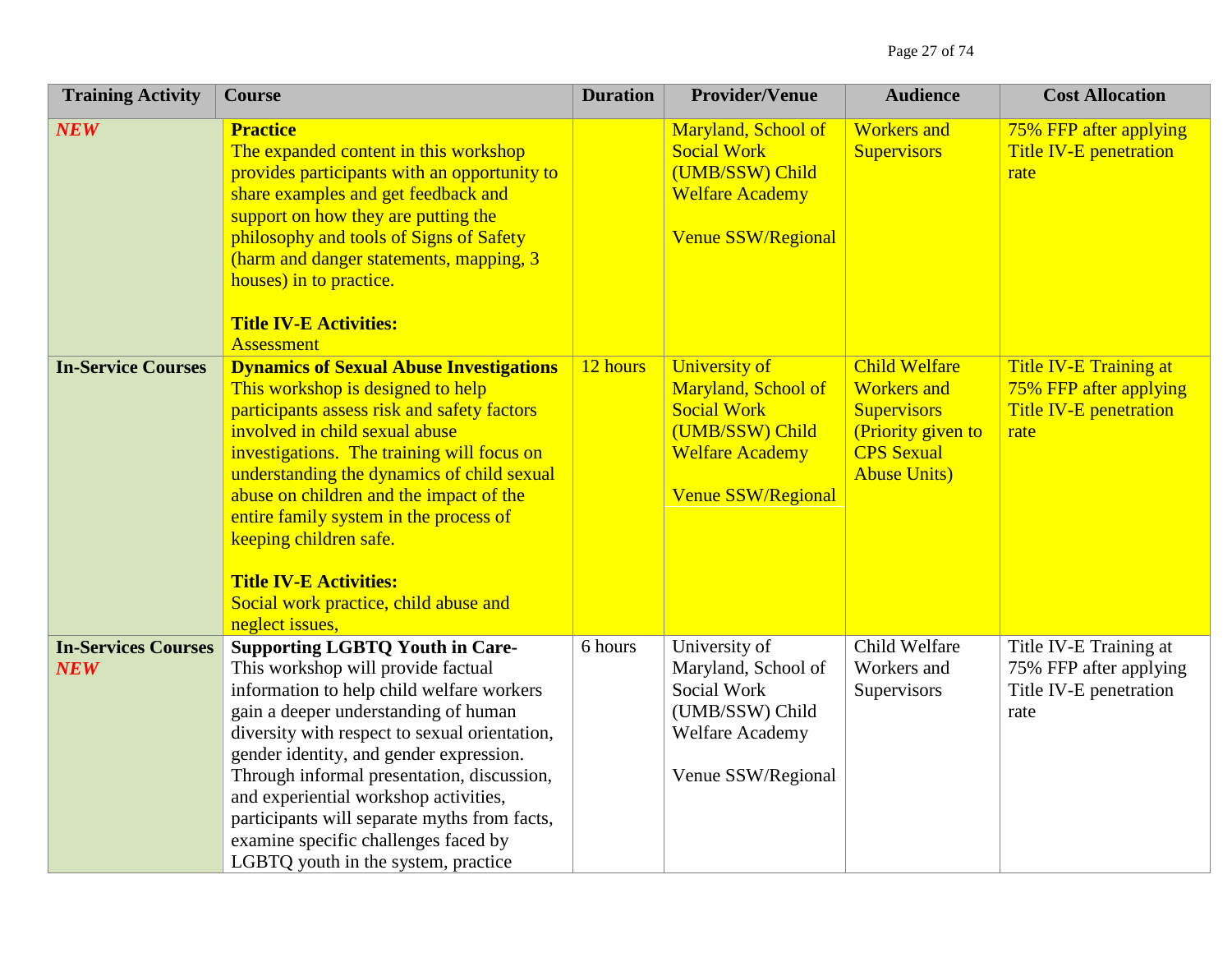| <b>Training Activity</b>                | <b>Course</b>                                                                                                                                                                                                                                                                                                                                                                                                                                                                                                                                                                                                                                                                                                                                                                                                                                                  | <b>Duration</b> | <b>Provider/Venue</b>                                                                                                                       | <b>Audience</b>                                                                    | <b>Cost Allocation</b>                                                             |
|-----------------------------------------|----------------------------------------------------------------------------------------------------------------------------------------------------------------------------------------------------------------------------------------------------------------------------------------------------------------------------------------------------------------------------------------------------------------------------------------------------------------------------------------------------------------------------------------------------------------------------------------------------------------------------------------------------------------------------------------------------------------------------------------------------------------------------------------------------------------------------------------------------------------|-----------------|---------------------------------------------------------------------------------------------------------------------------------------------|------------------------------------------------------------------------------------|------------------------------------------------------------------------------------|
|                                         | inclusive styles of communication, and<br>identify other strategies for creating safe<br>and affirming care environments for<br>LGBTQ youth.<br><b>Title IV-E Activities:</b><br>Cultural competency                                                                                                                                                                                                                                                                                                                                                                                                                                                                                                                                                                                                                                                           |                 |                                                                                                                                             |                                                                                    |                                                                                    |
| <b>In-Service Courses</b><br><b>NEW</b> | <b>Stalking: Technology as a Tool of Abuse</b><br>This training provides an overview of<br>intimate partner stalking dynamics and<br>tactics with an emphasis on stalking using<br>technology. The training will cover ways to<br>help victims develop domestic violence<br>safety plans that can help keep themselves<br>and their children safe. Participants will<br>increase their awareness of technologies<br>that can be misused by abusers and they will<br>build domestic violence safety planning<br>skills to use with victims. Criminal and civil<br>legal options are available to victims who<br>are being stalked by a current or former<br>partner. Participants will increase their<br>knowledge of these legal remedies and build<br>skills to help victims' document stalking<br>behaviors for possible future use in legal<br>proceedings. | 6 hours         | <b>University of</b><br>Maryland, School of<br><b>Social Work</b><br>(UMB/SSW) Child<br><b>Welfare Academy</b><br><b>Venue SSW/Regional</b> | <b>Child Welfare</b><br><b>Caseworkers and</b><br><b>Supervisors</b><br>(elective) | <b>State General Funds</b>                                                         |
|                                         | <b>Strategies for Social Workers to</b><br><b>Communicate with Foster Youth about</b><br><b>SEX</b><br>Participants gain knowledge about<br>adolescent sexuality; understand trends in<br>adolescent sexual behavior; 3) increase their<br>ability to be nonjudgmental and "askable;"<br>and 4) practice communication skills such                                                                                                                                                                                                                                                                                                                                                                                                                                                                                                                             |                 |                                                                                                                                             |                                                                                    | Title IV-E Training at<br>75% FFP after applying<br>Title IV-E penetration<br>rate |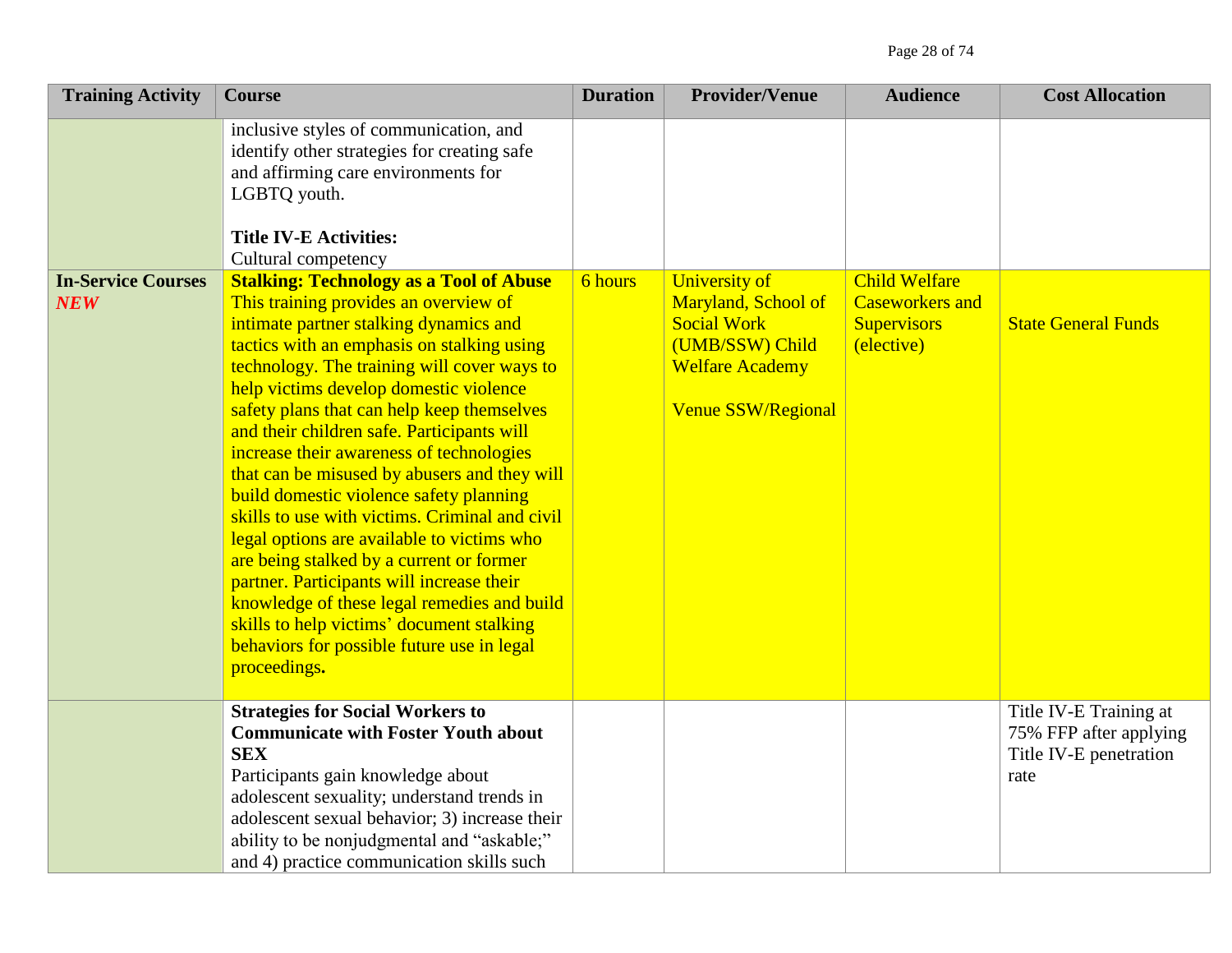| <b>Training Activity</b>         | <b>Course</b>                                                                                                                                                                                                                                                                                                                                                                                                                                                                        | <b>Duration</b> | <b>Provider/Venue</b>                                                                                                  | <b>Audience</b>                                                                   | <b>Cost Allocation</b>                                                             |
|----------------------------------|--------------------------------------------------------------------------------------------------------------------------------------------------------------------------------------------------------------------------------------------------------------------------------------------------------------------------------------------------------------------------------------------------------------------------------------------------------------------------------------|-----------------|------------------------------------------------------------------------------------------------------------------------|-----------------------------------------------------------------------------------|------------------------------------------------------------------------------------|
|                                  | as answering commonly-asked sexuality<br>questions.<br><b>Title IV-E Activities:</b><br>Communication skills required to work with<br>children and families,                                                                                                                                                                                                                                                                                                                         |                 |                                                                                                                        |                                                                                   |                                                                                    |
| <b>In-Service Courses</b>        | <b>Structural Analysis Family Evaluation</b><br>(SAFE) - This training is mandatory for<br>LDSS supervisors and their workers who<br>conduct home studies. The curriculum is an<br>in-depth, step-by-step training in the use of<br><b>Structured Analysis Family Evaluation. Day</b><br>One is devoted to explaining the instrument<br>and how it works. Day Two is interactive -<br>participants perform a SAFE Home Study<br><b>Title IV-E Activities:</b><br><b>Home Studies</b> | 12 Hours        | University of<br>Maryland, School of<br>Social Work<br>(UMB/SSW) Child<br><b>Welfare Academy</b><br>Venue SSW/Regional | Adoption and<br>Out-of-Home<br>Care caseworkers<br>and Supervisors<br>(Mandatory) | Title IV-E Training at<br>75% FFP after applying<br>Title IV-E penetration<br>rate |
| <b>In-Service Courses</b><br>NEW | <b>Structural Analysis Family Evaluation</b><br>(SAFE) Refresher Training -<br>The refresher training is designed to inform<br>experienced safe practitioners and<br>supervisors about SAFE updates, strengthen<br>mitigation skills, and improve SAFE home<br>study writing skills. Participates assesses<br>and explore practical application of difficult<br>home study issues.<br><b>Title IV-E Activities:</b><br><b>Home Studies</b>                                           | 6 hours         | University of<br>Maryland, School of<br>Social Work<br>(UMB/SSW) Child<br><b>Welfare Academy</b><br>Venue SSW/Regional | Adoption and<br>Out-of-Home<br>Care caseworkers<br>and Supervisors<br>(elective)  | Title IV-E Training at<br>75% FFP after applying<br>Title IV-E penetration<br>rate |
| <b>In-Service Courses</b>        | <b>Structural Analysis Family Evaluation</b><br><b>(SAFE) for Supervisors -</b><br>This training is designed to aid supervisors<br>in proper supervision of SAFE. This course<br>teaches supervisors how to introduce SAFE                                                                                                                                                                                                                                                           | <b>6</b> hours  | <b>University of</b><br>Maryland, School of<br><b>Social Work</b><br>(UMB/SSW) Child<br><b>Welfare Academy</b>         | <b>Adoption and</b><br><b>Out-of-Home</b><br><b>Supervisors</b><br>(mandatory)    | Title IV-E Training at<br>50% FFP after applying<br>Title IV-E penetration<br>rate |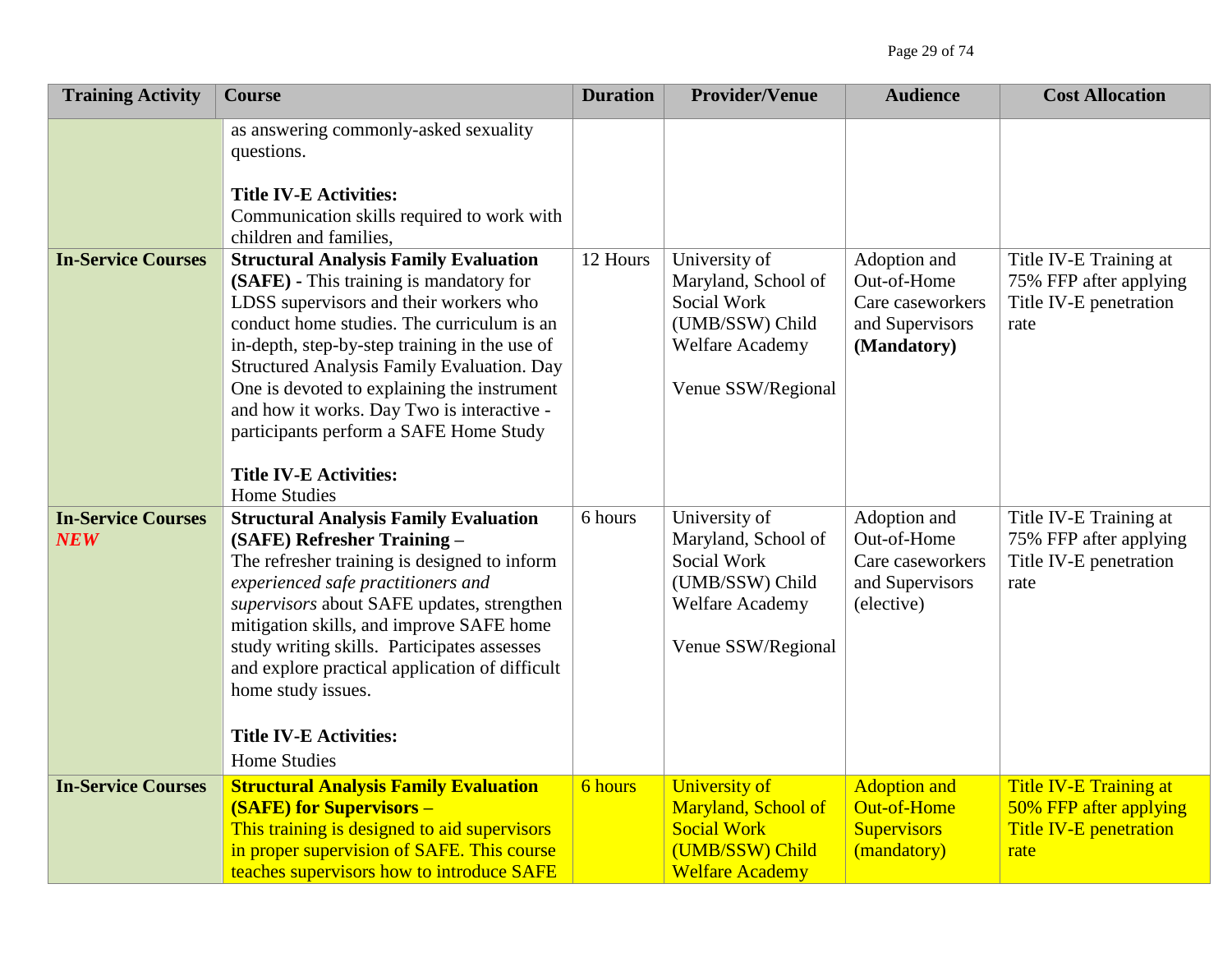| <b>Training Activity</b>                | <b>Course</b>                                                                                                                                                                                                                                                                                                                                                                                                                                                                                                                                                                                                                           | <b>Duration</b> | <b>Provider/Venue</b>                                                                                                                       | <b>Audience</b>                                                                    | <b>Cost Allocation</b>                                                             |
|-----------------------------------------|-----------------------------------------------------------------------------------------------------------------------------------------------------------------------------------------------------------------------------------------------------------------------------------------------------------------------------------------------------------------------------------------------------------------------------------------------------------------------------------------------------------------------------------------------------------------------------------------------------------------------------------------|-----------------|---------------------------------------------------------------------------------------------------------------------------------------------|------------------------------------------------------------------------------------|------------------------------------------------------------------------------------|
|                                         | to new workers.<br><b>Title IV-E Activities:</b><br><b>Supervisory skills</b>                                                                                                                                                                                                                                                                                                                                                                                                                                                                                                                                                           |                 | Venue SSW/Regional                                                                                                                          |                                                                                    |                                                                                    |
| <b>In-Service Courses</b><br><b>NEW</b> | <b>Substance Abuse: Addictions 101</b><br>This workshop addresses the fundamental<br>concepts of and issues necessary to gain a<br>basic understanding of addictions. Areas of<br>focus will include models of addiction,<br>definition of chemical dependency, the<br><b>DSM-IV diagnostic criteria for Substance</b><br>Use Disorders, modalities of treatment, and<br>clinical issues related to treatment for the<br>clients and their families. A drug<br>identification guide will be reviewed.<br><b>Title IV-E Activities</b><br><b>General Substance Abuse</b>                                                                 | <b>6</b> hours  | <b>University of</b><br>Maryland, School of<br><b>Social Work</b><br>(UMB/SSW) Child<br><b>Welfare Academy</b><br><b>Venue SSW/Regional</b> | <b>Child Welfare</b><br><b>Caseworkers and</b><br><b>Supervisors</b><br>(elective) | Title IV-E Training at<br>75% FFP after applying<br>Title IV-E penetration<br>rate |
| <b>In-Service Courses</b><br>NEW        | <b>Substance Abuse: Knowing What's on</b><br>the Street-The New Designer Synthetic<br><b>Drugs</b><br>This workshop gives an overview of some<br>of the newer street and synthetic drugs on<br>the market. Attendees will gain an<br>increased understanding of the history of<br>these new products, what they look like,<br>how they are used, what kinds of effects to<br>look for and the dangers these drugs pose to<br>children when caregivers are using in the<br>home. Information about the abuse<br>prescription drugs and the impact of social<br>media.<br><b>Title IV-E Activities:</b><br><b>General Substance Abuse</b> | <b>6</b> hours  | <b>University of</b><br>Maryland, School of<br><b>Social Work</b><br>(UMB/SSW) Child<br><b>Welfare Academy</b><br>Venue SSW/Regional        | <b>Child Welfare</b><br><b>Caseworkers and</b><br><b>Supervisors</b><br>(elective) | Title IV-E Training at<br>75% FFP after applying<br>Title IV-E penetration<br>rate |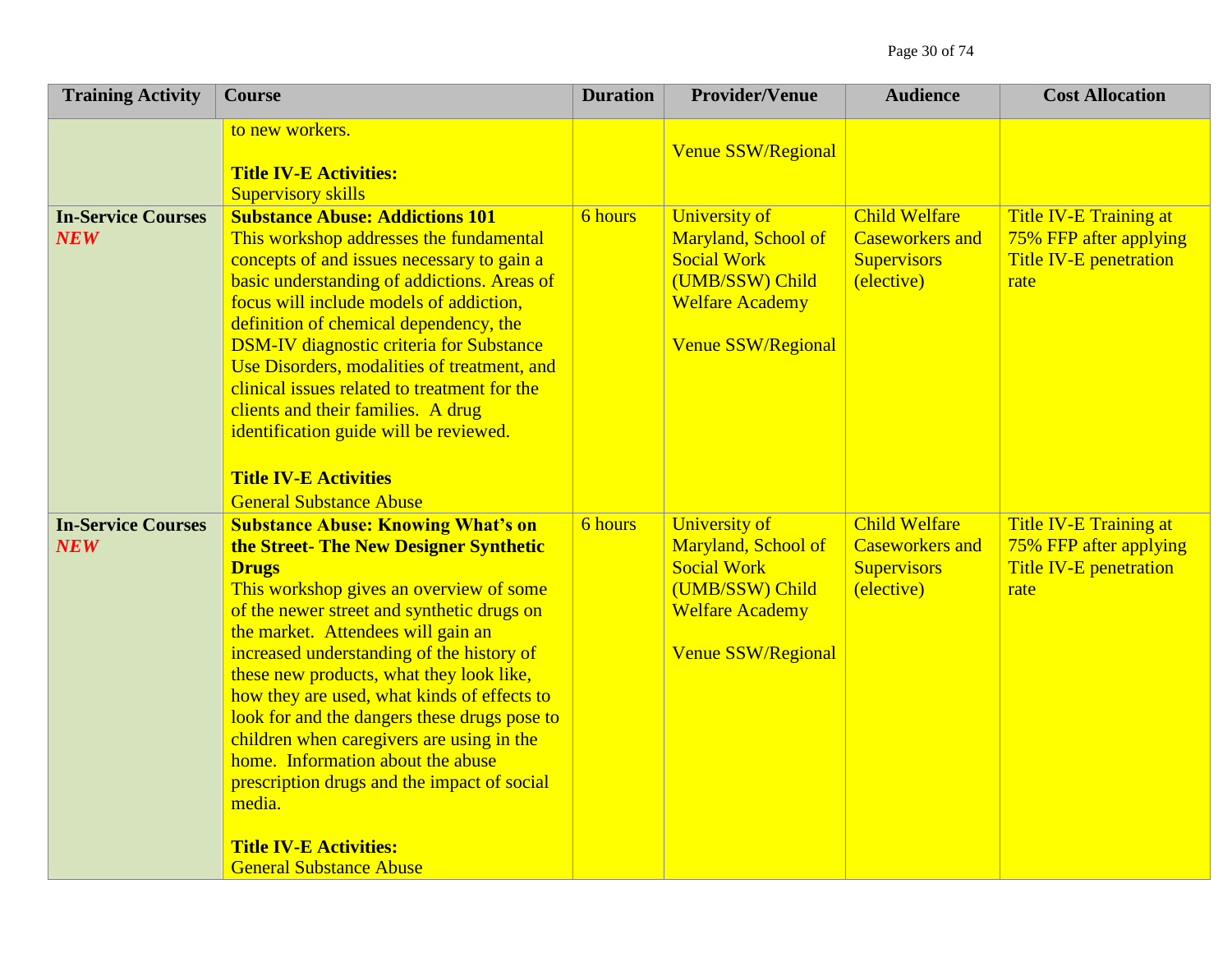| <b>Training Activity</b>                | <b>Course</b>                                                                                                                                                                                                                                                                                                                                                                                                                                                                                                                                                                                                            | <b>Duration</b> | <b>Provider/Venue</b>                                                                                                                       | <b>Audience</b>                                                                    | <b>Cost Allocation</b>                                                                           |
|-----------------------------------------|--------------------------------------------------------------------------------------------------------------------------------------------------------------------------------------------------------------------------------------------------------------------------------------------------------------------------------------------------------------------------------------------------------------------------------------------------------------------------------------------------------------------------------------------------------------------------------------------------------------------------|-----------------|---------------------------------------------------------------------------------------------------------------------------------------------|------------------------------------------------------------------------------------|--------------------------------------------------------------------------------------------------|
| <b>In-Service Courses</b><br><b>NEW</b> | <b>Substance Abuse: Anxiety and Addiction</b><br>- Guide for Child Welfare Workers<br>This workshop will discuss the relationship<br>between anxiety and substance abuse,<br>observable symptoms, therapeutic<br>interventions and treatment modalities.<br>Participants will have an increased<br>understanding of when and what types of<br>referrals to make for individuals affected by<br>the co-morbid disorders and strategies to<br>support their recovery and reduce anxiety.<br><b>Title IV-E Activities:</b><br><b>General Substance Abuse; referral for</b><br>services                                      | 6 hours         | <b>University of</b><br>Maryland, School of<br><b>Social Work</b><br>(UMB/SSW) Child<br><b>Welfare Academy</b><br><b>Venue SSW/Regional</b> | <b>Child Welfare</b><br><b>Caseworkers and</b><br><b>Supervisors</b><br>(elective) | <b>Title IV-E Training at</b><br>75% FFP after applying<br><b>Title IV-E penetration</b><br>rate |
| <b>In-Service Courses</b><br><b>NEW</b> | <b>Substance Abuse: Family and Recovery</b><br>This workshop will discuss unstable family<br>constellation surrounding the parent-child<br>relationships and sibling relationships, the<br>impact of addiction on child development,<br>characteristic defensives of children of an<br>addicted parent, and the timeframes and<br>phases of the family system in recovery.<br>Additionally participants will gain an<br>increased understanding of the types of post<br>acute withdrawal symptoms affecting the<br>parent in recovery.<br><b>Title IV-E Activities:</b><br>General Substance Abuse, child<br>development | 6 hours         | <b>University of</b><br>Maryland, School of<br><b>Social Work</b><br>(UMB/SSW) Child<br><b>Welfare Academy</b><br><b>Venue SSW/Regional</b> | <b>Child Welfare</b><br><b>Caseworkers and</b><br><b>Supervisors</b><br>(elective) | <b>Title IV-E Training at</b><br>75% FFP after applying<br><b>Title IV-E penetration</b><br>rate |
| <b>In-Service Courses</b><br><b>NEW</b> | <b>Supervision Matters</b><br>This certificate program is designed for<br>child welfare supervisor (less than 5 years                                                                                                                                                                                                                                                                                                                                                                                                                                                                                                    | 60 hours        | <b>University of</b><br>Maryland, School of<br><b>Social Work</b>                                                                           | <b>Child Welfare</b><br><b>Supervisors</b><br>(elective)                           | Title IV-E Training at<br>50% FFP after applying<br><b>Title IV-E penetration</b>                |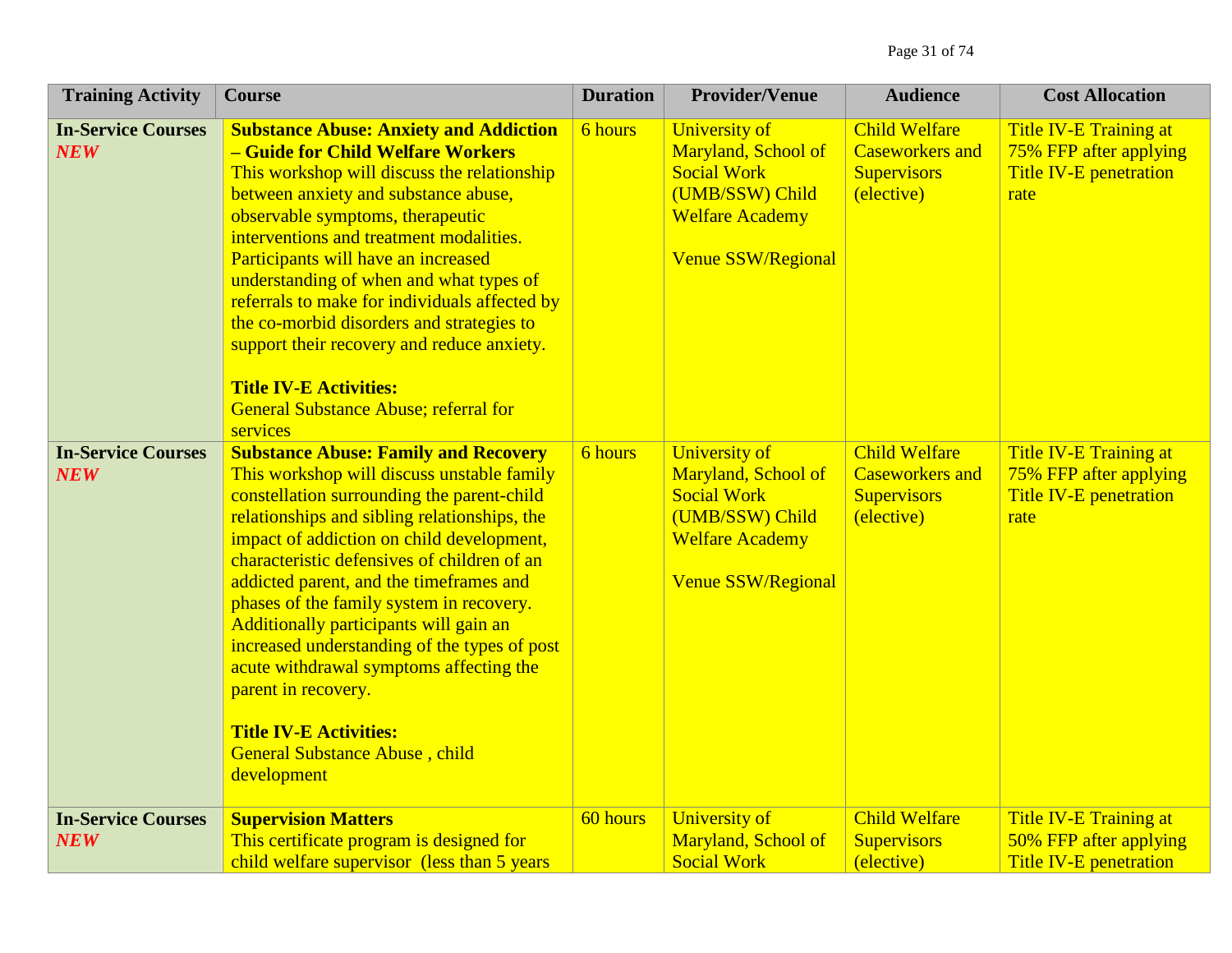| <b>Training Activity</b>  | <b>Course</b>                                                                                                                                                                                                                                                                                                                                                                                                                                                                                                                                                                                                                                                                                                                                                                                                                                                                             | <b>Duration</b> | <b>Provider/Venue</b>                                                                                                  | <b>Audience</b>                                               | <b>Cost Allocation</b>                                                             |
|---------------------------|-------------------------------------------------------------------------------------------------------------------------------------------------------------------------------------------------------------------------------------------------------------------------------------------------------------------------------------------------------------------------------------------------------------------------------------------------------------------------------------------------------------------------------------------------------------------------------------------------------------------------------------------------------------------------------------------------------------------------------------------------------------------------------------------------------------------------------------------------------------------------------------------|-----------------|------------------------------------------------------------------------------------------------------------------------|---------------------------------------------------------------|------------------------------------------------------------------------------------|
|                           | of experience) to promote their<br>development of the essential knowledge and<br>skills necessary to ensure that the agency<br>mission and goals are accomplished and that<br>the outcomes of safety, permanence; and are<br>achieved for children and families through<br>the delivery of competent, sensitive, and<br>timely services. This training is designed<br>enhance the personal and professional<br>development of experienced supervisors and<br>support the implementation and practice of<br>supervisory skills and knowledge.<br>Coaching and 12 days of training delivered<br>over five months and will be offered once a<br>month for 2 days per month. Additionally,<br>the participant's immediate supervisor is<br>required to participate attend the series<br>orientation and attend monthly.<br><b>Title IV-E Activities:</b><br><b>General supervisory skills</b> |                 | (UMB/SSW) Child<br><b>Welfare Academy</b><br>Venue always CWA                                                          |                                                               | rate                                                                               |
| <b>In-Service Courses</b> | <b>Time Management and Organizational</b><br><b>Skills for Child Welfare Staff</b><br>This seminar is designed to help program<br>staff gain control of their time and manage<br>their workload with greater ease and<br>confidence. Through techniques that are<br>easy to understand and implement,<br>participants will learn how to get organized<br>and stay that way, set manageable goals,<br>prioritize tasks, and create more time in<br>their day when there is no time to waste.<br><b>Title IV-E Activities:</b><br>Job Performance and time management                                                                                                                                                                                                                                                                                                                       | 6 hours         | University of<br>Maryland, School of<br>Social Work<br>(UMB/SSW) Child<br><b>Welfare Academy</b><br>Venue SSW/Regional | Child Welfare<br>Caseworkers and<br>Supervisors<br>(elective) | Title IV-E Training at<br>50% FFP after applying<br>Title IV-E penetration<br>rate |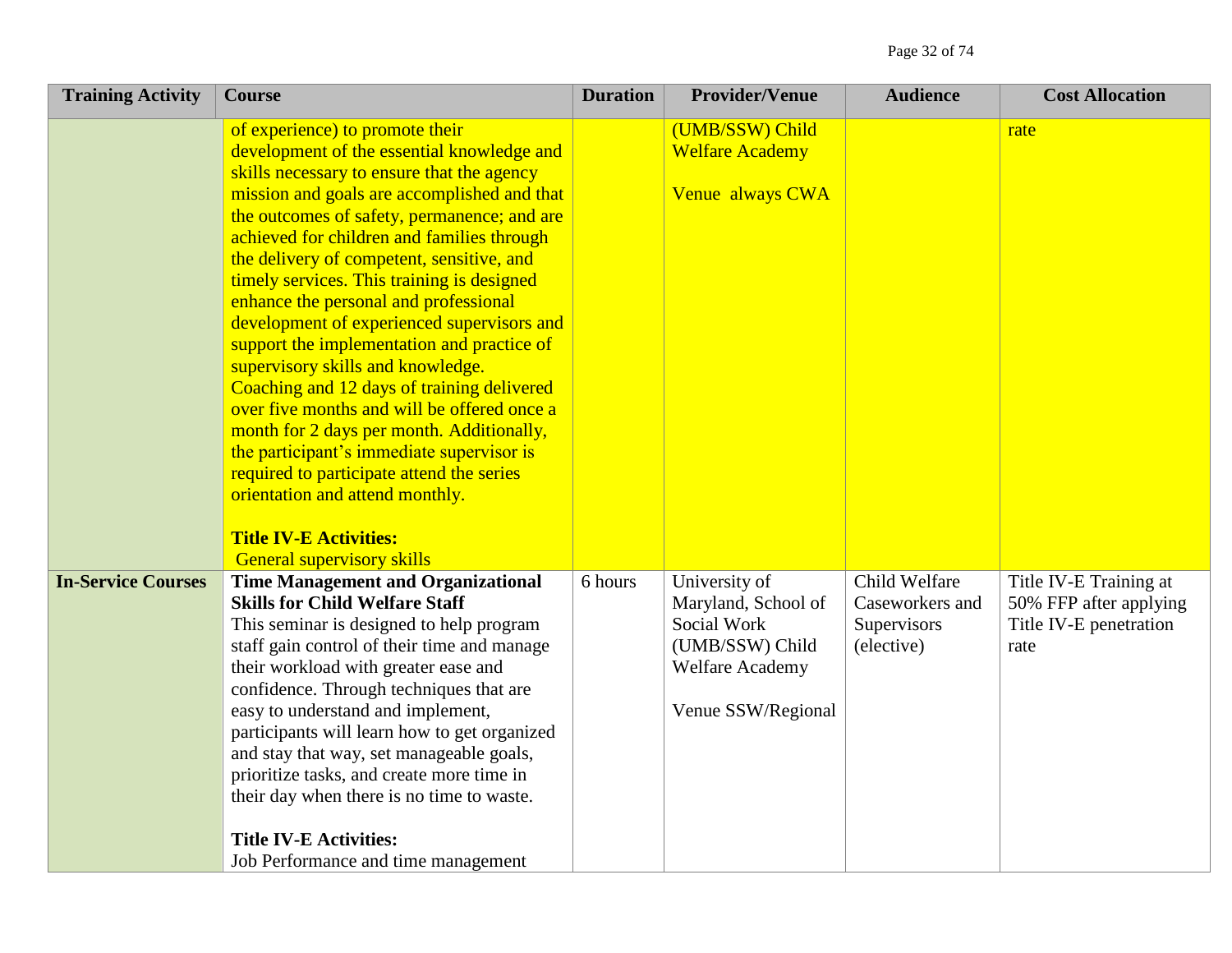| <b>Training Activity</b>                | <b>Course</b>                                                                                                                                                                                                                                                                                                                                                                                                                                                                                                                                                                                                                                                                                                                                                   | <b>Duration</b> | <b>Provider/Venue</b>                                                                                                                              | <b>Audience</b>                                                                    | <b>Cost Allocation</b>                                                             |
|-----------------------------------------|-----------------------------------------------------------------------------------------------------------------------------------------------------------------------------------------------------------------------------------------------------------------------------------------------------------------------------------------------------------------------------------------------------------------------------------------------------------------------------------------------------------------------------------------------------------------------------------------------------------------------------------------------------------------------------------------------------------------------------------------------------------------|-----------------|----------------------------------------------------------------------------------------------------------------------------------------------------|------------------------------------------------------------------------------------|------------------------------------------------------------------------------------|
| <b>In-Service Courses</b><br><b>NEW</b> | <b>Trauma and Early Childhood: Building</b><br><b>Supportive Relationships in Foster Care</b><br>(Part 1 of 3 Series)<br>This three-part training series will provide a<br>clear explanation of early childhood<br>development and explore how the traumatic<br>experience of foster care may influence<br>children's overall growth and well-being. In<br>this workshop participants will discuss how<br>trauma affects young children's<br>development and attachment, the impact of<br>culture on trauma, the influence of the<br>developmental stage of the child on<br>traumatic stress and how to help young<br>children feel safe after trauma.<br><b>Title IV-E Activities:</b><br>Trauma and child social and emotional<br>development and well-being, | <b>6</b> hours  | University of<br>Maryland, School of<br><b>Social Work</b><br>(UMB/SSW) Child<br><b>Welfare Academy</b><br><b>Venue SSW/Regional</b>               | <b>Child Welfare</b><br><b>Caseworkers and</b><br><b>Supervisors</b><br>(elective) | Title IV-E Training at<br>75% FFP after applying<br>Title IV-E penetration<br>rate |
| <b>In-Service Courses</b><br><b>NEW</b> | <b>Trauma and Early Childhood: Building</b><br><b>Supportive Relationships in Foster Care</b><br>(Part 2 of 3 Series)<br>This full day workshop will discuss the role<br>of supportive positive relationships in a<br>young child's life after trauma with special<br>emphasis from the role of the resource<br>parent and the mental health provider.<br><b>Title IV-E Activities:</b><br>Trauma and child social and emotional<br>development and well-being                                                                                                                                                                                                                                                                                                  | <b>6</b> hours  | <b>University of</b><br><b>Maryland, School of</b><br><b>Social Work</b><br>(UMB/SSW) Child<br><b>Welfare Academy</b><br><b>Venue SSW/Regional</b> | <b>Child Welfare</b><br><b>Caseworkers and</b><br><b>Supervisors</b><br>(elective) | Title IV-E Training at<br>75% FFP after applying<br>Title IV-E penetration<br>rate |
| <b>In-Service Courses</b><br><b>NEW</b> | <b>Trauma and Early Childhood: Building</b><br><b>Supportive Relationships in Foster Care</b><br>$(Part 3 of 3 Series) -$<br>In this full day workshop participants will                                                                                                                                                                                                                                                                                                                                                                                                                                                                                                                                                                                        | <b>6</b> hours  | <b>University of</b><br>Maryland, School of<br><b>Social Work</b><br>(UMB/SSW) Child                                                               | <b>Child Welfare</b><br><b>Caseworkers</b> and<br><b>Supervisors</b><br>(elective) | Title IV-E Training at<br>75% FFP after applying<br>Title IV-E penetration<br>rate |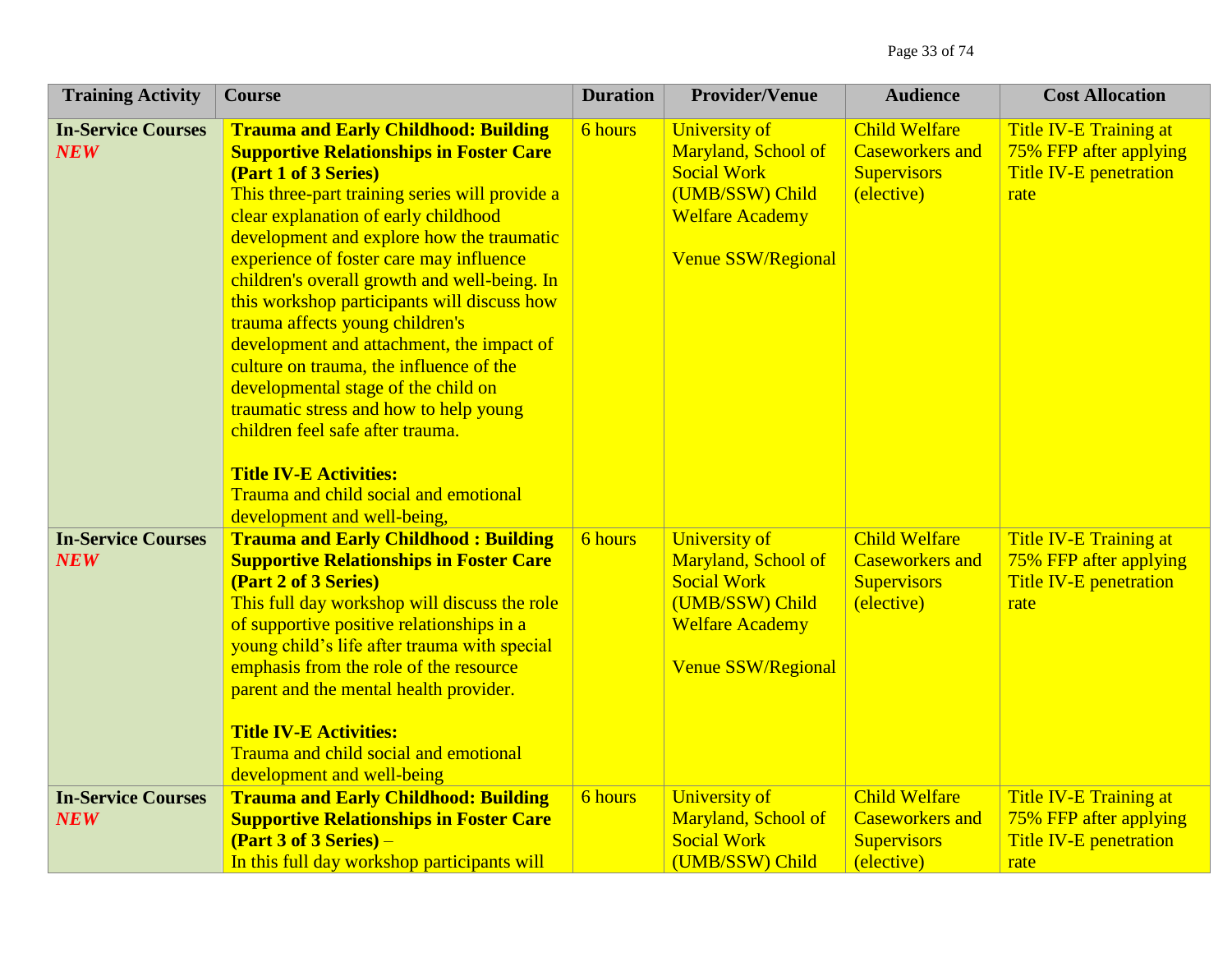| <b>Training Activity</b>                | <b>Course</b>                                                                                                                                                                                                                                                                                                                                                                                                                                                                                                                                                                 | <b>Duration</b> | <b>Provider/Venue</b>                                                                                                                       | <b>Audience</b>                                                                    | <b>Cost Allocation</b>                                                             |
|-----------------------------------------|-------------------------------------------------------------------------------------------------------------------------------------------------------------------------------------------------------------------------------------------------------------------------------------------------------------------------------------------------------------------------------------------------------------------------------------------------------------------------------------------------------------------------------------------------------------------------------|-----------------|---------------------------------------------------------------------------------------------------------------------------------------------|------------------------------------------------------------------------------------|------------------------------------------------------------------------------------|
|                                         | explore strategies to promote children's<br>positive social emotional skills, gain an<br>increased understanding of problem<br>behaviors and explore positive approaches<br>to help children learn appropriate behaviors.<br><b>Title IV-E Activities:</b><br>, trauma and child social and emotional                                                                                                                                                                                                                                                                         |                 | <b>Welfare Academy</b><br><b>Venue SSW/Regional</b>                                                                                         |                                                                                    |                                                                                    |
| <b>In-Service Courses</b>               | development and well-being<br><b>Trauma Informed Casework -</b><br>(See description under Foundational Track)<br><b>Title IV-E Activities:</b><br><b>Assessment trauma and mental health</b><br>issues,                                                                                                                                                                                                                                                                                                                                                                       | 6 hours         | <b>University of</b><br>Maryland, School of<br><b>Social Work</b><br>(UMB/SSW) Child<br><b>Welfare Academy</b><br><b>Venue SSW/Regional</b> | <b>Child Welfare</b><br><b>Caseworkers and</b><br><b>Supervisors</b><br>(elective) | Title IV-E Training at<br>75% FFP after applying<br>Title IV-E penetration<br>rate |
| <b>In-Service Courses</b>               | <b>Understanding the Association between</b><br><b>Foster Care and Human Trafficking -</b><br>This training is designed help child welfare<br>workers assess emotional and physical<br>trauma needs and service provisions,<br>especially placement needs, for victims of<br>human trafficking. The increase<br>vulnerability of children and foster care will<br>be addressed to explore the development of<br>case plans and referrals for services for<br>these children and their families.<br><b>Title IV-E Activities:</b><br>Placement of child, referrals to services | 3 hours         | University of<br>Maryland, School of<br><b>Social Work</b><br>(UMB/SSW) Child<br><b>Welfare Academy</b><br><b>Venue SSW/Regional</b>        | <b>Child Welfare</b><br><b>Caseworkers and</b><br><b>Supervisors</b><br>(elective) | Title IV-E Training at<br>75% FFP after applying<br>Title IV-E penetration<br>rate |
| <b>In-Service Courses</b><br><b>NEW</b> | <b>When Families Fall Apart:</b><br><b>Understanding the Impact of Adoption</b><br><b>Disruption -</b><br>The tools to preserve permanency for<br>adoption children will be discussed. The<br>workshop will provide assessment and                                                                                                                                                                                                                                                                                                                                            | <b>6</b> hours  | <b>University of</b><br>Maryland, School of<br><b>Social Work</b><br>(UMB/SSW) Child<br><b>Welfare Academy</b>                              | <b>Child Welfare</b><br><b>Caseworkers and</b><br><b>Supervisors</b><br>(elective) | Title IV-E Training at<br>75% FFP after applying<br>Title IV-E penetration<br>rate |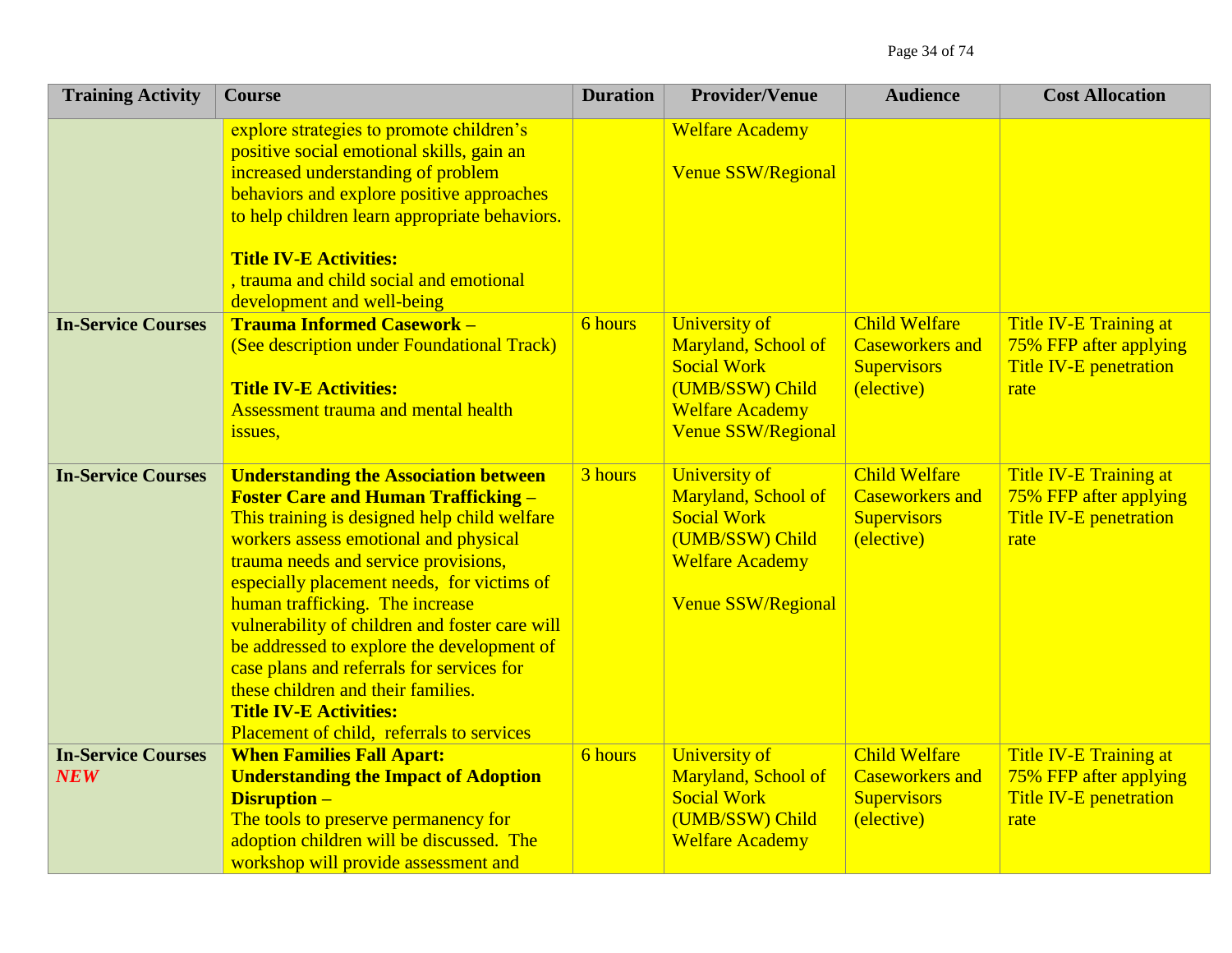| <b>Training Activity</b>         | <b>Course</b>                                                                                                                                                                                                                                                                                                                                                                                                                                                                                                                                                                                                                          | <b>Duration</b> | <b>Provider/Venue</b>                                                                                                  | <b>Audience</b>                                               | <b>Cost Allocation</b>                                                             |
|----------------------------------|----------------------------------------------------------------------------------------------------------------------------------------------------------------------------------------------------------------------------------------------------------------------------------------------------------------------------------------------------------------------------------------------------------------------------------------------------------------------------------------------------------------------------------------------------------------------------------------------------------------------------------------|-----------------|------------------------------------------------------------------------------------------------------------------------|---------------------------------------------------------------|------------------------------------------------------------------------------------|
|                                  | communication skills to maintain<br>placements and link families with<br>appropriate e community resources supports<br><b>Title-IV-E Activities:</b><br>Activities to preserve, strengthen and<br>reunify the family, referrals to services                                                                                                                                                                                                                                                                                                                                                                                            |                 | <b>Venue SSW/Regional</b>                                                                                              |                                                               |                                                                                    |
| <b>In-Service Courses</b>        | <b>Working with Sexually Diverse Youth:</b><br><b>Creating Safe Spaces -</b><br>This training explores the broad range of<br>sexual diversity including: homosexuality,<br>bi-sexuality and gender identity. We will<br>focus on strategies to enhance a participant's<br>communication and messaging skills as they<br>relate to sexuality issues. In addition to<br>discussion, practice of skills and other<br>interactive activities, local resources for<br>youth and professionals will be identified.<br><b>Title IV-E Activities:</b><br>Cultural competence, communication skills,<br>youth development, referral to services | 6 hours         | University of<br>Maryland, School of<br>Social Work<br>(UMB/SSW) Child<br><b>Welfare Academy</b><br>Venue SSW/Regional | Child Welfare<br>Caseworkers and<br>Supervisors<br>(elective) | Title IV-E Training at<br>75% FFP after applying<br>Title IV-E penetration<br>rate |
| <b>In-Service Courses</b><br>NEW | <b>Writing Skills for Exceptional Case</b><br><b>Documentation</b><br>This workshop is designed to help child<br>welfare works develop a clearer, more<br>factual and pertinent writing style<br>specifically for child welfare<br>documentation. Through writing<br>experiences, training participants will work<br>on identifying pertinent data for inclusion in<br>contact notes, differentiating between case<br>fact and opinion and recording summarized<br>case assessments, case plans and other                                                                                                                              | 6 hours         | University of<br>Maryland, School of<br>Social Work<br>(UMB/SSW) Child<br><b>Welfare Academy</b><br>Venue SSW/Regional | Child Welfare<br>Caseworkers and<br>Supervisors<br>(elective) | Title IV-E Training at<br>50% FFP after applying<br>Title IV-E penetration<br>rate |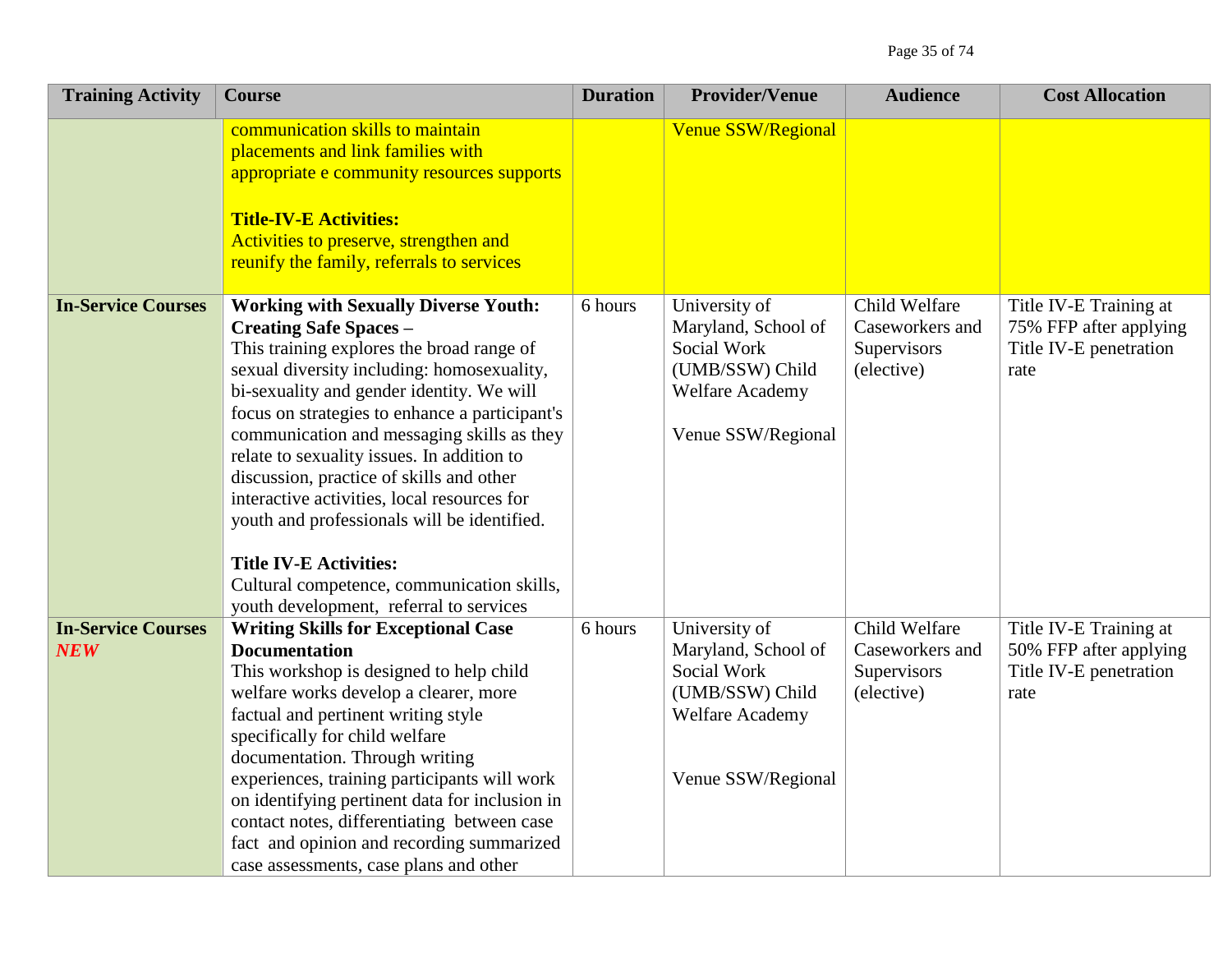| <b>Training Activity</b>  | <b>Course</b>                                                                                                                                                                                                                                                                                                                                                                                                                                                                                          | <b>Duration</b> | <b>Provider/Venue</b>                                                                                                  | <b>Audience</b>                                               | <b>Cost Allocation</b>                                                             |
|---------------------------|--------------------------------------------------------------------------------------------------------------------------------------------------------------------------------------------------------------------------------------------------------------------------------------------------------------------------------------------------------------------------------------------------------------------------------------------------------------------------------------------------------|-----------------|------------------------------------------------------------------------------------------------------------------------|---------------------------------------------------------------|------------------------------------------------------------------------------------|
|                           | supporting data in case records. Training<br>participants will gain an overall<br>understanding on how to organize<br>information in a clear, concise manner.<br><b>Title IV-E Activities:</b><br>Job performance enhancement                                                                                                                                                                                                                                                                          |                 |                                                                                                                        |                                                               |                                                                                    |
| <b>In-Service Courses</b> | <b>Youth Engagement</b><br>The Youth Matter model is and includes<br>youth participation throughout the training<br>day. Participants hear from the youth as<br>panelists and then work collaboratively on<br>real case examples highlighting successes in<br>case planning. The groups are given an<br>opportunity to assess and plan to solve<br>specific challenges and barriers related to<br>the core practices identified in the model.<br><b>Title IV-E Activities:</b><br>Social work practice | 6 hours         | University of<br>Maryland, School of<br>Social Work<br>(UMB/SSW) Child<br><b>Welfare Academy</b><br>Venue SSW/Regional | Child Welfare<br>Caseworkers and<br>Supervisors<br>(elective) | Title IV-E Training at<br>75% FFP after applying<br>Title IV-E penetration<br>rate |
|                           | Courses Offered by the Office of Continuing Professional Education (CPE) <sup>5</sup>                                                                                                                                                                                                                                                                                                                                                                                                                  |                 |                                                                                                                        |                                                               |                                                                                    |

 $\overline{a}$ 

Advance Training Offered by the Office of Continuing Professional Education varies each year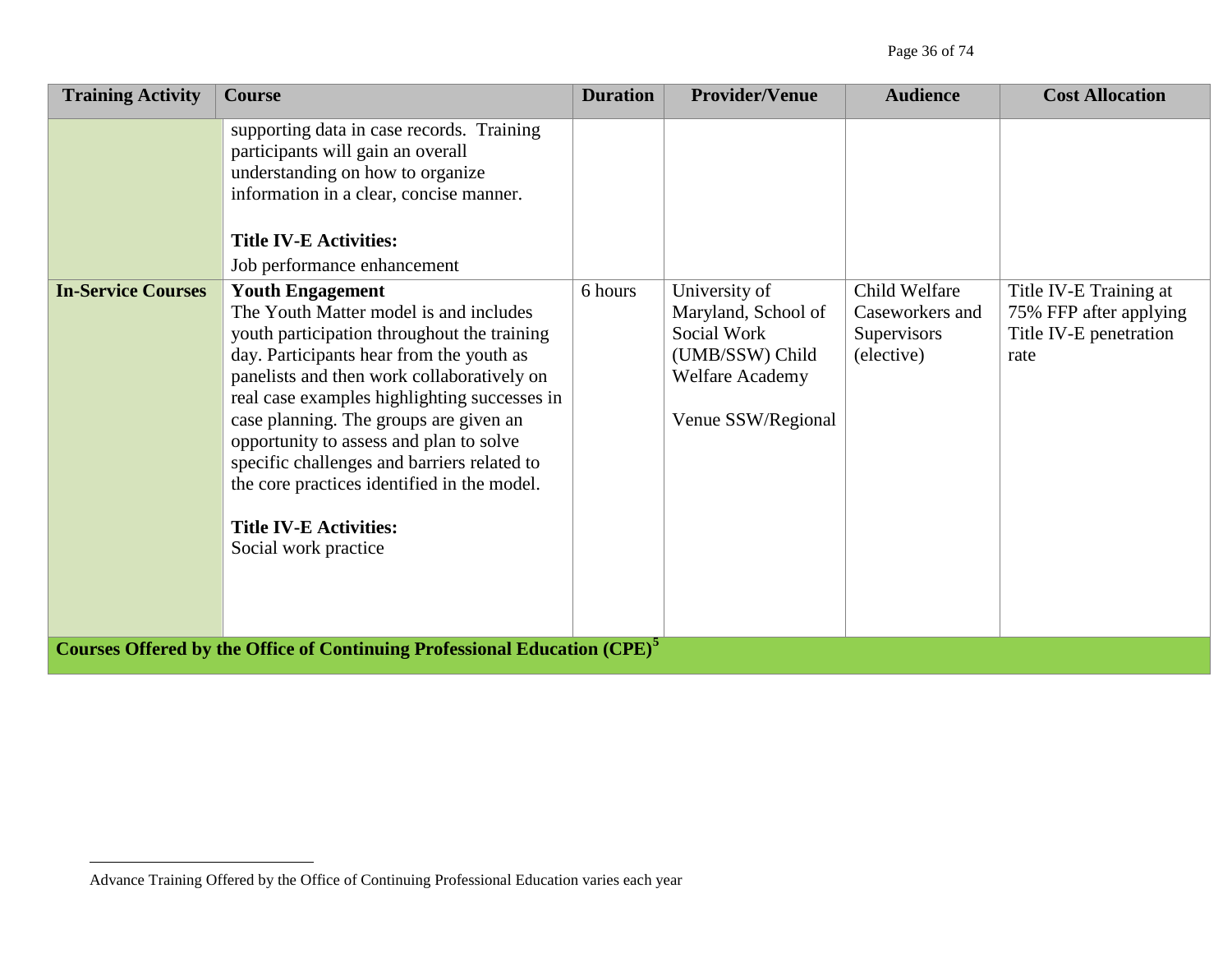| <b>Training Activity</b>                              | <b>Course</b>                                                                                                                                                                                                                                                                                                                                                                                                                                                                                                                                                                                    | <b>Duration</b> | <b>Provider/Venue</b>                                                                                                                              | <b>Audience</b>                                                                    | <b>Cost Allocation</b>                                                                    |
|-------------------------------------------------------|--------------------------------------------------------------------------------------------------------------------------------------------------------------------------------------------------------------------------------------------------------------------------------------------------------------------------------------------------------------------------------------------------------------------------------------------------------------------------------------------------------------------------------------------------------------------------------------------------|-----------------|----------------------------------------------------------------------------------------------------------------------------------------------------|------------------------------------------------------------------------------------|-------------------------------------------------------------------------------------------|
| <b>In-Service</b><br><b>CPE Courses</b><br><b>NEW</b> | <b>Chasing the Bug: The De-Stigmatization</b><br>of HIV Among Sexual Minority Youth<br>This workshop will examine and define the<br>practice of bug chasing, events where gay<br>youth have unprotected sex with multiple<br>partners who are HIV positive with the<br>intention of contracting the virus.<br>Contributing factors to this behavior as well<br>as the way in which social workers can<br>respond will also be discussed.<br><b>Title IV-E Activities:</b><br>Social work practice, referral services                                                                             | <b>6</b> hours  | <b>University of</b><br>Maryland, School of<br>Social Work -<br><b>Continuing</b><br>Professional<br><b>Education</b><br><b>Venue SSW/Regional</b> | <b>Child Welfare</b><br><b>Caseworkers and</b><br><b>Supervisors</b><br>(elective) | <b>Title IV-E Training at</b><br>75% FFP after applying<br>Title IV-E penetration<br>rate |
| <b>In-Service</b><br><b>CPE Courses</b><br><b>NEW</b> | <b>Child Abuse: Its Collateral Consequences</b><br>and Treatment Modalities<br>This workshop will examine the collateral<br>consequences of child abuse while exploring<br>legal, social, psychological and<br>developmental implications. Participants<br>will discuss the various forms of child abuse,<br>gender differences, propensity and risk<br>factors. Participants will use current<br>literature to explore the importance of<br>understanding best treatment modalities,<br>congruent with the type of abuse.<br><b>Title IV-E Activities:</b><br>Child abuse & neglect, assessment | 6 hours         | University of<br>Maryland, School of<br>Social Work -<br>Continuing<br>Professional<br>Education<br>Venue SSW/Regional                             | Child Welfare<br>Caseworkers and<br>Supervisors<br>(elective)                      | Title IV-E Training at<br>75% FFP after applying<br>Title IV-E penetration<br>rate        |
| <b>In-Service</b><br><b>CPE Courses</b><br><b>NEW</b> | <b>Dealing with Difficult People-</b><br>This workshop is about coexisting with<br>people who are not easy to deal with.<br>Participants will understand the types of<br>difficult people, and how to communicate<br>with someone who is being difficult.                                                                                                                                                                                                                                                                                                                                        | 6 hours         | <b>University of</b><br>Maryland, School of<br>Social Work $-$<br><b>Continuing</b><br>Professional<br><b>Education</b>                            | <b>Child Welfare</b><br><b>Caseworkers and</b><br><b>Supervisors</b><br>(elective) | Title IV-E Training at<br>50% FFP after applying<br>Title IV-E penetration<br>rate        |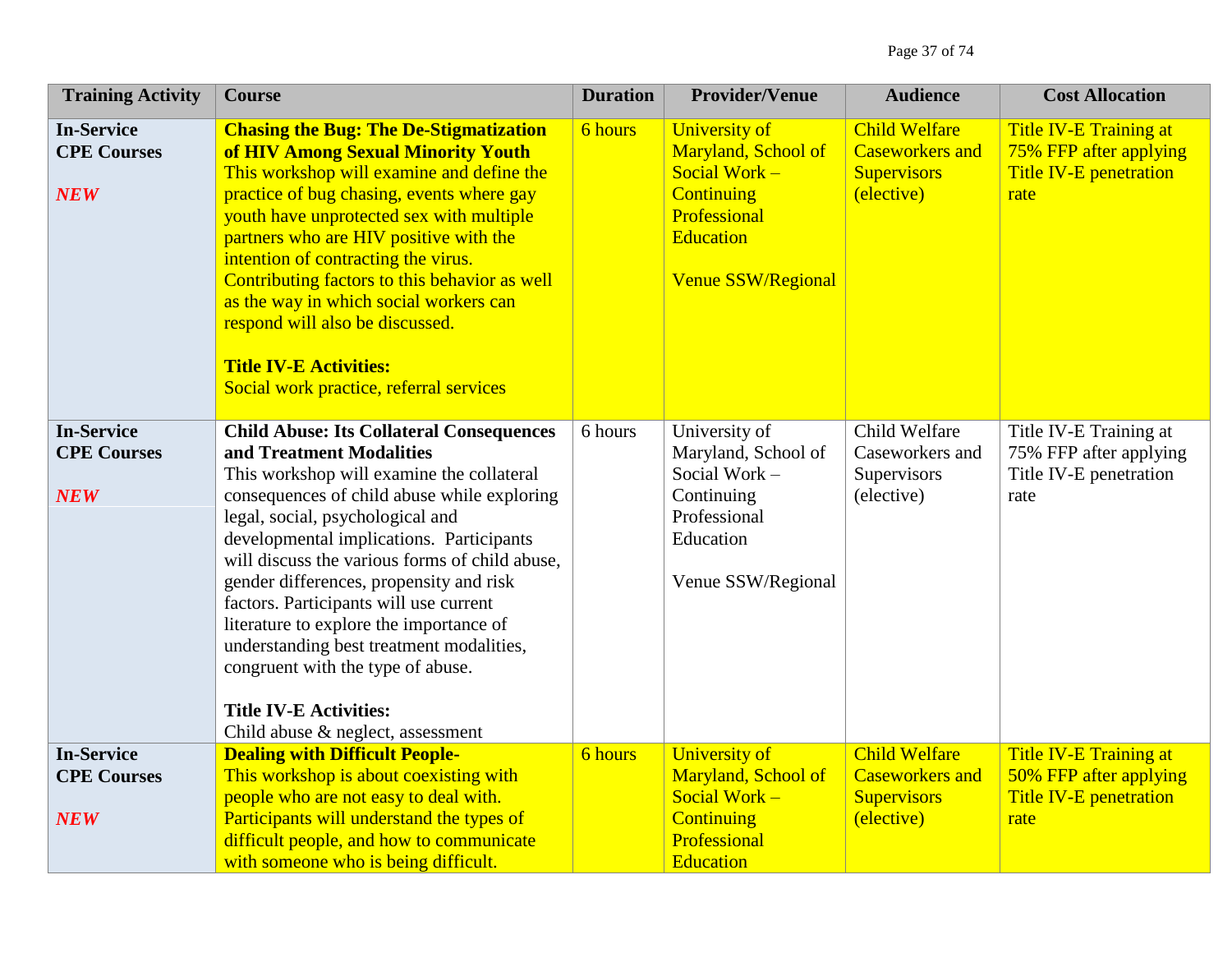Page 38 of 74

| <b>Training Activity</b> | <b>Course</b>                                                                                                                                                                                                    | <b>Duration</b> | <b>Provider/Venue</b> | <b>Audience</b> | <b>Cost Allocation</b> |
|--------------------------|------------------------------------------------------------------------------------------------------------------------------------------------------------------------------------------------------------------|-----------------|-----------------------|-----------------|------------------------|
|                          | <b>Participants will leave this course prepared</b><br>for the challenges of working, living and<br>collaborating with difficult people, while<br>realizing how to change self.<br><b>Title IV-E Activities:</b> |                 | Venue SSW/Regional    |                 |                        |
|                          | <b>Communication skills</b>                                                                                                                                                                                      |                 |                       |                 |                        |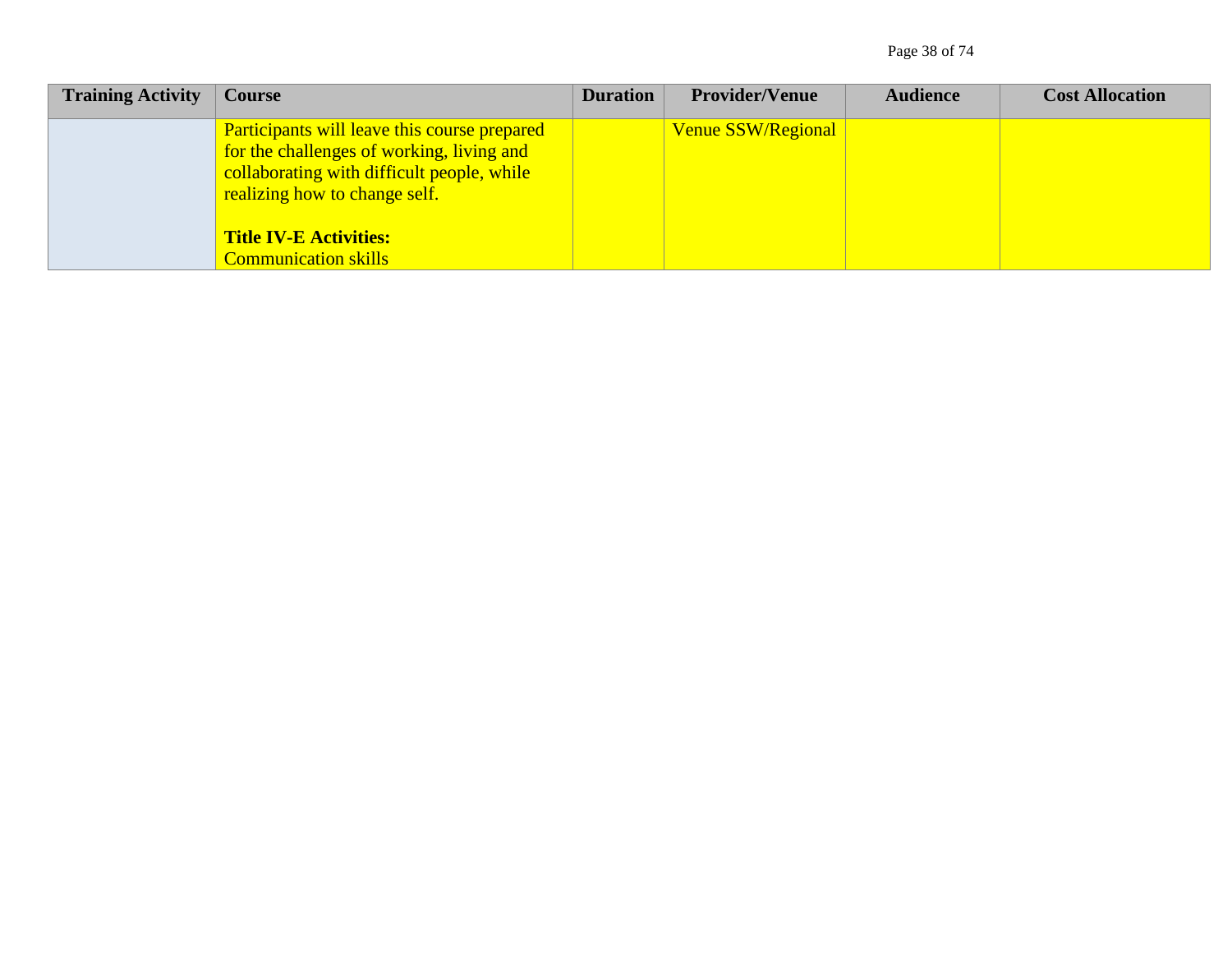| <b>Training Activity</b>                              | <b>Course</b>                                                                                                                                                                                                                                                                                                                                                                                                                                                                                                                                                                                                           | <b>Duration</b> | <b>Provider/Venue</b>                                                                                                                              | <b>Audience</b>                                                                    | <b>Cost Allocation</b>                                                             |
|-------------------------------------------------------|-------------------------------------------------------------------------------------------------------------------------------------------------------------------------------------------------------------------------------------------------------------------------------------------------------------------------------------------------------------------------------------------------------------------------------------------------------------------------------------------------------------------------------------------------------------------------------------------------------------------------|-----------------|----------------------------------------------------------------------------------------------------------------------------------------------------|------------------------------------------------------------------------------------|------------------------------------------------------------------------------------|
| <b>In-Service</b><br><b>CPE Courses</b>               | <b>Dialectic Behavior Therapy (DBT) for</b><br><b>Adolescents</b><br>This training will provide participants with<br>the understanding of DBT, including the way<br>in which the treatment prioritizes symptoms<br>for interventions, specific techniques and<br>interventions used to address high-risk<br>behaviors in adolescents.                                                                                                                                                                                                                                                                                   | 6 hours         | <b>University of</b><br>Maryland, School of<br>Social Work -<br><b>Continuing</b><br>Professional<br><b>Education</b><br><b>Venue SSW/Regional</b> | <b>Child Welfare</b><br><b>Caseworkers and</b><br><b>Supervisors</b><br>(elective) | <b>State General Funds</b>                                                         |
| <b>In-Service</b><br><b>CPE Courses</b><br><b>NEW</b> | <b>Effective Case Management-</b><br>For many social workers, there are more<br>cases than hours in a day thus making<br>effectiveness and efficiency more important<br>than ever. This workshop will entail a<br>psycho-educational overview about case<br>management and how to manage cases<br>effectively.<br><b>Title IV-E Activities:</b>                                                                                                                                                                                                                                                                         | 6 hours         | University of<br>Maryland, School of<br>Social Work -<br>Continuing<br>Professional<br>Education<br>Venue SSW/Regional                             | Child Welfare<br>Caseworkers and<br>Supervisors<br>(elective)                      | Title IV-E Training at<br>50% FFP after applying<br>Title IV-E penetration<br>rate |
| <b>In-Service</b><br><b>CPE Courses</b><br><b>NEW</b> | Job performance, enhancement skills<br><b>Emotional Development: I Don't</b><br><b>Understand Why They Act This Way! -</b><br>Supporting children's social-emotional<br>development: I don't understand why they<br>act this way! This workshop is targeted at<br>audiences who have an interest in infants,<br>toddlers, and preschooler's social-emotional<br>development. You will gain a better<br>understanding of the social-emotional-<br>behavior of children under the age of five<br>and how best to support teachers and parents.<br><b>Title IV-E Activities:</b><br>Social work practice, assessment, case | 6 hours         | University of<br>Maryland, School of<br>Social Work -<br>Continuing<br>Professional<br>Education<br>Venue SSW/Regional                             | Child Welfare<br>Caseworkers and<br>Supervisors<br>(elective)                      | Title IV-E Training at<br>50% FFP after applying<br>Title IV-E penetration<br>rate |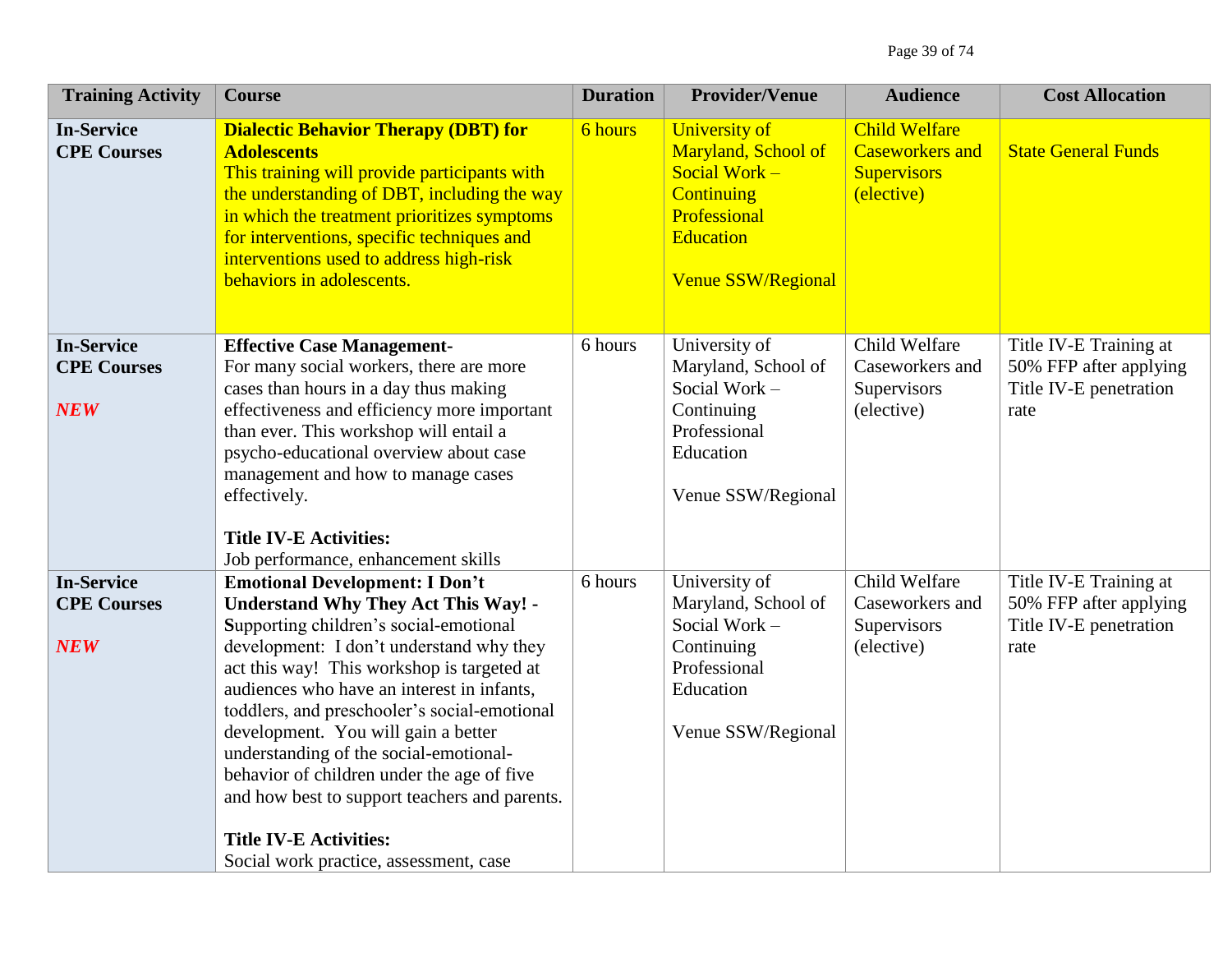| <b>Training Activity</b> | <b>Course</b> | <b>Duration</b> | <b>Provider/Venue</b> | <b>Audience</b> | <b>Cost Allocation</b> |
|--------------------------|---------------|-----------------|-----------------------|-----------------|------------------------|
|                          | planning      |                 |                       |                 |                        |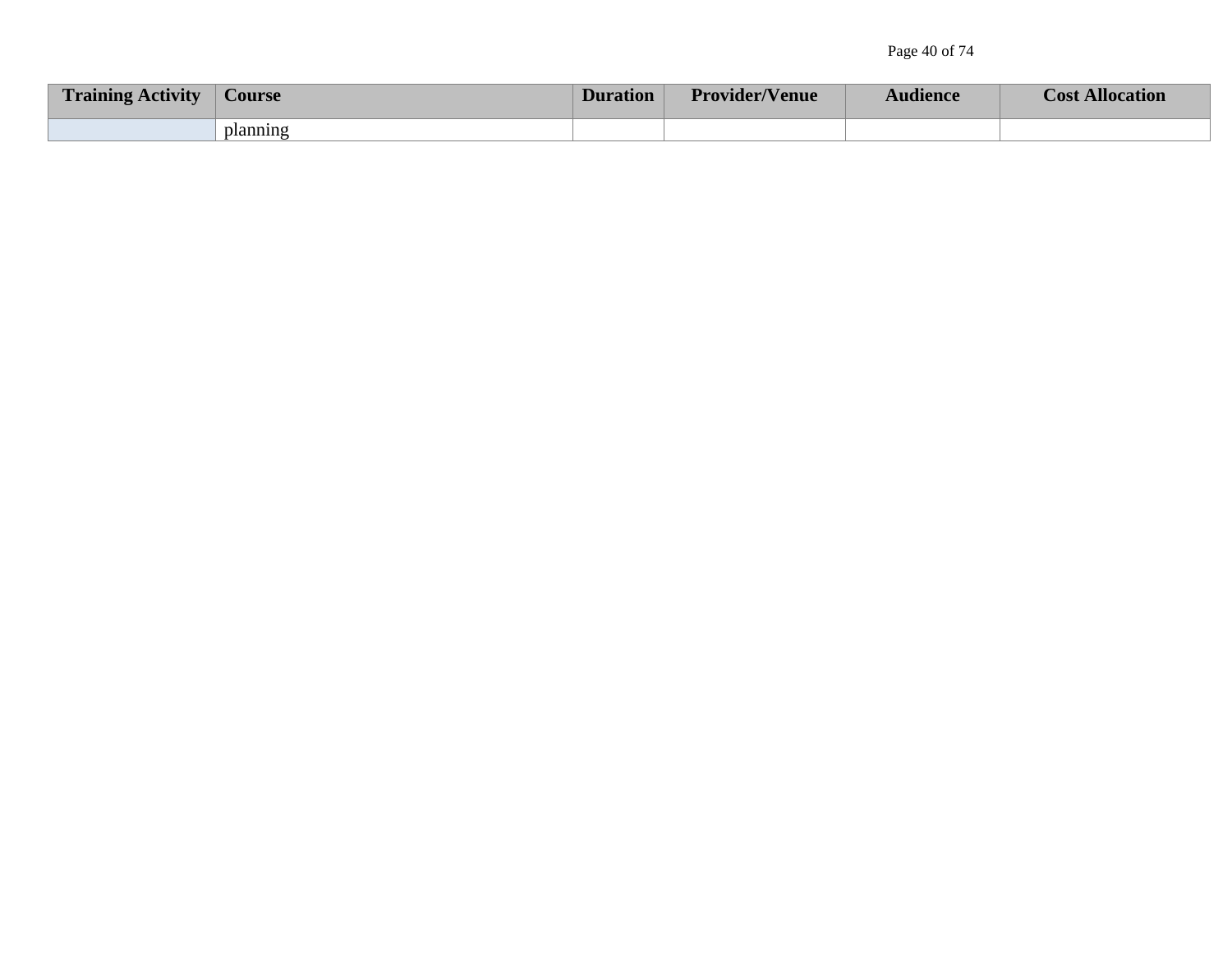| <b>Training Activity</b>                | <b>Course</b>                                                                                                                                                                                                                                                                                                                                                                                                                                                                                                                                                                                                       | <b>Duration</b> | <b>Provider/Venue</b>                                                                                                                         | <b>Audience</b>                                                                    | <b>Cost Allocation</b>                                                             |
|-----------------------------------------|---------------------------------------------------------------------------------------------------------------------------------------------------------------------------------------------------------------------------------------------------------------------------------------------------------------------------------------------------------------------------------------------------------------------------------------------------------------------------------------------------------------------------------------------------------------------------------------------------------------------|-----------------|-----------------------------------------------------------------------------------------------------------------------------------------------|------------------------------------------------------------------------------------|------------------------------------------------------------------------------------|
| <b>In-Service</b><br><b>CPE Courses</b> | <b>Ethical Consideration: Impairment and</b><br>the Workplace-<br>This workshop will discuss issues of<br>colleague impairment and the skills needed<br>to maintain an appropriate work/life balance.<br>Identify issues related to worker impairment<br>and its effects on a colleague's ability to<br>provide services.<br><b>Title IV-E Activities:</b><br>Ethics, job performance, team building,<br>stress management, worker retention                                                                                                                                                                        | 6 hours         | University of<br>Maryland, School of<br>Social Work -<br>Continuing<br>Professional<br>Education<br>Venue SSW/Regional                        | Child Welfare<br>Caseworkers and<br>Supervisors<br>(elective)                      | Title IV-E Training at<br>50% FFP after applying<br>Title IV-E penetration<br>rate |
| <b>In-Service</b><br><b>CPE Courses</b> | <b>Ethical Considerations When Working</b><br>with LGBTQI Clients- -<br>Working with LGBTQI clients can often<br>present social workers with ethical<br>dilemmas; often even before a social worker<br>ever sees or meets a client. LGBTQI clients<br>frequently want to know the sexual<br>orientation/identity of a social worker and/or<br>the social worker's feelings about a variety<br>of sexual issues before they will make an<br>appointment This workshop will identify<br>and explore possible options for resolving<br>some of these complex issues.<br><b>Title IV-E Activities:</b><br><b>Ethics</b> | 3 hours         | <b>University of</b><br>Maryland, School of<br>Social Work $-$<br><b>Continuing</b><br>Professional<br>Education<br><b>Venue SSW/Regional</b> | <b>Child Welfare</b><br><b>Caseworkers and</b><br><b>Supervisors</b><br>(elective) | Title IV-E Training at<br>50% FFP after applying<br>Title IV-E penetration<br>rate |
| <b>In-Service</b><br><b>CPE Courses</b> | <b>Ethical Issues When Required Reports of</b><br><b>Maltreatment or Harm-</b><br>This workshop will explore current legal and<br>ethical considerations when applying the<br>code of ethics into social work. Also, it<br>discusses changes to the law and regulations<br>regarding child abuse and neglect and                                                                                                                                                                                                                                                                                                    | 6 hours         | <b>University of</b><br>Maryland, School of<br>Social Work -<br><b>Continuing</b><br>Professional<br><b>Education</b>                         | <b>Child Welfare</b><br><b>Caseworkers</b> and<br><b>Supervisors</b><br>(elective) | Title IV-E Training at<br>50% FFP after applying<br>Title IV-E penetration<br>rate |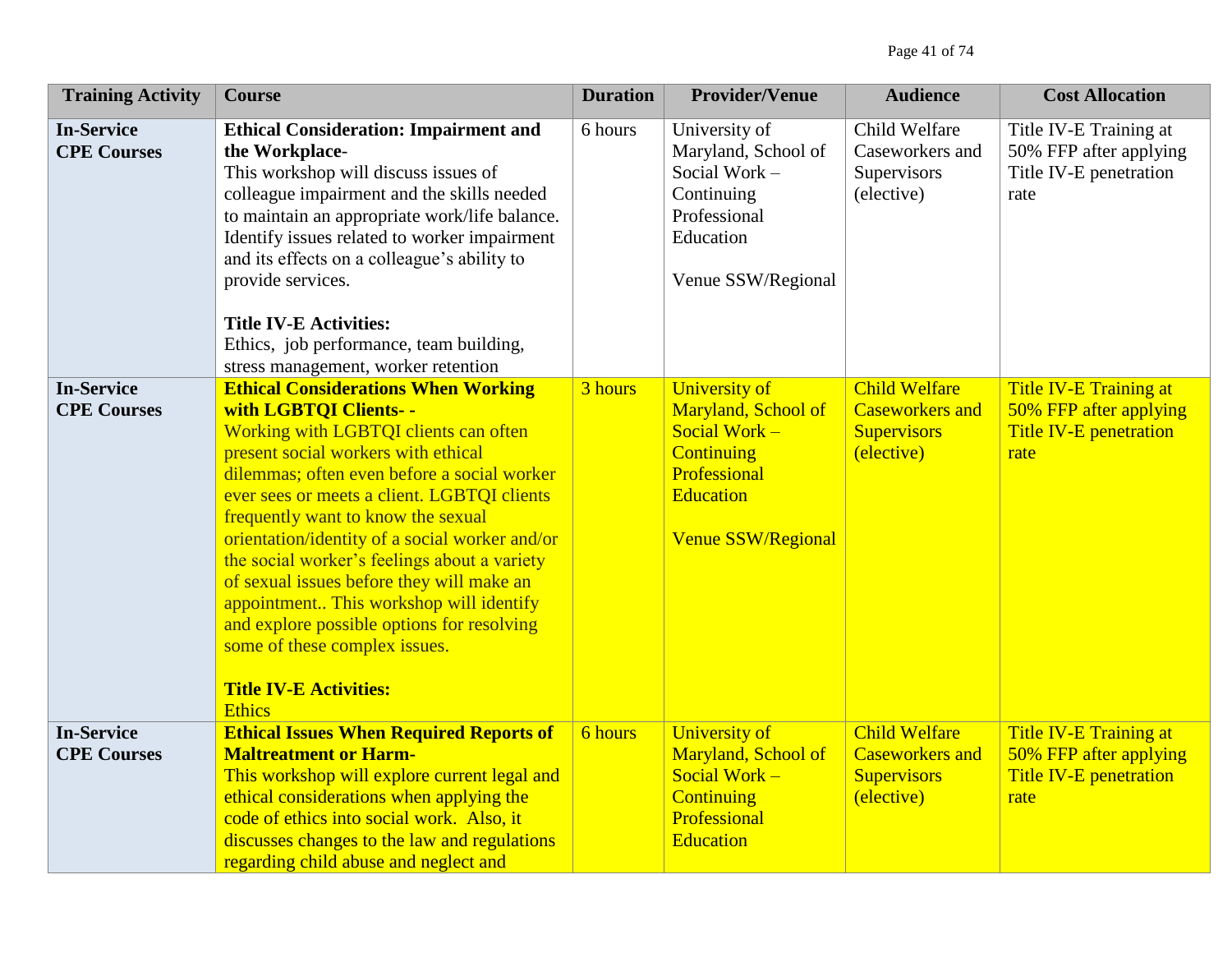Page 42 of 74

| <b>Training Activity</b> | <b>Course</b>                                                                                                                                                 | <b>Duration</b> | <b>Provider/Venue</b> | <b>Audience</b> | <b>Cost Allocation</b> |
|--------------------------|---------------------------------------------------------------------------------------------------------------------------------------------------------------|-----------------|-----------------------|-----------------|------------------------|
|                          | explores how to meet these obligations while<br>maintaining a therapeutic relationship with<br>the clients.<br><b>Title IV-E Activities:</b><br><b>Ethics</b> |                 | Venue SSW/Regional    |                 |                        |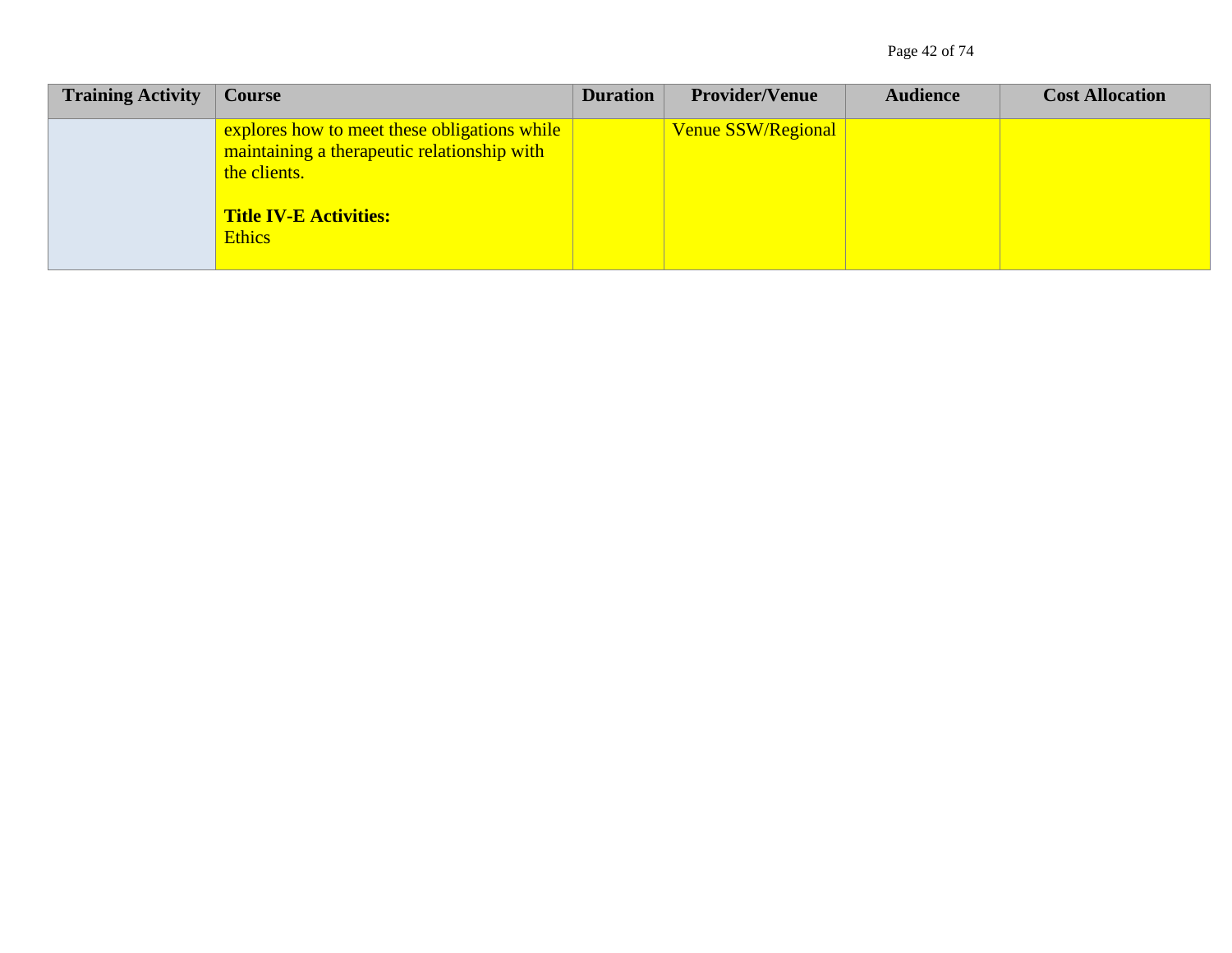| <b>Training Activity</b>                | <b>Course</b>                                                                                                                                                                                                                                                                                                                                                                                                                                                                                                                                                                                                                    | <b>Duration</b> | <b>Provider/Venue</b>                                                                                                  | <b>Audience</b>                                               | <b>Cost Allocation</b>                                                             |
|-----------------------------------------|----------------------------------------------------------------------------------------------------------------------------------------------------------------------------------------------------------------------------------------------------------------------------------------------------------------------------------------------------------------------------------------------------------------------------------------------------------------------------------------------------------------------------------------------------------------------------------------------------------------------------------|-----------------|------------------------------------------------------------------------------------------------------------------------|---------------------------------------------------------------|------------------------------------------------------------------------------------|
| <b>In-Service</b><br><b>CPE Courses</b> | <b>Everyday Ethical Dilemmas in Social</b><br><b>Work Practice -</b><br>Social workers will be introduced to a<br>decision making protocol and a decision<br>chart to aid in their ethical reasoning when<br>faced with a dilemma. This workshop will<br>provide social workers with the opportunity<br>to increase self-awareness. The NASW<br>Code of Ethics will be reviewed.<br><b>Title IV-E Activities:</b><br>Ethics                                                                                                                                                                                                      | 6 hours         | University of<br>Maryland, School of<br>Social Work -<br>Continuing<br>Professional<br>Education<br>Venue SSW/Regional | Child Welfare<br>Caseworkers and<br>Supervisors<br>(elective) | Title IV-E Training at<br>50% FFP after applying<br>Title IV-E penetration<br>rate |
| <b>In-Service CPE</b><br><b>Courses</b> | <b>General Supervision for New Supervisors</b><br>This workshop provides an overview of basic<br>skills and resources necessary for effective<br>general supervision. Participants will gain a<br>better understanding of the role, function,<br>and characteristics of an effective supervisor<br>in addition to the basics of personnel<br>management. This training is designed for<br>human service workers with fewer than two<br>years of supervisory experience or<br>individuals wanting to enhance supervisory<br>knowledge and skills.<br><b>Title IV-E Activities:</b><br>General supervisory skills, job performance | 12 hours        | University of<br>Maryland, School of<br>Social Work -<br>Continuing<br>Professional<br>Education<br>Venue SSW/Regional | Child Welfare<br>Caseworkers and<br>Supervisors<br>(elective) | Title IV-E Training at<br>50% FFP after applying<br>Title IV-E penetration<br>rate |
| <b>In-Service</b><br><b>CPE Courses</b> | <b>Helping Victims in Our Community:</b><br><b>Ethical Practice within a Coordinated</b><br><b>Community Response</b><br>Participants will learn how to identify and<br>apply various ethical principles and legal<br>mandates to work most effectively with                                                                                                                                                                                                                                                                                                                                                                     | 6 hours         | University of<br>Maryland, School of<br>Social Work -<br>Continuing<br>Professional<br>Education                       | Child Welfare<br>Caseworkers and<br>Supervisors<br>(elective) | Title IV-E Training at<br>50% FFP after applying<br>Title IV-E penetration<br>rate |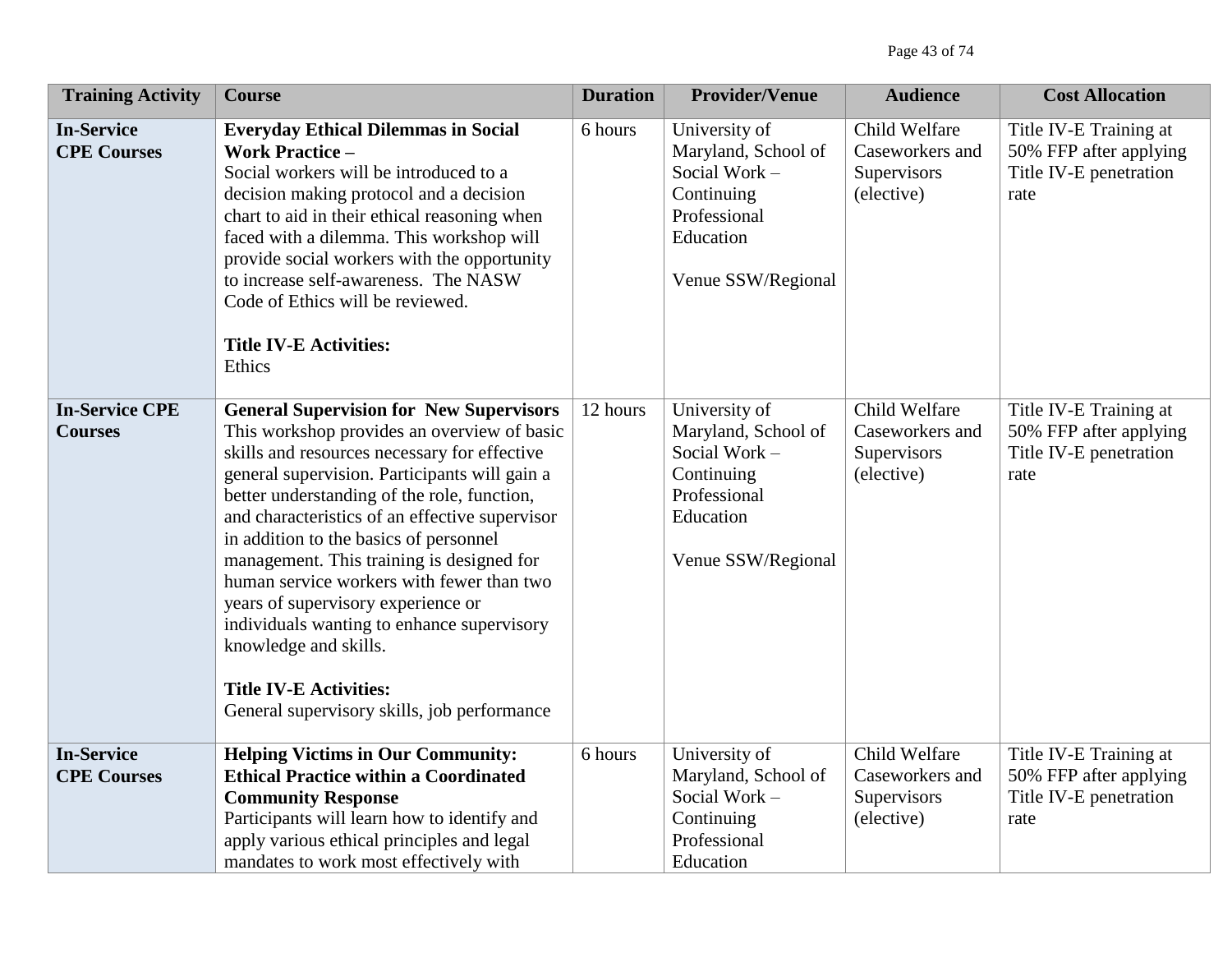Page 44 of 74

| <b>Training Activity</b> | <b>Course</b>                                                               | <b>Duration</b> | <b>Provider/Venue</b> | <b>Audience</b> | <b>Cost Allocation</b> |
|--------------------------|-----------------------------------------------------------------------------|-----------------|-----------------------|-----------------|------------------------|
|                          | victims of crime in the community were<br>enhancing their work with others. |                 | Venue SSW/Regional    |                 |                        |
|                          | <b>Title IV-E Activities:</b><br>Ethics                                     |                 |                       |                 |                        |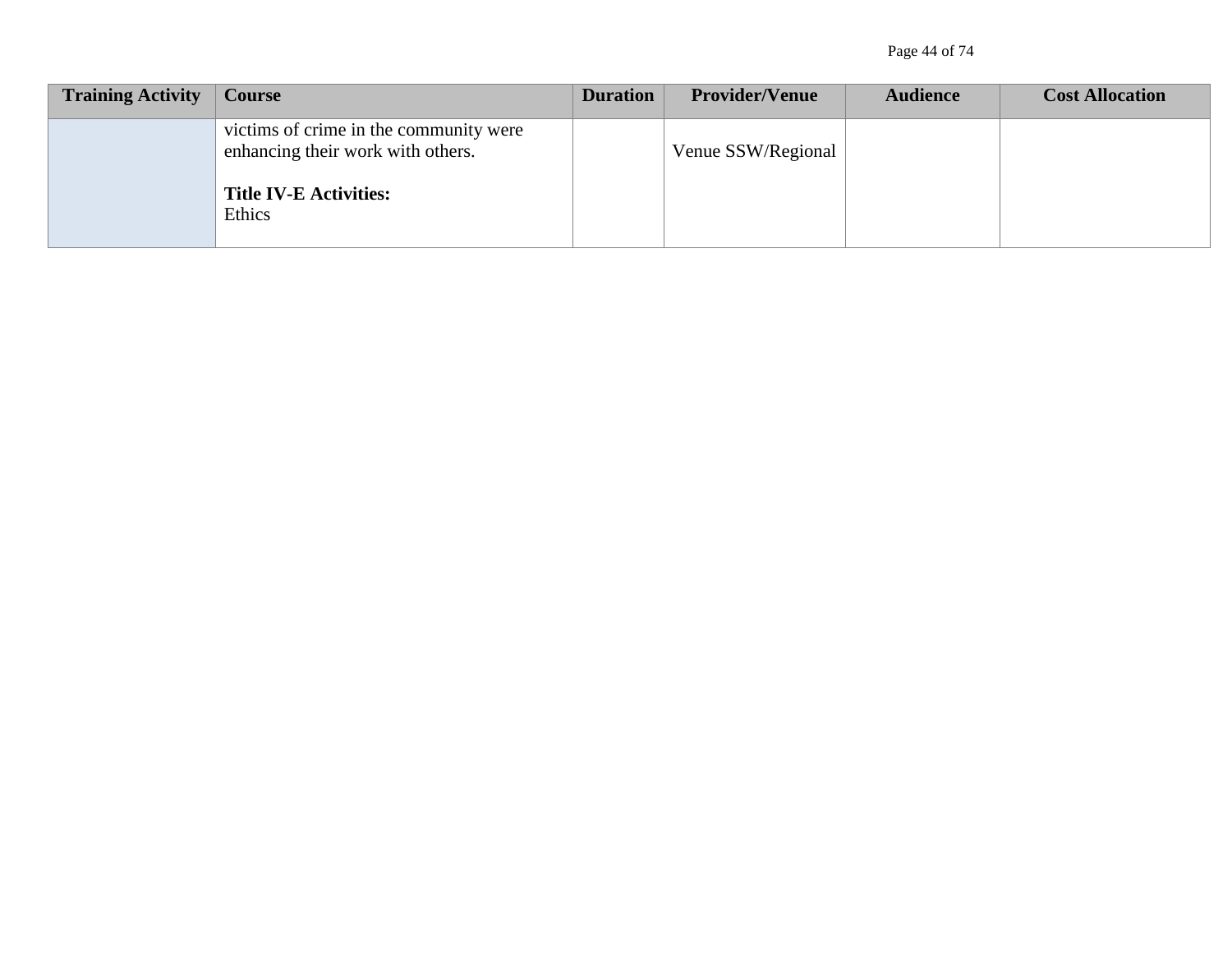| <b>Training Activity</b>                              | <b>Course</b>                                                                                                                                                                                                                                                                                                                                                                                                                                                                                          | <b>Duration</b> | <b>Provider/Venue</b>                                                                                                                                | <b>Audience</b>                                                          | <b>Cost Allocation</b>                                                                           |
|-------------------------------------------------------|--------------------------------------------------------------------------------------------------------------------------------------------------------------------------------------------------------------------------------------------------------------------------------------------------------------------------------------------------------------------------------------------------------------------------------------------------------------------------------------------------------|-----------------|------------------------------------------------------------------------------------------------------------------------------------------------------|--------------------------------------------------------------------------|--------------------------------------------------------------------------------------------------|
| <b>In-Service</b><br><b>CPE Courses</b>               | <b>Human Trafficking and Social Work</b><br><b>Practice: Ethical Considerations and</b><br><b>Critical Skills for Effective</b><br><b>Work with Sex and Labor Trafficking</b><br>Victims – Participants will achieve a basic<br>understanding of Federal and State laws<br>against human trafficking, learn to identify<br>and work effectively with victims of various<br>cultures and develop coalition-building<br>skills.<br><b>Title IV-E Activities:</b><br><b>Ethics</b>                        | 3 hours         | <b>University of</b><br>Maryland, School of<br>Social Work $-$<br><b>Continuing</b><br>Professional<br><b>Education</b><br><b>Venue SSW/Regional</b> | <b>Child Welfare</b><br><b>Supervisors and</b><br>managers<br>(elective) | <b>Title IV-E Training at</b><br>50% FFP after applying<br><b>Title IV-E penetration</b><br>rate |
| <b>In-Service</b><br><b>CPE Courses</b><br><b>NEW</b> | <b>Igniting Greatness in Youth through</b><br><b>Empowerment not Pressure-Adolescence</b><br>This workshop will explore the importance<br>of empowering youth to explore and form<br>their identity. Adolescence is a<br>developmental milestone marked with self-<br>exploration and identity formation. In order<br>for identity to be developed, youth must have<br>the opportunity to try new things and make<br>mistakes.<br><b>Title IV-E Activities:</b><br>Social work practice, case planning | 6 hours         | University of<br>Maryland, School of<br>Social Work -<br>Continuing<br>Professional<br>Education<br>Venue SSW/Regional                               | Child Welfare<br>Caseworkers and<br>Supervisors<br>(elective)            | Title IV-E Training at<br>75% FFP after applying<br>Title IV-E penetration<br>rate               |
| <b>In-Service</b><br><b>CPE Courses</b>               | <b>Integrating CBT &amp; Play Therapy</b><br>This workshop will provide participants with<br>background knowledge on the problem of<br>anxiety in childhood and equip them to take<br>a team-based approach with children,<br>parents, caregivers, and teachers to address<br>this important issue. Introductory knowledge                                                                                                                                                                             | 6 hours         | University of<br>Maryland, School of<br>Social Work -<br>Continuing<br>Professional<br>Education                                                     | Child Welfare<br>Caseworkers and<br>Supervisors<br>(elective)            | Title IV-E Training at<br>50% FFP after applying<br>Title IV-E penetration<br>rate               |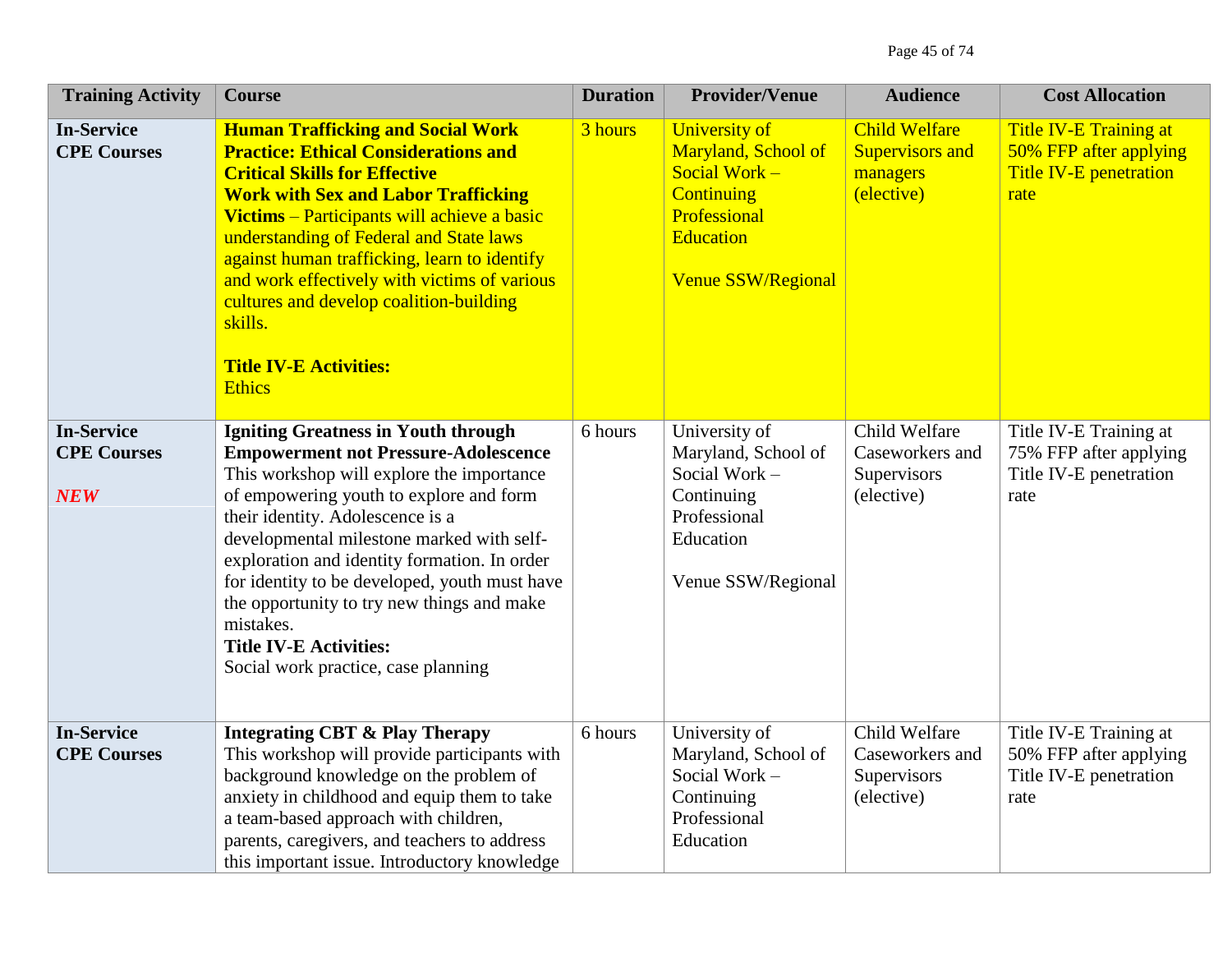Page 46 of 74

| <b>Training Activity</b> | Course                                                                                                         | <b>Duration</b> | <b>Provider/Venue</b> | <b>Audience</b> | <b>Cost Allocation</b> |
|--------------------------|----------------------------------------------------------------------------------------------------------------|-----------------|-----------------------|-----------------|------------------------|
|                          | of play therapy and/or CBT is helpful as this<br>workshop will focus on how to integrate the<br>two approaches |                 | Venue SSW/Regional    |                 |                        |
|                          | <b>Title IV-E Activities:</b><br>Team building, job performance<br>enhancement skills                          |                 |                       |                 |                        |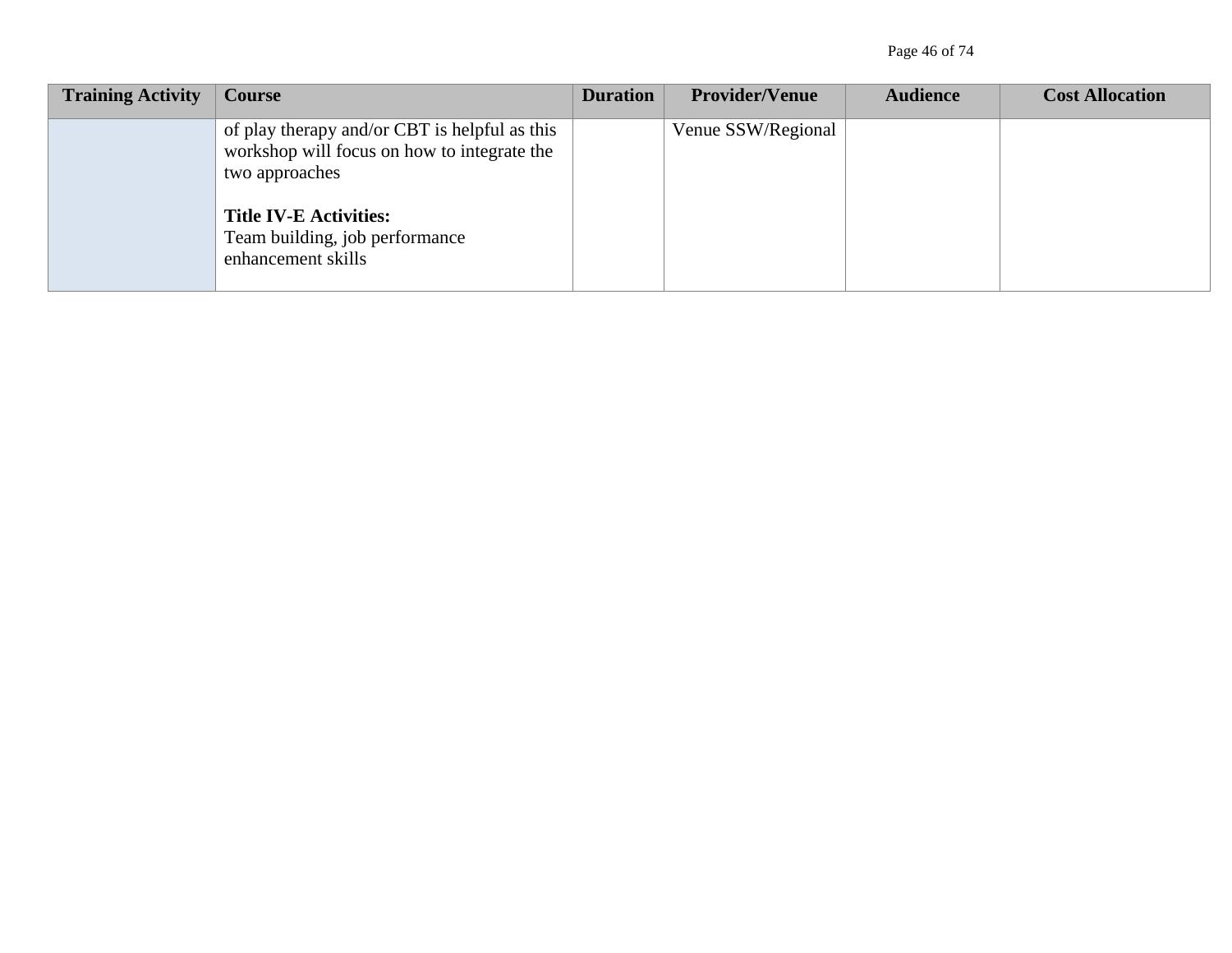| <b>Training Activity</b>                              | <b>Course</b>                                                                                                                                                                                                                                                                                                                                                                                                                                                                                                                                                                                                                                                                                                       | <b>Duration</b> | <b>Provider/Venue</b>                                                                                                                              | <b>Audience</b>                                                                    | <b>Cost Allocation</b>                                                             |
|-------------------------------------------------------|---------------------------------------------------------------------------------------------------------------------------------------------------------------------------------------------------------------------------------------------------------------------------------------------------------------------------------------------------------------------------------------------------------------------------------------------------------------------------------------------------------------------------------------------------------------------------------------------------------------------------------------------------------------------------------------------------------------------|-----------------|----------------------------------------------------------------------------------------------------------------------------------------------------|------------------------------------------------------------------------------------|------------------------------------------------------------------------------------|
| <b>In-Service</b><br><b>CPE Courses</b><br><b>NEW</b> | <b>Issues &amp; Ethics for the Human Service</b><br><b>Professional</b><br>Social workers are constantly being faced<br>with ethical and professional issues that<br>relate to their practice. These issues often<br>require re-examination of personal life<br>experiences and values that affect<br>professional boundaries. This workshop will<br>assist participants in developing the critical<br>skills necessary for ethical decision making<br>and to understand various levels of ethical<br>practice.<br><b>Title IV-E Activities:</b><br>Ethics, job performance enhancement skills                                                                                                                      | 6 hours         | University of<br>Maryland, School of<br>Social Work -<br>Continuing<br>Professional<br>Education<br>Venue SSW/Regional                             | Child Welfare<br>Caseworkers and<br>Supervisors<br>(elective)                      | Title IV-E Training at<br>50% FFP after applying<br>Title IV-E penetration<br>rate |
| <b>In-Service</b><br><b>CPE Courses</b>               | <b>Kindling the Fire of Change: Use of</b><br><b>Motivational Interviewing to Address</b><br><b>Sexual Risk Behavior in Teens in Foster</b><br>Care-<br>In this experiential workshop, participants<br>will learn how to use Motivational<br>Interviewing to intervene with teens in foster<br>care who exhibit sexual risk behaviors.<br>Through didactic presentation, case example,<br>and small and large group activities,<br>participants will learn about the problem of<br>sexual risk behavior and teen pregnancy for<br>foster youth as well as how to use the<br>transtheoretical model of change/stages of<br>change model and motivational interviewing<br>to address this critical social work issue. | 6 hours         | <b>University of</b><br>Maryland, School of<br>Social Work -<br><b>Continuing</b><br>Professional<br><b>Education</b><br><b>Venue SSW/Regional</b> | <b>Child Welfare</b><br><b>Caseworkers and</b><br><b>Supervisors</b><br>(elective) | <b>State General Funds</b>                                                         |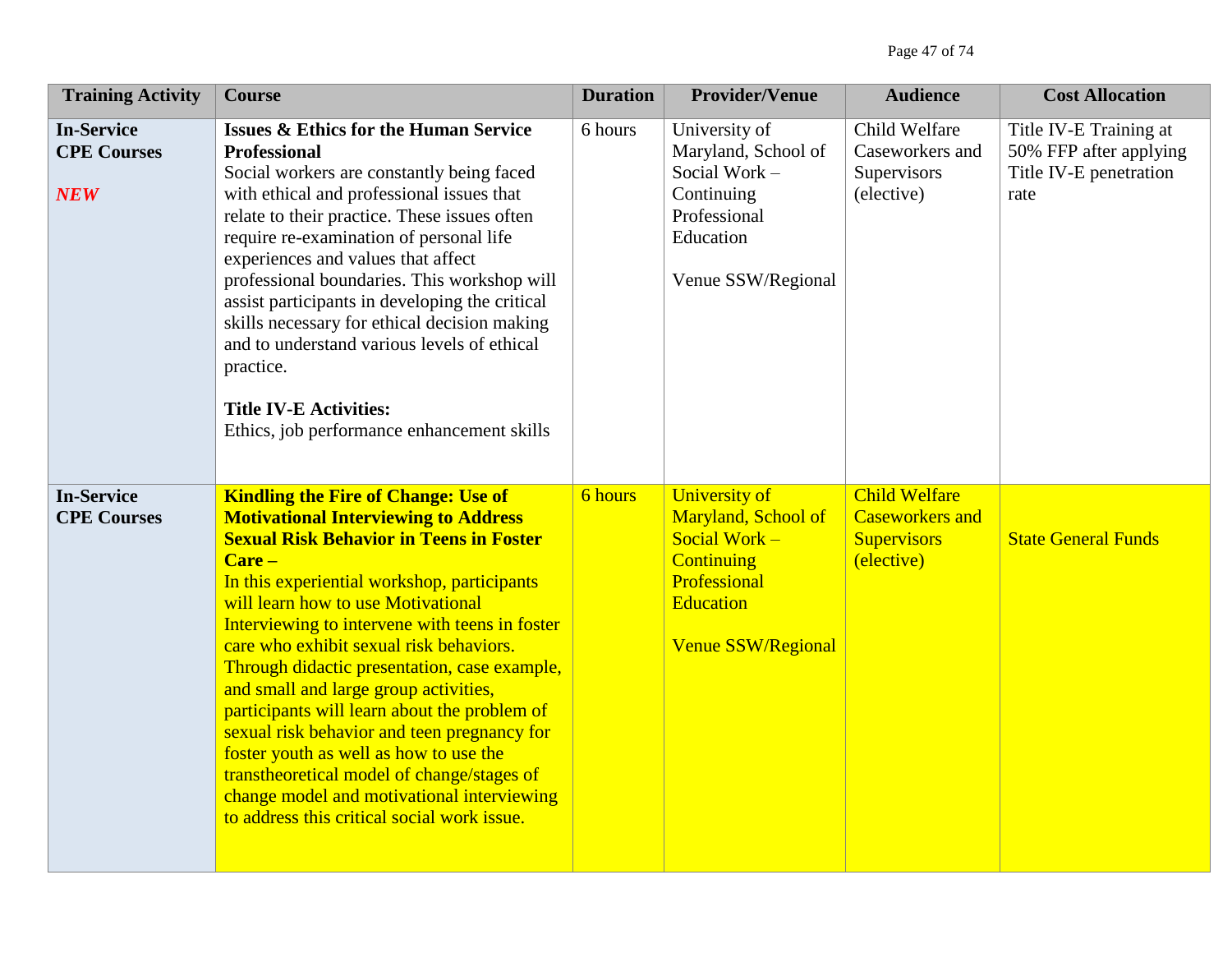| <b>Training Activity</b>                             | <b>Course</b>                                                                                                                                                                                                                                                                                                                                                                                                                                                                                                                                                                                                                     | <b>Duration</b> | <b>Provider/Venue</b>                                                                                                  | <b>Audience</b>                                               | <b>Cost Allocation</b>                                                             |
|------------------------------------------------------|-----------------------------------------------------------------------------------------------------------------------------------------------------------------------------------------------------------------------------------------------------------------------------------------------------------------------------------------------------------------------------------------------------------------------------------------------------------------------------------------------------------------------------------------------------------------------------------------------------------------------------------|-----------------|------------------------------------------------------------------------------------------------------------------------|---------------------------------------------------------------|------------------------------------------------------------------------------------|
| <b>In-Service</b><br><b>CPE Course</b><br><b>NEW</b> | My Sister/Brother's Keeper: Ethics and<br>the Workplace-<br>In the work environment, it's not uncommon<br>that social workers may hear or see a<br>colleague cross professional boundaries into<br>unethical practice. The Code of Ethics is<br>clear that we have an obligation to confront<br>colleagues and report unethical behavior.<br>Our relationship with our colleagues can<br>sometimes make this a difficult task but<br>confronting concerning behavior may<br>sometimes be a difficult task. This workshop<br>will explore opportunities to embrace these<br>challenges.<br><b>Title IV-E Activities:</b><br>Ethics | 6 hours         | University of<br>Maryland, School of<br>Social Work-<br>Continuing<br>Professional<br>Education<br>Venue SSW/Regional  | Child Welfare<br>Supervisors<br>(elective)                    | Title IV-E Training at<br>50% FFP after applying<br>Title IV-E penetration<br>rate |
| <b>In-Service CPE</b><br><b>Courses</b>              | <b>Reaching the Disconnected Parent</b><br>This workshop offers an opportunity to learn<br>how to engage disconnected parents, who are<br>often non-responsive and apathetic. There is<br>an emphasis on nurturing positive<br>relationships with children and support<br>factors that make it difficult to achieve<br>mutually beneficial relationships between<br>parent and child.<br><b>Title IV-E Activities:</b><br>Social work practice, communication skills                                                                                                                                                              | 6 hours         | University of<br>Maryland, School of<br>Social Work -<br>Continuing<br>Professional<br>Education<br>Venue SSW/Regional | Child Welfare<br>Caseworkers and<br>Supervisors<br>(elective) | Title IV-E Training at<br>75% FFP after applying<br>Title IV-E penetration<br>rate |
| <b>In-Service</b><br><b>CPE Courses</b>              | <b>Reigniting the Flame: Self Care to Prevent</b><br><b>Burnout-</b><br>Your relationship with your work is one that<br>must be consistently nurtured and reignited.                                                                                                                                                                                                                                                                                                                                                                                                                                                              | 6 hours         | University of<br>Maryland, School of<br>Social Work -<br>Continuing                                                    | Child Welfare<br>Caseworkers and<br>Supervisors<br>(elective) | Title IV-E Training at<br>50% FFP after applying<br>Title IV-E penetration<br>rate |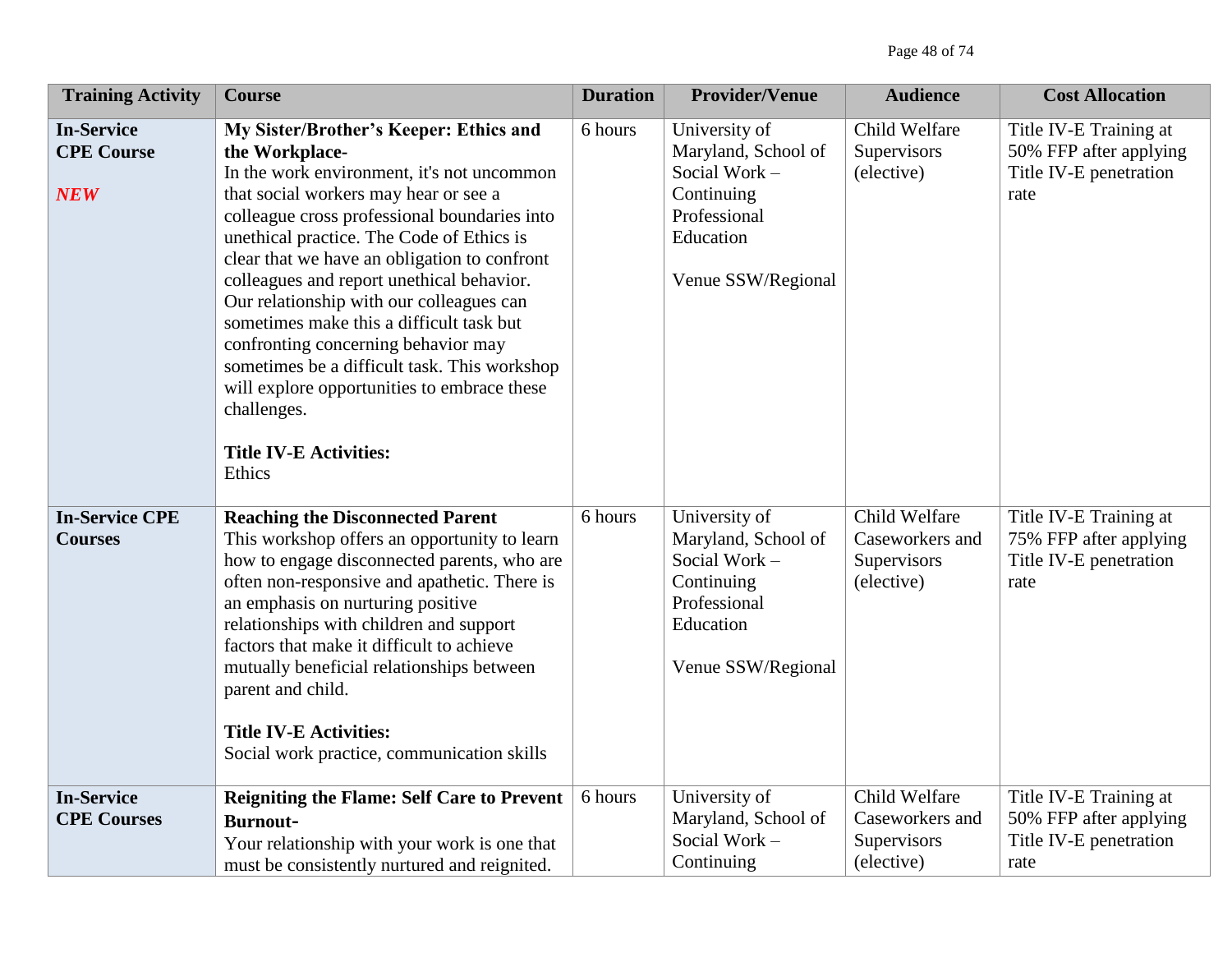Page 49 of 74

| <b>Training Activity</b> | Course                                                                                                                                                                                                                                                                                                                               | <b>Duration</b> | <b>Provider/Venue</b>                           | <b>Audience</b> | <b>Cost Allocation</b> |
|--------------------------|--------------------------------------------------------------------------------------------------------------------------------------------------------------------------------------------------------------------------------------------------------------------------------------------------------------------------------------|-----------------|-------------------------------------------------|-----------------|------------------------|
|                          | Failing to do so could have an impact on a<br>practitioner's ability and desire to provide<br>effective services. This training will explore<br>issues of impairment and identify self care<br>strategies to reignite and maintain passion for<br>the field.<br><b>Title IV-E Activities:</b><br>Stress management, worker retention |                 | Professional<br>Education<br>Venue SSW/Regional |                 |                        |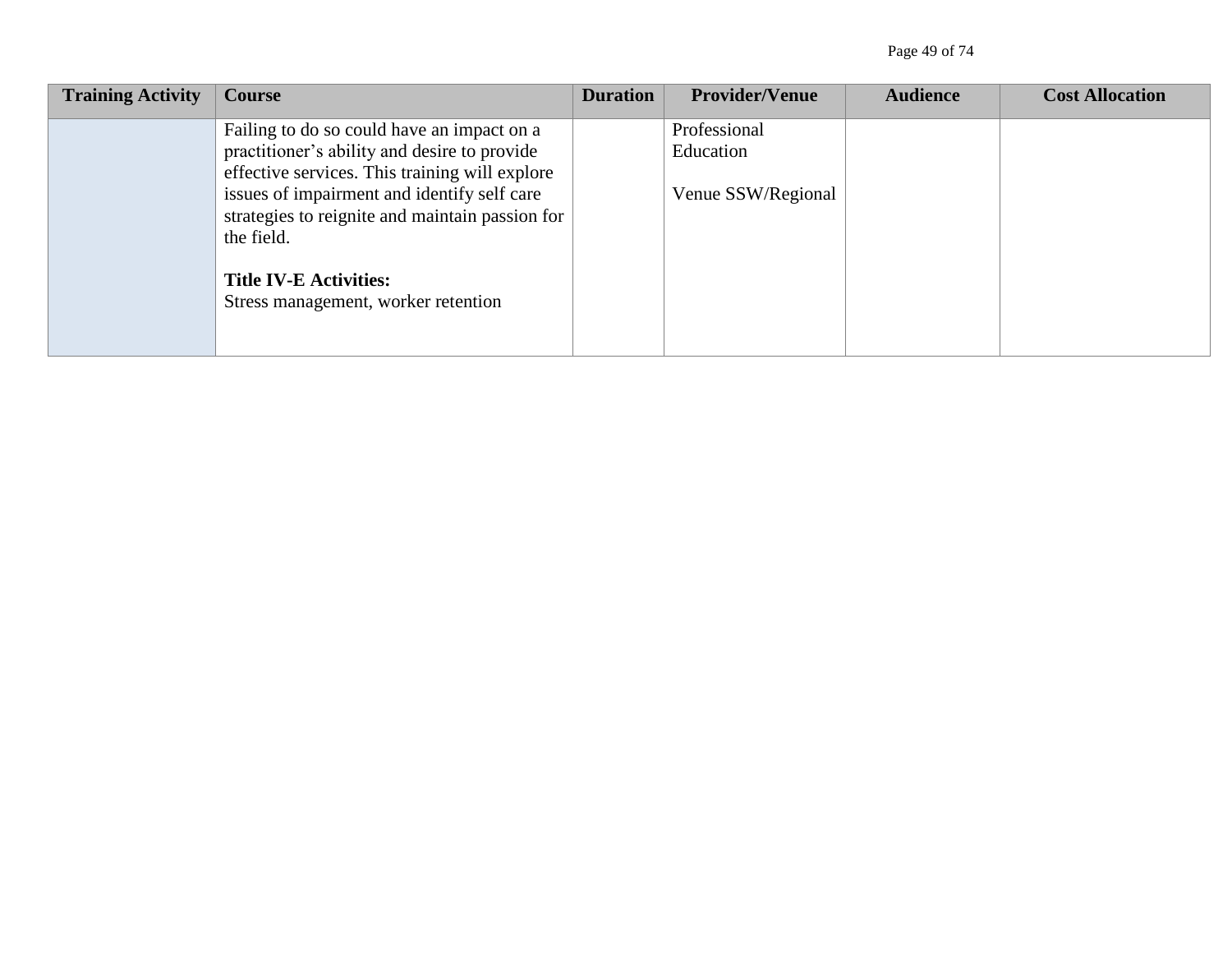| <b>Training Activity</b>                              | <b>Course</b>                                                                                                                                                                                                                                                                                                                                                                                                                                        | <b>Duration</b> | <b>Provider/Venue</b>                                                                                                                         | <b>Audience</b>                                                                    | <b>Cost Allocation</b>                                                             |
|-------------------------------------------------------|------------------------------------------------------------------------------------------------------------------------------------------------------------------------------------------------------------------------------------------------------------------------------------------------------------------------------------------------------------------------------------------------------------------------------------------------------|-----------------|-----------------------------------------------------------------------------------------------------------------------------------------------|------------------------------------------------------------------------------------|------------------------------------------------------------------------------------|
| <b>In-Service CPE</b><br><b>Courses</b>               | <b>Rethinking Attention Deficit</b><br><b>Hyperactivity Disorder (ADHD): What</b><br>Works, What Doesn't and Why - Children<br>and youth with Attention-Deficit<br>Hyperactivity Disorder (ADHD) have unique<br>brains. Like all brains, ADHD minds have<br>strengths and weaknesses. In this workshop,<br>participants will learn twelve power tools for<br>maximizing the strengths and minimizing the<br>contextual weaknesses of the ADHD brain. | 6 hours         | University of<br>Maryland, School of<br>Social Work -<br>Continuing<br>Professional<br>Education<br>Venue SSW/Regional                        | Child Welfare<br>Caseworkers and<br>Supervisors<br>(elective)                      | <b>State General Funds</b>                                                         |
| <b>In-Service</b><br><b>CPE Courses</b>               | <b>Shame, Attachment Disorder and</b><br><b>Contemporary American Culture</b><br>Shame can influence cognition, emotional<br>regulation, and identity in ways that are<br>detrimental to the individual's capacity for<br>attachment. This workshop will detail the<br>nature of shame and its many effects,<br>including the resulting, shame-based,<br>attachment deficits.                                                                        | 6 hours         | University of<br>Maryland, School of<br>Social Work -<br>Continuing<br>Professional<br>Education<br>Venue SSW/Regional                        | Child Welfare<br>Caseworkers and<br>Supervisors<br>(elective)                      | <b>State General Funds</b>                                                         |
| <b>In-Service</b><br><b>CPE Courses</b>               | <b>Social Work License Preparation Course</b><br>This intensive, comprehensive review<br>program that prepares MSW graduates to<br>pass the LGSW, LCSW, and LCSW-C state<br>licensing exams. The program incorporates a<br>review of test-taking strategies using sample<br>multiple-choice questions that are similar to<br>those found on the licensing exam.                                                                                      | 12 hours        | University of<br>Maryland, School of<br>Social Work $-$<br><b>Continuing</b><br>Professional<br><b>Education</b><br><b>Venue SSW/Regional</b> | <b>Child Welfare</b><br><b>Caseworkers and</b><br><b>Supervisors</b><br>(elective) | <b>State General Funds</b>                                                         |
| <b>In-Service</b><br><b>CPE Courses</b><br><b>NEW</b> | <b>Speaking Truth to Power: Children in the</b><br><b>Criminal Court</b><br>Participants will learn about the variety of<br>criminal proceedings in which children are<br>most likely to appear as victims and<br>witnesses, and how children experience these                                                                                                                                                                                       | 6 hours         | University of<br>Maryland, School of<br>Social Work -<br>Continuing<br>Professional<br>Education                                              | Child Welfare<br>Caseworkers and<br>Supervisors<br>(elective)                      | Title IV-E Training at<br>75% FFP after applying<br>Title IV-E penetration<br>rate |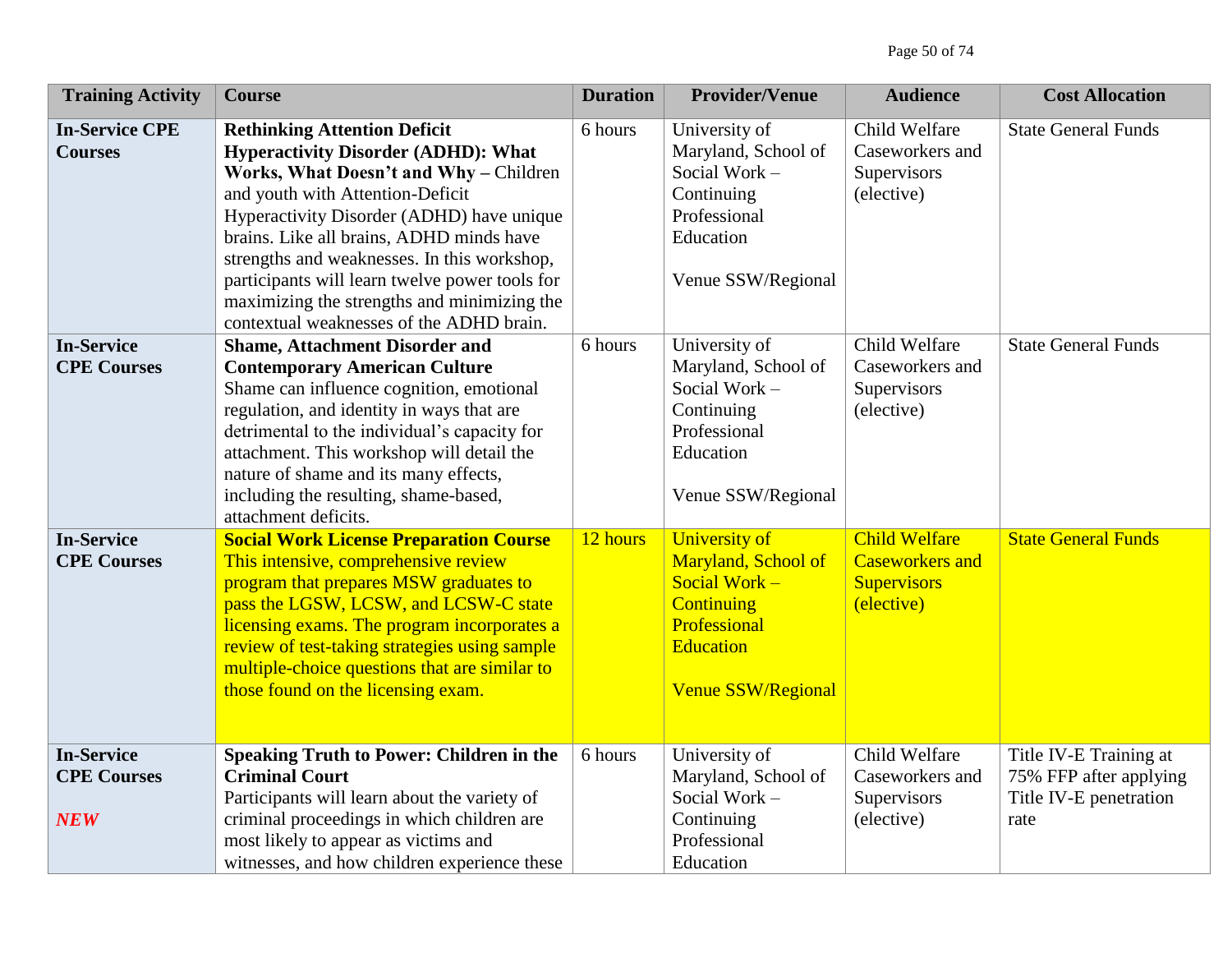| <b>Training Activity</b> | Course                                                                                                                                                                                                             | <b>Duration</b> | <b>Provider/Venue</b> | <b>Audience</b> | <b>Cost Allocation</b> |
|--------------------------|--------------------------------------------------------------------------------------------------------------------------------------------------------------------------------------------------------------------|-----------------|-----------------------|-----------------|------------------------|
|                          | proceedings. Forensically, appropriate<br>interviewing techniques and child friendly<br>court preparation will also be discussed, as<br>well as the task of preparing an attorney to<br>question a child in court. |                 | Venue SSW/Regional    |                 |                        |
|                          | <b>Title IV-E Activities:</b><br>Preparation for and participation in judicial<br>determinations                                                                                                                   |                 |                       |                 |                        |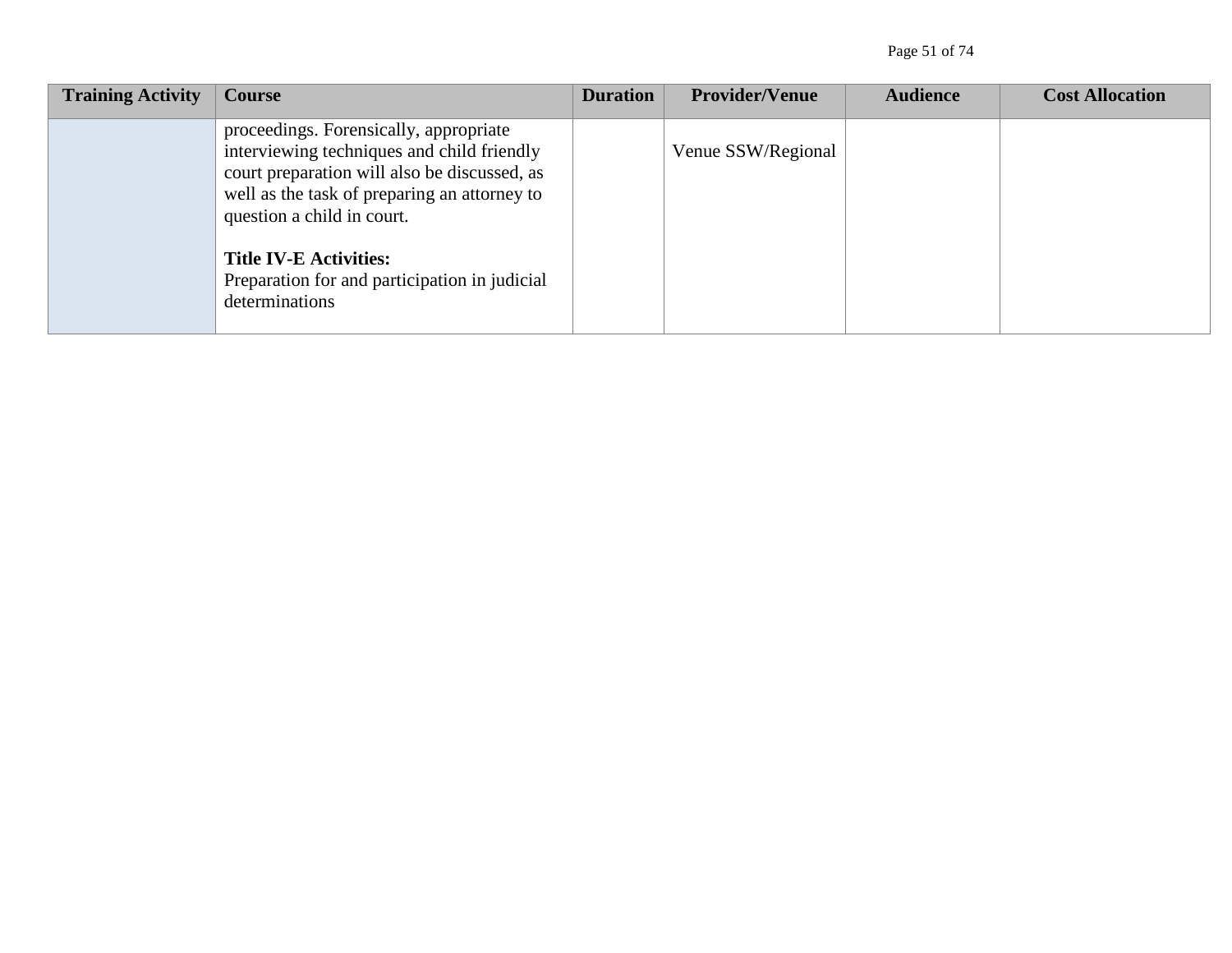| <b>Training Activity</b>                | <b>Course</b>                                                                                                                                                                                                                                                                                                                                                                                                                                                                                                                                                                                       | <b>Duration</b> | <b>Provider/Venue</b>                                                                                                  | <b>Audience</b>                                               | <b>Cost Allocation</b>                                                             |
|-----------------------------------------|-----------------------------------------------------------------------------------------------------------------------------------------------------------------------------------------------------------------------------------------------------------------------------------------------------------------------------------------------------------------------------------------------------------------------------------------------------------------------------------------------------------------------------------------------------------------------------------------------------|-----------------|------------------------------------------------------------------------------------------------------------------------|---------------------------------------------------------------|------------------------------------------------------------------------------------|
| <b>In-Service</b><br><b>CPE Courses</b> | <b>Strengths-Based Practice and Ethical</b><br><b>Considerations-Advanced</b><br>This workshop with help participants to<br>better understand the principles and<br>functions that define strengths-based<br>practice, a person-centered approach that<br>builds on existing capabilities, in order to<br>maximize individual performance while<br>promoting client resiliency.<br><b>Title IV-E Activities:</b><br>Ethics                                                                                                                                                                          | 6 hours         | University of<br>Maryland, School of<br>Social Work -<br>Continuing<br>Professional<br>Education<br>Venue SSW/Regional | Child Welfare<br>Caseworkers and<br>Supervisors<br>(elective) | Title IV-E Training at<br>50% FFP after applying<br>Title IV-E penetration<br>rate |
| <b>In-Service</b><br><b>CPE Courses</b> | <b>Supervisors as Leaders-</b><br>This workshop exposes supervisors to<br>critical knowledge and skills, situational<br>scenarios, and strategies for effectively<br>leading others. Participants will examine a<br>variety of issues related to workplace culture,<br>climate, and personal differences that<br>institutionalize different types of behavior<br>and interactions. Participants will explore<br>how to maximize different types of training<br>for results.<br><b>Title IV-E Activities:</b><br>Job performance enhancement skills, worker<br>retention, general supervisory skills | 12 hours        | University of<br>Maryland, School of<br>Social Work-<br>Continuing<br>Professional<br>Education<br>Venue SSW/Regional  | Child Welfare<br>Supervisors<br>(elective)                    | Title IV-E Training at<br>50% FFP after applying<br>Title IV-E penetration<br>rate |
| <b>In-Service</b><br><b>CPE Courses</b> | <b>Transition Strategies for New Supervisors</b><br>This introductory workshop is designed to<br>help new managers establish their foundation<br>for success.                                                                                                                                                                                                                                                                                                                                                                                                                                       | 12 hours        | University of<br>Maryland, School of<br>Social Work -<br>Continuing<br>Professional                                    | Child Welfare<br>Caseworkers and<br>Supervisors<br>(elective) | Title IV-E Training at<br>50% FFP after applying<br>Title IV-E penetration<br>rate |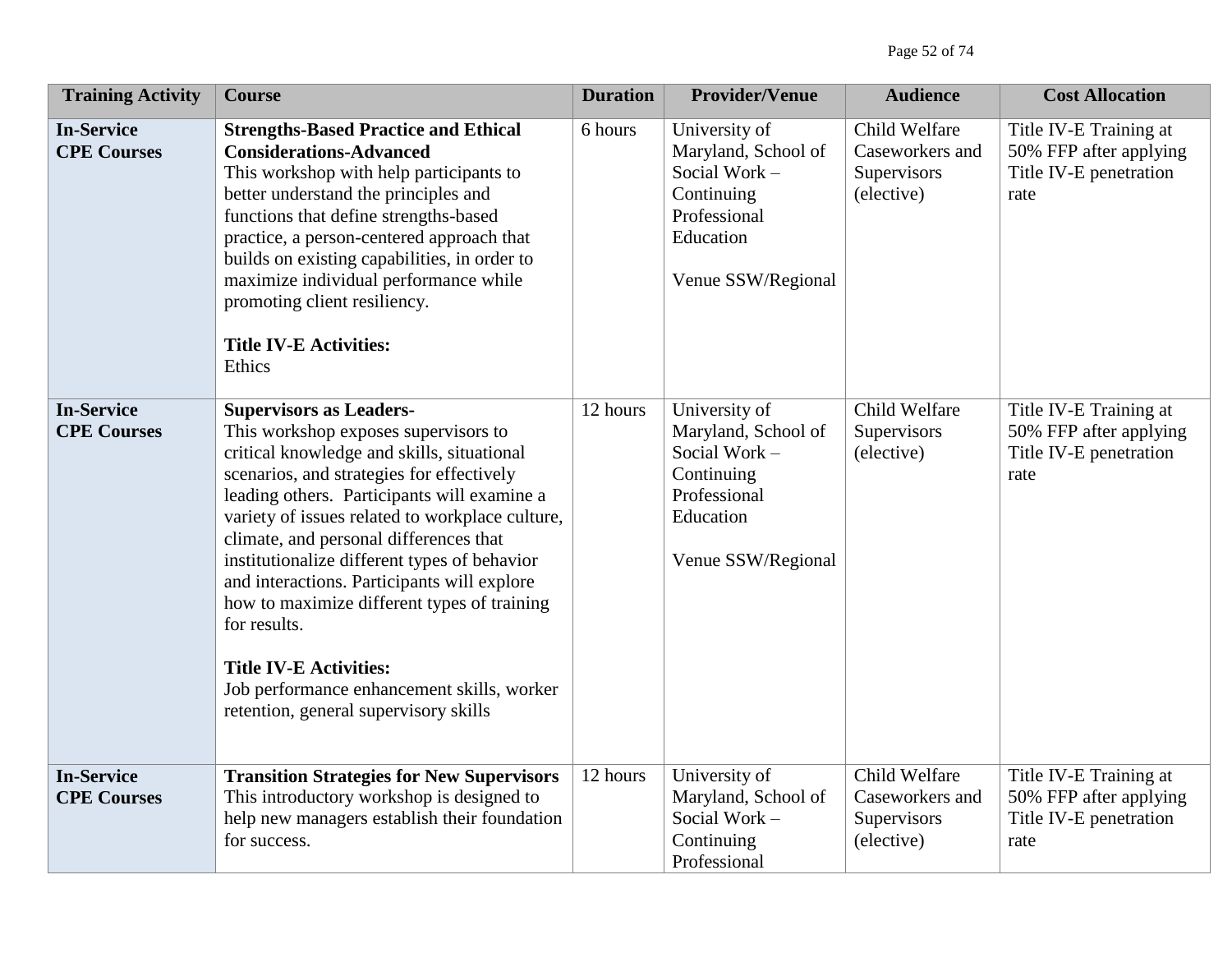Page 53 of 74

| <b>Training Activity</b> | Course                                                                      | <b>Duration</b> | <b>Provider/Venue</b> | <b>Audience</b> | <b>Cost Allocation</b> |
|--------------------------|-----------------------------------------------------------------------------|-----------------|-----------------------|-----------------|------------------------|
|                          | <b>Title IV-E Activities:</b><br>Job performance enhancement skills, worker |                 | Education             |                 |                        |
|                          | retention, general supervisory skills                                       |                 | Venue SSW/Regional    |                 |                        |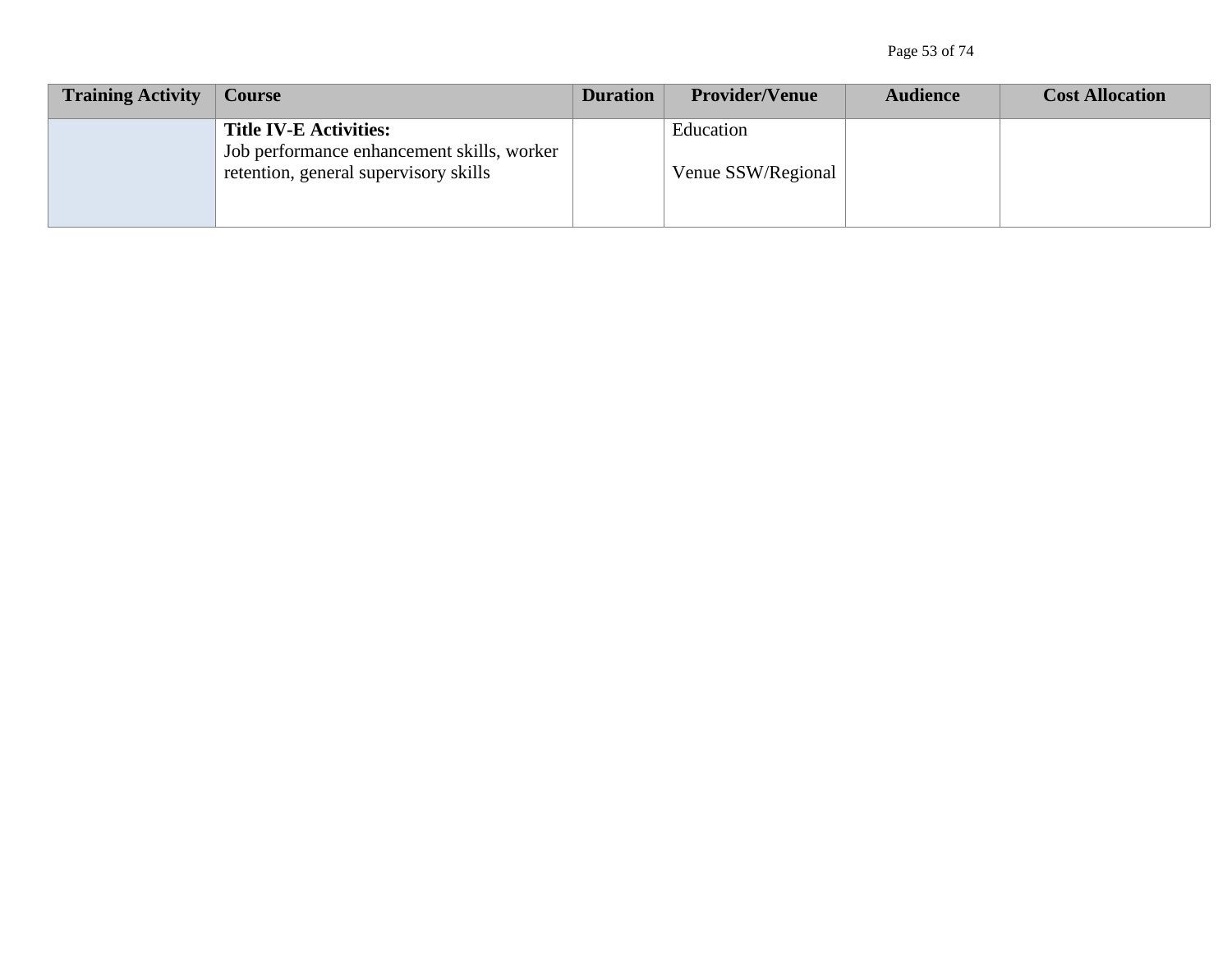| <b>Training Activity</b>                              | <b>Course</b>                                                                                                                                                                                                                                                                                                                                                                                                                                                                                                                                                                                    | <b>Duration</b> | <b>Provider/Venue</b>                                                                                                                       | <b>Audience</b>                                                                    | <b>Cost Allocation</b>                                                             |
|-------------------------------------------------------|--------------------------------------------------------------------------------------------------------------------------------------------------------------------------------------------------------------------------------------------------------------------------------------------------------------------------------------------------------------------------------------------------------------------------------------------------------------------------------------------------------------------------------------------------------------------------------------------------|-----------------|---------------------------------------------------------------------------------------------------------------------------------------------|------------------------------------------------------------------------------------|------------------------------------------------------------------------------------|
| <b>In-Service</b><br><b>CPE Courses</b><br><b>NEW</b> | The Trauma of Sexual Abuse: Exploring<br><b>Ethical, Cultural, Policy and Treatment</b><br><b>Modalities-</b><br>This workshop will explore the trauma of<br>sexual abuse from a systems and clinical<br>perspective. Issues discussed will be the role<br>of ethics, cultural competency, policy and<br>direct treatment modalities. Current literature<br>will be discussed and participants will be<br>able to articulate the importance of exploring<br>sexual trauma and the diverse components<br>that are integral for program implementation.<br><b>Title IV-E Activities:</b><br>Ethics | 6 hours         | University of<br>Maryland, School of<br>Social Work -<br>Continuing<br>Professional<br>Education<br>Venue SSW/Regional                      | Child Welfare<br>Caseworkers and<br>Supervisors<br>(elective)                      | Title IV-E Training at<br>50% FFP after applying<br>Title IV-E penetration<br>rate |
| <b>In-Service</b><br><b>CPE Courses</b>               | <b>Trauma Whisperers:</b><br><b>What Works in Trauma Treatment:</b><br>This workshop will review issues of PTSD,<br>DID and more. The latest strategies for<br>working with those suffering from<br>psychological wounds will be identified.                                                                                                                                                                                                                                                                                                                                                     | 6 hours         | University of<br>Maryland, School of<br>Social Work -<br><b>Continuing</b><br>Professional<br><b>Education</b><br><b>Venue SSW/Regional</b> | <b>Child Welfare</b><br><b>Caseworkers</b> and<br><b>Supervisors</b><br>(elective) | <b>State General Funds</b>                                                         |
| <b>In-Service</b><br><b>CPE Courses</b>               | <b>Understanding the Association Between</b><br><b>Foster Care and Human Trafficking-</b><br>Foster care puts children at a greater risk for<br>trafficking for a number of reasons. In this<br>workshop, participants will discuss key<br>factors that may cause foster children to be<br>involved in human trafficking and strategies<br>to prevent victimization.                                                                                                                                                                                                                             | 6 hours         | University of<br>Maryland, School of<br>Social Work -<br>Continuing<br>Professional<br>Education<br>Venue SSW/Regional                      | Child Welfare<br>Caseworkers and<br>Supervisors<br>(elective)                      | Title IV-E Training at<br>75% FFP after applying<br>Title IV-E penetration<br>rate |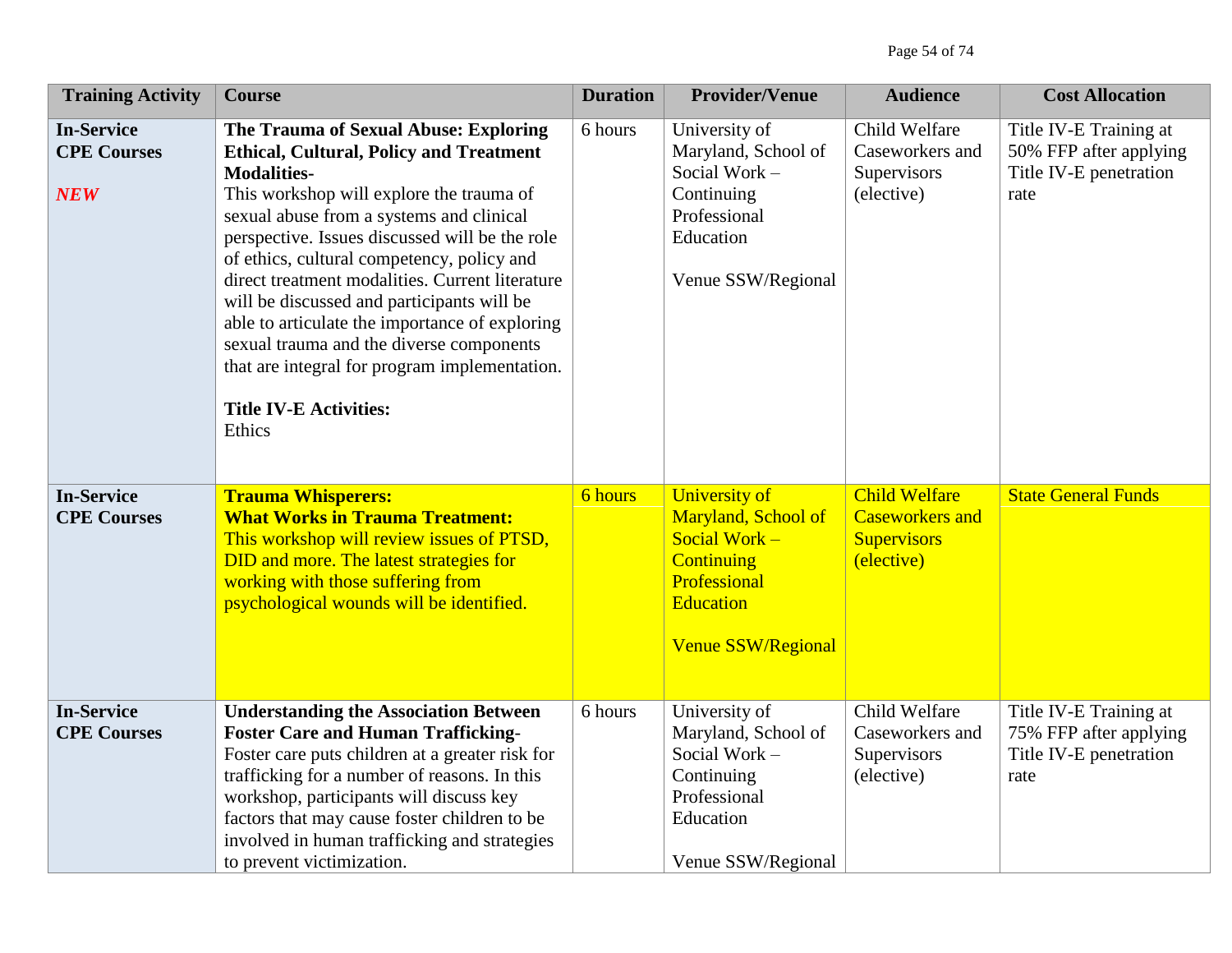| <b>Training Activity</b> | Course                                                                                         | <b>Duration</b> | <b>Provider/Venue</b> | <b>Audience</b> | <b>Cost Allocation</b> |
|--------------------------|------------------------------------------------------------------------------------------------|-----------------|-----------------------|-----------------|------------------------|
|                          | <b>Title IV-E Activities:</b><br>Social work practice, assessment, child abuse<br>$\&$ neglect |                 |                       |                 |                        |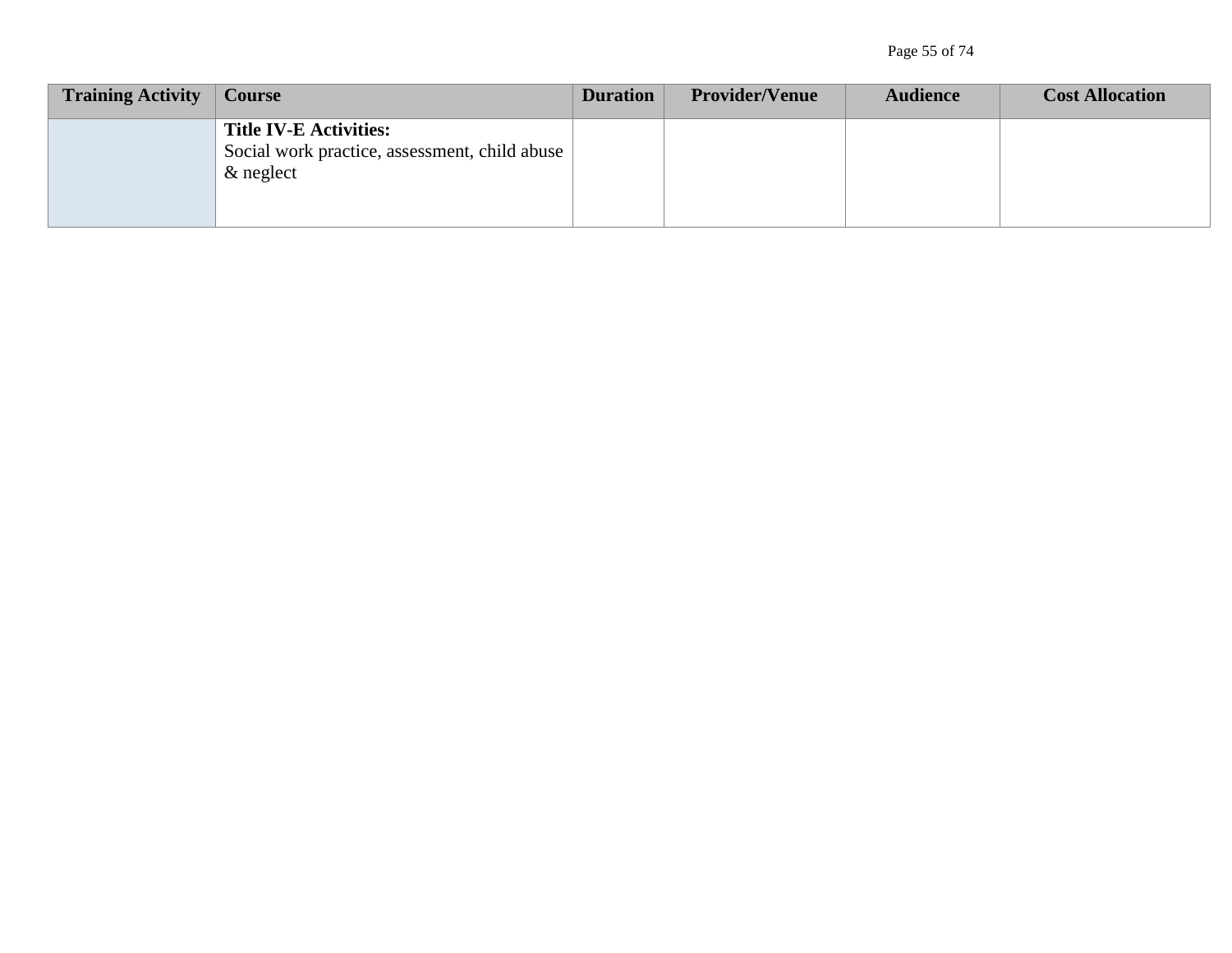| <b>Training Activity</b>                              | <b>Course</b>                                                                                                                                                                                                                                                                                                                                                                                                                                                                                                                                                                                                                                                                                                      | <b>Duration</b> | <b>Provider/Venue</b>                                                                                                                       | <b>Audience</b>                                                                    | <b>Cost Allocation</b>                                                                           |
|-------------------------------------------------------|--------------------------------------------------------------------------------------------------------------------------------------------------------------------------------------------------------------------------------------------------------------------------------------------------------------------------------------------------------------------------------------------------------------------------------------------------------------------------------------------------------------------------------------------------------------------------------------------------------------------------------------------------------------------------------------------------------------------|-----------------|---------------------------------------------------------------------------------------------------------------------------------------------|------------------------------------------------------------------------------------|--------------------------------------------------------------------------------------------------|
| <b>In-Service</b><br><b>CPE Courses</b><br><b>NEW</b> | <b>Understanding Adolescent Sexuality and</b><br><b>Addressing the Special Needs of LGBT</b><br><b>Youth and LGBT Youth in Care</b><br>By exploring human sexuality, adolescent<br>development and the unique experience of<br>"growing up different," this workshop will<br>address the special needs of LGBT youth and<br>help social workers become more<br>comfortable with and skilled at working with<br>sexual minority clients. While this workshop<br>will have a focus on working with youth in<br>child welfare settings, it will address LGBT<br>youth issues broadly and will be appropriate<br>for all social workers in all setting.<br><b>Title IV-E Activities:</b><br><b>Cultural Competency</b> | 6 hours         | <b>University of</b><br>Maryland, School of<br>Social Work -<br>Continuing<br>Professional<br><b>Education</b><br><b>Venue SSW/Regional</b> | <b>Child Welfare</b><br><b>Caseworkers and</b><br><b>Supervisors</b><br>(elective) | <b>Title IV-E Training at</b><br>75% FFP after applying<br><b>Title IV-E penetration</b><br>rate |
| <b>In-Service CPE</b><br><b>Courses</b><br><b>NEW</b> | "We Need to Talk About Kevin" - Film &<br>Discussion-<br>"We Need to Talk About Kevin" is a film<br>that examines family dynamics, social<br>responsibility and the importance of paying<br>attention to behaviors and warning signs.<br>Participants will view this emotionally<br>gripping film and take part in an intense, yet<br>educational discussion about personality<br>disorders and children.                                                                                                                                                                                                                                                                                                          | 3 hours         | University of<br>Maryland, School of<br>Social Work -<br>Continuing<br>Professional<br>Education<br>Venue SSW/Regional                      | Child Welfare<br>Caseworkers and<br>Supervisors<br>(elective)                      | <b>State General Funds</b>                                                                       |
| <b>In-Service CPE</b><br><b>Courses</b><br><b>NEW</b> | The Young and the Restless:<br><b>Communicating and Motivating Across</b><br><b>Generations</b><br>This workshop will explore the impact of<br>generational differences as a culture and                                                                                                                                                                                                                                                                                                                                                                                                                                                                                                                           | 6 hours         | University of<br>Maryland, School of<br>Social Work -<br>Continuing<br>Professional                                                         | Child Welfare<br>Caseworkers and<br>Supervisors<br>(elective)                      | Title IV-E Training at<br>75% FFP after applying<br>Title IV-E penetration<br>rate               |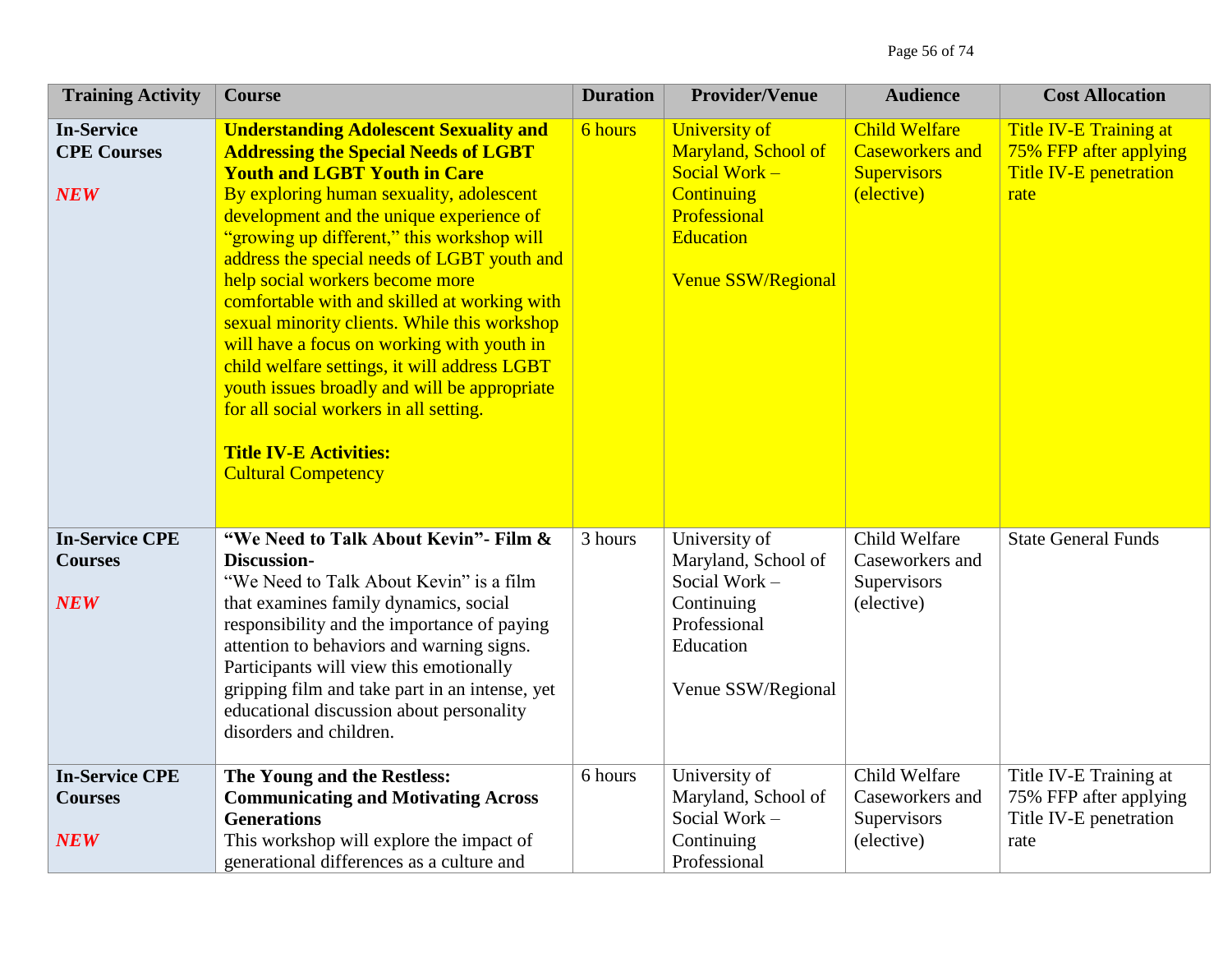| <b>Training Activity</b>                                                                                           | <b>Course</b>                                                                                                                                                                                                                                                                                                                                                                                                                                                                                                                                                                                                                                                     | <b>Duration</b>                | <b>Provider/Venue</b>                                                                                                                              | <b>Audience</b>                                                                    | <b>Cost Allocation</b>                                                             |
|--------------------------------------------------------------------------------------------------------------------|-------------------------------------------------------------------------------------------------------------------------------------------------------------------------------------------------------------------------------------------------------------------------------------------------------------------------------------------------------------------------------------------------------------------------------------------------------------------------------------------------------------------------------------------------------------------------------------------------------------------------------------------------------------------|--------------------------------|----------------------------------------------------------------------------------------------------------------------------------------------------|------------------------------------------------------------------------------------|------------------------------------------------------------------------------------|
|                                                                                                                    | cultivate ways to motivate and to encourage<br>others both at work and in our practice.<br><b>Title IV-E Activities:</b><br>Cultural competency                                                                                                                                                                                                                                                                                                                                                                                                                                                                                                                   |                                | Education<br>Venue SSW/Regional                                                                                                                    |                                                                                    |                                                                                    |
| <b>In-Service CPE</b><br><b>Courses</b><br><b>NEW</b>                                                              | <b>Youth &amp; Addiction:</b><br><b>Exploring Trends, Human Development,</b><br><b>Co-Morbidity and Treatment Modalities</b><br>This workshop will explore the growing<br>trends among youth and addiction. The focus<br>will go beyond marijuana and focus on<br>current drug trends and the overall<br>implication of using drugs for the<br>adolescents, the parents and the support<br>system as a whole. Various issues will be<br>discussed in reference to assessment<br>treatment needs, establishing case goals and<br>coordinating refers for most appropriate<br>treatment modality<br><b>Title IV-E Activities:</b><br><b>General Substance abuse</b> | 6 hours                        | <b>University of</b><br>Maryland, School of<br>Social Work -<br><b>Continuing</b><br>Professional<br><b>Education</b><br><b>Venue SSW/Regional</b> | <b>Child Welfare</b><br><b>Caseworkers and</b><br><b>Supervisors</b><br>(elective) | Title IV-E Training at<br>75% FFP after applying<br>Title IV-E penetration<br>rate |
|                                                                                                                    | <b>Title IV-E Education for Public Child Welfare Degree Programs</b>                                                                                                                                                                                                                                                                                                                                                                                                                                                                                                                                                                                              |                                |                                                                                                                                                    |                                                                                    |                                                                                    |
|                                                                                                                    |                                                                                                                                                                                                                                                                                                                                                                                                                                                                                                                                                                                                                                                                   | <b>MSW/BSW Field Placement</b> |                                                                                                                                                    |                                                                                    |                                                                                    |
| <b>Title IV-E</b><br><b>Education for</b><br><b>Public Child</b><br>Welfare (MSW/<br><b>BSW)</b> Degree<br>Program | <b>Foundation Field Education – includes</b><br>Social Work theories, systems, intervention<br>strategies, social work relationships                                                                                                                                                                                                                                                                                                                                                                                                                                                                                                                              | $\overline{2}$<br>semesters    | University of<br>Maryland, Baltimore<br>University of<br>Maryland, Baltimore<br>County                                                             | MSW/BSW<br>students                                                                | Title IV-E Training at<br>75% FFP after applying<br>Title IV-E penetration<br>rate |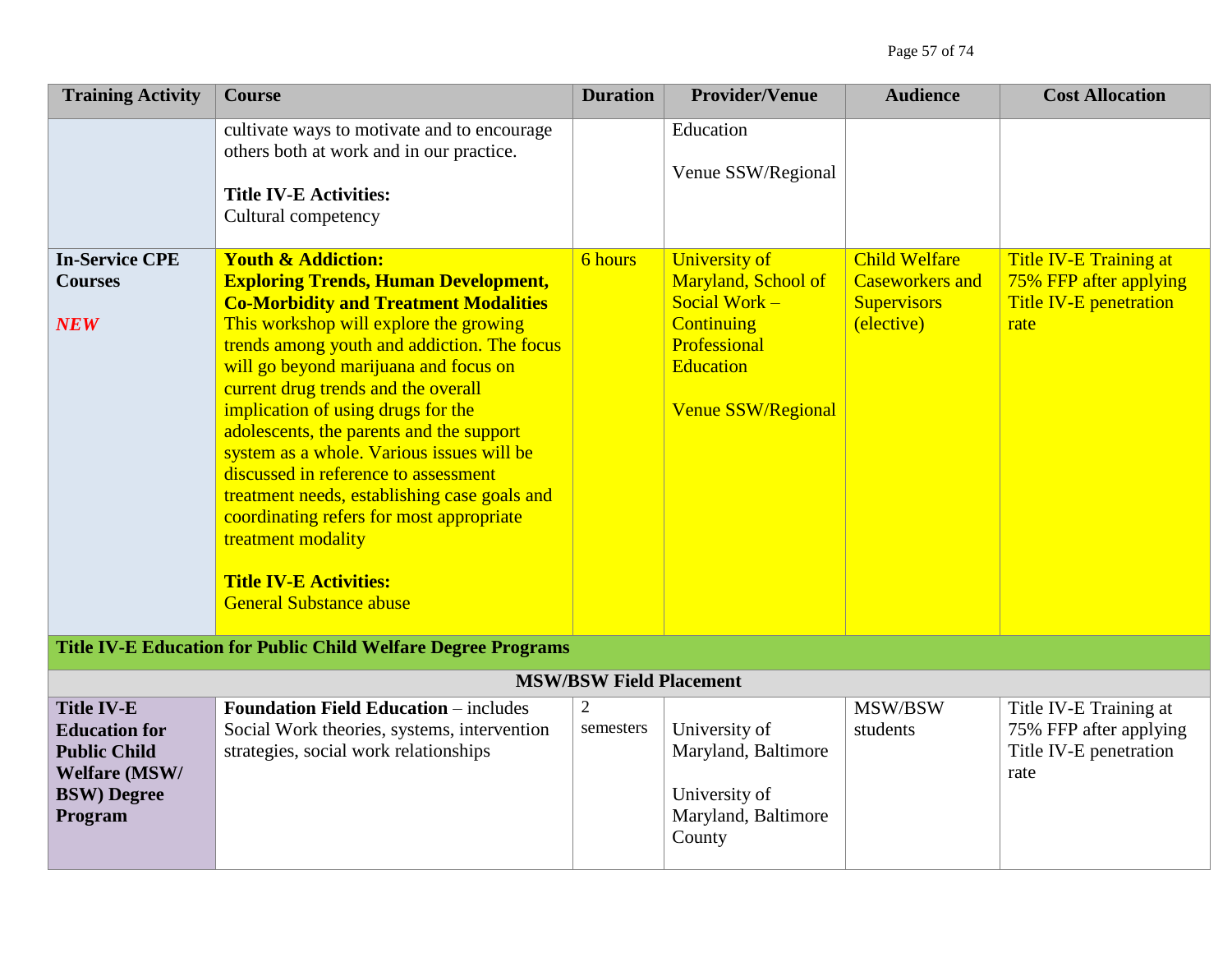Page 58 of 74

| <b>Training Activity</b>                                                                                                  | <b>Course</b>                                                                                                                                                                                                                                                                          | <b>Duration</b>               | <b>Provider/Venue</b>                                                                                                               | <b>Audience</b>     | <b>Cost Allocation</b>                                                              |
|---------------------------------------------------------------------------------------------------------------------------|----------------------------------------------------------------------------------------------------------------------------------------------------------------------------------------------------------------------------------------------------------------------------------------|-------------------------------|-------------------------------------------------------------------------------------------------------------------------------------|---------------------|-------------------------------------------------------------------------------------|
| <b>Title IV-E</b><br><b>Education for</b><br><b>Public Child</b><br><b>Welfare (MSW/</b><br><b>BSW)</b> Degree<br>Program | <b>Advanced Field Instruction - Clinical -</b><br>includes social policies, agency system,<br>human behavior, dynamics of families,<br>professional role, engaging clients, linking<br>assessment to plan for intervention                                                             | $\overline{2}$<br>semesters   | Salisbury University<br>Morgan University<br>University of<br>Maryland, Baltimore<br>University of<br>Maryland, Baltimore<br>County | MSW/BSW<br>students | Title IV-E Training at<br>75% FFP after applying<br>Title IV-E penetration<br>rate  |
|                                                                                                                           |                                                                                                                                                                                                                                                                                        |                               | <b>Salisbury University</b><br>Morgan University                                                                                    |                     |                                                                                     |
| <b>Title IV-E</b><br><b>Education for</b><br><b>Public Child</b><br><b>Welfare (MSW/</b><br><b>BSW)</b> Degree<br>Program | <b>Field Education for Management and</b><br><b>Community Organization - includes social</b><br>and power structures, knowledge of agency,<br>management functions, establishing effective<br>working relationships, constructive use of<br>self awareness in practice and supervision | $\overline{2}$<br>semesters   | University of<br>Maryland, Baltimore<br>University of<br>Maryland, Baltimore<br>County<br><b>Salisbury University</b>               | MSW/BSW<br>students | No Cost - Provided by<br>existing agency staff                                      |
|                                                                                                                           |                                                                                                                                                                                                                                                                                        |                               | Morgan University                                                                                                                   |                     |                                                                                     |
|                                                                                                                           |                                                                                                                                                                                                                                                                                        | <b>BSW Foundation Courses</b> |                                                                                                                                     |                     |                                                                                     |
| <b>Title IV-E</b><br><b>Education for</b><br><b>Public Child</b><br><b>Welfare (MSW/</b><br><b>BSW)</b> Degree<br>Program | <b>Information Technology in Social Work -</b><br>beginning preparation is use of technology<br>for communication, data collection and<br>research in the field of social work                                                                                                         | semester                      | University of<br>Maryland, Baltimore<br>County                                                                                      | <b>BSW</b> students | Title IV-E Training at<br>75% FFP after applying<br>Title IV-E penetration<br>rate. |
| <b>Title IV-E</b><br><b>Education for</b><br><b>Public Child</b>                                                          | Social Welfare, Social Policy & Social<br><b>Work I</b> – overview of the relationship of the<br>social welfare system, social policies,                                                                                                                                               | $\mathbf{1}$<br>semester      | University of<br>Maryland, Baltimore<br>County                                                                                      | <b>BSW</b> students | Title IV-E Training at<br>75% FFP after applying<br>Title IV-E penetration          |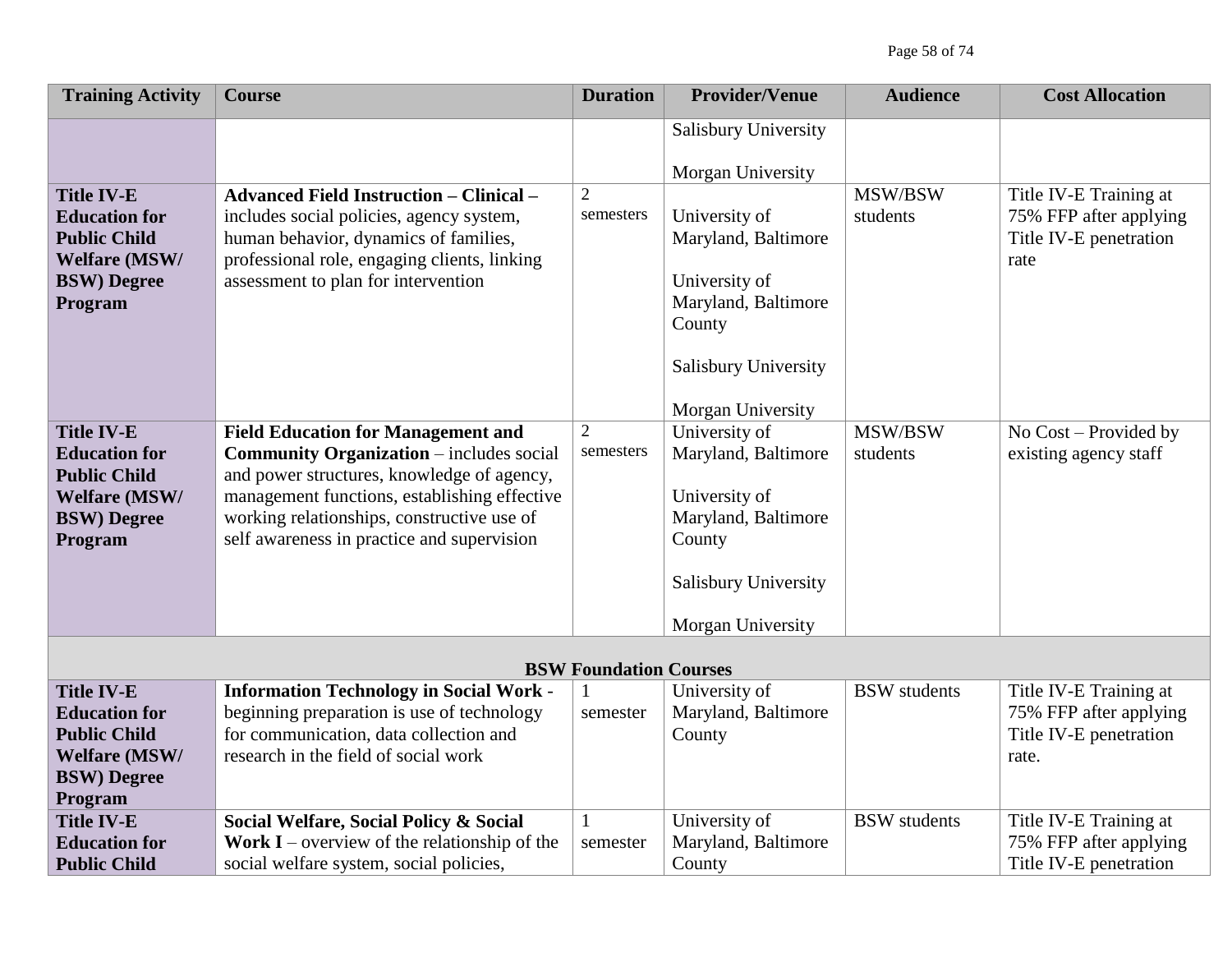| <b>Training Activity</b>                                                                                                  | <b>Course</b>                                                                                                                                                                                                                                                                                                      | <b>Duration</b>           | <b>Provider/Venue</b>                          | <b>Audience</b>     | <b>Cost Allocation</b>                                                              |
|---------------------------------------------------------------------------------------------------------------------------|--------------------------------------------------------------------------------------------------------------------------------------------------------------------------------------------------------------------------------------------------------------------------------------------------------------------|---------------------------|------------------------------------------------|---------------------|-------------------------------------------------------------------------------------|
| <b>Welfare (MSW/</b><br><b>BSW)</b> Degree<br>Program                                                                     | prepares beginning practitioner with an<br>awareness of the range and complexity of<br>problems addressed by the social welfare<br>system                                                                                                                                                                          |                           |                                                |                     | rate.                                                                               |
| <b>Title IV-E</b><br><b>Education for</b><br><b>Public Child</b><br><b>Welfare (MSW/</b><br><b>BSW)</b> Degree<br>Program | <b>Social Welfare, Social Policy and Social</b><br><b>Work II</b> – enables students to understand<br>how social policy decisions impact on social<br>work practice, prepares students to function<br>as competent practitioners in the policy<br>making and analysis process                                      | $\mathbf{1}$<br>semester  | University of<br>Maryland, Baltimore<br>County | <b>BSW</b> students | Title IV-E Training at<br>75% FFP after applying<br>Title IV-E penetration<br>rate. |
| <b>Title IV-E</b><br><b>Education for</b><br><b>Public Child</b><br><b>Welfare (MSW/</b><br><b>BSW)</b> Degree<br>Program | <b>Policy, Programs &amp; Services for Children</b><br>& Families in Child Welfare - explores<br>problems and issues affecting children and<br>families from a historical and practice<br>perspective with specific focus on child<br>maltreatment                                                                 | semester                  | University of<br>Maryland, Baltimore<br>County | <b>BSW</b> students | Title IV-E Training at<br>75% FFP after applying<br>Title IV-E penetration<br>rate  |
| <b>Title IV-E</b><br><b>Education for</b><br><b>Public Child</b><br><b>Welfare (MSW/</b><br><b>BSW)</b> Degree<br>Program | <b>Human Behavior in the Social</b><br>Environment I - human development and<br>social functioning, understanding how race,<br>ethnicity, culture, gender and socioeconomic<br>factors contribute to and influence personal<br>development and social functioning and<br>family systems                            | $\mathbf{1}$<br>semester  | University of<br>Maryland, Baltimore<br>County | <b>BSW</b> students | Title IV-E Training at<br>75% FFP after applying<br>Title IV-E penetration<br>rate  |
| <b>Title IV-E</b><br><b>Education for</b><br><b>Public Child</b><br><b>Welfare (MSW/</b><br><b>BSW)</b> Degree<br>Program | <b>Human Behavior in the Social</b><br><b>Environment II</b> - life span overview, issues<br>and life events significant to social work<br>practice, including teen pregnancy/<br>parenthood, suicide, crime & delinquency,<br>serious mental illness, chemical/substance<br>abuse, changing family constellations | 1<br>semester<br>required | University of<br>Maryland, Baltimore<br>County | <b>BSW</b> students | Title IV-E Training at<br>75% FFP after applying<br>Title IV-E penetration<br>rate  |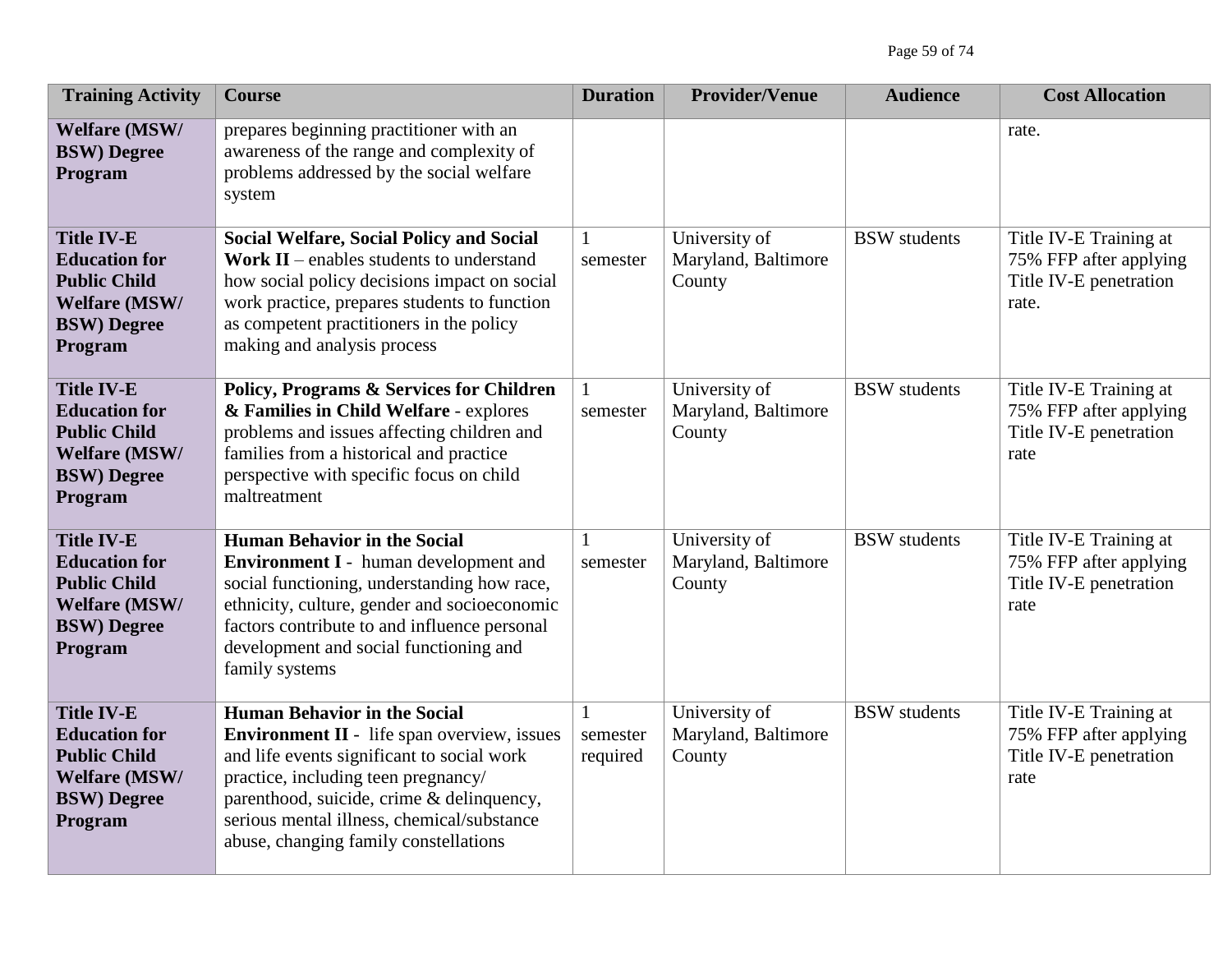| <b>Training Activity</b>                                                                                                  | <b>Course</b>                                                                                                                                                                                                                                                                                                         | <b>Duration</b>                                                                                                               | <b>Provider/Venue</b>                          | <b>Audience</b>     | <b>Cost Allocation</b>                                                             |
|---------------------------------------------------------------------------------------------------------------------------|-----------------------------------------------------------------------------------------------------------------------------------------------------------------------------------------------------------------------------------------------------------------------------------------------------------------------|-------------------------------------------------------------------------------------------------------------------------------|------------------------------------------------|---------------------|------------------------------------------------------------------------------------|
| <b>Title IV-E</b><br><b>Education for</b><br><b>Public Child</b><br><b>Welfare (MSW/</b><br><b>BSW)</b> Degree<br>Program | Social Work Methods I - Introduction to<br><b>Generalist Social Work Practice -</b><br>designed to help students develop practice<br>skills particularly in the area of client intake<br>and engagement, data collection, roles and<br>responsibilities needed in the field practicum<br>and in professional practice | $\mathbf{1}$<br>semester                                                                                                      | University of<br>Maryland, Baltimore<br>County | <b>BSW</b> students | Title IV-E Training at<br>75% FFP after applying<br>Title IV-E penetration<br>rate |
| <b>Title IV-E</b><br><b>Education for</b><br><b>Public Child</b><br><b>Welfare (MSW/</b><br><b>BSW)</b> Degree<br>Program | Social Work Methods II - Generalist<br>Social Work Practice with Individuals -<br>focuses on the common knowledge, values<br>and skills which underlie social work<br>practice with diverse client systems                                                                                                            | $\mathbf{1}$<br>semester<br>(Required<br>must be<br>taken<br>concurrentl<br>y with the<br>first<br>semester of<br>field work) | University of<br>Maryland, Baltimore<br>County | <b>BSW</b> students | Title IV-E Training at<br>75% FFP after applying<br>Title IV-E penetration<br>rate |
| <b>Title IV-E</b><br><b>Education for</b><br><b>Public Child</b><br><b>Welfare (MSW/</b><br><b>BSW)</b> Degree<br>Program | <b>Social Work Methods III - Selected</b><br><b>Intervention Strategies, Research, and</b><br><b>Intervention</b> – expands on I and II to<br>increase student's skills in using the common<br>elements of social work practice with client<br>systems of various sizes                                               | $\mathbf{1}$<br>semester<br>(Required -<br>must be<br>taken<br>concurrentl<br>y with<br>Field<br>Instruction<br>$\mathbf{I}$  | University of<br>Maryland, Baltimore<br>County | <b>BSW</b> students | Title IV-E Training at<br>75% FFP after applying<br>Title IV-E penetration<br>rate |
| <b>Title IV-E</b><br><b>Education for</b><br><b>Public Child</b><br><b>Welfare (MSW/</b><br><b>BSW)</b> Degree<br>Program | Social Welfare and Social Policy -<br>introduces conceptual approaches to policy<br>analysis and assesses selected social policies,<br>programs and services                                                                                                                                                          | $\mathbf{1}$<br>semester<br>(required)                                                                                        | University of<br>Maryland, Baltimore<br>County | <b>BSW</b> students | Title IV-E Training at<br>75% FFP after applying<br>Title IV-E penetration<br>rate |
|                                                                                                                           |                                                                                                                                                                                                                                                                                                                       | <b>MSW Foundation Courses</b>                                                                                                 |                                                |                     |                                                                                    |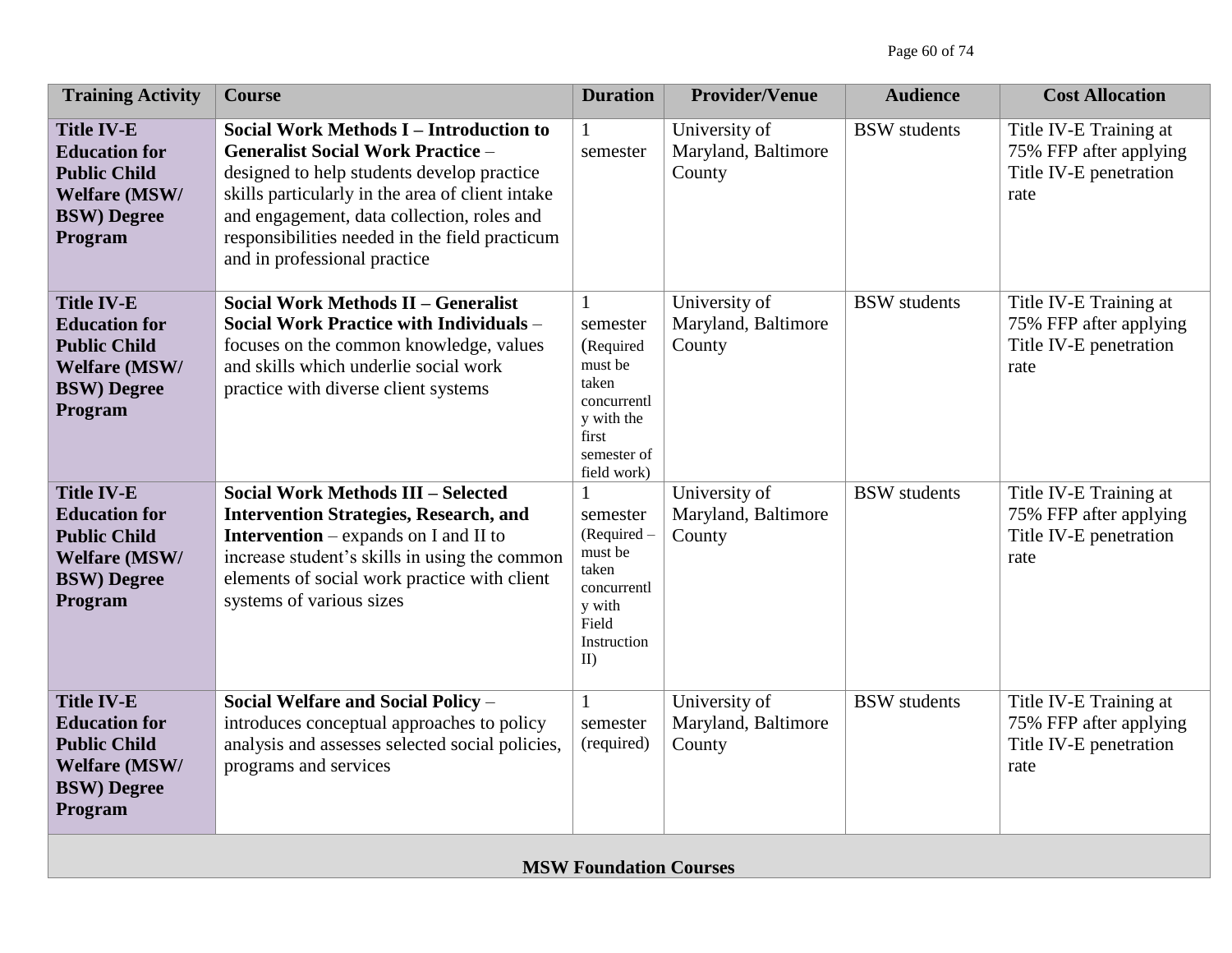| <b>Training Activity</b>                    | <b>Course</b>                                                                        | <b>Duration</b>                    | <b>Provider/Venue</b>       | <b>Audience</b> | <b>Cost Allocation</b> |
|---------------------------------------------|--------------------------------------------------------------------------------------|------------------------------------|-----------------------------|-----------------|------------------------|
| <b>Title IV-E</b>                           | <b>Social Work Practice I</b>                                                        | 1 semester                         | University of               | MSW/BSW         | Title IV-E Training at |
| <b>Education for</b>                        | <b>Social Work Practice II</b>                                                       | each                               | Maryland, Baltimore         | students        | 75% FFP after applying |
| <b>Public Child</b>                         | - these courses teach a generic model of                                             | (Required                          |                             |                 | Title IV-E penetration |
| <b>Welfare Program</b>                      | social work practice; practice is taught                                             | with                               | Morgan University           |                 | rate                   |
| (MSW/BSW                                    | with individuals, groups, families,                                                  | Foundation                         |                             |                 |                        |
| <b>Degree</b>                               | communities and organizations                                                        | Field                              | Salisbury University        |                 |                        |
| Program)                                    |                                                                                      | Instruction)                       |                             |                 |                        |
|                                             |                                                                                      |                                    |                             |                 |                        |
| <b>Title IV-E</b>                           | <b>Human Behavior and Social</b>                                                     | 2 semesters                        | University of               | MSW/BSW         | Title IV-E Training at |
| <b>Education for</b>                        | <b>Environment I &amp; II</b> – includes theories                                    |                                    | Maryland, Baltimore         | students        | 75% FFP after applying |
| <b>Public Child</b>                         | of human behavior, including pathological                                            |                                    |                             |                 | Title IV-E penetration |
| <b>Welfare Program</b>                      | processes applicable to individuals,                                                 |                                    | Morgan University           |                 | rate                   |
| (MSW/BSW                                    | organizations; includes impact on                                                    |                                    |                             |                 |                        |
| <b>Degree</b>                               | individual's lives                                                                   |                                    | Salisbury University        |                 |                        |
| Program)                                    |                                                                                      |                                    |                             |                 |                        |
|                                             |                                                                                      |                                    |                             |                 |                        |
|                                             |                                                                                      | <b>Advanced Curriculum Courses</b> |                             |                 |                        |
| <b>Title IV-E</b>                           | <b>Children and Social Services Policy -</b>                                         | 1 semester                         | University of               |                 | Title IV-E Training at |
| <b>Education for</b><br><b>Public Child</b> | presents in-depth the current situation in<br>social services for children; includes |                                    | Maryland, Baltimore         |                 | 75% FFP after applying |
| <b>Welfare Program</b>                      | consideration of social services system for                                          |                                    | Morgan University           |                 | Title IV-E penetration |
| (MSW/BSW                                    | children and families of diverse identities                                          |                                    |                             |                 | rate                   |
| <b>Degree</b>                               |                                                                                      |                                    | Salisbury University        |                 |                        |
| Program)                                    |                                                                                      |                                    |                             |                 |                        |
| <b>Title IV-E</b>                           | <b>Research in Child Welfare - focuses on</b>                                        | 1 semester                         | University of               |                 | Title IV-E Training at |
| <b>Education for</b>                        | the evaluation of interventions in child                                             |                                    | Maryland, Baltimore         |                 | 75% FFP after applying |
| <b>Public Child</b>                         | welfare with particular emphasis on                                                  |                                    |                             |                 | Title IV-E penetration |
| <b>Welfare Program</b>                      | adoption and foster care                                                             |                                    | Morgan University           |                 | rate                   |
| (MSW/BSW                                    |                                                                                      |                                    |                             |                 |                        |
| <b>Degree</b>                               |                                                                                      |                                    | <b>Salisbury University</b> |                 |                        |
| Program)                                    |                                                                                      |                                    |                             |                 |                        |
| <b>Title IV-E</b>                           | <b>Clinical Practice with Families and</b>                                           | 1 semester                         | University of               |                 | Title IV-E Training at |
| <b>Education for</b>                        | <b>Children in Child Welfare - focuses on</b>                                        |                                    | Maryland, Baltimore         |                 | 75% FFP after applying |
| <b>Public Child</b>                         | the characteristics, strengths and service                                           |                                    |                             |                 | Title IV-E penetration |
| <b>Welfare Program</b>                      | needs of families and children in the child                                          |                                    | Morgan University           |                 | rate                   |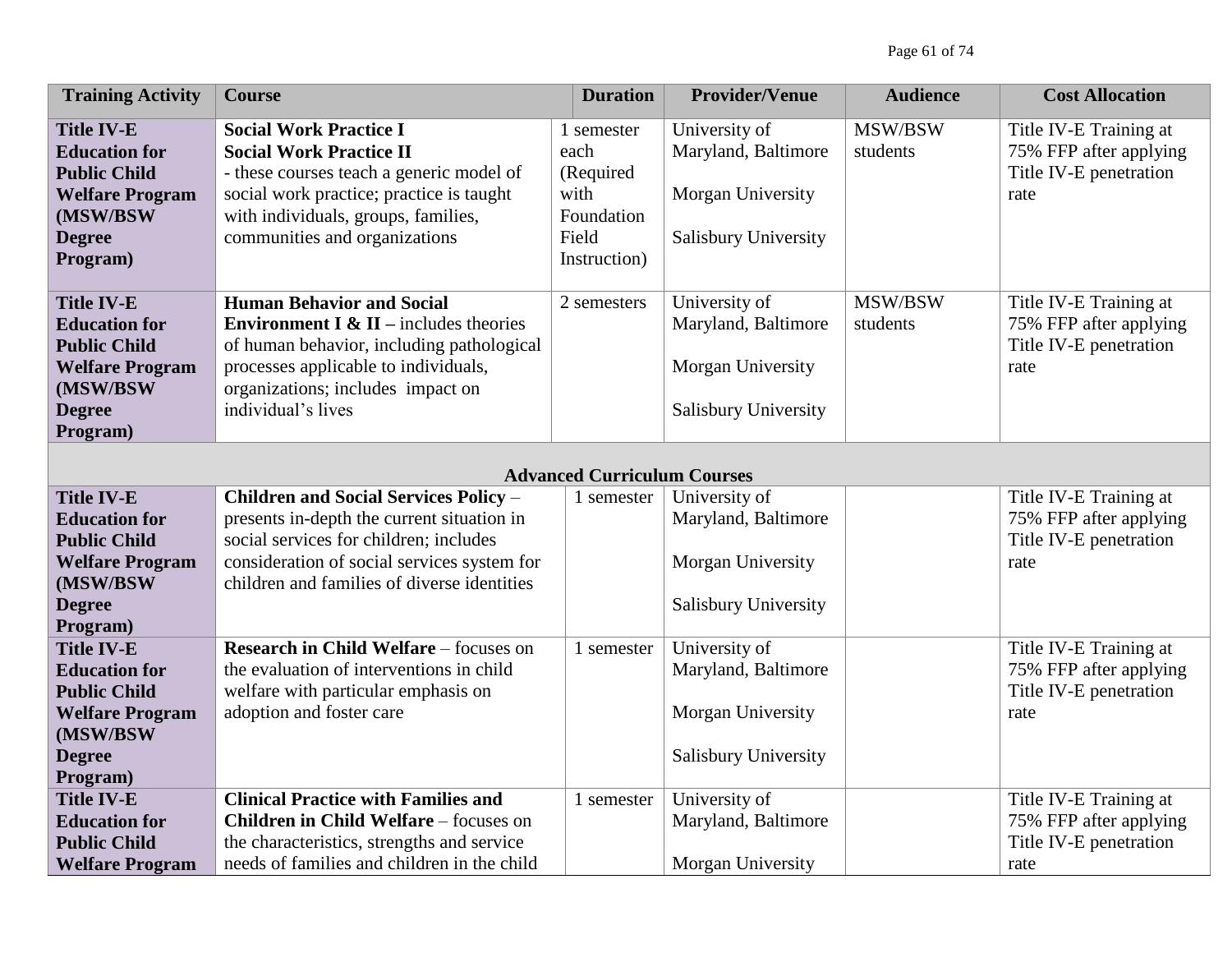| <b>Training Activity</b>                                                                 | <b>Course</b>                                                                                                                                                                                                                                                           | <b>Duration</b>      | <b>Provider/Venue</b>                                                     | <b>Audience</b>                                                                       | <b>Cost Allocation</b>                                                             |
|------------------------------------------------------------------------------------------|-------------------------------------------------------------------------------------------------------------------------------------------------------------------------------------------------------------------------------------------------------------------------|----------------------|---------------------------------------------------------------------------|---------------------------------------------------------------------------------------|------------------------------------------------------------------------------------|
| (MSW/BSW<br><b>Degree</b><br>Program)                                                    | welfare system; examines issues and builds<br>practice skills related to family support<br>services, child maltreatment and<br>permanency planning                                                                                                                      |                      | <b>Salisbury University</b>                                               |                                                                                       |                                                                                    |
|                                                                                          | <b>Foster/Adoptive/Kinship Parent Training</b> <sup>6</sup>                                                                                                                                                                                                             |                      |                                                                           |                                                                                       |                                                                                    |
| <b>Foster/Adoptive/</b><br><b>Kinship Parent</b><br><b>In-Service</b><br><b>Training</b> | 101 Ideas, Theories, Thoughts, Principles,<br>and Strategies on Discipline - This training<br>on discipline shares and reviews some tools<br>for the proverbial resource parent tool belt<br>in dealing with and helping to modify some<br>of our children's behaviors. | 2 Hours              | University of<br>Maryland, School of<br>Social Work<br>Venue SSW/Regional | <b>Resource Parents,</b><br>Adoptive Parents,<br><b>Kinship Parents</b><br>In-Service | Title IV-E Training at<br>75% FFP after applying<br>Title IV-E penetration<br>rate |
| <b>Foster/Adoptive/</b><br><b>Kinship Parent</b><br><b>In-Service</b><br><b>Training</b> | <b>Tax Benefits for Resource Parents - Learn</b><br>about the federal tax benefits available for<br>resource parents.                                                                                                                                                   | $\overline{2}$ Hours | University of<br>Maryland, School of<br>Social Work<br>Venue SSW/Regional | <b>Resource Parents,</b><br>Adoptive Parents,<br><b>Kinship Parents</b><br>In-Service | Title IV-E Training at<br>75% FFP after applying<br>Title IV-E penetration<br>rate |
| <b>Foster/Adoptive/</b><br><b>Kinship Parent</b><br><b>In-service</b><br><b>Training</b> | <b>Tax Season + Adoption Tax Credits -</b><br>Learn about the tax benefits $\&$ adoption tax<br>credits for resource parents.                                                                                                                                           | 3 Hours              | University of<br>Maryland, School of<br>Social Work<br>Venue SSW/Regional | <b>Resource Parents,</b><br>Adoptive Parents,<br><b>Kinship Parents</b><br>In-Service | Title IV-E Training at<br>75% FFP after applying<br>Title IV-E penetration<br>rate |
| <b>Foster/Adoptive/</b><br><b>Kinship Parent</b><br><b>In-service</b><br><b>Training</b> | Attachment Disorder & the Family -<br>Lean how to deal with attachment disorders<br>in abused and neglected children.                                                                                                                                                   | 5 Hours              | University of<br>Maryland, School of<br>Social Work                       | <b>Resource Parents,</b><br>Adoptive Parents,<br><b>Kinship Parents</b><br>In-Service | Title IV-E Training at<br>75% FFP after applying<br>Title IV-E penetration<br>rate |

 $\overline{a}$  $6$  Workshop offerings vary quarterly.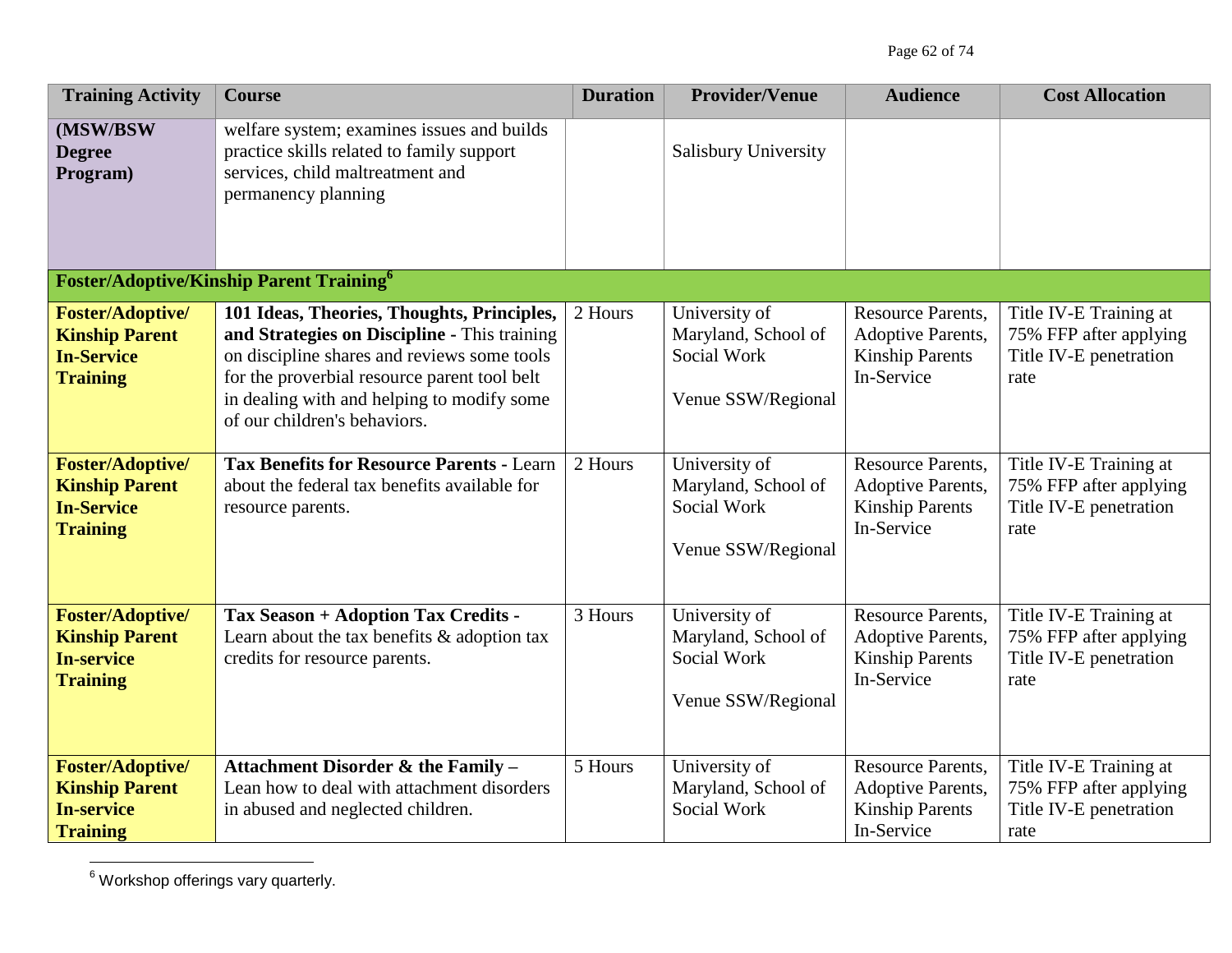Page 63 of 74

| <b>Training Activity</b>                                                                 | <b>Course</b>                                                                                                                                                                                                                                                                                                                                                                                                                                                                                    | <b>Duration</b> | <b>Provider/Venue</b>                                                     | <b>Audience</b>                                                                              | <b>Cost Allocation</b>                                                             |
|------------------------------------------------------------------------------------------|--------------------------------------------------------------------------------------------------------------------------------------------------------------------------------------------------------------------------------------------------------------------------------------------------------------------------------------------------------------------------------------------------------------------------------------------------------------------------------------------------|-----------------|---------------------------------------------------------------------------|----------------------------------------------------------------------------------------------|------------------------------------------------------------------------------------|
|                                                                                          |                                                                                                                                                                                                                                                                                                                                                                                                                                                                                                  |                 | Venue SSW/Regional                                                        |                                                                                              |                                                                                    |
| <b>Foster/Adoptive/</b><br><b>Kinship Parent</b><br><b>In-service</b><br><b>Training</b> | <b>Behavior Support Management &amp;</b><br>Techniques - Learn and explore behavioral<br>needs and begin developing a toolbox of<br>strategies to assist caregivers with safe and<br>appropriate disciplinary techniques.                                                                                                                                                                                                                                                                        | 3 Hours         | University of<br>Maryland, School of<br>Social Work<br>Venue SSW/Regional | <b>Resource Parents,</b><br><b>Adoptive Parents,</b><br><b>Kinship Parents</b><br>In-Service | Title IV-E Training at<br>75% FFP after applying<br>Title IV-E penetration<br>rate |
| <b>Foster/Adoptive/</b><br><b>Kinship Parent</b><br><b>In-service</b><br><b>Training</b> | <b>Building Great Brains from Birth - Age 5</b><br>-Learn the brain's emotional, physical,<br>nutritional, and intellectual needs during<br>early childhood.                                                                                                                                                                                                                                                                                                                                     | 3 Hours         | University of<br>Maryland, School of<br>Social Work<br>Venue SSW/Regional | <b>Resource Parents,</b><br>Adoptive Parents,<br><b>Kinship Parents</b><br>In-Service        | Title IV-E Training at<br>75% FFP after applying<br>Title IV-E penetration<br>rate |
| <b>Foster/Adoptive/</b><br><b>Kinship Parent</b><br><b>In-service</b><br><b>Training</b> | <b>Caring for Drug Exposed Infants -</b><br>Resource parents will discuss how drug<br>exposure impacts infants and toddler's<br>development & how to help them heal.                                                                                                                                                                                                                                                                                                                             | 3 Hours         | University of<br>Maryland, School of<br>Social Work<br>Venue SSW/Regional | <b>Resource Parents,</b><br><b>Adoptive Parents,</b><br><b>Kinship Parents</b><br>In-Service | Title IV-E Training at<br>75% FFP after applying<br>Title IV-E penetration<br>rate |
| <b>Foster/Adoptive/</b><br><b>Kinship Parent</b><br><b>In-service</b><br><b>Training</b> | <b>Change Your Language, Change Their</b><br>Lives - Neuroscience discoveries have<br>revolutionized our understanding of how the<br>brains of our children learn and grow. In<br>particular, brain research reveals how the<br>specific language used by adults who teach,<br>mentor, counsel and parent youth has a<br>much more profound effect on their<br>development than previously realized.<br>Learn the four powerful "Languages of the<br>Brain" that will transform the lives of the | 2 Hours         | University of<br>Maryland, School of<br>Social Work<br>Venue SSW/Regional | <b>Resource Parents,</b><br><b>Adoptive Parents,</b><br><b>Kinship Parents</b><br>In-Service | Title IV-E Training at<br>75% FFP after applying<br>Title IV-E penetration<br>rate |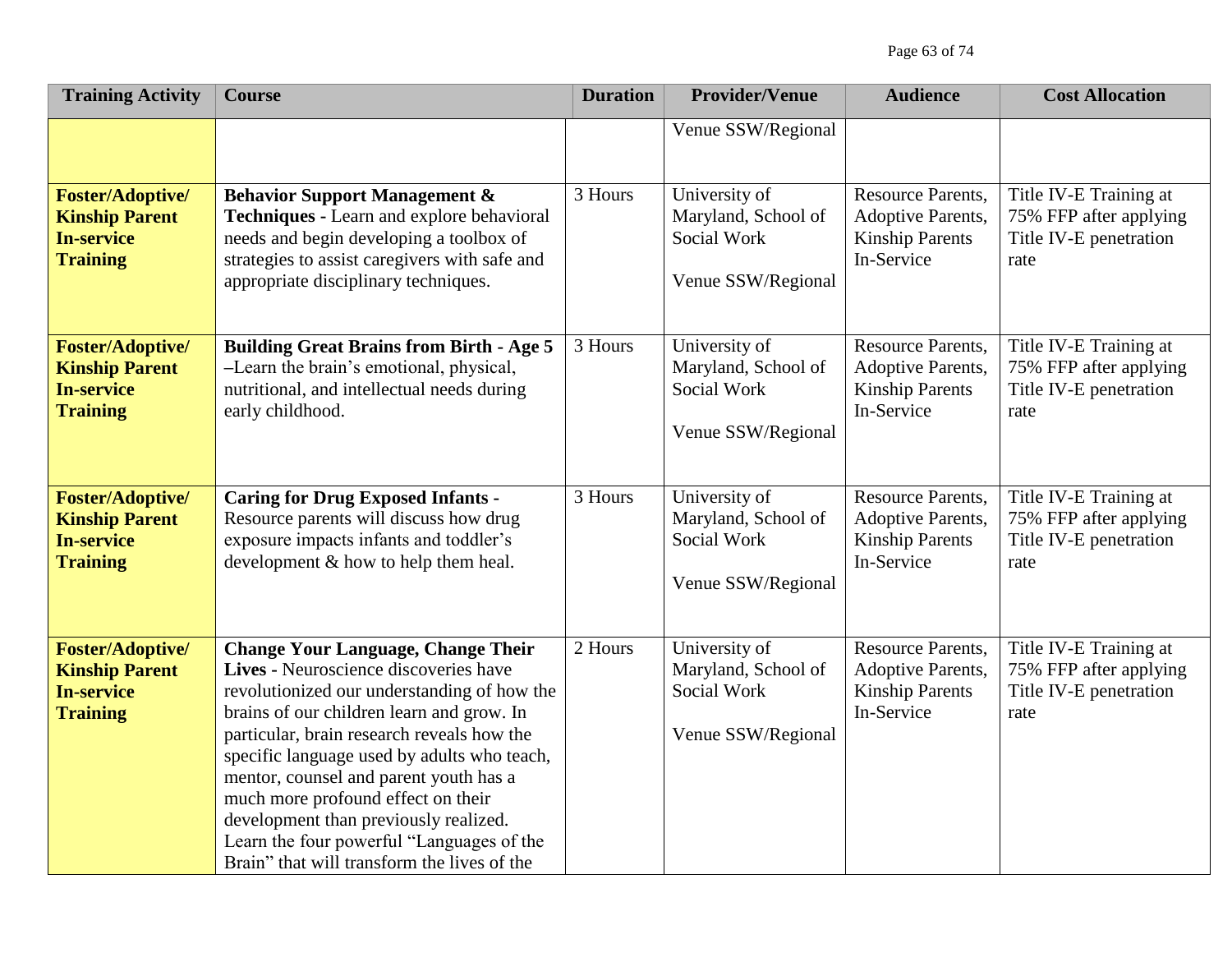| <b>Training Activity</b>                                                                 | <b>Course</b>                                                                                                                                                                                                                                                                                                                                                     | <b>Duration</b> | <b>Provider/Venue</b>                                                     | <b>Audience</b>                                                                              | <b>Cost Allocation</b>                                                             |
|------------------------------------------------------------------------------------------|-------------------------------------------------------------------------------------------------------------------------------------------------------------------------------------------------------------------------------------------------------------------------------------------------------------------------------------------------------------------|-----------------|---------------------------------------------------------------------------|----------------------------------------------------------------------------------------------|------------------------------------------------------------------------------------|
| <b>Foster/Adoptive/</b><br><b>Kinship Parent</b><br><b>In-service</b><br><b>Training</b> | children you serve. Walk away with a new<br>way of talking to youth that builds<br>resilience, promotes intrinsic motivation,<br>enhances cognitive stimulation and creates<br>kaleidoscope thinkers. What you say<br>matters, more than you ever knew!<br>Child Abuse and the Brain - Learn about<br>the specific consequences of abuse on the<br>growing brain. | 2 Hours         | University of<br>Maryland, School of<br>Social Work<br>Venue SSW/Regional | <b>Resource Parents,</b><br><b>Adoptive Parents,</b><br><b>Kinship Parents</b><br>In-Service | Title IV-E Training at<br>75% FFP after applying<br>Title IV-E penetration<br>rate |
| <b>Foster/Adoptive/</b><br><b>Kinship Parent</b><br><b>In-service</b><br><b>Training</b> | <b>Complicated Children: Changing Their</b><br><b>Behaviors While Helping Them Heal -</b><br>Learn why children with complicated<br>histories behave the way they do, and how<br>to handle these behaviors.                                                                                                                                                       | 6 Hours         | University of<br>Maryland, School of<br>Social Work<br>Venue SSW/Regional | <b>Resource Parents,</b><br><b>Adoptive Parents,</b><br><b>Kinship Parents</b><br>In-Service | Title IV-E Training at<br>75% FFP after applying<br>Title IV-E penetration<br>rate |
| <b>Foster/Adoptive/</b><br><b>Kinship Parent</b><br><b>In-service</b><br><b>Training</b> | <b>Complicated Children: Changing Their</b><br><b>Behaviors While Helping Them Heal -</b><br>Learn why children with complicated<br>histories behave the way they do, and how<br>to handle these behaviors.                                                                                                                                                       | 3 Hours         | University of<br>Maryland, School of<br>Social Work<br>Venue SSW/Regional | <b>Resource Parents,</b><br><b>Adoptive Parents,</b><br><b>Kinship Parents</b><br>In-Service | Title IV-E Training at<br>75% FFP after applying<br>Title IV-E penetration<br>rate |
| <b>Foster/Adoptive/</b><br><b>Kinship Parent</b><br><b>In-service</b><br><b>Training</b> | <b>Confronting Conflict: Learning to</b><br>Navigate Difficult Conversations - We all<br>experience conflict in our professional and<br>personal lives. Participants will learn<br>methods and tools to recognize and navigate<br>through challenging conversations.                                                                                              | 2 Hours         | University of<br>Maryland, School of<br>Social Work<br>Venue SSW/Regional | <b>Resource Parents,</b><br><b>Adoptive Parents,</b><br><b>Kinship Parents</b><br>In-Service | Title IV-E Training at<br>75% FFP after applying<br>Title IV-E penetration<br>rate |
| <b>Foster/Adoptive/</b><br><b>Kinship Parent</b><br><b>In-service</b><br><b>Training</b> | <b>Creating Safe Spaces for Sexually</b><br>Diverse Youth - Are you unsure how to<br>support gay and lesbian youth? In this<br>training we will explore the broad range of                                                                                                                                                                                        | 3 Hours         | University of<br>Maryland, School of<br>Social Work                       | <b>Resource Parents,</b><br><b>Adoptive Parents,</b><br><b>Kinship Parents</b><br>In-Service | Title IV-E Training at<br>75% FFP after applying<br>Title IV-E penetration<br>rate |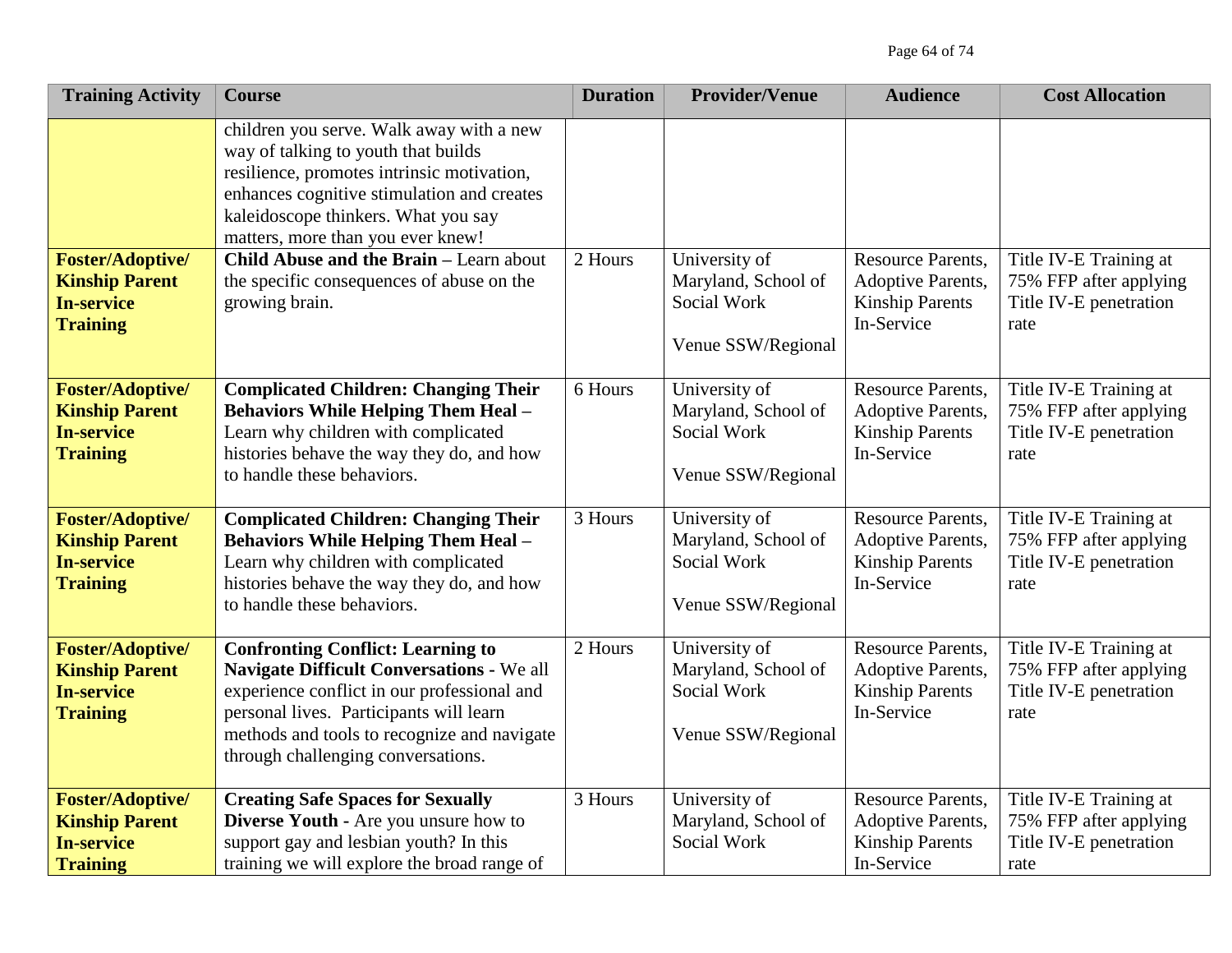| <b>Training Activity</b>                                                                 | <b>Course</b>                                                                                                                                                                                                                                                                                                                                                                                                | <b>Duration</b> | <b>Provider/Venue</b>                                                     | <b>Audience</b>                                                                              | <b>Cost Allocation</b>                                                             |
|------------------------------------------------------------------------------------------|--------------------------------------------------------------------------------------------------------------------------------------------------------------------------------------------------------------------------------------------------------------------------------------------------------------------------------------------------------------------------------------------------------------|-----------------|---------------------------------------------------------------------------|----------------------------------------------------------------------------------------------|------------------------------------------------------------------------------------|
|                                                                                          | sexual diversity including: homosexuality,<br>bisexuality, and gender identity.<br>Participants will learn to recognize the<br>needs of GLBTQ youth and how to create a<br>safe environment for them. In addition to<br>discussion and other interactive activities,<br>guidelines for serving diverse youth in<br>foster care as well as local resources for<br>youth and professionals will be identified. |                 | Venue SSW/Regional                                                        |                                                                                              |                                                                                    |
| <b>Foster/Adoptive/</b><br><b>Kinship Parent</b><br><b>In-Service</b><br><b>Training</b> | Discipline: Bridging the Gap - Learn<br>about the art of discipline & how self-<br>reflection helps the discipliner.                                                                                                                                                                                                                                                                                         | 3 Hours         | University of<br>Maryland, School of<br>Social Work<br>Venue SSW/Regional | <b>Resource Parents,</b><br>Adoptive Parents,<br><b>Kinship Parents</b><br>In-Service        | Title IV-E Training at<br>75% FFP after applying<br>Title IV-E penetration<br>rate |
| <b>Foster/Adoptive/</b><br><b>Kinship Parent</b><br><b>In-Service</b><br><b>Training</b> | Discipline: Love & Logic – Learn and<br>explore behavioral needs and begin<br>developing a toolbox of strategies to assist<br>caregivers with safe and appropriate<br>disciplinary techniques.                                                                                                                                                                                                               | 2 Hours         | University of<br>Maryland, School of<br>Social Work<br>Venue SSW/Regional | <b>Resource Parents,</b><br>Adoptive Parents,<br><b>Kinship Parents</b><br>In-Service        | Title IV-E Training at<br>75% FFP after applying<br>Title IV-E penetration<br>rate |
| <b>Foster/Adoptive/</b><br><b>Kinship Parent</b><br><b>In-Service</b><br><b>Training</b> | <b>Early Childhood: Challenging Behaviors</b><br>- Learn how to evaluate and address<br>challenging behaviors of children have<br>experienced trauma in early childhood.                                                                                                                                                                                                                                     | 3 Hours         | University of<br>Maryland, School of<br>Social Work<br>Venue SSW/Regional | <b>Resource Parents,</b><br><b>Adoptive Parents,</b><br><b>Kinship Parents</b><br>In-Service | Title IV-E Training at<br>75% FFP after applying<br>Title IV-E penetration<br>rate |
| <b>Foster/Adoptive/</b><br><b>Kinship Parent</b><br><b>In-Service</b><br><b>Training</b> | <b>Early Childhood Development - Learn</b><br>parenting techniques around early childhood<br>development.                                                                                                                                                                                                                                                                                                    | 3 Hours         | University of<br>Maryland, School of<br>Social Work<br>Venue SSW/Regional | <b>Resource Parents,</b><br>Adoptive Parents,<br><b>Kinship Parents</b><br>In-Service        | Title IV-E Training at<br>75% FFP after applying<br>Title IV-E penetration<br>rate |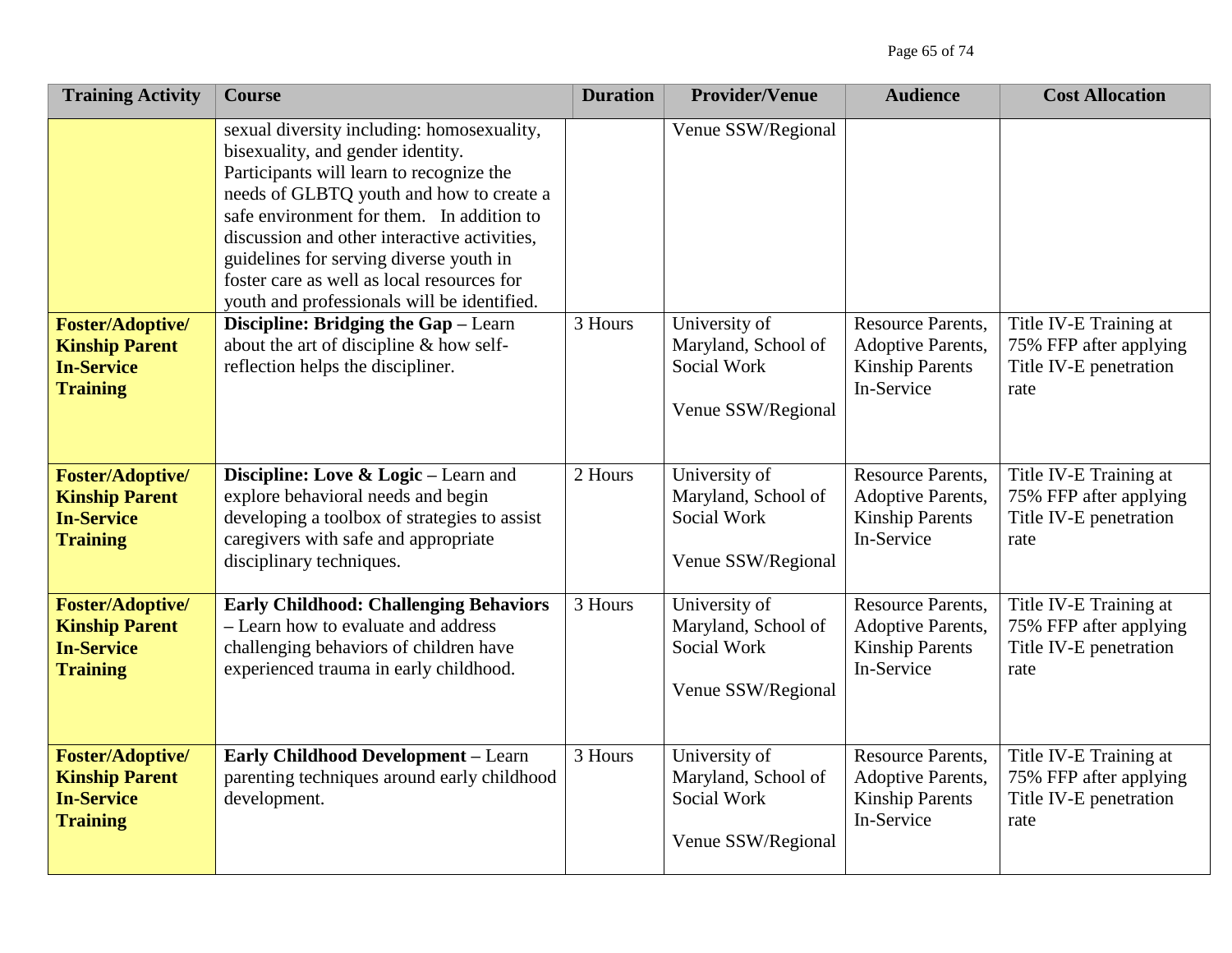| <b>Training Activity</b>                                                                 | <b>Course</b>                                                                                                                                                                                                 | <b>Duration</b> | <b>Provider/Venue</b>                                                     | <b>Audience</b>                                                                              | <b>Cost Allocation</b>                                                             |
|------------------------------------------------------------------------------------------|---------------------------------------------------------------------------------------------------------------------------------------------------------------------------------------------------------------|-----------------|---------------------------------------------------------------------------|----------------------------------------------------------------------------------------------|------------------------------------------------------------------------------------|
|                                                                                          |                                                                                                                                                                                                               |                 |                                                                           |                                                                                              |                                                                                    |
| <b>Foster/Adoptive/</b><br><b>Kinship Parent</b><br><b>In-Service</b><br><b>Training</b> | <b>Early Childhood: Social Emotional</b><br>Teaching Strategies - learn how to use<br>intentional social emotional teaching<br>strategies to address the negative impact of<br>trauma during early childhood. | 3 Hours         | University of<br>Maryland, School of<br>Social Work<br>Venue SSW/Regional | <b>Resource Parents,</b><br><b>Adoptive Parents,</b><br><b>Kinship Parents</b><br>In-Service | Title IV-E Training at<br>75% FFP after applying<br>Title IV-E penetration<br>rate |
| <b>Foster/Adoptive/</b><br><b>Kinship Parent</b><br><b>In-Service</b><br><b>Training</b> | Early Childhood: Social Skills - Learn<br>how relationship building & creating<br>supportive environments for children who<br>have experienced trauma can teach pro-<br>social skills.                        | 3 Hours         | University of<br>Maryland, School of<br>Social Work<br>Venue SSW/Regional | <b>Resource Parents,</b><br><b>Adoptive Parents,</b><br><b>Kinship Parents</b><br>In-Service | Title IV-E Training at<br>75% FFP after applying<br>Title IV-E penetration<br>rate |
| <b>Foster/Adoptive/</b><br><b>Kinship Parent</b><br><b>In-Service</b><br><b>Training</b> | Eating Disorders, Children &<br><b>Adolescents</b> - Learn about the warning<br>signs of eating disorders, how and when to<br>intervene, and the best ways to approach<br>eating and weight.                  | 3 Hours         | University of<br>Maryland, School of<br>Social Work<br>Venue SSW/Regional | <b>Resource Parents,</b><br><b>Adoptive Parents,</b><br><b>Kinship Parents</b><br>In-Service | Title IV-E Training at<br>75% FFP after applying<br>Title IV-E penetration<br>rate |
| <b>Foster/Adoptive/</b><br><b>Kinship Parent</b><br><b>In-Service</b><br><b>Training</b> | Family Involvement Meeting (FIM) -<br>Learn about your role and how to have your<br>voice heard in the FIM.                                                                                                   | 3 Hours         | University of<br>Maryland, School of<br>Social Work<br>Venue SSW/Regional | <b>Resource Parents,</b><br><b>Adoptive Parents,</b><br><b>Kinship Parents</b><br>In-Service | Title IV-E Training at<br>75% FFP after applying<br>Title IV-E penetration<br>rate |
| <b>Foster/Adoptive/</b><br><b>Kinship Parent</b><br><b>In-service</b><br><b>Training</b> | <b>Foster Care Highlights - Review resource</b><br>parent rights and responsibilities and<br>working with caseworkers.                                                                                        | 3 Hours         | University of<br>Maryland, School of<br>Social Work<br>Venue SSW/Regional | <b>Resource Parents,</b><br><b>Adoptive Parents,</b><br><b>Kinship Parents</b><br>In-Service | Title IV-E Training at<br>75% FFP after applying<br>Title IV-E penetration<br>rate |
| <b>Foster/Adoptive/</b>                                                                  | <b>Healthy Sexuality and Teen Pregnancy</b>                                                                                                                                                                   | 6 Hours         | University of                                                             | <b>Resource Parents,</b>                                                                     | Title IV-E Training at                                                             |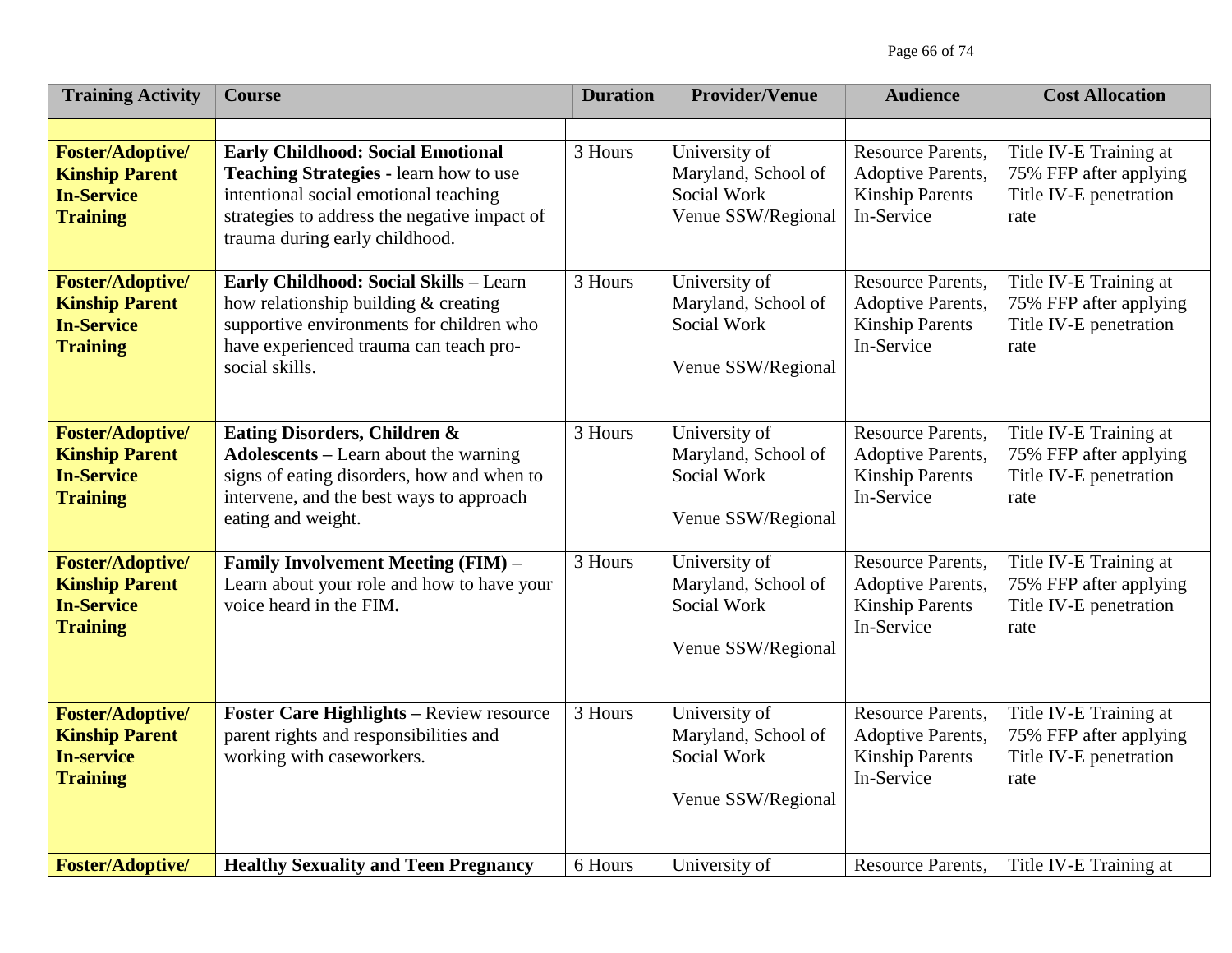| <b>Training Activity</b>                                                                 | <b>Course</b>                                                                                                                                                                                                                                                                                                                                                                                                                                                                                                                                                                    | <b>Duration</b> | <b>Provider/Venue</b>                                                                                                            | <b>Audience</b>                                                                              | <b>Cost Allocation</b>                                                             |
|------------------------------------------------------------------------------------------|----------------------------------------------------------------------------------------------------------------------------------------------------------------------------------------------------------------------------------------------------------------------------------------------------------------------------------------------------------------------------------------------------------------------------------------------------------------------------------------------------------------------------------------------------------------------------------|-----------------|----------------------------------------------------------------------------------------------------------------------------------|----------------------------------------------------------------------------------------------|------------------------------------------------------------------------------------|
| <b>Kinship Parent</b><br><b>In-service</b><br><b>Training</b>                            | <b>Prevention - Explore values around</b><br>sexuality, get resources for youth in<br>unhealthy relationships, land earn about<br>birth control, STD's, sexual orientation and<br>gender identity. Practice skills to answer<br>youth questions about sexuality competently<br>and comfortably.                                                                                                                                                                                                                                                                                  |                 | Maryland, School of<br>Social Work<br>Venue SSW/Regional                                                                         | <b>Adoptive Parents,</b><br><b>Kinship Parents</b><br>In-Service                             | 75% FFP after applying<br>Title IV-E penetration<br>rate                           |
| <b>Foster/Adoptive/</b><br><b>Kinship Parent</b><br><b>In-service</b><br><b>Training</b> | <b>How Electronics Affect Children's</b><br>Thinking, Feeling and Behavior - Review<br>the impact of television/video games on<br>children and adolescents.<br>Recommendations for limiting the negative<br>effects will be included.                                                                                                                                                                                                                                                                                                                                            | 3 Hours         | University of<br>Maryland, School of<br>Social Work<br>University of<br>Maryland, School of<br>Social Work<br>Venue SSW/Regional | <b>Resource Parents,</b><br><b>Adoptive Parents,</b><br><b>Kinship Parents</b><br>In-Service | Title IV-E Training at<br>75% FFP after applying<br>Title IV-E penetration<br>rate |
| <b>Foster/Adoptive/</b><br><b>Kinship Parent</b><br><b>In-service</b><br><b>Training</b> | Human Trafficking: Children and Teen<br>Victims - This workshop is designed to<br>educate resource parents to ensure that high-<br>risk and trafficked males and females placed<br>in foster care are identified, assisted, and<br>protected. Participants will gain a better<br>understanding of what human trafficking is,<br>the basics of domestic minor sex trafficking<br>and forced labor trafficking, how to better<br>identify potential trafficking victims, the<br>laws and referral mechanisms, myths and<br>misconceptions about sex trafficking, and<br>much more. | 2 Hours         | University of<br>Maryland, School of<br>Social Work<br>Venue SSW/Regional                                                        | <b>Resource Parents,</b><br>Adoptive Parents,<br><b>Kinship Parents</b><br>In-Service        | Title IV-E Training at<br>75% FFP after applying<br>Title IV-E penetration<br>rate |
| <b>Foster/Adoptive/</b><br><b>Kinship Parent</b><br><b>In-service</b><br><b>Training</b> | Infant, Youth & Adult CPR - provides<br>training for use with adult, infant and child<br>victims in a variety of emergency situations.<br>Participants will learn skills to include<br>performing rescue breathing, clearing an<br>obstructed airway, and performing one-                                                                                                                                                                                                                                                                                                        | 3 Hours         | Frederick Co. DSS<br>University of<br>Maryland, School of<br>Social Work<br>Venue SSW/Regional                                   | <b>Resource Parents,</b><br><b>Adoptive Parents,</b><br><b>Kinship Parents</b><br>In-Service | Title IV-E Training at<br>75% FFP after applying<br>Title IV-E penetration<br>rate |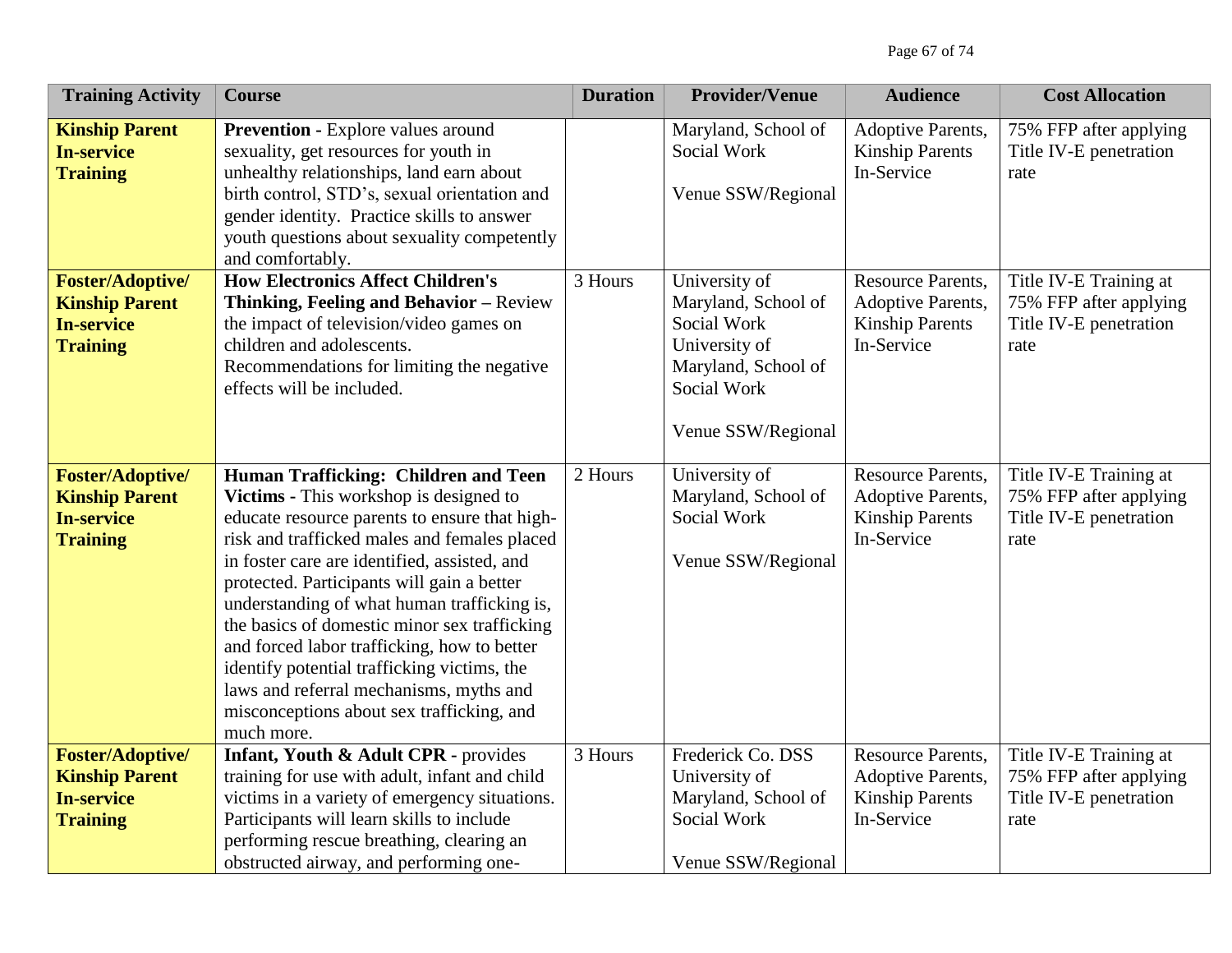| <b>Training Activity</b>                                                                 | <b>Course</b>                                                                                                                                                                                                                                                                                                                                                                                                                                                                                                                                                                                                                                                                                                                                                                                                                                                                             | <b>Duration</b> | <b>Provider/Venue</b>                                                     | <b>Audience</b>                                                                              | <b>Cost Allocation</b>                                                             |
|------------------------------------------------------------------------------------------|-------------------------------------------------------------------------------------------------------------------------------------------------------------------------------------------------------------------------------------------------------------------------------------------------------------------------------------------------------------------------------------------------------------------------------------------------------------------------------------------------------------------------------------------------------------------------------------------------------------------------------------------------------------------------------------------------------------------------------------------------------------------------------------------------------------------------------------------------------------------------------------------|-----------------|---------------------------------------------------------------------------|----------------------------------------------------------------------------------------------|------------------------------------------------------------------------------------|
|                                                                                          | rescuer CPR                                                                                                                                                                                                                                                                                                                                                                                                                                                                                                                                                                                                                                                                                                                                                                                                                                                                               |                 |                                                                           |                                                                                              |                                                                                    |
| <b>Foster/Adoptive/</b><br><b>Kinship Parent</b><br><b>In-service</b><br><b>Training</b> | Jack's Brain, Jill's Brain: Gender<br><b>Differences and Why They Matter -</b><br>Participants will learn how the brains of<br>females and males are developmentally,<br>structurally and functionally different. In<br>addition, this session will acquaint<br>participants with the practical application of<br>gender research to behavioral and emotional<br>interventions with a focus on helping both<br>sexes avoid high risk activities such as drug<br>use, alcohol abuse and sexual activity.                                                                                                                                                                                                                                                                                                                                                                                   | 3 Hours         | University of<br>Maryland, School of<br>Social Work<br>Venue SSW/Regional | <b>Resource Parents,</b><br><b>Adoptive Parents,</b><br><b>Kinship Parents</b><br>In-Service | Title IV-E Training at<br>75% FFP after applying<br>Title IV-E penetration<br>rate |
| <b>Foster/Adoptive/</b><br><b>Kinship Parent</b><br><b>In-service</b><br><b>Training</b> | Laughter Yoga - Laughter Yoga is a<br>unique exercise routine, which combines<br>unconditional laughter with yogic breathing.<br>Anyone can laugh without relying on<br>humor, jokes or comedy. Laughter is<br>initially simulated as a physical exercise<br>while maintaining eye contact with others in<br>the group and promoting playfulness. In<br>most cases this soon leads to real and<br>contagious laughter. Science has proven the<br>body cannot differentiate between simulated<br>and real laughter. Laughter Yoga is the<br>only technique that allows adults to achieve<br>sustained hearty laughter without involving<br>cognitive thought. It bypasses the<br>intellectual system that normally acts as a<br>brake on natural laughter. A PowerPoint on<br>self-care and the benefits of laughter will be<br>followed by Laughter Yoga session,<br>everyone is welcome. | 2 Hours         | University of<br>Maryland, School of<br>Social Work<br>Venue SSW/Regional | <b>Resource Parents,</b><br><b>Adoptive Parents,</b><br><b>Kinship Parents</b><br>In-Service | Title IV-E Training at<br>75% FFP after applying<br>Title IV-E penetration<br>rate |
| <b>Foster/Adoptive/</b><br><b>Kinship Parent</b>                                         | Navigating the Challenges of the<br><b>Educational System – Learn about the role</b>                                                                                                                                                                                                                                                                                                                                                                                                                                                                                                                                                                                                                                                                                                                                                                                                      | 3 Hours         | University of<br>Maryland, School of                                      | <b>Resource Parents,</b><br><b>Adoptive Parents,</b>                                         | Title IV-E Training at<br>75% FFP after applying                                   |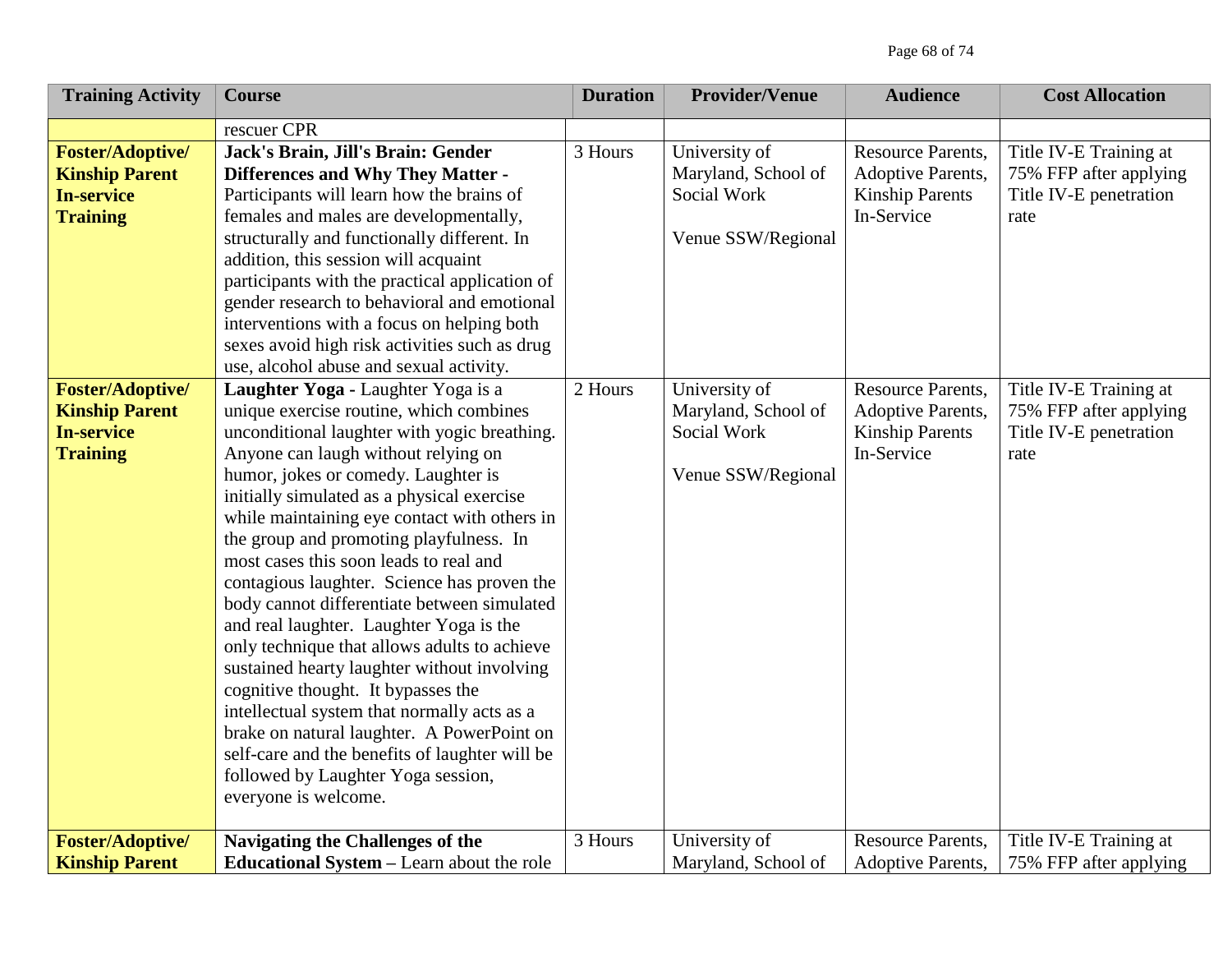| <b>Training Activity</b>                                                                 | <b>Course</b>                                                                                                                                                                                                   | <b>Duration</b> | <b>Provider/Venue</b>                                                                           | <b>Audience</b>                                                                              | <b>Cost Allocation</b>                                                             |
|------------------------------------------------------------------------------------------|-----------------------------------------------------------------------------------------------------------------------------------------------------------------------------------------------------------------|-----------------|-------------------------------------------------------------------------------------------------|----------------------------------------------------------------------------------------------|------------------------------------------------------------------------------------|
| <b>In-Service</b><br><b>Training</b>                                                     | of the resource parent and the school in<br>relations to enrollment, transfers, special<br>education, and transition planning.                                                                                  |                 | Social Work<br>Venue SSW/Regional                                                               | <b>Kinship Parents</b><br>In-Service                                                         | Title IV-E penetration<br>rate                                                     |
| <b>Foster/Adoptive/</b><br><b>Kinship Parent</b><br><b>In-Service</b><br><b>Training</b> | Navigating the Challenges of the<br>Educational System - Learn about the role<br>of the resource parent and the school in<br>relations to enrollment, transfers, special<br>education, and transition planning. | 2 Hours         | Webinar<br>University of<br>Maryland, School of<br>Social Work<br>Venue SSW/Regional            | <b>Resource Parents,</b><br>Adoptive Parents,<br><b>Kinship Parents</b><br>In-Service        | Title IV-E Training at<br>75% FFP after applying<br>Title IV-E penetration<br>rate |
| <b>Foster/Adoptive/</b><br><b>Kinship Parent</b><br><b>In-Service</b><br><b>Training</b> | <b>Parenting Across Racial &amp; Cultural</b><br>Lines – Learn about the important issues<br>involved in trans-racial and trans-cultural<br>parenting.                                                          | 3 Hours         | Montgomery Co.<br>DSS University of<br>Maryland, School of<br>Social Work<br>Venue SSW/Regional | <b>Resource Parents,</b><br>Adoptive Parents,<br><b>Kinship Parents</b><br>In-Service        | Title IV-E Training at<br>75% FFP after applying<br>Title IV-E penetration<br>rate |
| <b>Foster/Adoptive/</b><br><b>Kinship Parent</b><br><b>In-Service</b><br><b>Training</b> | <b>Parenting Sexually Abused Children -</b><br>Learn how to work with children to identify<br>problem behaviors and work together to set<br>goals and develop interventions.                                    | 3 Hours         | University of<br>Maryland, School of<br>Social Work<br>Venue SSW/Regional                       | <b>Resource Parents,</b><br><b>Adoptive Parents,</b><br><b>Kinship Parents</b><br>In-Service | Title IV-E Training at<br>75% FFP after applying<br>Title IV-E penetration<br>rate |
| <b>Foster/Adoptive/</b><br><b>Kinship Parent</b><br><b>In-Service</b><br><b>Training</b> | <b>Parenting the Sexualized Child - Learn</b><br>how to work with children to identify<br>problem behaviors and work together to set<br>goals and develop interventions.                                        | 3 Hours         | University of<br>Maryland, School of<br>Social Work<br>Venue SSW/Regional                       | <b>Resource Parents,</b><br>Adoptive Parents,<br><b>Kinship Parents</b><br>In-Service        | Title IV-E Training at<br>75% FFP after applying<br>Title IV-E penetration<br>rate |
| <b>Foster/Adoptive/</b><br><b>Kinship Parent</b><br><b>In-service</b><br><b>Training</b> | Personal Value Systems & Self Care-<br>Explore personal value systems while<br>understanding the importance of self-care.                                                                                       | 5 Hours         | University of<br>Maryland, School of<br>Social Work<br>Venue SSW/Regional                       | <b>Resource Parents,</b><br><b>Adoptive Parents,</b><br><b>Kinship Parents</b><br>In-Service | Title IV-E Training at<br>75% FFP after applying<br>Title IV-E penetration<br>rate |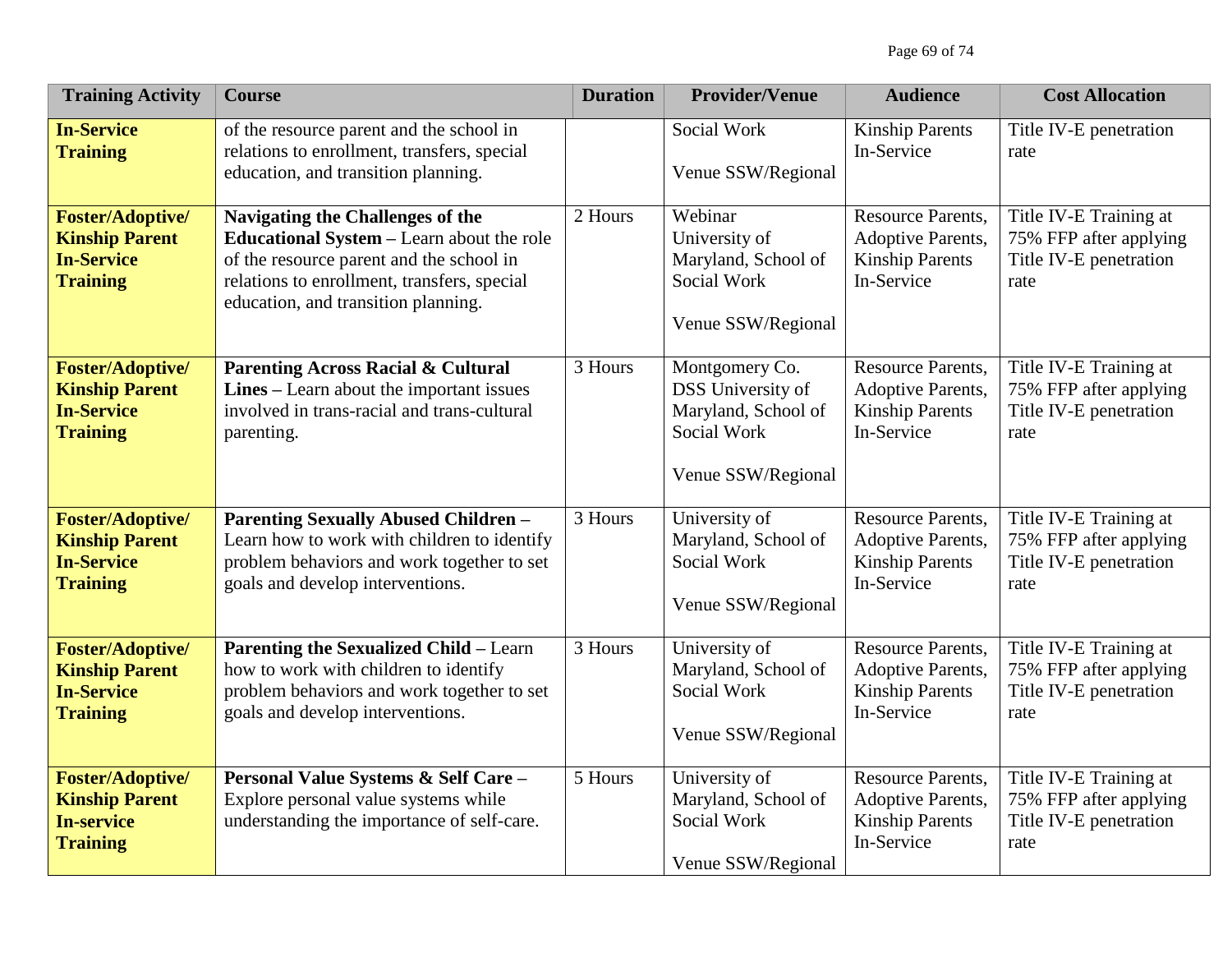| <b>Training Activity</b>                                                                 | <b>Course</b>                                                                                                                                                                                                                                                                                                                                                                                                     | <b>Duration</b> | <b>Provider/Venue</b>                                                     | <b>Audience</b>                                                                              | <b>Cost Allocation</b>                                                             |
|------------------------------------------------------------------------------------------|-------------------------------------------------------------------------------------------------------------------------------------------------------------------------------------------------------------------------------------------------------------------------------------------------------------------------------------------------------------------------------------------------------------------|-----------------|---------------------------------------------------------------------------|----------------------------------------------------------------------------------------------|------------------------------------------------------------------------------------|
|                                                                                          |                                                                                                                                                                                                                                                                                                                                                                                                                   |                 |                                                                           |                                                                                              |                                                                                    |
| <b>Foster/Adoptive/</b><br><b>Kinship Parent</b><br><b>In-service</b><br><b>Training</b> | Pre-Natal Trauma: Future Relevance -<br>Learn about pre-natal trauma and the<br>impacts it can have during childhood and<br>later in life.                                                                                                                                                                                                                                                                        | 3 Hours         | University of<br>Maryland, School of<br>Social Work<br>Venue SSW/Regional | <b>Resource Parents,</b><br><b>Adoptive Parents,</b><br><b>Kinship Parents</b><br>In-Service | Title IV-E Training at<br>75% FFP after applying<br>Title IV-E penetration<br>rate |
| <b>Foster/Adoptive/</b><br><b>Kinship Parent</b><br><b>In-service</b><br><b>Training</b> | <b>Prevention of Dental Abuse Through</b><br><b>Awareness - Oral hygiene is just as</b><br>important to a child's health & wellness<br>as regular trips to the physician. Learn the<br>basics of oral health, the risks for untreated<br>decay & reasons for action in dental neglect<br>cases, & the role child welfare workers play<br>in maintaining oral health for the children $\&$<br>families of Maryland | 2 Hours         | Webinar                                                                   | <b>Resource Parents,</b><br>Adoptive Parents,<br><b>Kinship Parents</b><br>In-Service        | Title IV-E Training at<br>75% FFP after applying<br>Title IV-E penetration<br>rate |
| <b>Foster/Adoptive/</b><br><b>Kinship Parent</b><br><b>In-service</b><br><b>Training</b> | Ready By 21: The Future of Our Teens -<br>Learn to build supports for transitioning<br>youth via MD's RB:21 Programs.                                                                                                                                                                                                                                                                                             | 3 Hours         | University of<br>Maryland, School of<br>Social Work<br>Venue SSW/Regional | <b>Resource Parents,</b><br>Adoptive Parents,<br><b>Kinship Parents</b><br>In-Service        | Title IV-E Training at<br>75% FFP after applying<br>Title IV-E penetration<br>rate |
| <b>Foster/Adoptive/</b><br><b>Kinship Parent</b><br><b>In-service</b><br><b>Training</b> | Ready By 21: The Future of Our Teens -<br>Learn to build supports for transitioning<br>youth via MD's RB:21 Programs.                                                                                                                                                                                                                                                                                             | 2 Hours         | University of<br>Maryland, School of<br>Social Work<br>Venue SSW/Regional | <b>Resource Parents,</b><br>Adoptive Parents,<br><b>Kinship Parents</b><br>In-Service        | Title IV-E Training at<br>75% FFP after applying<br>Title IV-E penetration<br>rate |
| <b>Foster/Adoptive/</b><br><b>Kinship Parent</b><br><b>In-service</b><br><b>Training</b> | Ready By 21: Youth Matter - Learn ways<br>to better engage youth in an effort to<br>explore outcomes for youth exiting care.                                                                                                                                                                                                                                                                                      | 3 Hours         | University of<br>Maryland, School of<br>Social Work<br>Venue SSW/Regional | <b>Resource Parents,</b><br><b>Adoptive Parents,</b><br><b>Kinship Parents</b><br>In-Service | Title IV-E Training at<br>75% FFP after applying<br>Title IV-E penetration<br>rate |
| <b>Foster/Adoptive/</b>                                                                  | <b>Rethinking ADHD: What Works, What</b>                                                                                                                                                                                                                                                                                                                                                                          | 3 Hours         | University of                                                             | <b>Resource Parents,</b>                                                                     | Title IV-E Training at                                                             |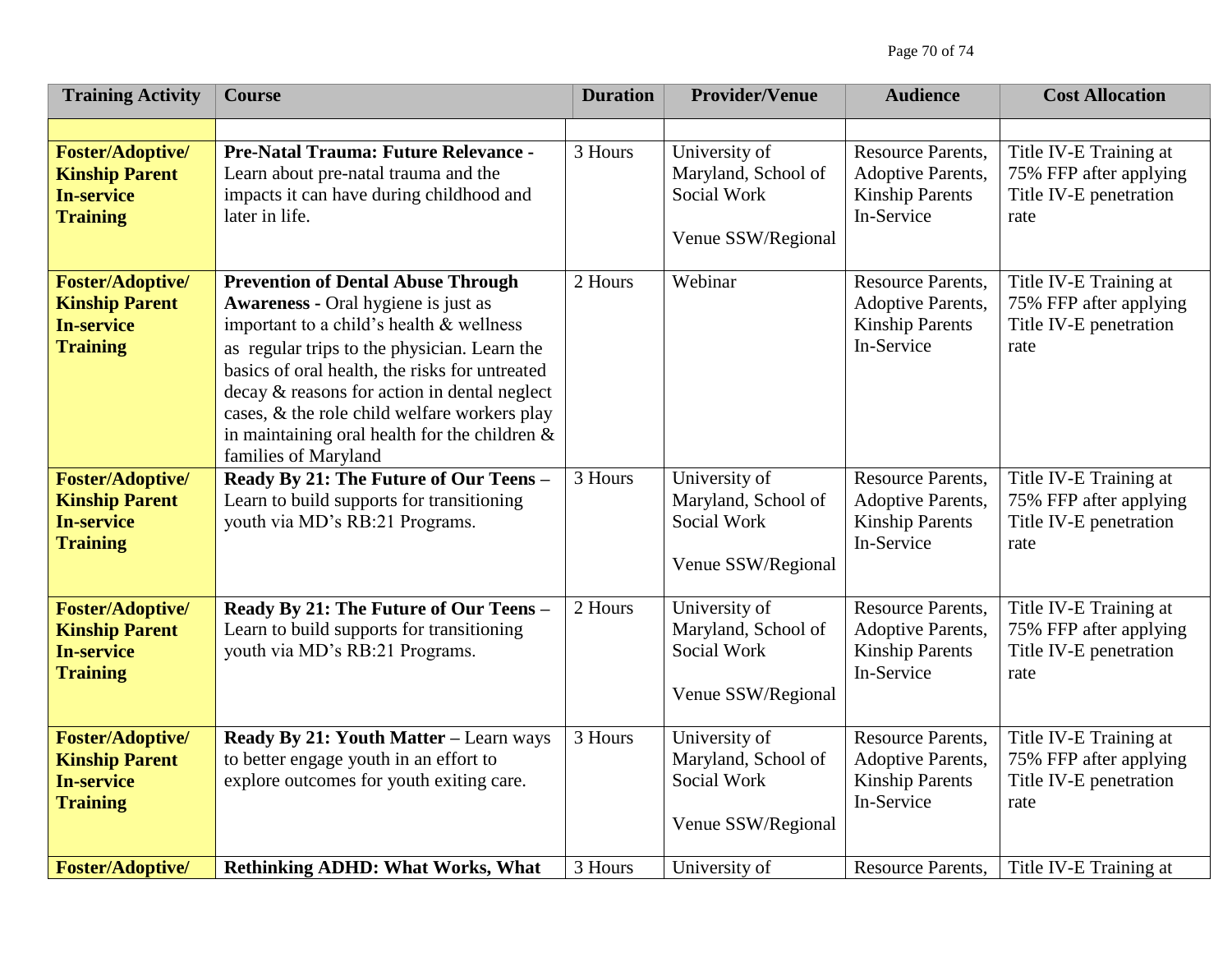| <b>Training Activity</b>                                                                 | <b>Course</b>                                                                                                                                                                                                                                                                                                                                                                                                                                                                                                                                        | <b>Duration</b> | <b>Provider/Venue</b>                                                     | <b>Audience</b>                                                                       | <b>Cost Allocation</b>                                                             |
|------------------------------------------------------------------------------------------|------------------------------------------------------------------------------------------------------------------------------------------------------------------------------------------------------------------------------------------------------------------------------------------------------------------------------------------------------------------------------------------------------------------------------------------------------------------------------------------------------------------------------------------------------|-----------------|---------------------------------------------------------------------------|---------------------------------------------------------------------------------------|------------------------------------------------------------------------------------|
| <b>Kinship Parent</b><br><b>In-service</b><br><b>Training</b>                            | <b>Doesn't &amp; Why</b> – Explore how the ADHD<br>brain works differently from the non-<br>ADHD brain.                                                                                                                                                                                                                                                                                                                                                                                                                                              |                 | Maryland, School of<br>Social Work<br>Venue SSW/Regional                  | Adoptive Parents,<br><b>Kinship Parents</b><br>In-Service                             | 75% FFP after applying<br>Title IV-E penetration<br>rate                           |
| <b>Foster/Adoptive/</b><br><b>Kinship Parent</b><br><b>In-Service</b><br><b>Training</b> | <b>Saying Goodbye: Managing Grief and</b><br><b>Loss When Your Foster Child Leaves -</b><br>There is no grief greater than losing a child,<br>even when that child is not your blood.<br>Resource parents have the most difficult job<br>of raising a child who belongs to someone<br>else and then having to say good-bye and<br>explore ways to cope with the feelings<br>associated with the loss.                                                                                                                                                | 3 Hours         | University of<br>Maryland, School of<br>Social Work<br>Venue SSW/Regional | <b>Resource Parents,</b><br>Adoptive Parents,<br><b>Kinship Parents</b><br>In-Service | Title IV-E Training at<br>75% FFP after applying<br>Title IV-E penetration<br>rate |
| <b>Foster/Adoptive/</b><br><b>Kinship Parent</b><br><b>In-service</b><br><b>Training</b> | <b>Saying Goodbye: Managing Grief and</b><br><b>Loss When Your Foster Child Leaves -</b><br>There is no grief greater than losing a child,<br>even when that child is not your blood.<br>Resource parents have the most difficult job<br>of raising a child who belongs to someone<br>else and then having to say good-bye and<br>explore ways to cope with the feelings<br>associated with the loss.                                                                                                                                                | 2 Hours         | University of<br>Maryland, School of<br>Social Work<br>Venue SSW/Regional | <b>Resource Parents,</b><br>Adoptive Parents,<br><b>Kinship Parents</b><br>In-Service | Title IV-E Training at<br>75% FFP after applying<br>Title IV-E penetration<br>rate |
| <b>Foster/Adoptive/</b><br><b>Kinship Parent</b><br><b>In-service</b><br><b>Training</b> | Self-Care: Affirmation, Actualization, &<br><b>Appreciation - During this workshop</b><br>resource parents will be affirmed for their<br>vital work with children and families, while<br>also exploring immediate and long-term<br>methods of actualizing self-care.<br>Participants will learn why self-care is<br>important, be given a broad array of self-<br>care suggestions, and spend some time<br>practicing stress relief. At the conclusion of<br>the workshop, resource parents will feel<br>rejuvenated, appreciated, and have a better | 2 Hours         | University of<br>Maryland, School of<br>Social Work<br>Venue SSW/Regional | <b>Resource Parents,</b><br>Adoptive Parents,<br><b>Kinship Parents</b><br>In-Service | Title IV-E Training at<br>75% FFP after applying<br>Title IV-E penetration<br>rate |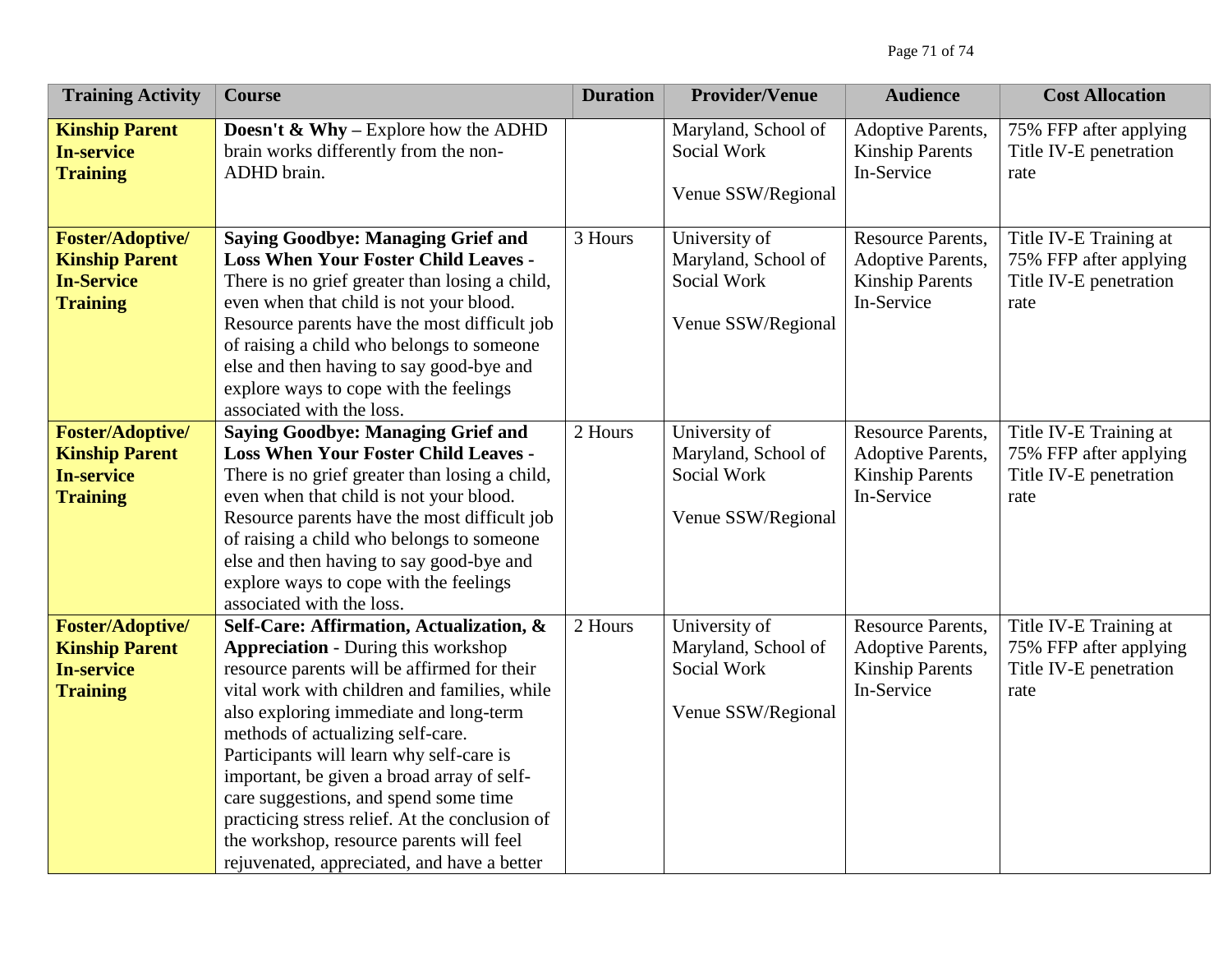| <b>Training Activity</b>                                                                 | <b>Course</b>                                                                                                                                                                                                                                                                                                                                                                                    | <b>Duration</b> | <b>Provider/Venue</b>                                                     | <b>Audience</b>                                                                              | <b>Cost Allocation</b>                                                             |
|------------------------------------------------------------------------------------------|--------------------------------------------------------------------------------------------------------------------------------------------------------------------------------------------------------------------------------------------------------------------------------------------------------------------------------------------------------------------------------------------------|-----------------|---------------------------------------------------------------------------|----------------------------------------------------------------------------------------------|------------------------------------------------------------------------------------|
|                                                                                          | understanding of the crucial role they play<br>in the child welfare team. They will<br>understand the importance of self-care in<br>order to better care for the children they<br>serve.                                                                                                                                                                                                         |                 |                                                                           |                                                                                              |                                                                                    |
| <b>Foster/Adoptive/</b><br><b>Kinship Parent</b><br><b>In-service</b><br><b>Training</b> | <b>Serving the Needs of Children with</b><br>Mental Health Issues - This workshop will<br>provide useful information and resources<br>about mental health issues in children and<br>youth, including: Basics about childhood<br>disorders, Best practice interventions,<br>Preparing for and preventing crises,<br>Broadening the support network, Getting<br>support and education for yourself | 2 Hours         | University of<br>Maryland, School of<br>Social Work<br>Venue SSW/Regional | <b>Resource Parents,</b><br><b>Adoptive Parents,</b><br><b>Kinship Parents</b><br>In-Service | Title IV-E Training at<br>75% FFP after applying<br>Title IV-E penetration<br>rate |
| <b>Foster/Adoptive/</b><br><b>Kinship Parent</b><br><b>In-service</b><br><b>Training</b> | Social Media Safety - Discuss the benefits<br>of using social media and opportunities to<br>make these "safe" for youth.                                                                                                                                                                                                                                                                         | 2 Hours         | University of<br>Maryland, School of<br>Social Work<br>Venue SSW/Regional | <b>Resource Parents,</b><br><b>Adoptive Parents,</b><br><b>Kinship Parents</b><br>In-Service | Title IV-E Training at<br>75% FFP after applying<br>Title IV-E penetration<br>rate |
| <b>Foster/Adoptive/</b><br><b>Kinship Parent</b><br><b>In-service</b><br><b>Training</b> | Social Media Safety & Bullying -<br>Understand social media pros and cons to<br>better protect youth from bullying.                                                                                                                                                                                                                                                                              | 5 Hours         | University of<br>Maryland, School of<br>Social Work<br>Venue SSW/Regional | <b>Resource Parents,</b><br><b>Adoptive Parents,</b><br><b>Kinship Parents</b><br>In-Service | Title IV-E Training at<br>75% FFP after applying<br>Title IV-E penetration<br>rate |
| <b>Foster/Adoptive/</b><br><b>Kinship Parent</b><br><b>In-service</b><br><b>Training</b> | Social Media Safety & Bullying -<br>Understand social media pros and cons to<br>better protect youth from bullying.                                                                                                                                                                                                                                                                              | 3 Hours         | University of<br>Maryland, School of<br>Social Work<br>Venue SSW/Regional | <b>Resource Parents,</b><br><b>Adoptive Parents,</b><br><b>Kinship Parents</b><br>In-Service | Title IV-E Training at<br>75% FFP after applying<br>Title IV-E penetration<br>rate |
| <b>Foster/Adoptive/</b><br><b>Kinship Parent</b><br><b>In-service</b>                    | <b>Supporting Young Mothers &amp; Fathers in</b><br>parenting Their Children (Parenting<br><b>Interacting With Infants-PIWI) - Being a</b>                                                                                                                                                                                                                                                       | 12 Hours        | University of<br>Maryland, School of<br>Social Work                       | <b>Resource Parents,</b><br><b>Adoptive Parents,</b><br><b>Kinship Parents</b>               | Title IV-E Training at<br>75% FFP after applying<br>Title IV-E penetration         |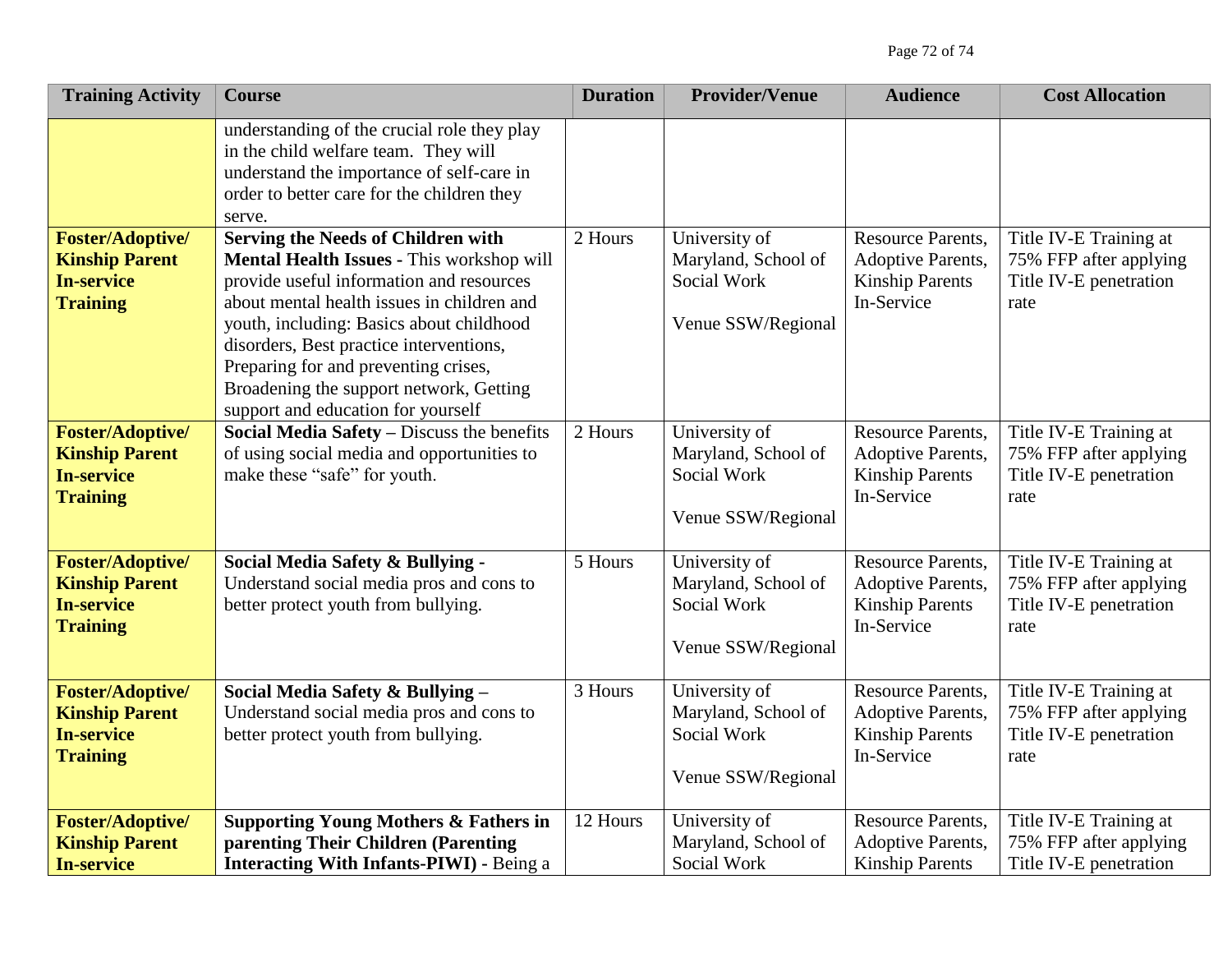| <b>Training Activity</b>                                                                 | <b>Course</b>                                                                                                                                                                                                                                                                                                                                                                                                                                                                                                  | <b>Duration</b> | <b>Provider/Venue</b>                                                                                       | <b>Audience</b>                                                                              | <b>Cost Allocation</b>                                                             |
|------------------------------------------------------------------------------------------|----------------------------------------------------------------------------------------------------------------------------------------------------------------------------------------------------------------------------------------------------------------------------------------------------------------------------------------------------------------------------------------------------------------------------------------------------------------------------------------------------------------|-----------------|-------------------------------------------------------------------------------------------------------------|----------------------------------------------------------------------------------------------|------------------------------------------------------------------------------------|
| <b>Training</b>                                                                          | resource parent is difficult, but trying to be<br>a resource parent to a teen parent brings<br>different issues. It can be a fine line<br>between supporting the young parent to care<br>for his or her child $&$ disempowering them<br>by taking care of the child yourself. This<br>training will review strategies to encourage<br>teen parents to interact with the child in a<br>way that is empowering $&$ supportive.                                                                                   |                 | Venue SSW/Regional                                                                                          | In-Service                                                                                   | rate                                                                               |
| <b>Foster/Adoptive/</b><br><b>Kinship Parent</b><br><b>In-service</b><br><b>Training</b> | <b>Surviving Adolescents: Caring for Teens</b><br>$& Yourself - Learn the importance of$<br>taking time to care for yourself so you are<br>able to respond effectively and<br>appropriately when teens "push your<br>buttons".                                                                                                                                                                                                                                                                                 | 3 Hours         | Prince George's Co.<br><b>DSS</b> University of<br>Maryland, School of<br>Social Work<br>Venue SSW/Regional | Resource Parents,<br>Adoptive Parents,<br><b>Kinship Parents</b><br>In-Service               | Title IV-E Training at<br>75% FFP after applying<br>Title IV-E penetration<br>rate |
| <b>Foster/Adoptive/</b><br><b>Kinship Parent</b><br><b>In-service</b><br><b>Training</b> | The Importance of Sibling Connection -<br>Learn about the importance of keeping<br>children connected to their siblings.                                                                                                                                                                                                                                                                                                                                                                                       | 3 Hours         | University of<br>Maryland, School of<br>Social Work                                                         | Resource Parents,<br><b>Adoptive Parents,</b><br><b>Kinship Parents</b><br>In-Service        | Title IV-E Training at<br>75% FFP after applying<br>Title IV-E penetration<br>rate |
| <b>Foster/Adoptive/</b><br><b>Kinship Parent</b><br><b>In-service</b><br><b>Training</b> | Time Out: Self-Care for the Caregiver -<br>Learn ways to care for yourself, while also<br>caring for your family.                                                                                                                                                                                                                                                                                                                                                                                              | 3 Hours         |                                                                                                             | <b>Resource Parents,</b><br><b>Adoptive Parents,</b><br><b>Kinship Parents</b><br>In-Service | Title IV-E Training at<br>75% FFP after applying<br>Title IV-E penetration<br>rate |
| <b>Foster/Adoptive/</b><br><b>Kinship Parent</b><br><b>In-service</b><br><b>Training</b> | <b>Understanding the Long Term Effects of</b><br>Pre-Natal Exposure - The workshop will<br>address the effects of prenatal substance<br>abuse. This will include long term physical,<br>developmental, emotional and behavior<br>effects. Focus will be on the effects that<br>prenatal substance abuse has on the child's<br>behavior, including their ability to form<br>attachments, increased risk of additional<br>trauma and difficulty in managing feelings<br>and behaviors. The workshop will provide | 2 Hours         | University of<br>Maryland, School of<br>Social Work<br>Venue SSW/Regional                                   | <b>Resource Parents,</b><br><b>Adoptive Parents,</b><br><b>Kinship Parents</b><br>In-Service | Title IV-E Training at<br>75% FFP after applying<br>Title IV-E penetration<br>rate |